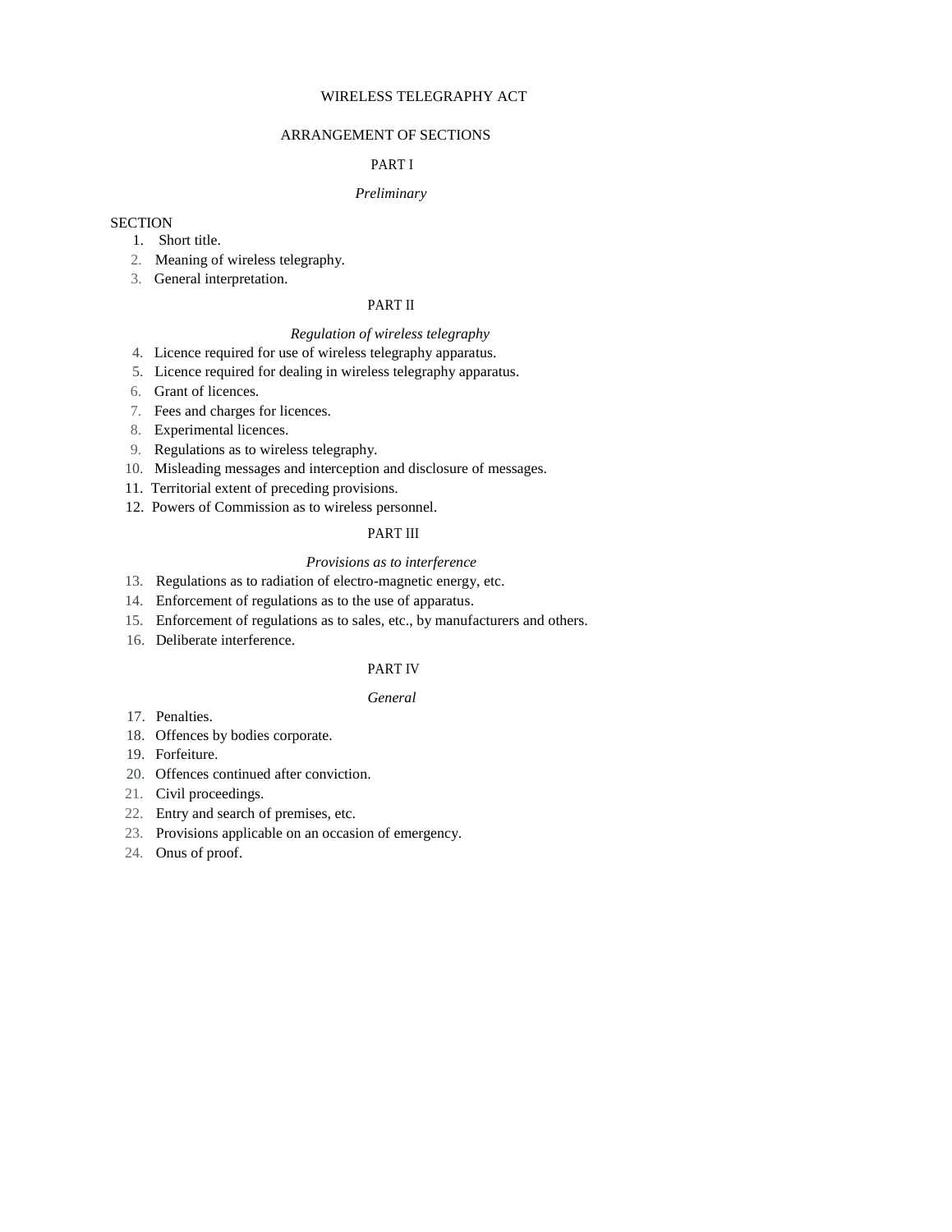# **SECTION**

- 25. Saving as regards distress signals and electrical apparatus.
- 26. Protection of Government and public officers.
- 27. Service of notices by post.
- 28. Miscellaneous regulations.
- 29. Government sound and television broadcasting services.
- 30. Validity of previous licenses.

# **An Act to make provision for the regulation of wireless telegraphy.**

[1961 No. 31. L.N. 108 of 1968. 1998 No. 31.]

[1*st July,* 1966]

[Commencement]

# PART I

#### *Preliminary*

# **1. Short title**

This Act may be cited as the Wireless Telegraphy Act.

# **2. Meaning of wireless telegraphy**

In this Act, unless the context otherwise requires-

**"wireless telegraphy"** means the emitting or receiving, over paths which are not provided by any material substance constructed or arranged for that purpose, of electromagnetic energy of a frequency not exceeding three million megacycles a second, being energy which either-

- *(a)* serves for the conveying of messages, sound or visual images (whether the messages, sound or images are actually received by any person or not), or for the actuation or control of machinery or apparatus; or
- *(b)* is used in connection with the determination of position, bearing or distance, or for the gaining of information as to the presence, absence, position or motion of any object or of any objects of any class,

and reference to stations for wireless telegraphy and apparatus for wireless telegraphy shall be construed as references to stations and apparatus for the emitting or receiving as aforesaid of such electro-magnetic energy as aforesaid:

Provided that where-

- (i) a station or apparatus for wireless telegraphy cannot lawfully be used without a licence or could not lawfully be used without a licence but for regulations under this Act; and
- (ii) any such electro-magnetic energy as aforesaid which is received by that station or apparatus serves for the conveying of messages, sound or visual images; and
- (iii) any apparatus is electrically coupled with that station or apparatus for the purpose of enabling any person to receive any of the messages, sound or visual images,

the apparatus so coupled shall itself be deemed for the purpose of this Act to be apparatus for wireless telegraphy.

# **3. General interpretation**

(1) In this Act, unless the context otherwise requires-

 **"Commission"** means, in the case of matters relating to-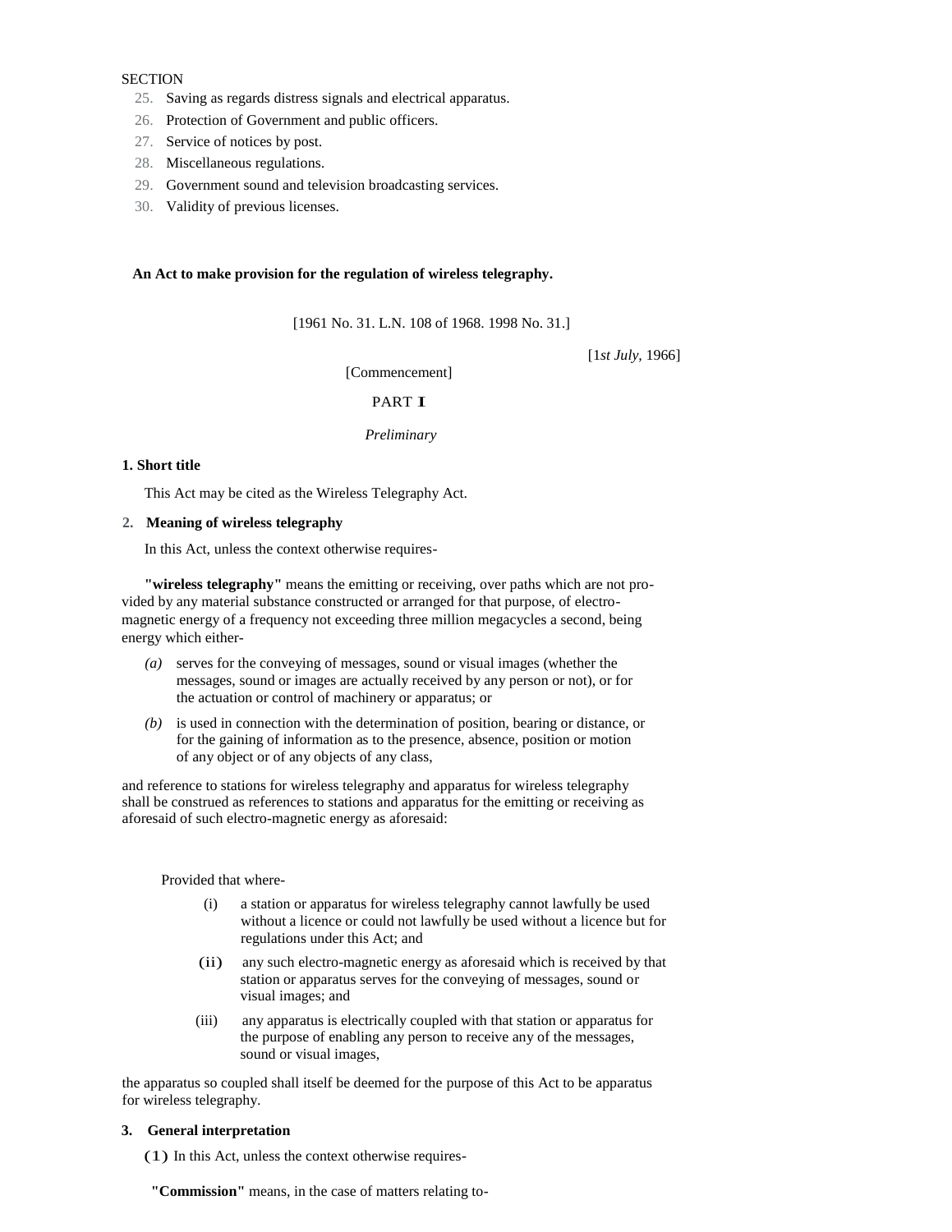#### [1998 No. 31.]

- *(a)* telecommunications, the Nigerian Communications Commission established under the Nigerian Communications Commission Act; and
- *(b)* broadcasting, the National Broadcasting Commission established under the National Broadcasting Commission Act;

**"electric line**" means a wire or wires, conductor or other means used for the purpose

of conveying, transmitting or distributing electricity with any casing, coating, covering, tube, pipe or insulator enclosing, surrounding or supporting the same, or any part thereof,

or any apparatus connected therewith for the purpose of conveying, transmitting or distributing electricity or electric currents;

**"foreign aircraft"** means an aircraft which IS not registered in any country In the Commonwealth;

**"foreign ship"** means a foreign ship within the meaning of the Merchant Shipping Act;

**"interference",** in relation to wireless telegraphy, means the prejudicing by any emission or reflection of electromagnetic energy of the fulfilment of the purposes of the telegraphy (either generally or in part, and without prejudice to the generality of the proceeding words, as prospects all, or as respect any, of the recipients or intended recipients of any message, sound or visual image intended to be conveyed by the telegraphy), and the expression "interfere" shall be construed accordingly;

**"licence"** means a licence granted under subsection (1) of section 6 of this Act, and **"licensee"** shall be construed accordingly;

**"Minister**" means the Minister charged with responsibility for matters relating to wireless telegraphy;

**"ship**" includes every description of vessel used in navigation not propelled by oars;

**"station for wireless telegraphy**" includes the wireless telegraphy apparatus of a vessel or aircraft;

**"vessel"** includes any ship or boat, or any other description of vessel used in navigation.

(2) Any reference in this Act to the sending or the conveying of messages includes a reference to the making of any signal or the sending or conveying of any warning or information, and any reference to the reception of messages shall be construed accordingly.

(3) References in this Act to apparatus on board a ship or vessel includes reference to apparatus on a kite or captive balloon flown from a ship or vessel.

# PART II

#### *Regulation of wireless telegraphy*

#### **4. Licence required for use of wireless telegraphy apparatus**

(1) No person shall establish or use any station for wireless telegraphy or install or use any apparatus for wireless telegraphy except under and in accordance with a licence in that behalf.

(2) Any person who contravenes the provisions of subsection (1) shall be guilty of an offence.

## **5. Licence required for dealing in wireless telegraph apparatus**

(1) No person shall offer for sale, sell or have in his possession with a view to sale in the course of his business any installation, mechanism, instrument, material or other apparatus constructed for the purpose of or intended to be used for wireless telegraphy except under and in accordance with a licence in that behalf.

(2) Any person who contravenes the provision of subsection (l) of this section shall be guilty of an offence.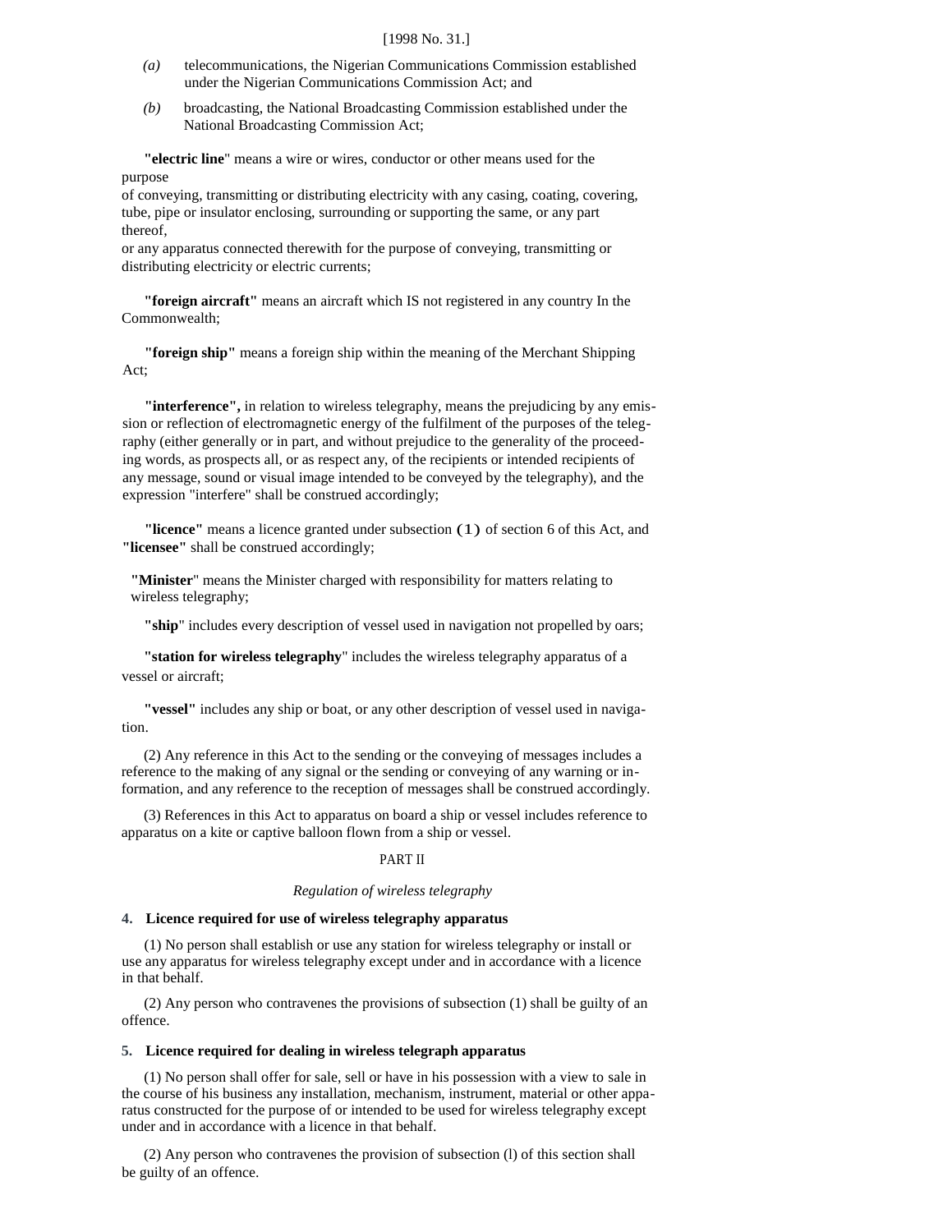## **6. Grant of licences**

(1) The Commission may grant licences for the purposes of this Act in the prescribed form or in such other for any particular case as he may approve and may renew licenses so granted.

# [1998 No. 31.]

(2) The grant or renewal of a licence shall be in the discretion of the Commission.

(3) A licence may be issued subject to such terms, provisions and limitations as the Commission may think fit, including in particular in the case of a licence to establish a station, limitations as to the position and nature of the station, the purposes for which, the circumstances in which, and the person by whom the station May be used, and the

apparatus which may be installed or used therein, and, in the case of any other licence, limitation as to the apparatus which be installed or used, and the places where, the purposes for which, the circumstances in which and the persons by whom the apparatus may be used.

(4) A licence shall, unless previously revoked, continue in force for such period as may be specified in the licence.

(5) A licence may be revoked, or the terms, provisions or limitations thereof varied, by a notice in writing of the Commission served on the holder of the licence or by a general notice applicable to licences of the class to which the licence in question belongs published in the Federal *Gazette.* 

(6) Where a licence has expired or has been revoked, it shall be the duty of the person to whom the licence was issued, and of every other person in whose possession or under whose control the licence may be, to cause the licence to be surrendered to the Commission if required by the Commission to do so, and any person who without reasonable excuse fails or refuses to comply with the provisions of this subsection shall be guilty of an offence:

Provided that this subsection shall not apply to a licence relating solely to apparatus not designed or adapted for emission (as opposed to reception).

(7) Nothing in this section shall authorise the inclusion in any licence relating solely to apparatus not designed or adapted for emission (as opposed to reception), of any term or provision requiring any person to concede any form of right of entry into any private dwelling house.

# **7. Fees and charges for licences**

(1) On the issue or renewal of a licence, and where the regulations under this Act so provide, at such times thereafter as may be prescribed by the regulations, there shall be paid to the Commission, or such person as it may appoint, by the person to whom the licence is issued such sums as may be prescribed by regulations to be made by the Commission, and different provision may be made in relation to different licences, according to the nature, terms, provisions, limitations and duration thereof.

(2) Where sums will or may become payable under subsection (I) of this section, subsequently to the issue or renewal of a licence, the Commission may, on the issue or renewal thereof, require such security to be given, by way of deposit or otherwise, for the payment if the sums which will or may become payable as he thinks fit.

#### **8. Experimental licences**

(1) Subject to the provisions of this section, where an application for the grant or renewal of a licence is made to the Commission by a citizen of Nigeria and the Commission is satisfied that the only purpose for which the applicant requires the licence is to enable him to conduct experiments in wireless telegraphy for the purpose of scientific research, the Commission shall not refuse to grant or renew the licence and shall not revoke the licence when granted, and no sum shall be payable under regulations under this Act otherwise than on the issued or renewal of the licence.

(2) Nothing in subsection (1) of this section, shall limit the discretion of the Commission as to the terms, provisions or limitation which it attaches to any licence or its power to vary the terms, provisions or limitations of any licence.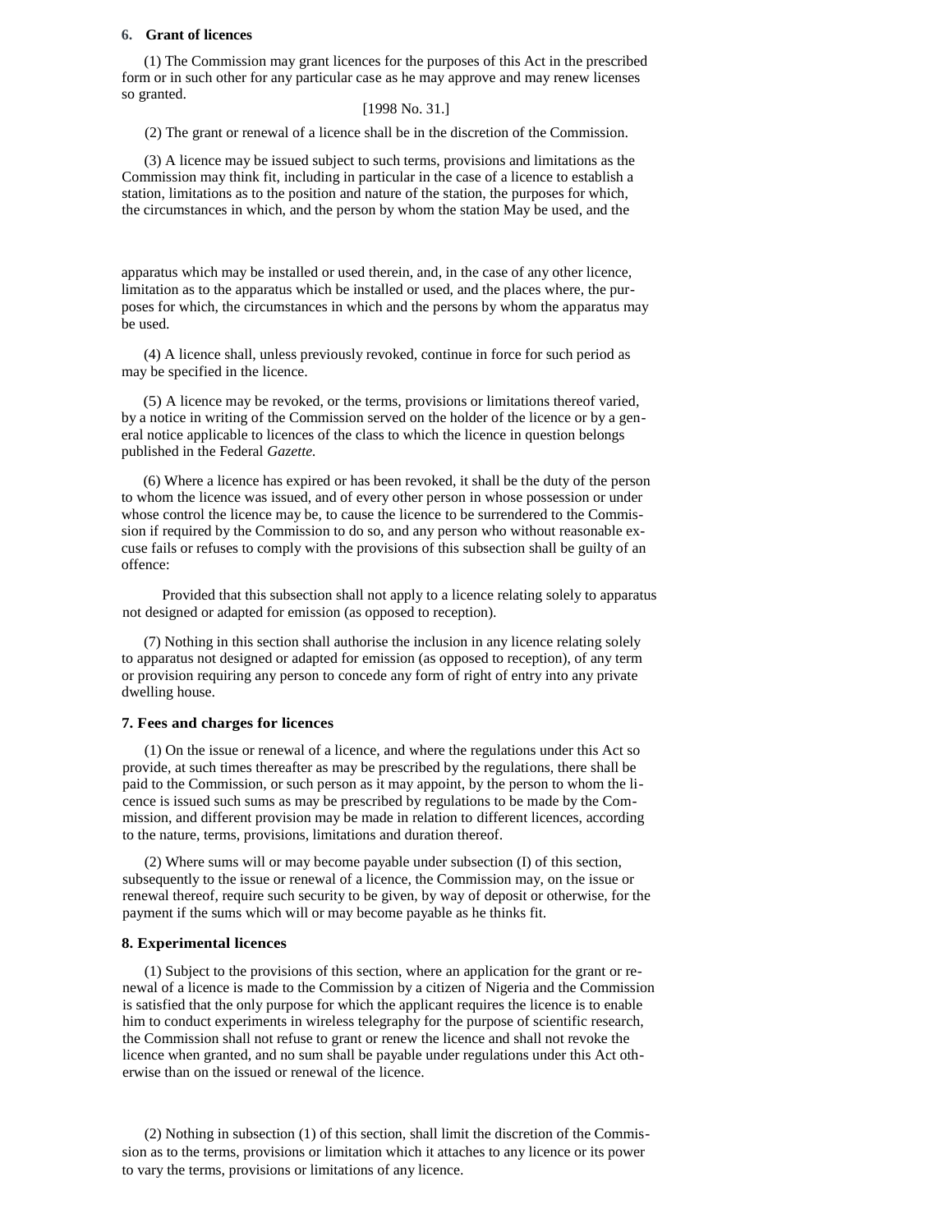(3) Nothing in subsection (1) of this section, shall prevent the Commission from refusing to grant or renew, or from revoking, any licence, if, whether before or after the grant or last renewal of the licence, the applicant has been convicted of any offence under this Part, whether in relation to the same or any other apparatus, or has contravened any of the terms, provisions or limitation of that or any other wireless telegraphy licence granted to him, or has been convicted under section 16 of this Act, of using any apparatus for the purpose of interfering with any wireless telegraphy.

(4) Nothing in subsection (1) of this section, shall prevent the application of the provisions of section 24 of this Act to a holder of an experimental licence granted in pursuance of this section.

# **9. Regulations as to wireless telegraphy**

(1) The Commission may with the approval of the Minister make regulations- [1998 No. 31.)

- *(a)* prescribing the things which are to be done or are not to be done in connection with the use of any station for wireless telegraphy or wireless telegraphy apparatus, and, in particular, requiring the use of any such station or apparatus to cease on the demand in that behalf of any such persons as may be prescribed by or under the regulations;
- *(b)* imposing on the person to whom a wireless telegraphy licence is used with respect to any station for wireless telegraphy or wireless telegraphy apparatus, or who is in possession or control of any station for wireless telegraphy or wireless telegraphy apparatus, obligation as to permitting and facilitating the inspection of the station and apparatus are as to the condition in which the station and apparatus are to be kept and, in the case of a station or apparatus for the establishment, installation or use of which a wireless telegraphy licence is necessary, as to the production of the licence, or of such other evidence of the licensing of the station or apparatus as may be prescribed by the regulations;
- *(c)* where sums are or may become due from the person to whom a wireless telegraphy licence is issued after the issue or renewal thereof, requiring that person to keep and produce such accounts and records as may be specified in the regulations;
- *(d)* requiring the person to whom a wireless telegraphy licence has been issued to exhibit at the station such notices as may be specified in the regulations;
- *(e)* for preserving the secrecy of communications by wireless telegraphy,

and different provisions may be made by any such regulations for different classes of cases:

Provided that nothing in any such regulations shall require any person to concede any form of right of entry into a private dwelling house for the purpose of permitting or facilitating the inspection of any apparatus not designed or adapted for emission (as opposed to reception).

(2) Any person who contravenes any regulation made under this section, or causes or permits any station for wireless telegraphy or wireless telegraphy apparatus to be used in contravention of any such regulations, shall be guilty of an offence.

# **10. Misleading** messages **and interception and disclosure of** messages

(1) No person shall-

- *(a)* by means of wireless telegraphy, send or attempt to send, any message which, to his knowledge, is false or misleading and is, to his knowledge, likely to prejudice the efficiency of any safety of life service or endanger the safety of any person or of any vessel, aircraft or vehicle, and in particular, any message which, to his knowledge, falsely suggests that a vessel or aircraft is in distress or in need of assistance or is not in distress or not in need of assistance; or
- *(b)* otherwise than under the authority of the Commission, or in the course of his duty as a servant of the State, either-

# [1998 No.31.]

(i) use any wireless telegraphy apparatus with intent to obtain information as to the contents, sender or addressee of any message (whether sent by means of wireless telegraphy or not) which neither the person using the apparatus nor any person on whose behalf it is acting is authorised by the Commission to receive; or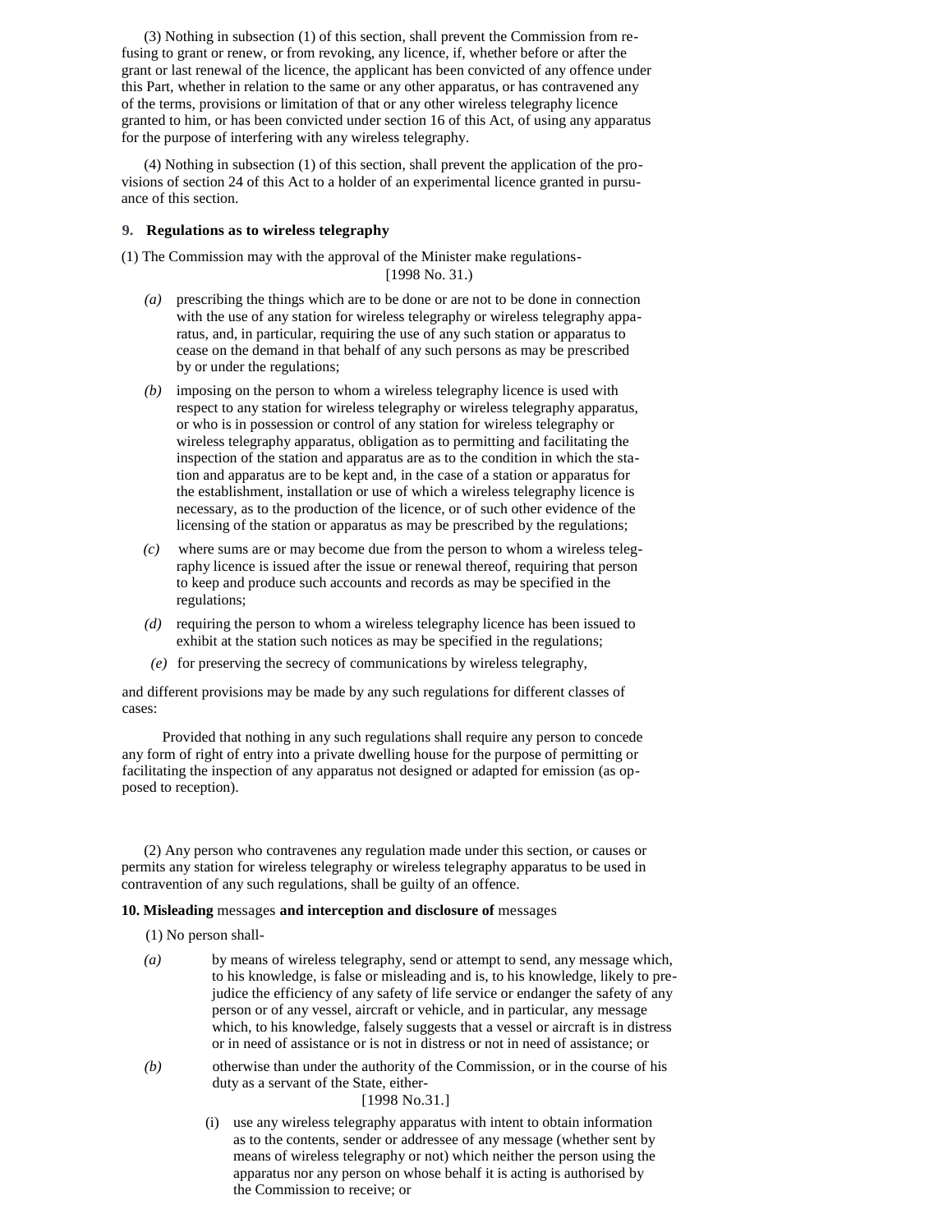(ii) except in the course of legal proceedings or for the purpose of any report thereof, disclose any information as to the contents, sender or addressee of any such message, being information which would not have come to his knowledge but for the use of wireless telegraphy apparatus by him or by another person.

(2) Any person who contravenes the provisions of subsection (I) of this section, shall be guilty of an offence.

# **11. Territorial extent of preceding provisions**

(1) Subject to the provisions of this section, this Part of this Act shall apply-

- *(a)* to all stations and apparatus in Nigeria;
- *(b)* to any station or apparatus on board a ship outside Nigeria; and
- *(c)* to any apparatus outside Nigeria which was released in Nigeria.

(2) Where anything is done or omitted to be done in contravention of the provisions of this Part of this Act as applied by this section, the captain or other person for the time being in charge of the ship shall, in the absence of evidence to the contrary, and without prejudice to the liability of any other person, be guilty of an offence against this Act.

(3) For the purposes of this section, the Commission with the approval of the Minister may in respect of any foreign ship or foreign aircraft while in Nigeria make regulations to restrict or control the use of any wireless telegraphy apparatus on board the foreign ship or foreign aircraft to such times or purpose as he may approve; and any regulation made under this subsection may provide for the imposition of tine not exceeding in the case of anyone offence, the sum of N200 and, in any proper case, for the confiscation of the wireless telegraphy apparatus or any part thereof.

[1998 No.31.]

(4) In this section and for the avoidance of doubts-

**"Nigeria"** includes the territorial waters and air limits of Nigeria;

"**ship**" means any ship subject to the laws of Nigeria, and includes any type of Nigerian craft capable of becoming airborne.

#### **12. Powers of Commission as to wireless personnel**

(1) The Commission may hold examinations to determine the competence of the persons examined to fill positions in connection with the operation of stations for wireless telegraphy apparatus and may issue to persons successful at such examinations certificates of competence of such types as it may form time to time determine.

# [1998 No. 31.]

(2) Where the Commission is satisfied that any person has qualified in another country for a certificate of competence or authority to fill position in connection with the operation of stations for wireless telegraphy or wireless telegraphy apparatus in that country, it may issue to that person a certificate of competence to fill similar positions in Nigeria.

(3) The Commission, if it appears to him that there are sufficient grounds so to do, may at any time revoke any certificate issued under subsection (2) of this section.

(4) Where any certificate granted under subsection (2) of this section, has ceased to be in force or has been revoked, it shall be the duty of the person to whom the certificate was issued, and of every other person in whose possession or under whose control the certificate may be, to cause the certificate to be surrendered to the Commission if required by the Commission so to do, and any person who without reasonable excuse fails or refuses to comply with the provisions of this subsection shall be guilty of an offence.

(5) The Commission may charge persons applying to take part in any examination under this section, and to applicants for, or for copies of, any certificates issued under this section, such fees, if any, as it may determine.

# PART **III**

#### *Provisions as to interference*

#### **13. Regulations as to radiation of electro-magnetic energy, etc.**

(1) The Commission may with the approval of the Minister make regulations for both or either of the following purposes, that is to say-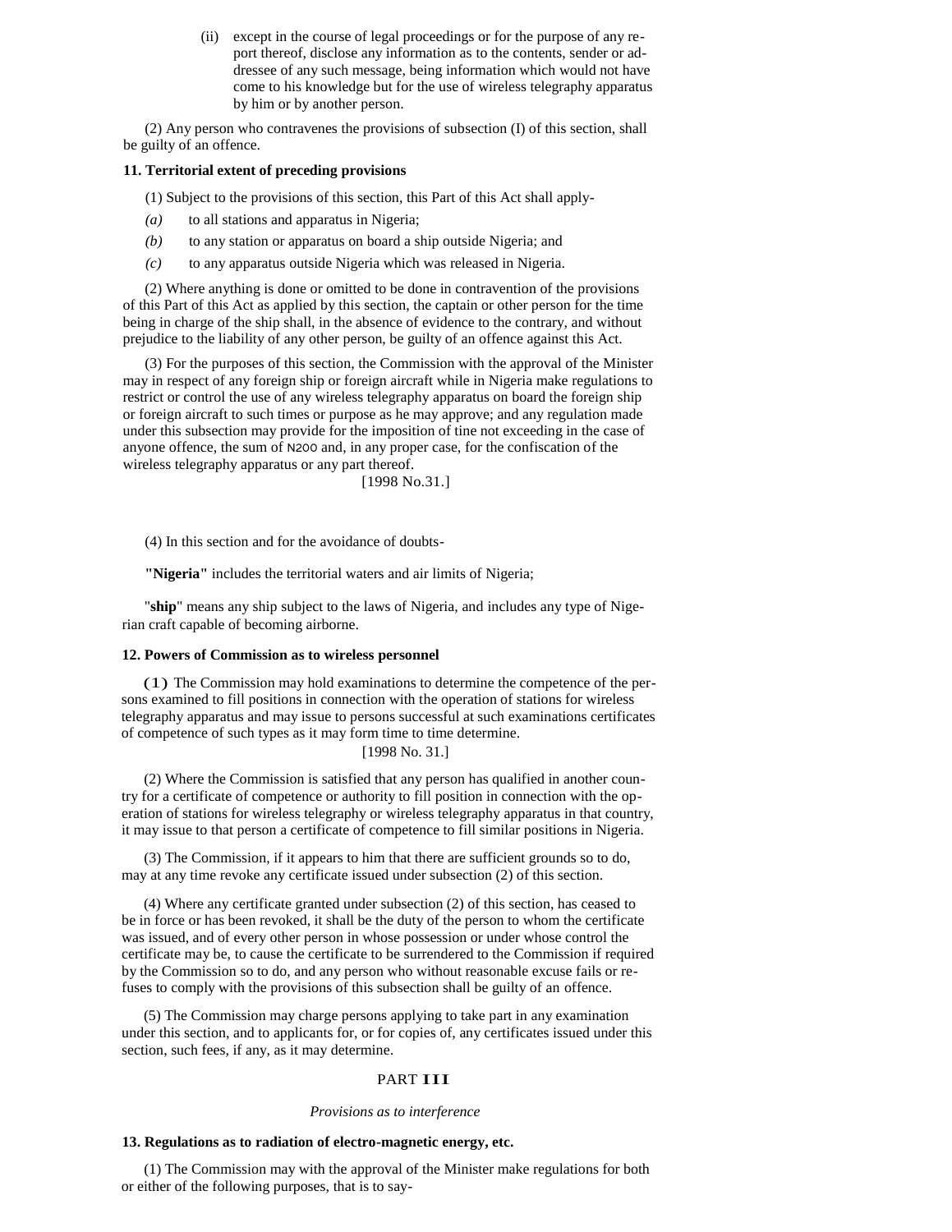#### [1998 No. 31.]

- *(a)* for prescribing the requirements to be complied with in the case of any apparatus to which this section applies if the apparatus is to be used;
- *(b)* for prescribing the requirements to be complied with in the case of any apparatus to which this section applies if the apparatus is to be sold otherwise than for export, or offered or advertised for sale otherwise than for export, or let on hire or offered or advertised for letting on hire, by any person who in the course of business manufactures, assembles or imports such apparatus.

(2) The said requirements shall be such requirements as the Commission thinks fit for the purpose of ensuring that the use of the apparatus does not cause undue interference with wireless telegraphy, and may in particular include-

- *(a)* requirements as to the maximum intensity of electro-magnetic energy of any specified frequencies which may be radiated in any direction from the apparatus while it is being used; and
- *(b)* in the case of an apparatus the power for which is supplied from electric lines, requirements as to the maximum eletro-megnetic energy of any specified frequencies which may be injected into these lines by the apparatus,

and, in so far as apparatus to the Commission necessary or expedient in the case of the regulations in question, different requirement may be prescribed for different circumstance and in relation to different classes or description of apparatus, different districts or places and different times of use.

(3) (*a)* The apparatus to which this section applies, shall be such apparatus as may be specified in the regulations made thereunder, being apparatus generating, or designed to generate, or liable to generate fortuitously, electro-magnetic energy at frequencies of not more than three million megacycles per second, and not being wireless telegraphy apparatus.

*(b)* The references in this subsection to apparatus include references to any form of eletric line, and other references in this Act to apparatus shall be construed accordingly.

(4) It shall not be unlawful for any person to use any apparatus to which this section applies or to sell any such apparatus or offer or advertise it for sale or let it on hire or offer or advertise it for letting on hire by reason only that it does not comply with the requirements applicable under any regulations made under this section, but the noncompliance shall be a ground for the giving of a notice under section 14 or section 15 of this Act, as the case may be.

#### **14. Enforcement of regulations as to** use **of apparatus**

- (1) If the Commission is of opinion-
- *(a)* that any apparatus does not comply with the requirements applicable to it under regulations made for the purpose specified in paragraph *(a)* of subsection (1) of section 13 of this Act; and

[1998 No.3!.]

- *(b)* that either-
	- (i) the use of the apparatus is likely to cause undue interference with any wire telegraphy used for the purposes of any safety of life service or for any purpose of which the safety of any person or any vessel, aircraft or vehicle may depend; or
	- (ii) the use of the apparatus is likely to cause undue interference with any other wireless telegraphy and in fact has caused or is causing such interference in a case where he considers that all reasonable steps to minimise interference have been taken in relation to the station or apparatus receiving the telegraphy,

it may serve on the person in whose possession the apparatus is, a notice in writing requiring that, after a date fixed by the notice, not being less than 28 days from the date of the service thereof, the apparatus shall not be used, whether the person to whom the notice is given or otherwise, or, if the Commission thinks tit so to frame the notice, shall only be used in such manner, at such times and in such circumstances as may be specified in the notice:

Provided that if the Commission is satisfied that the use of the apparatus in question is likely to cause undue interference with any wireless telegraphy used for the purpose of any safety of life service or for any purpose on which the safety of any person or of any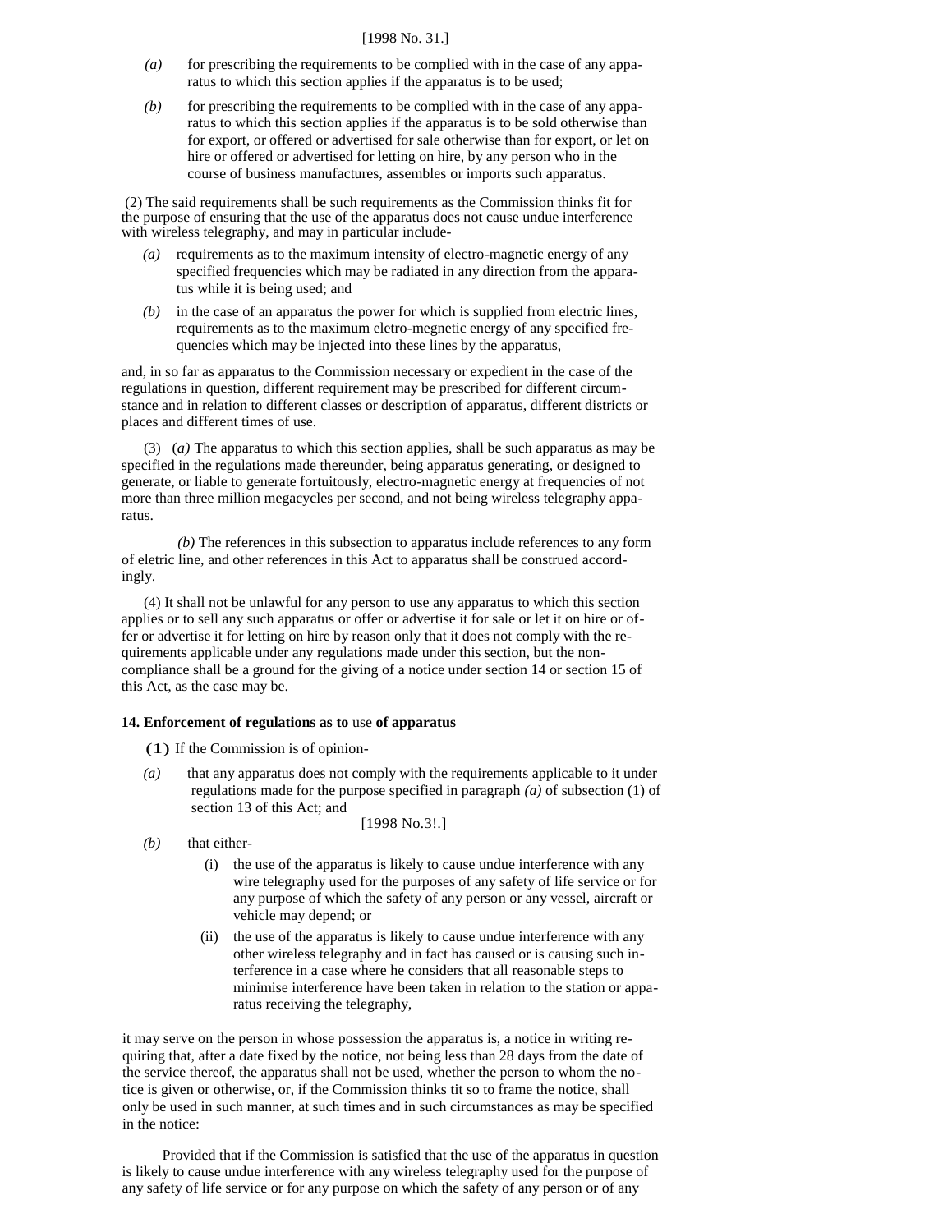vessel, aircraft or vehicle may depend, the date to be fixed by notice may be the date of service thereof.

(2) A notice under subsection (I) of this section, may be revoked or varied by a subsequent notice in writing by the Commission served on the person in whose possession the apparatus then is:

Provided that where a notice under this subsection has the effect of imposing any additional restriction on the use of the apparatus, the provisions of subsection (I) of this section, relating to the coming into force of notices shall apply in relation to notice as if it has been a notice served under subsection (I) of this section.

(3) *(a)* Where notice has been given under subsection (1) of this section, any person having possession of or any interest in the apparatus to which the notice relates may within 28 days appeal to the High Court having jurisdiction in that part of the Federation where the apparatus is situated at the time when the notice was given, and the High Court may, upon application of such person made at the time of the filing the appeal, direct that the Commission's notice shall not operate until a particular date not later than the termination of the appeal:

Provided that where the Minister in writing under his hand certifies to the High Court that the continued use of the apparatus in question is likely to cause interference with any wireless telegraphy used for the purpose on which the safety of life service or the safety of any person, vessel, aircraft or vehicle may depend, the High Court may not alter the date upon which the directive in the Commission's notice shall operate.

*(b)* This subsection shall apply in relation to a notice under subsection (I) of this section, which has been varied by a subsequent notice as it applies in relation to a notice which has not been so varied.

(4) On any such appeal, the High Court may, if it thinks it expedient so to do, call in the aid of one or more assessors specially qualified, and may hear and determine the appeal wholly or in part with their assistance.

(5) On any such appeal, the High Court shall hear the Commission and the person at whose instance the appeal was made and any other person appearing to them to be interested who desires to be heard, and has, in accordance with the rules regulating the procedure of the appeal, procured himself to be made a party to the appeal, and if the High Court is satisfied that the apparatus in question complies with the requirements applicable to it under the regulations, it shall direct the Commission to revoke the notice and the Commission shall revoke the notice accordingly.

(6) A direction given under subsection (5) of this section may be absolute, or may be conditional on such steps being taken in relation to the apparatus, or on the apparatus be- . ing made to comply with such requirement as may be specified in the direction, and any question whether or not these steps have been taken or, as the case may be, whether or not the apparatus has been made to comply with those requirements shall, on the application to the Commission or of any person having possession of or any interest in the apparatus, be determined by the Court.

(7) Any person, who, knowing that a notice of the Commission under this section is in force with respect to any apparatus, uses that apparatus, or causes or permits it to be used, in contravention of the notice, shall be guilty of an offence.

#### **15. Enforcement of regulations as to sales, etc., by manufacturers and others**

(1) If the Commission is of opinion that any apparatus does not comply with the requirements applicable to it under regulations made for the purpose specified in paragraph *(b)* of subsection (1) of section 13 of this Act, he may serve on any person who has manufactured, assembled or imported the apparatus in the course of business a notice in writing prohibiting him from selling the apparatus, otherwise than for export, or offering or advertising it for sale, otherwise than for export, or letting it on hire or offering or advertising it for letting on hire.

## [1998 No. 31.]

(2) Where a notice has been served under subsection (I) of this section, the person on whom the notice has been served may appeal against the same to the High Court having jurisdiction in that part of the Federation where the apparatus is situated at the time when the notice was given.

(3) On any such appeal, the High Court may, if it thinks it expedient so to do, call in the aid of one or more assessors specially qualified, and may hear and determine the ap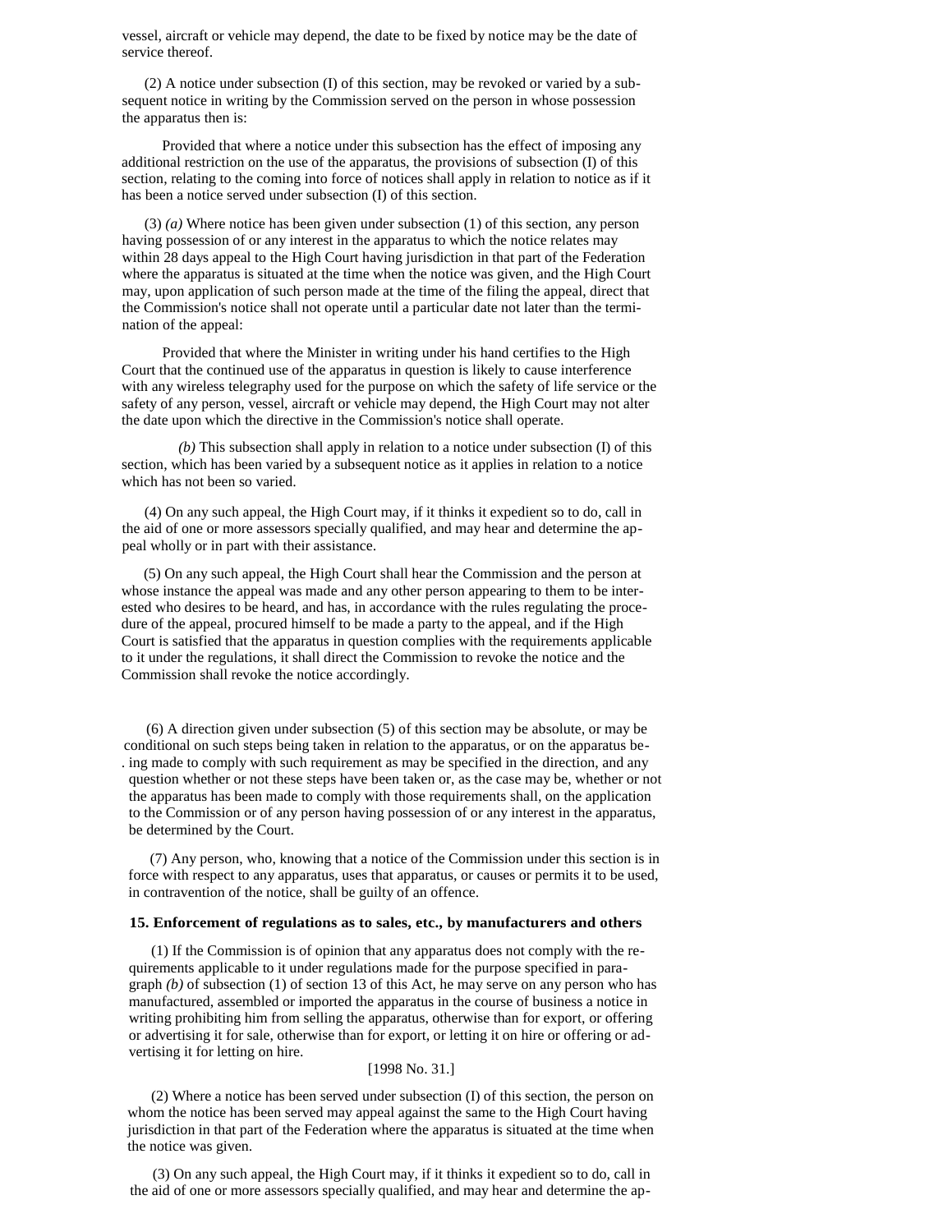peal wholly or in part with their assistance.

(4) On any such appeal, the High Court shall hear the Commission and the person at whose instance the appeal was made and any other person appearing to it to be interested who desires to be heard and has, in accordance with the rules regulating the procedure of the appeal, procured himself to be made a party to the appeal, and, if it is satisfied that the apparatus in question complies with the requirements applicable to it under the regulations, shall direct the Commission to revoke the notice and shall revoke it accordingly:

Provided that the making by the High Court of a direction under this subsection shall not, where the apparatus is subsequently altered, prevent the Commission from serving a fresh notice under subsection (1) of this section with respect to the apparatus and the refusal by the High Court to make a direction under this subsection shall not, where the apparatus is subsequently altered, prevent the Commission from revoking the notice or the person on whom the notice was served from instituting a further appeal under subsection (2) of this section.

(5) Where a notice has been served under subsection (1) of this section, the person on whom the notice has been served shall, if he contravenes the provisions of the notice without the notice having been previously revoked by the Commission, be guilty of an offence.

## **16. Deliberate interference**

(1) Any person who wilfully uses any apparatus for the purpose of interfering with any wireless telegraphy shall be guilty of an offence.

(2) This section shall apply whether or not the apparatus in question is wireless telegraphy apparatus or apparatus to which any of the preceding provisions of this Part apply, and whether or not any notice under section 14 or section 15 of this Act has been given with respect to the apparatus, or if, given, has been varied or revoked.

#### PART IV

#### *General*

## **17. Penalties**

Subject to the provisions of Part II of this Act relating to offences committed in relation to apparatus on board a foreign ship or foreign aircraft, any person committing any offence under this Act-

- *(a)* shall, if the offence is under Part II of this Act and consists either
	- in the installation or use, otherwise than under and in accordance with a licence, of any apparatus not designed or adapted for emission (as opposed to reception); or
	- (ii) in a failure or refusal to cause any licence or authority to be surrendered to the Commission, be liable, in the case of the first such offence, to a fine of N20, and, in the case of any subsequent such offence, to a fine of  $N$  100;

# [1998 No. 31.)

- *(b)* shall, if the offence is under Part III of this Act and consists in the use, or in the causing or permitting of the use, or in the selling, offering or advertising for sale, or letting on hire or offering or advertising for letting on hire, of apparatus in contravention of notice of the Commission, not being apparatus the use of which is likely to cause undue interference with any wireless telegraphy used for the purpose of any safety of life service or any purpose on which the safety of any person or of any vessel, aircraft or vehicle may depend, be liable, in the case of the first such offence, to a fine of  $\mathbb{H}20$ , and in the case of any subsequent such offence, to a fine of  $\mathbb{N}$  100;
- *(c)* shall, in the case of any other offence, be liable to imprisonment for three months or to a fine of N200 or to both such imprisonment and such a fine.

#### **18. Offences by bodies corporate**

(1) Where any offence under this Act has been committed by a body corporate, every person who at the time of the commission of the offence was a director, general manager, secretary or other similar officer of the body corporate, or was purporting to act in any such capacity, shall be deemed to be guilty of that offence unless he proves that the offence was committed without his consent or connivance, and that he exercised all such diligence to prevent the commission of the offence as he ought to have exercised having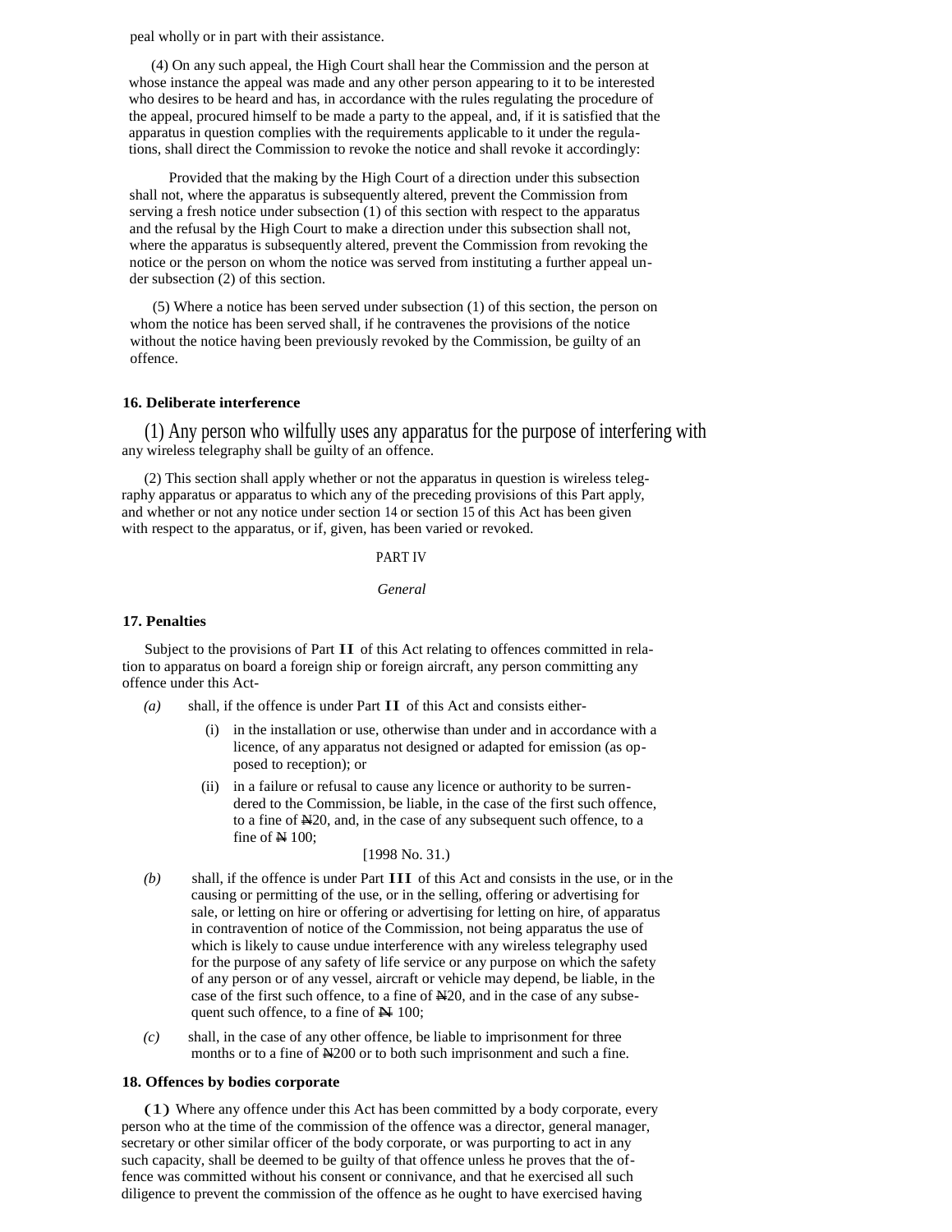regards to the nature of his functions in that capacity and in all the circumstances.

(2) In this section, the expression "director", in relation to any body corporate established directly by or under any enactment for the purpose of carrying on any industry or part of an industry or undertaking being a body corporate whose affairs are managed by the members thereof, means a member of that body.

#### **19. Forfeiture**

Where a person is convicted of an offence under this Act consisting in any contravention of any of the provisions of Part II of this Act in relation to any station for wireless telegraphy or any wireless telegraphy apparatus or in the use of any apparatus for the purpose of interfering with any wireless telegraphy, the court may, in addition to any other penalty order all or any of the apparatus of the stations, or as the case may be, of the apparatus in connection with which the offence was committed, to be forfeited to the Federal Government.

# **20. Offences continued after conviction**

With prejudice to the right to bring separate proceedings for contravention on this Act taking place on separate occasions, a person who is convicted of an offence under this Act consisting in the use of any station or apparatus, or in a failure or refusal to cause any licence or authority to be surrendered, shall, where the use or failure or refusal continues after the conviction, be deemed to commit a separate offence in respect of every day on which the use, failure or refusal so continues.

### **21. Civil proceedings**

Nothing in the preceding provisions of this Part shall limit any right of any person to bring civil proceedings in respect of the doing or apprehended doing of anything rendered unlawful by any provision of this Act, and, without prejudice to the generality of the proceeding words, compliance with the provisions of this Act contravention of which are declared to be an offence under this Act shall be enforceable by civil proceedings by the State for an injunction or for any other appropriate relief.

#### **22. Entry and search of premises, etc.**

(1) If a magistrate is satisfied by information on oath that there is reasonable ground for suspecting that an offence under this Act has been or is being committed, and that evidence of the commission of the offence is to be found on any premises specified in the information, or in any vessel, aircraft or vehicle so specified, he may grant a search warrant authorising any person or persons authorised in that behalf by the Commission and named in the warrant, with or without any constables, to enter, at any time within one month from the date of the warrant, the premises specified in the information, or as the case may be, the vessel, aircraft or vehicle so specified and any premises upon which it may be, and to search the premises, or, as the case may be, the vessel, aircraft or vehicle, and to examine and test any apparatus found on the premises, vessel, aircraft or vehicle.

(2) If a magistrate is satisfied upon an application supported by sworn evidence-

- *(a)* that there is reasonable ground for believing that, on any specified premises or in any specified vessel, aircraft or vehicle, apparatus to which section 13 of this Act applies is to be found which does not comply with the requirement applicable to it under regulations made under that section; and
- *(b)* that it is necessary to enter those premises or that vessel, aircraft or vehicles, for the purpose of obtaining such information as will enable the Commission to decide whether or not to serve a notice under section 14 or 15 of this Act; and
- *(c)* that access to the premises, vessel, aircraft or vehicle for the purpose of obtaining such information as aforesaid has, within fourteen days before the date of the application to the magistrate, been demanded by a person authorised in that behalf by the Commission and producing sufficient documentary evidence of his identity and authority, but has been refused,

the magistrate may issue a written authority under his hand empowering any person or person authorised in that behalf by the Commission and named in the authorisation, with or without any police officers, to enter the premises, or, as the case may be, the vessel, aircraft or vehicle and any premises on which it may be and to search the premises, vessel, aircraft or vehicle with a view to discovering whether any such apparatus as aforesaid is situate thereon or therein, and, if he finds or they find any such apparatus thereon or therein, to examine and test it with a view to obtaining such information as aforesaid:

Provided that an authorisation shall not be issued under this subsection unless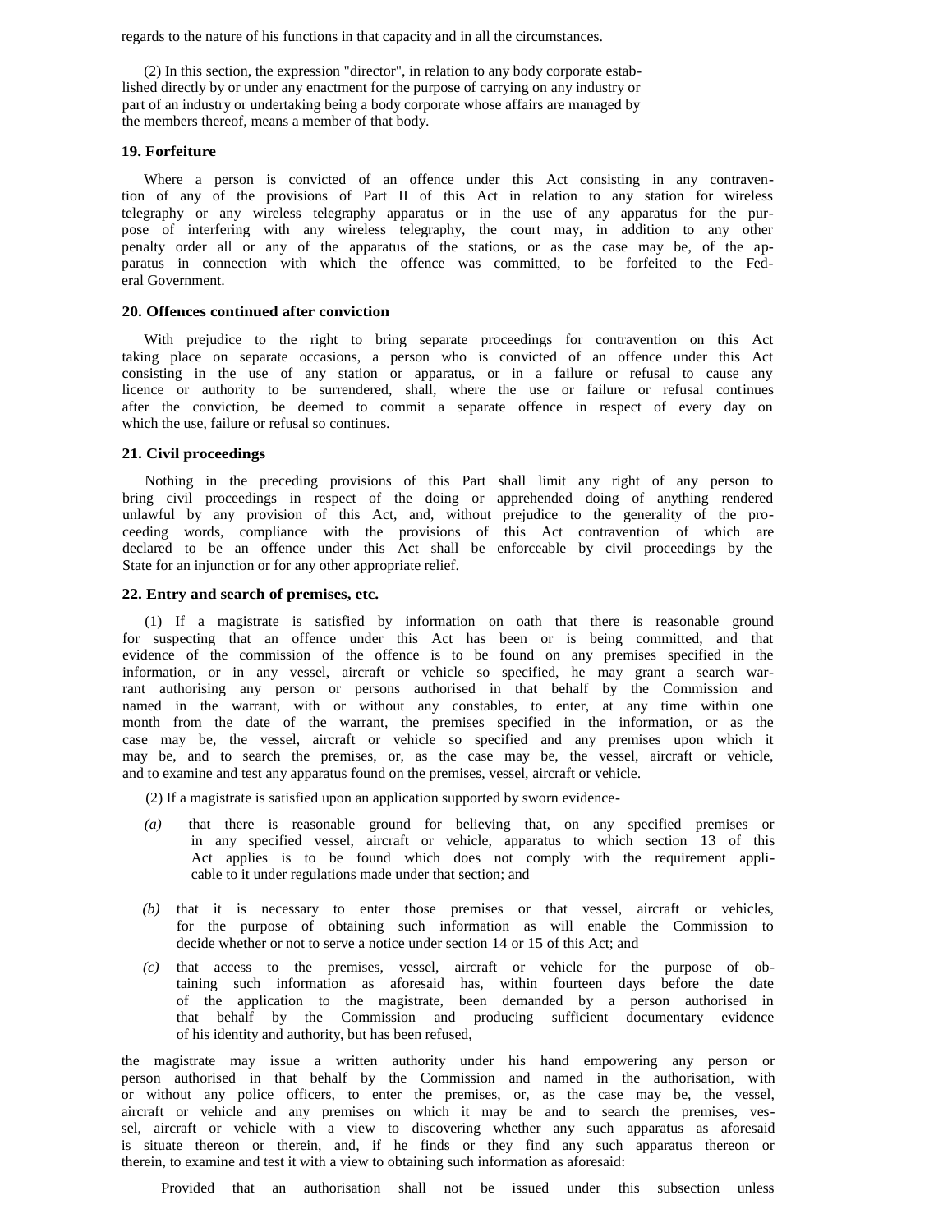either-

- (i) it is shown to the magistrate that the Commission is satisfied the there is reasonable ground for believing that the use of the apparatus in question is likely to cause undue interference with any wireless telegraphy used for the purpose of any safety of life service or any purpose on which the safety of any person or of any vessel, aircraft or vehicle may depend; or
- (ii) it is shown to the magistrate that not less than seven days' notice of the demand for access was served on the occupier of the premises, or as the case may be, the person in possession or the person in charge of the vessel, aircraft or vehicle, and that the demand was made at a reasonable hour and was unreasonably refused.

(3) Where under this section a person has a right to examine and test any apparatus on any premises or in any vessel, aircraft or vehicle, it shall be the duty of any person who is on the premises, or is in charge of, or in attendance on the vessel, aircraft or vehicle, to give him any such assistance as he may reasonably require in the examination or testing of the apparatus.

- (4) Any person who-
- *(a)* obstructs any person in the exercise of the powers conferred on him under this section; or
- *(b)* fails or refuses to give any such person any assistance which he is under this section under a duty to give to him; or
- *(c)* discloses, otherwise than for the purposes of this Act or of any report of proceedings thereunder, any information obtained by means of the exercise of powers under this Act, being information with regard to any manufacturing process or trade secret,

shall be guilty of an offence, and criminal proceedings for an offence under paragraph *(c)*  of this subsection may be instituted without the consent of the Commission.

### **23. Provisions applicable on an occasion of emergency**

If on the occasion of an emergency or in the public interest the President declares that the Government of the Federation shall have control over the transmission or reception of messages by wireless telegraphy, then, after publication of a notice to that effect in the Federal *Gazette* and until further notice, the following provisions shall apply-

*(d)* the Commission may by order prohibit for such period and to such extent as may be specified in the order the use of wireless telegraphy on board such vessels, aircraft or vehicles as may be specified in the order in or over Nigeria or the territorial water adjacent thereto;

# [1998 No. 31.)

- *(b)* the Commission, or any public officer authorised In writing by the Commission, may-
	- (i) take possession of any apparatus for wireless telegraphy installed on any station for wireless telegraphy licence under this Act or forming part of the stock of a wireless dealer licensed under this Act and use such apparatus for official purposes; or
	- (ii) place any person in control of any such apparatus; or
	- (iii) direct the licensee or person in charge of such apparatus to submit to him all or any communications tendered for transmission or received by means of the apparatus; or
	- (iv) stop or delay or direct the licensee or person in charge of such apparatus to stop or delay the transmission or delivery of any such communication or to deliver them to him; or
	- (v) direct the licensee or person in charge of such apparatus to comply with all such directions as he may think tit to give with reference to the transmission or receipt of communication by means of the apparatus;
- *(c)* there shall be payable to the licensee of such apparatus for any damage to the apparatus arising in consequence of the exercise of the powers conferred by this section such compensation as in the opinion of the Commission may be reasonable;
- *(d)* the Commission may, notwithstanding anything contained in a licence issued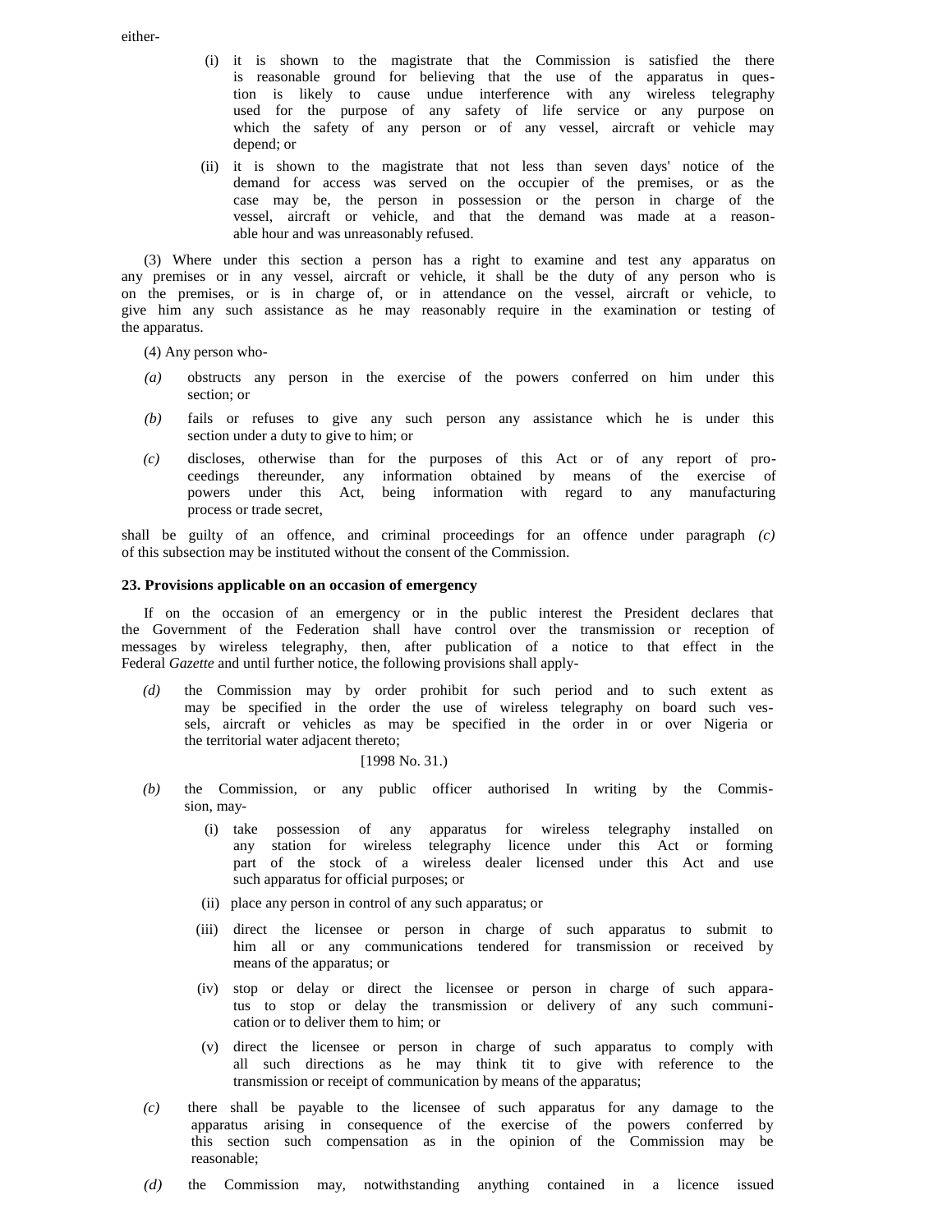under this Act, by order, prohibit for such time as may be specified in the order any licence from communicating with any station for wireless telegraphy licensed by or belong to any country which is at war;

*(e)* the captain or person in charge of any vessel, aircraft or vehicle in relation to which any order or direction under this section is contravened and any person who contravenes any order or direction under this section shall be guilty of an offence.

## **24. Onus of proof**

Any person who IS In possession of any apparatus for wireless telegraphy shall be deemed, until the contrary is proved, to have used the same.

# **25. Saving as regards distress signals and electrical apparatus**

Nothing in this Act shall be deemed to prevent-

- *(a)* the use by a vessel, or aircraft in distress, of any means at its disposal to attract attention, make known its position and obtain help; or
- *(b)* any person from making or using electrical apparatus for actuating machinery or for any purpose other than that of wireless telegraphy.

#### **26. Protection of Government and public officers**

Neither the Government of the Federation, nor the Commission, nor any public officer shall be liable or responsible for an infringement by a licensee, in the exercise of his licence, of copyright in any work or of any patent for an invention or for any breach of the law arising out of the exercise of the licence, and nothing in this Act shall affect the liability of the licensee in respect of any such act done by him.

[1998 No. 3J.]

# **27. Service of notices by post**

Any notice given under the provisions of this Act may be served by post.

# **28. Miscellaneous regulations**

Without prejudice to any power in this Act, the Commission may with the approval of the Minister make regulations prescribing or providing for-

# [1998 No. 3J.]

- *(a)* the form of licence and the conditions to which licences shall be subject, and different forms and conditions may be prescribed for different classes of licence;
- *(b)* the conditions precedent to the grant of any particular class of licence;
- *(c)* the fees payable for the issue or renewal of any particular class of licence;
- *(d)* the conduct of any examinations held under this section 12 of this Act, the qualifications and remuneration of examiner conducting such examinations;
- *(e)* the prohibition of the use in connection with any station for wireless telegraphy or wireless telegraphy apparatus of such call signals or means of identification as may be specified in the regulations;
- (*f)* the exemption from the provisions of this Act of station for wireless telegraphy apparatus of such classes or descriptions as may be specified in the regulation;
- *(g)* carrying out and giving effect to purposes incidental to any of the foregoing.

# **29. Government sound and television broadcasting services**

(1) In the discharge of the executive authority of the Federation in relation to the allocation of wavelengths for wireless broadcasting and television transmission, the Commission may grant to the Government of a State licences to provide sound or television broadcasting services transmitting on such wavelengths as may be allocated.

# [1998 No. 31.]

(2) A licence granted under subsection (1) of this section shall be subject to such conditions as the Commission may see fit to impose for the purpose of-

*(a)* ensuring a proper and efficient allocation of wavelengths throughout Nigeria; or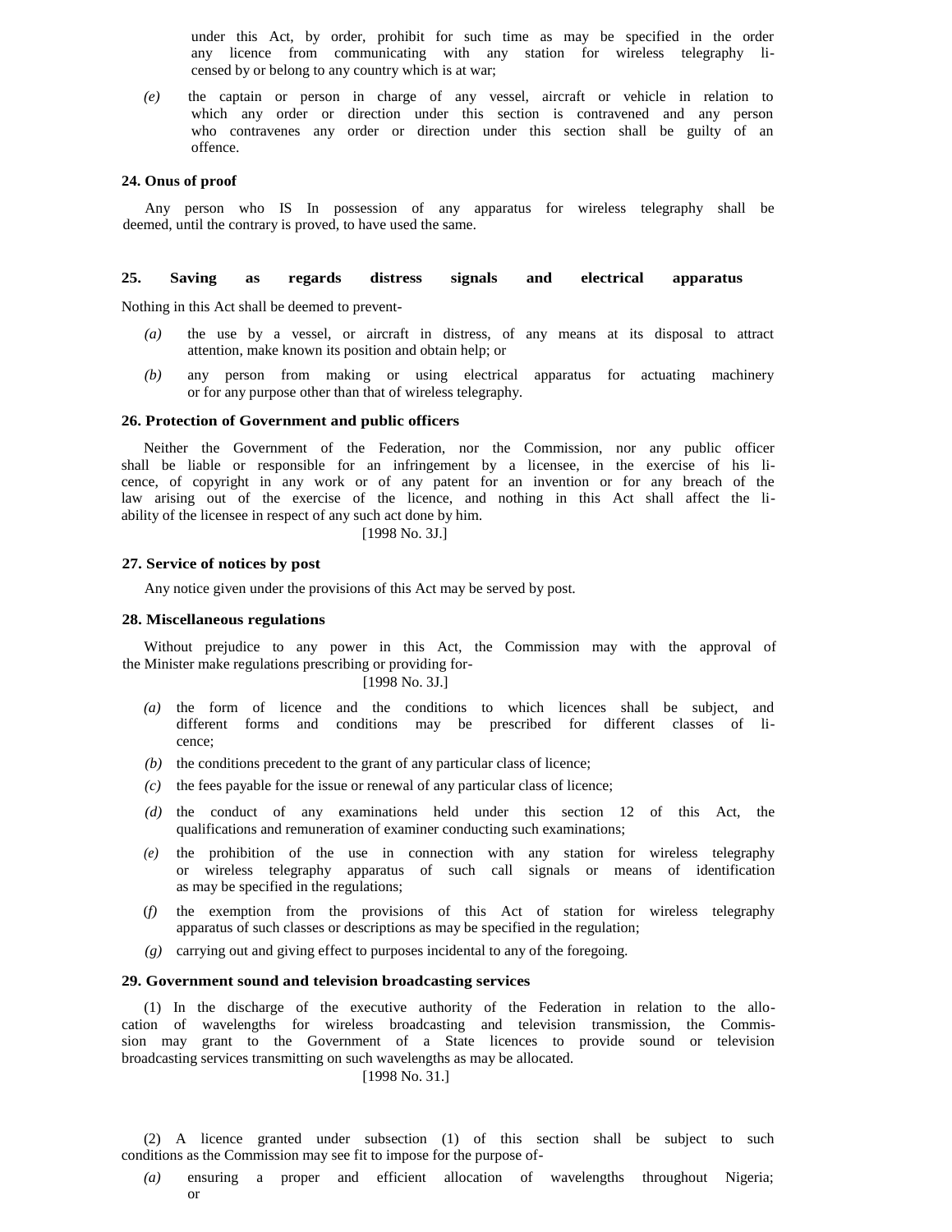- *(b)* giving effect to or ensuring compliance with the terms of any international convention relating to wireless telegraphy to which the Federation is a signatory; or
- *(c)* avoiding undue interference with wireless telegraphy whether inside or outside Nigeria,

but save as aforesaid, a licence so granted shall not be subject to any conditions.

(3) Except in so far as it may in the opinion of the Commission be necessary or expedient for any of the purposes mentioned in subsection (2) of this section so to do, the Commission shall not, if application for the grant of a licence under subsection (I) of this section is made to him by the Government of a State, refuse to grant a licence to that Government.

(4) If, in the opinion of the Commission, it is necessary or expedient for any of the purposes mentioned in subsection (2) of this section to cancel the allocation in a licence granted under subsection (1) of this section of a wavelength or alter a wavelength allocation in a licence so granted or alter or add to the conditions of a licence so granted, he may by notice in writing cancel or amend the licence accordingly.

(5) A sound or television broadcasting service shall be provided by the Government of a State only under and in accordance with a licence granted under subsection (1) of this section, but except as provided in this section, the provisions of this Act shall not apply in relation to broadcasting or television provided by the Government of a State.

# **30. Validity of previous licences**

Any licence granted under any of the provisions of the Wireless Telegraphy Ordinance hereby repealed and in force immediately before the coming into operation of this Act shall cease to have effect unless renewed in accordance with the provisions of this Act.

[Cap. 31 1961.]

# **SUBSIDIARY LEGISLATION**

*List of Subsidiary Legislation* 

1. Wireless Telegraphy Regulations.

# **WIRELESS TELEGRAPHY REGULATIONS**

# ARRANGEMENT OF REGULATIONS

PART1

**REGULATION** 

1. Short title.

# PART II

#### *Interpretation*

2. Interpretation**.** 

#### PART III

# *Licences: classes and conditions*

- 3. Classes of licences to be granted.
- 4. Licences to non-Nigerian citizens.
- 5. Declaration as to secrecy.
- 6. Licences subject to provisions of regulations.
- 7. Liability of licensee for improper use of apparatus.
- 8. Licence not transferable.
- 9. Service of notice, request or consent.
- 10. Apparatus to comply with specifications.
- 11. Duration of licence.
- 12. Fees for licence.
- 13. Apparatus to comply with regulations.
- 14. Licensee to comply with International Telecommunications Convention.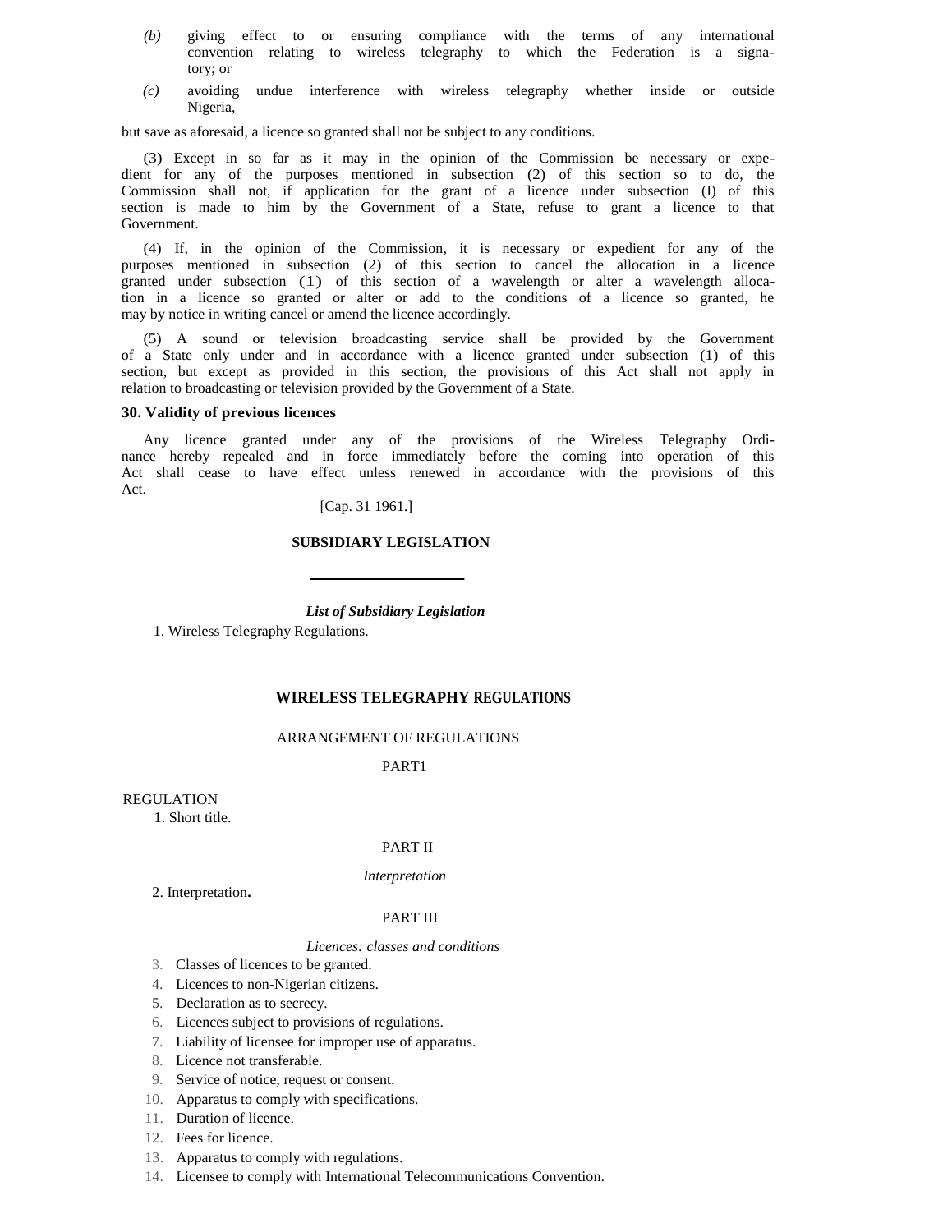- 15. Emission not to interfere with other wireless telegraphy.
- 16. No improper use of call signs.
- 17. Right to enter premises for inspection.
- 18. No licensee to divulge message received by him as licensee; secrecy of communications.
- 19. Expired licence.
- 20. Closure of station.
- 21. Revocation of licence.
- 22. Failure to renew expired licence.
- 23. Additional information to be furnished.
- 24. Unauthorised person not to operate a station.
- 25. Frequency stabilisation.
- 26. Licensee to notify change of address.
- 27. Wireless aerial.
- 28. Infringement of copyright.
- 29. Licence not to operate as a waiver.
- 30. Broadcast receiving licences.

# REGULATION

31. No refund of fee paid.

# PART IV

- 32. Amateur station licence.
- 33. Amateur stations not to be used for business etc.
- 34. Call sign.

# PART V

- 35. Ship station licence.
- 36. Ship station to be operated by holders of prescribed certificate.
- 37. Transmission of messages.
- 38. Licensee to receive request for assistance.
- 39. Licensee to register messages transmitted by ship station.
- 40. Licensee to preserve all used message forms.
- 41. A certified copy of licence to be carried in radio room.
- 42. Censor of messages.
- 43. Master on ship to make statutory declaration as to secrecy.

# PART VI

# *Wireless dealers' licences*

- 44. Sale of apparatus for wireless telegraphy to be in accordance with licence.
- 45. Grant of wireless dealer's licence.
- 46. Register of wireless transmitting apparatus and quartz crystals.

# PART VII

# *Certificate of proficiency for operators*

- 47. Certificate of proficiency.
- 48. Candidates under eighteen years.
- 49. Examinations.

# PART VIII

# *Examination fee*

- 50. Examination fee.
- 51. Fee for issue of certificate of proficiency.
- 52. Particulars to be supplied by successful candidates.
- 53. Withdrawal, cancellation or suspension of certificate of proficiency.
- 54. Certificate of proficiency to be granted only to Nigerian citizens.

# PART IX

*Use of wireless telegraphy apparatus on ships within the territorial waters of Nigeria* 

55. Wireless telegraphy on board ship.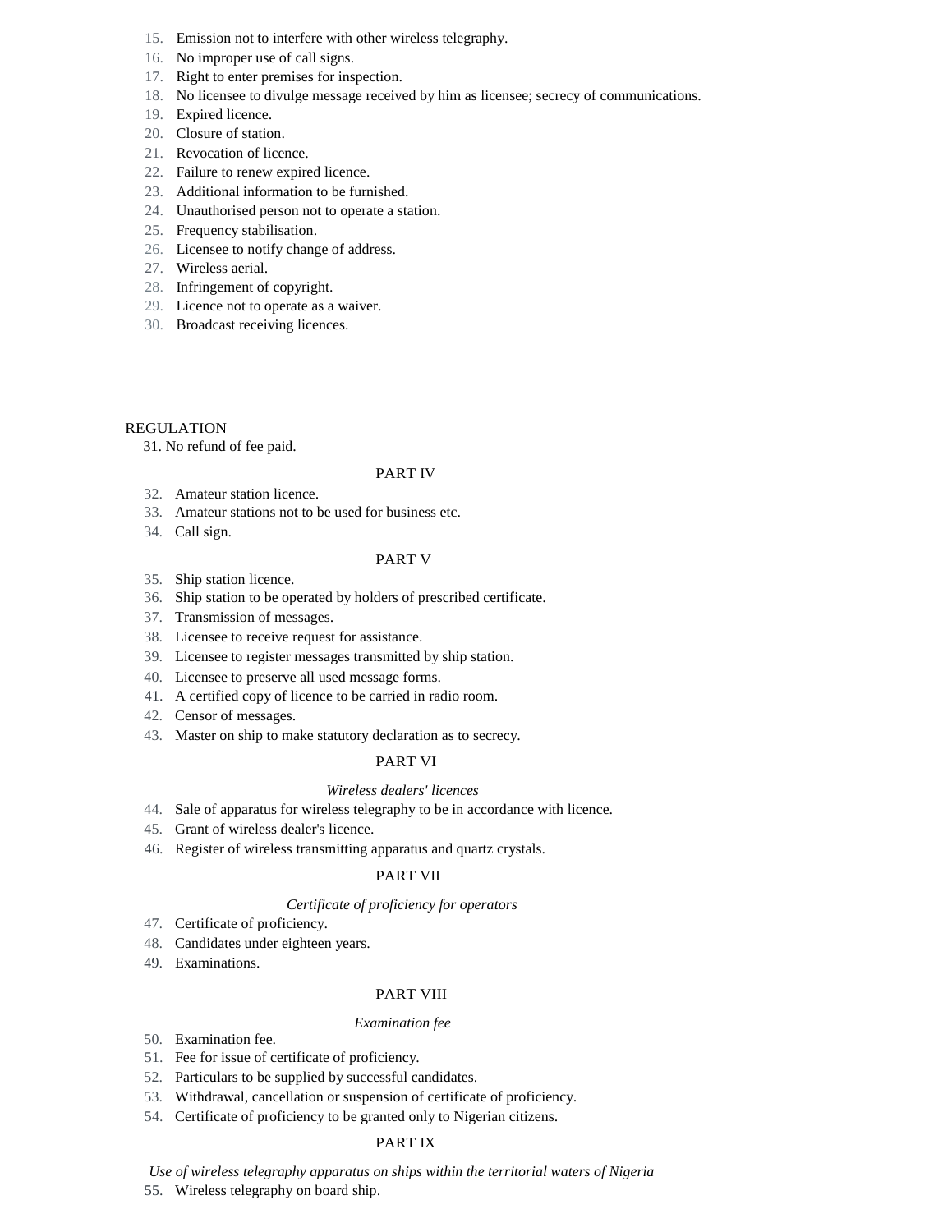- 56. Ships in inland or territorial waters to communicate with other vessels.
- 57. Warning by master of ship.

# PART X

# *Use of wireless telegraphy apparatus on aircraft when over the territory or territorial waters of Nigeria*

# REGULATION

- 58. Aircraft to observe International Regulations for air navigation.
- 59. Aircraft at rest within Nigeria.
- 60. Aircraft station in distress.

# PART XI

# *Notification of importation of wireless telegraphy apparatus*

- 61. Importation of wireless telegraphy apparatus by non-holder of wireless dealer's licence.
- 62. Prohibition of importation of certain portable transceivers.

#### **SCHEDULES**

#### FIRST SCHEDULE

### *Types of Licences*

# SECOND SCHEDULE

*Types of licences* 

# THIRD SCHEDULE

# *Tariff for vey high frequency (VHF), ultra high frequency (UHF), super high frequency (SHF) radio microwave services*

## FOURTH SCHEDULE

*Direct broadcast satellite (DBS) television receive only (TVRO) signal* 

# FIFTH SCHEDULE

*Forms of licences* 

# SIXTH SCHEDULE

*Statutory declaration regarding secrecy of wireless communications* 

#### SEVENTH SCHEDULE

#### EIGHTH SCHEDULE

*Prohibited radio equipment- Portable transceivers* 

## **WIRELESS TELEGRAPHY REGULATIONS**

under section 28

[1*st July*, 1966]

[Commencement.]

# PART I

# **1. Short title**

These Regulations may be cited as the Wireless Telegraphy Regulations. [L.N. 31 of 1969.]

#### PART II

#### *Interpretation*

# **2. Interpretation**

In these Regulations, unless the context otherwise requires, the following expressions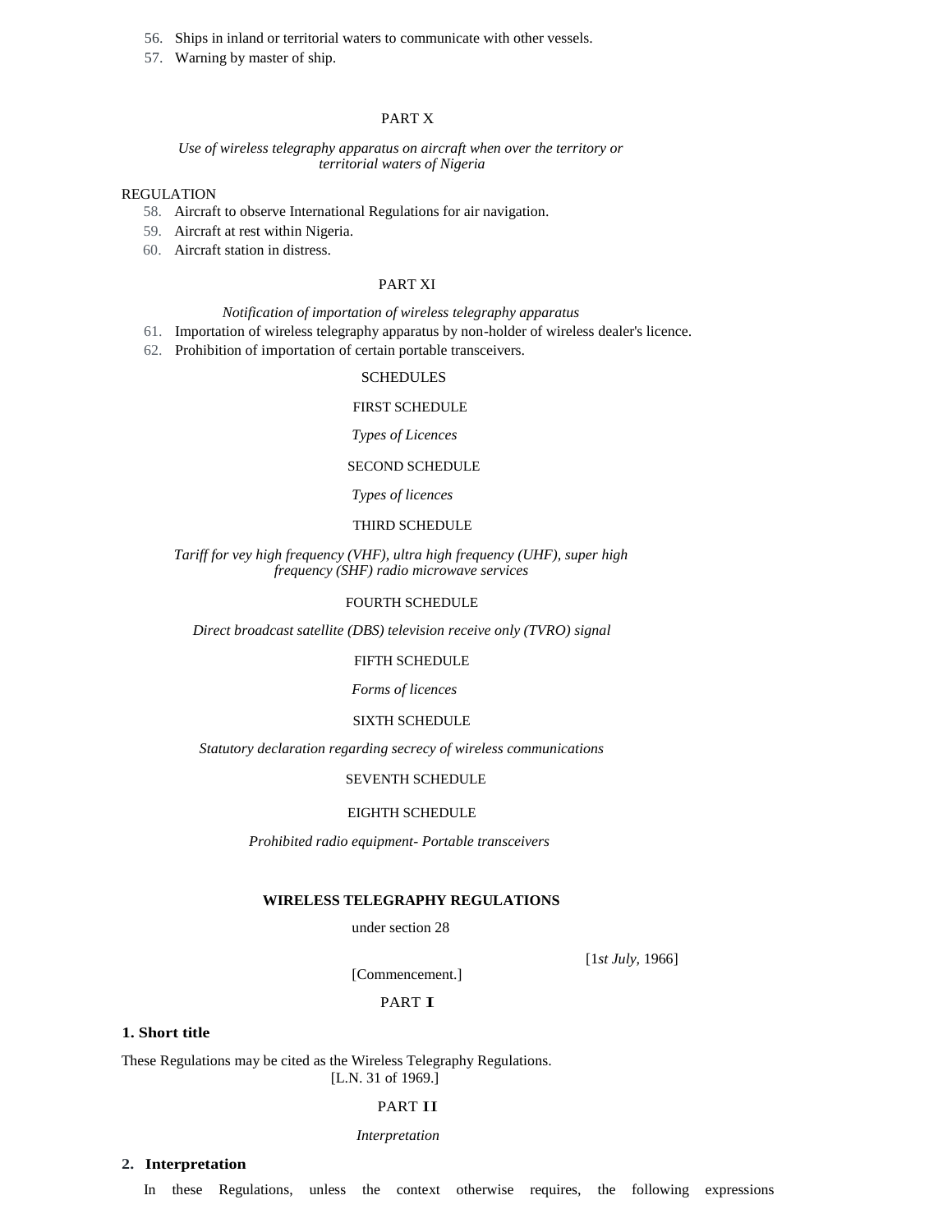shall have the meanings hereby respectively assigned to them, that is to say-

**"Act"** means the Wireless Telegraphy Act;

**"aircraft station"** means a mobile station operating in the aeronautical mobile service on board an aircraft;

**"amateur station"** means a station for wireless telegraphy established and used, in the service of self-training, inter-communication and technical investigations carried on by amateurs, that is to say by duly authorised persons interested in radio technique solely with a personal aim and without pecuniary interest;

**"amateur television station"** shall be construed similarly;

 "**authorised broadcasting stations"** means Federal or State stations for the time being duly authorised to conduct a broadcasting service pursuant to the Constitution of the Federal Republic of Nigeria and to international regulations for the time being in force; [Cap. C23.]

"**authorised officer"** means the Deputy Director, International Relations Department of Posts and Telecommunications or any officer authorised in writing by the Director-General;

**"broadcasting receiving licence"** means a licence to install and use apparatus for wireless telegraphy for the purpose primarily of receiving messages sent by telephony from authorised broadcasting stations for general reception or for the purpose primarily of receiving visual images sent by television from such broadcasting stations for general reception or for both of these purposes, not being a broadcast relay station;

**"broadcasting relay station"** means a station established for wireless telegraphy for the purpose solely or primarily of receiving programmes broadcast by authorised broadcasting

stations and relaying them by wire to the premises of subscribers to the licensee's broadcast relay service;

**"coast station"** means a land station operating in the maritime mobile service which is established or licensed to send and receive messages to and from ship stations or coast stations;

**"Director-General"** means the Director-General of the Ministry of Communications;

"**fixed station"** means a station in the service of radio communication between specified fixed points or between a specified fixed point and one or more mobile stations;

**"Government"** or "Federal Government" means the Government of the Federal Republic of Nigeria;

**"let"** means let by way of either a tenancy or a licence, and either with or without board or other services or facilities;

**"licence"** (except in the foregoing definition of **"let"**) means a wireless telegraphy licence granted under section 6 of the Act; and other expressions having the same meaning as they have in the Act;

**"licensed installation"** means an installation at a station in respect of which a licence is issued;

**"licensee**" means any person to whom a licence has been granted under these Regulations;

**"mobile station"** means a station intended to be used while in motion or during halts at unspecified points;

**"model control station"** means a station-fixed or mobile, for wireless telegraphy established for the purpose of operational control of vehicles, vessel or aircraft by means of the emission of electro-magnetic energy from sending apparatus, and the reception of such energy by receiving apparatus in the model;

"**programme"** means a programme broadcast by an authorised broadcasting station and includes messages broadcast by the Federal Radio Corporation of Nigeria;

**"radio determination station"** means a station for wireless telegraphy which provides for the determination of position by means of the propagation properties of radio waves;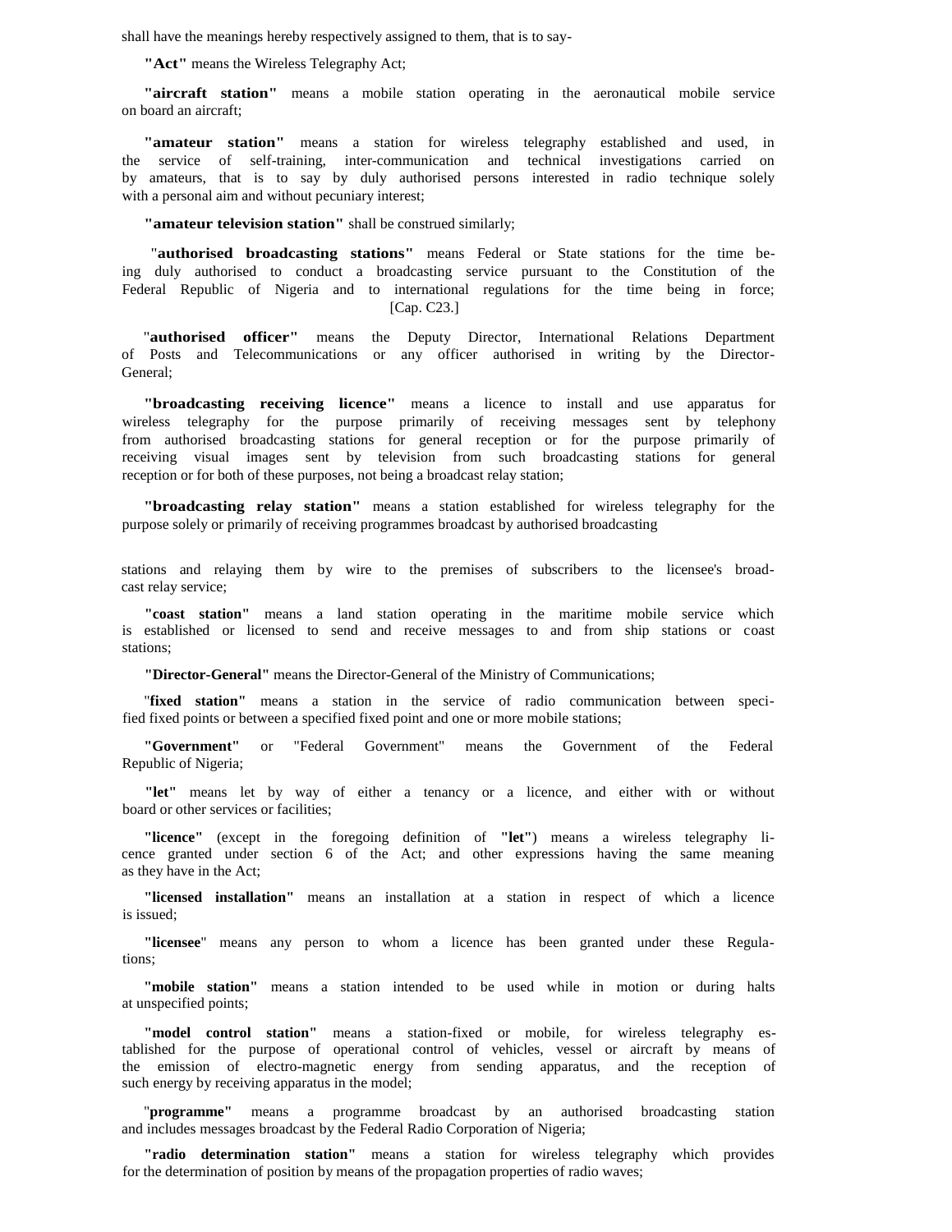**"sound programme"** means a wireless telegraphy station licensed under the Act;

**"station"** means a wireless telegraphy station licensed under the Act;

**"subscriber"** means a person who has rediffusion connected by wire to his premises or part thereof;

"**Telecommunications Convention"** means the International Telecommunications Convention signed at Geneva on the 21st December 1959 and the Radio Regulations in force thereunder, and includes any convention and regulations which may from time to time be in force in substitution for or in amendment of the said Convention or the said regulations;

"**television programme"** means a programme intended for general reception in visual images with or without sound;

"**wireless telegraphy"** has the same meaning as in the Act.

# PART III

*Licences: classes and conditions* 

# **3. Classes of licences to be granted**

The various classes of licences set out in the First Schedule to these Regulations may be granted in the forms assigned to them as specified in the Second Schedule.

- *(a)*  Broadcast Receiving Licence (Excluding Television) General Form
- *(b)*  Broadcast Receiving Licence (Including Television) General Form
- *(c)*  Broadcast Receiving Licence (Excluding Television) Hotels, Clubs, etc.
- *(d)*  Broadcast Receiving Licence (Including Television) Hotels, Clubs, etc.
- *(e)*  Broadcast Relay Station Licence (Sound)
- *(j)*  Broadcast Relay Station Licence (Television)
- *(g)*  Broadcast Receiving Licence (Press)
- *(h)*  Dealer's Licence (Sound and Television)
- (i) Demonstration Licence

Research, Testing and Development (Radiating) Licence

Research, Testing and Development (Suppressed Radiation) Licence

- *(j)*
- *(k)*

Aeronautical Ground Station Licence (General Form)

- (*l*) Aeronautical Ground Station Licence (Operating Company
- *(m)*  Private Licence)
- *(n)*  Aircraft Station Licence
- *(0)*  Radio Determination Station Licence
- *(P)*  Limited Coast Station Licence
- *(q)*  Ship Station Licence
- *(r)*  Police, Ambulance, Humanitarian and Fire Service Licence
- *(s)*  Private Fixed (High Frequency) Station Licence
- Private Fixed (Very High Frequency) Station Licence
- (t) Private Mobile (High Frequency) Station Licence Private Mobile (Very High Frequency) Station Licence
- *(u)*  Training Establishment Licence
- *(v)*  Induction Paging (VHF) Communication Licence
- *(w)*  Amateur (Sound) Licence
- *(x)*  Amateur (Sound Mobile) Licence
- *(y)*  Amateur (Television) Licence
- *(z)*  Model Control Licence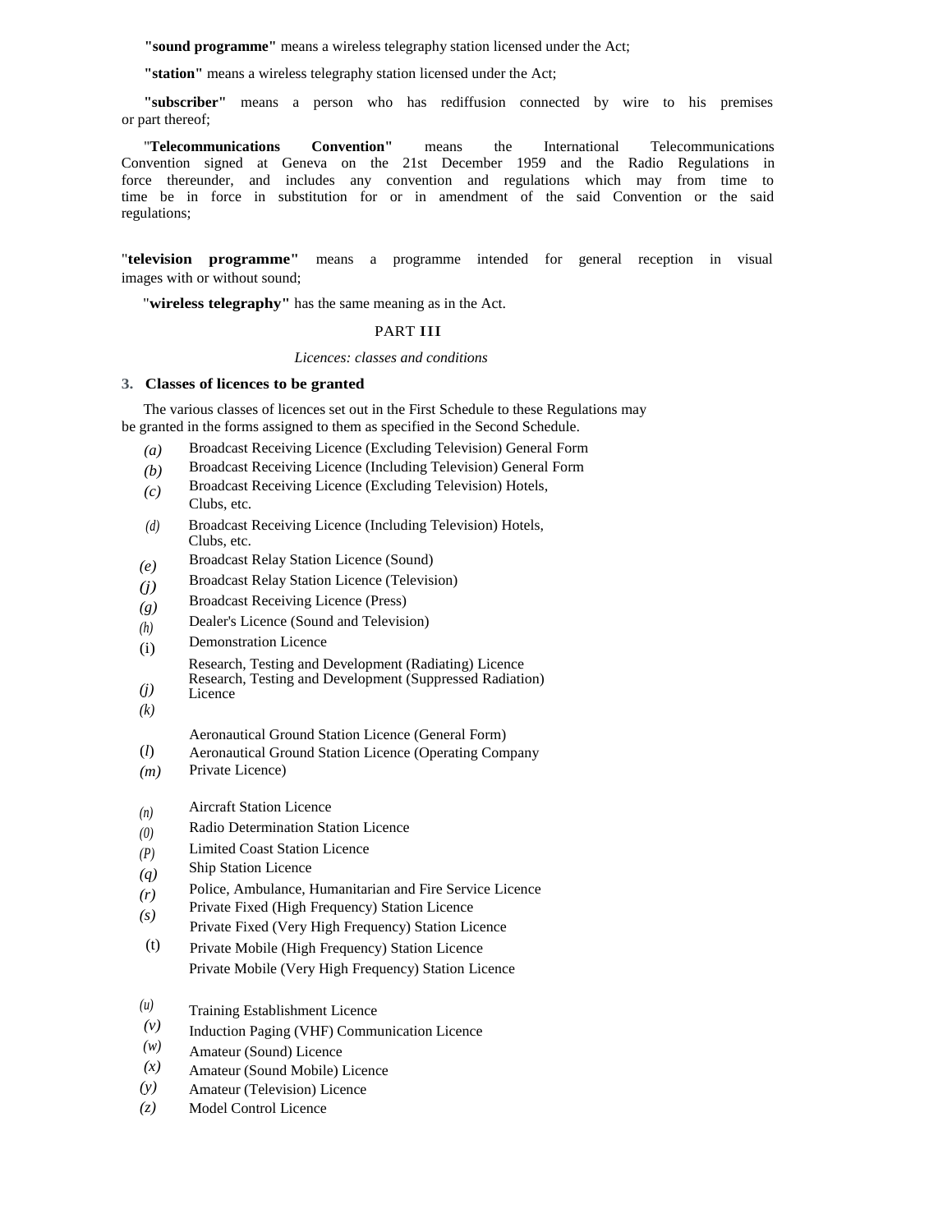| Form 1   |
|----------|
| Form 2   |
|          |
| Form 3   |
|          |
| Form 4   |
| Form 5   |
| Form 6   |
| Form 7   |
| Form 8   |
| Form 9   |
| Form10   |
|          |
| Form 11  |
| Form 12  |
| Form 13  |
| Form 14  |
| Form 15  |
| Form 16  |
| Form 17  |
| Form 18  |
| Form 19A |
| Form 19B |
| Form 20A |
| Form 20B |
| Form 21  |
| Form 22  |
| Form 23  |
| Form 24  |
| Form 25  |
| Form 26  |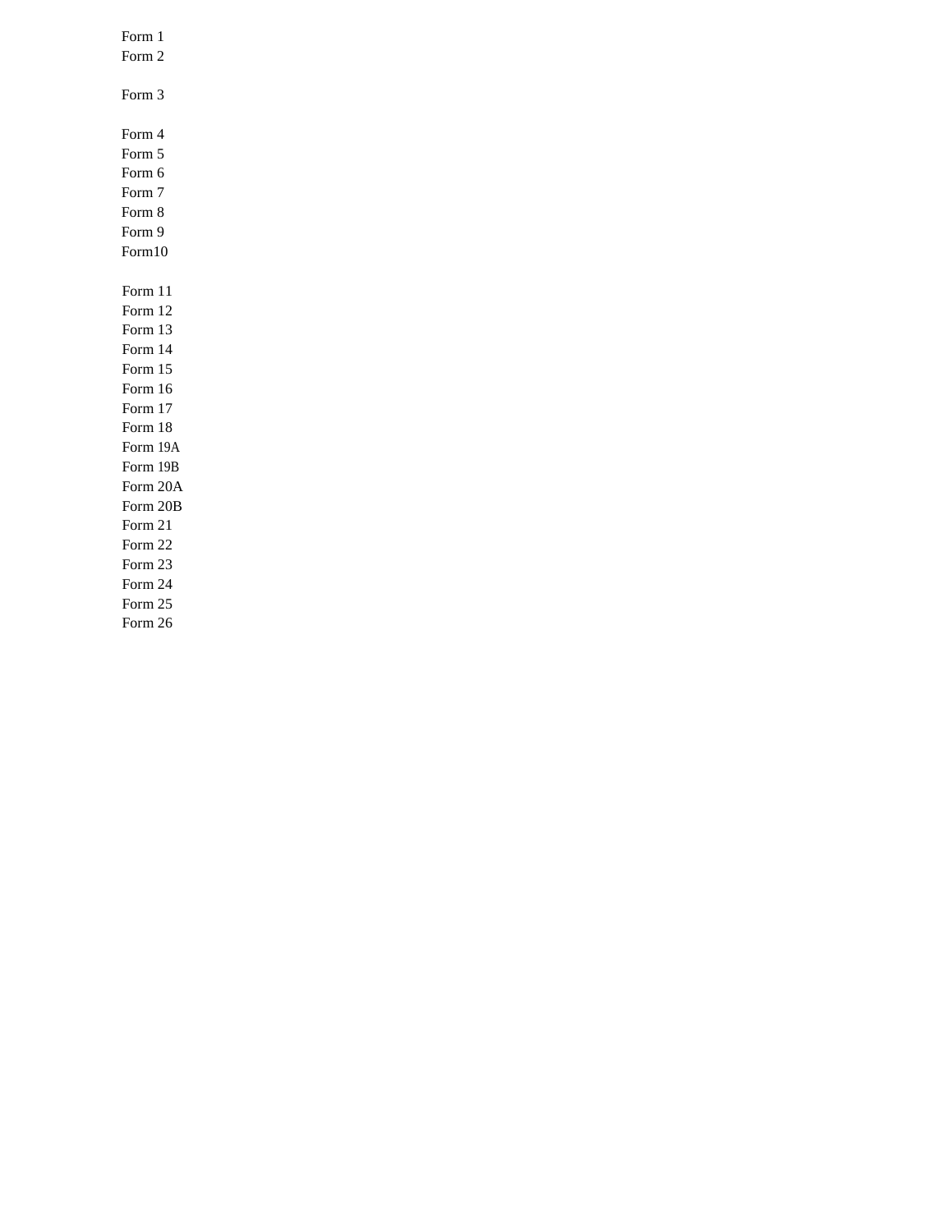#### **4. Licences to non-Nigerian citizens**

No licence (other than a broadcast receiving licence or a dealer's licence) shall be granted to a person who is not a citizen of Nigeria without the approval of the Director-General in writing.

#### **5. Declaration as to secrecy**

All persons having access to wireless communications or actually operating licensed installations (other than broadcast receiving installations) shall make a declaration of secrecy as in the Third Schedule to these Regulations in respect of commercial, naval, military, or airforce wireless communications.

#### **6. Licences subject to provisions of regulations**

Every licence shall be subject to the provisions of regulations from time to time made under the Act so far as they are applicable to the licence, and those provisions shall be deemed to be incorporated in the licence.

#### **7. Liability of licensee for improper use of apparatus**

A licence granted under the Act shall not empower the licensee or his agents to do any act, or make any omission to the detriment of other persons and any licensee who so uses his apparatus so as to affect others adversely or injuriously shall be solely responsible for any claim brought against the Government. A licensee shall also comply strictly with the conditions of the licence and any civil wrong resulting from the infringement of the conditions by the licensee shall be the sole responsibility of the licensee. He shall also be liable to forfeit the licence.

## **8. Licence not transferable**

A licence granted under the Act is not transferable.

## **9. Service of notice, request or consent**

Any notice, request or consent (whether expressed to be in writing or not) given or made by or for the Director-General or an authorised officer shall be served by sending the same in a registered letter addressed to the licensee at the usual or last known place of residence or business of the licensee or the office of his agents and any notice to be given by a licensee may be served by sending it by registered letter addressed to the Director-General, Ministry of Communications, Posts and Telecommunications Department, Lagos.

# **10. Apparatus to comply with specifications**

The apparatus comprised in a station shall at all times comply with the performance specifications annexed to the licence, subject however to such modifications thereof in favour of the licensee as the Director-General may from time to time permit. The licensee shall not make any alteration in the said apparatus without the previous written consent of the Director-General, except-

- *(a)* an alteration the effect of which is to cause the said apparatus to comply, or to continue to comply, with the said specifications; or
- *(b)* replacement of any component by another component of the same type.

# **11. Duration of licence**

A licence shall continue in force for one year from the date of issue and thereafter so long as the licensee pays in each year on or before the anniversary of the date of issue the renewal fee prescribed by, or under, the regulations for the time being in force under section 30 of the Act:

Provided that the Director-General may at any time after the date of issue revoke the licence or vary the terms, provisions, or limitations thereof by a notice in writing served on the licensee or by a Government notice published in the Federal and State Government *Gazettes* addressed to all holders of this type of licence. Any notice given under these Regulations may take effect either forthwith or on such subsequent date as may be specified in the notice.

#### **12. Fees for licence**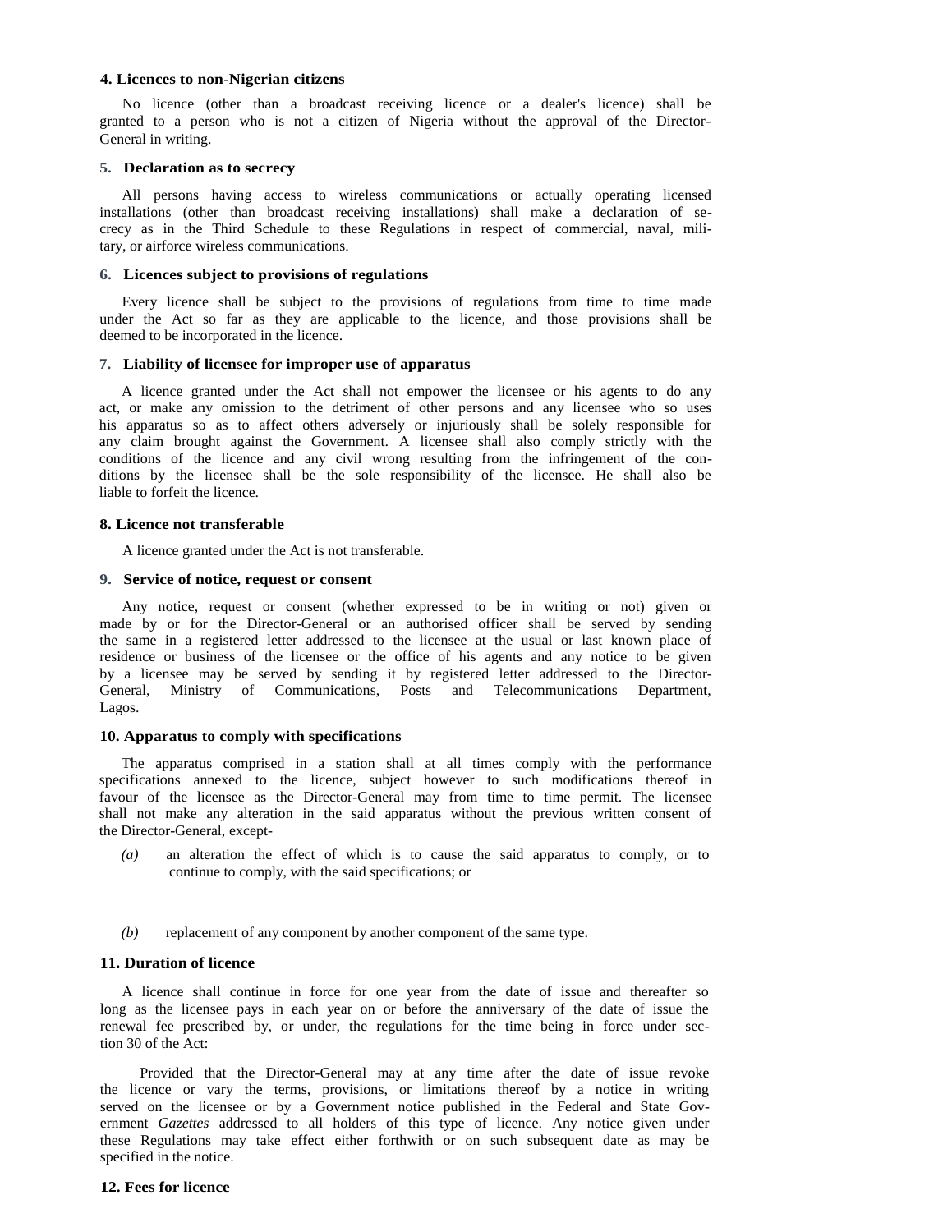The fees payable in respect of each class of licence shall be as in the First Schedule to these Regulations and they shall be deemed to have come into force on I January 1964:

Provided that any fees in respect of any class of licence may in special cases be waived or reduced on such terms as the Director-General may think tit.

## **13. Apparatus to comply with regulations**

Before any licence is granted, the applicant shall satisfy the Director-General or an authorised officer that the wireless telegraphy apparatus to be worked in pursuance of the licence complies with the regulations for the time being in force.

#### **14. Licensee to comply with International Telecommunications Convention**

The licensee, and or his agents, shall observe and comply with the relevant provisions of the International Telecommunications Convention in operating the station.

#### **15. Emission not to interfere with other wireless telegraphy**

(1) The apparatus comprised in a station shall be so designed, constructed, maintained and used in such a way that the station does not cause interference with any other wireless telegraphy.

(2) Every precaution shall at all times be taken to keep the radiated energy within the narrowest possible frequency bands, having regard to the class of emission in use. In particular, the radiation of harmonics and other spurious emissions shall be suppressed to such a level that they cause no interference with any wireless telegraphy. Tests shall be carried out from time to time with a view to ensuring that the requirements of this clause are met.

# **16. No improper use of call signs**

(1) No persons shall transmit a signal containing profane words or language or make an improper use of the call sign of another station without authority.

(2) No person shall transmit any signal which is not necessary for the conduct of experiments or traffic.

# **17. Right to enter premises for inspection**

An officer of the Ministry of Communications authorised in that behalf may at all reasonable times enter any premises, station, vehicle or vessel (as the case may be), on which equipment for wireless telegraphy is known or suspected to be installed, for the purpose of examining the licence under which such equipment is installed, and may examine or test the apparatus and the working or use thereof.

# **18. No licensee to divulge message received by him as licensee; secrecy of communications**

No licensee other than the holder of a broadcast receiving licence, nor any person acting on his behalf or by his permission shall divulge to any person other than an authorised official of the Government or a legal tribunal or make any use whatever of any message coming to the knowledge of such licensee or any person by virtue of the licence. Statutory declaration regarding secrecy of wireless communications is as detailed in the Sixth Schedule to these Regulations.

# **19. Expired licence**

A licence which has expired shall be surrendered at the nearest Post Office.

## **20. Closure of station**

When so requested by an authorised officer of the Ministry of Communications, the owner of a station shall close down that station and shall not reopen it until permission is granted for him to do so.

# **21. Revocation of licence**

(1) The Director-General may by notice in writing revoke any licence on the ground that the licensee has failed to comply with any regulation made under the Act for the time being in force or any condition of his service specified in these Regulations and thereupon such licence shall forthwith cease and become void.

(2) A licence which is revoked shall be surrendered at the nearest Post Office.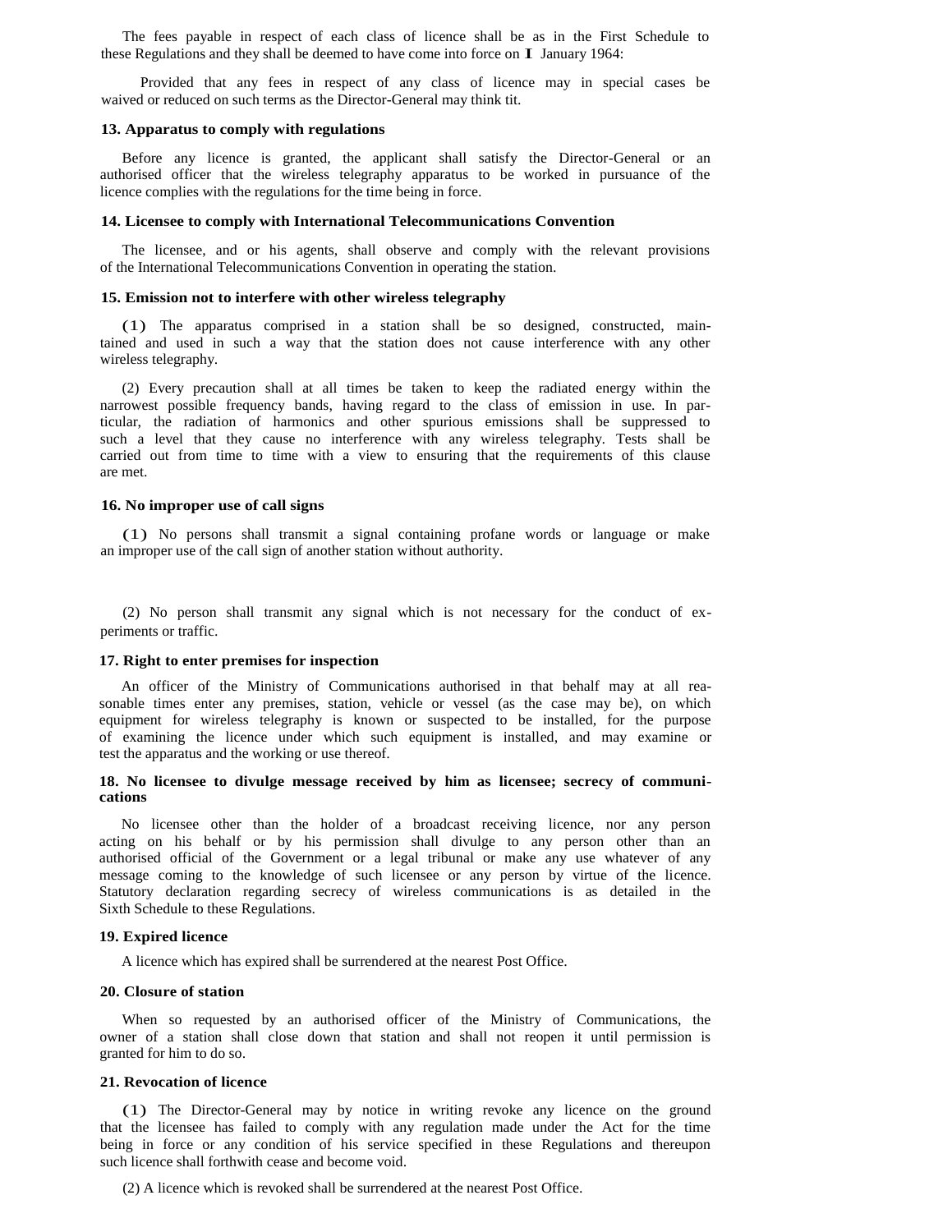(3) The licensee of any licence revoked pursuant to paragraph (I) of this regulation shall not be entitled to any compensation in respect of any damage which he may suffer as a result of the revocation.

# **22. Failure to renew expired licence**

If a licensee refuses or neglects to renew his licence within seventeen days of receipt of a notice to that effect, the licence shall be deemed to be void and shall be returned to the nearest Post Office.

#### **23. Additional information to be furnished**

Before granting any licence, the Director-General or an authorised officer may require the applicant to furnish such additional information as may be deemed necessary.

#### **24. Unauthorised person not to operate a station**

A licensee shall not permit or suffer any unauthorised person (not certified to operate a station or equipment) to operate a station or to have access to the apparatus comprised therein, except an authorised person as provided in regulation 17 of these Regulations; and the licensee shall ensure that persons operating the station observe the terms and conditions of a licence at all times.

# **25. Frequency stabilisation**

A satisfactory method of frequency stabilisation shall be employed in the sending apparatus; and equipment for frequency measurement capable of verifying that the sending apparatus is operating with emissions within the authorised frequency bands shall be provided by the licensee.

#### **26. Licensee to notify change of address**

A permanent change of address of a licensee shall be notified promptly to the office of issue, giving the date of expiration of the licence and the serial number.

#### **27. Wireless aerial**

No direct connection shall be made between a wireless aerial and a public electricity supply; and any aerial or earth connection which crosses or is liable to be blown on to any electricity wire or power apparatus shall be guarded to the reasonable satisfaction of the owner of the wire or apparatus.

#### **28. Infringement of copyright**

A licence does not authorise the infringement of copyright in respect of any matter recei ved at a station.

#### **29. Licence not to operate as a waiver**

Nothing in a licence shall be deemed to waive any requirement imposed on such licence under any Act of the National Assembly.

# **30. Broadcast receiving licences**

Broadcast receiving licences shall be as in the Second Schedule hereto or in such other form as the Director-General may for any particular case approve.

# **31. No refund of fee paid**

On the revocation of any licence, no part of any fee paid or due to be paid shall be refunded or cause to be due as the case may be unless the Director-General so determines.

# PART IV

## **32. Amateur station licence**

(1) An amateur station record shall be kept in a logbook (not loose-leaf) showing the following-

- *(a)* date;
- *(b)* time of commencement of calls made from the station;
- *(c)* call signs of the stations from which messages addressed to the station are sent, times of establishing and sending communication with such station, and the frequency or frequencies and class or classes of emission in each case;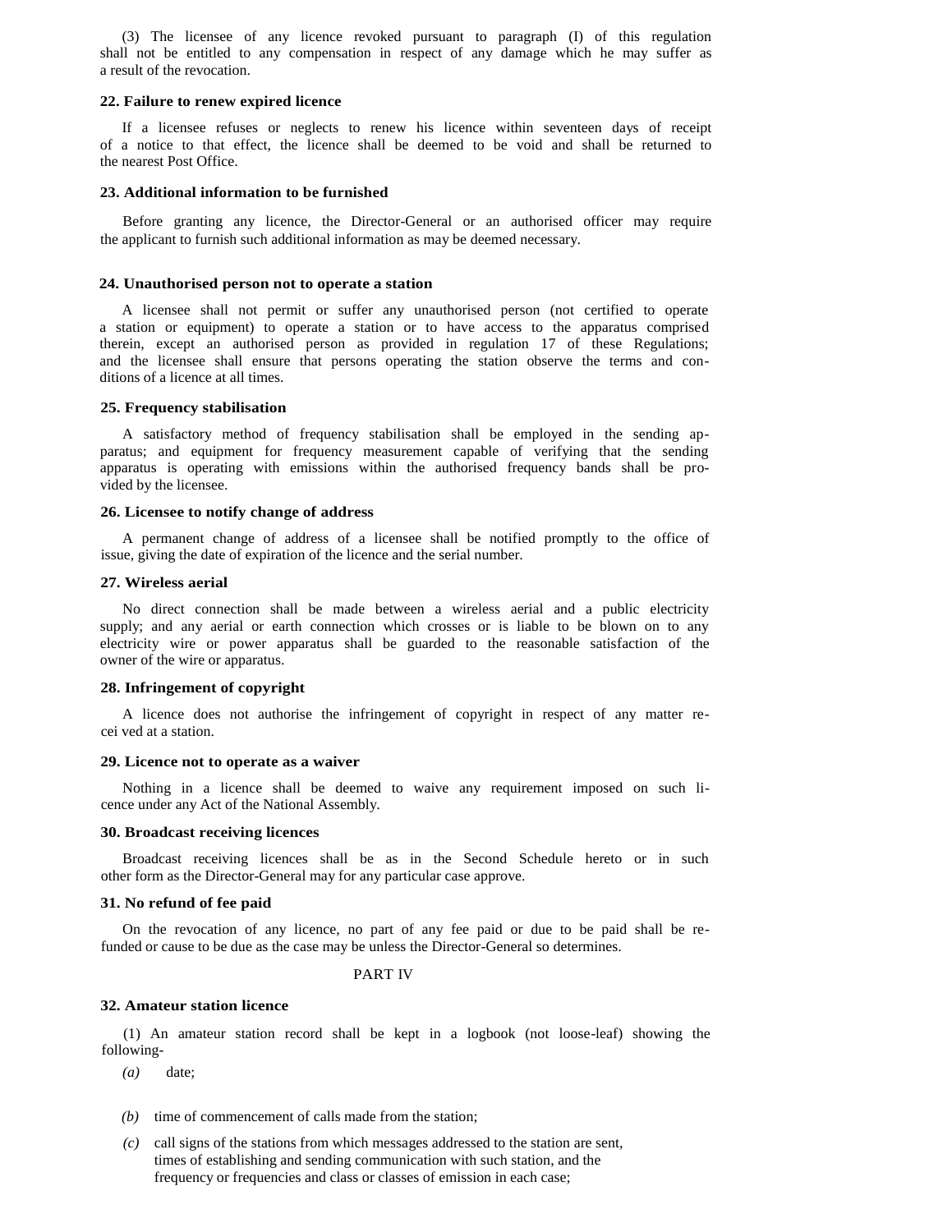*(d)* time of closing down the station, all times shall be stated in G.M.T. No gaps shall be left between entries and all entries shall be made at the time of sending and receiving.

(2) If the station is at any time operated by a person other than the licensee, the log shall be signed by that person with his full name, and the call sign of the station which he is licensed to use or (if there is no such station), the number of his Amateur Radio Certificate shall be shown.

(3) The logbook shall be available for inspection at all times by any authorised person acting in the course of his duty on behalf of the Director-General.

(4) Messages addressed to an amateur station from any amateur station with which the licensee is in communication may be recorded and retransmitted in accordance with this licence:

Provided that the retransmission is intended for reception by the originating station only, and that the call sign of that station is not included in the retransmission.

#### **33. Amateur stations not be used for business, etc.**

No amateur licence shall authorise the use of the station for business, advertisement, propaganda, subversive activity, or for sending news or messages of, or on behalf of, or for the benefit of, information of, any social, political, religious or commercial organisation.

#### **34. Call sign**

(1) The call sign mentioned on any amateur licence shall be used when the station is operated either at the main address or at an alternative address. When the station is used at any other address the suffix "A" shall be added to the call sign.

(2) Particulars of the address shall be sent at the beginning and end of the communication with each separate station or at intervals or half an hour, whichever is more frequent.

(3) No abbreviated form of a call sign may be used.

(4) The call sign, which may be sent either by morse telegraphy at a speed of not more than twelve words per minute or by telephony, if the station is authorised to use telephony, shall be sent for identification at the beginning and at the end of each period of sending, and whenever the sending frequency is changed.

(5) When telephony is used, the letters of the call sign may be confirmed by the pronouncement of well-known words of which the initial letters are the same as those in the call signs.

# PART I

#### **35. Ship station licence**

A ship station licence shall be granted only in respect of a station on a ship which is registered in Nigeria and for the purpose of communication with a coast station or limited coast station.

#### **36. Ship station to be operated by holders of prescribed certificate**

Every ship station on a ship registered in Nigeria shall be operated by a person who is holding the prescribed certificate of proficiency; and the certificate of proficiency shall be readily available for inspection by an authorised officer.

#### **37. Transmission of messages**

The licensee shall transmit and receive messages on equal terms without favour or preference, whether as regards rates of charge, order of transmission or otherwise, provided that signals of distress and messages in connection therewith shall receive priority and that the order of transmission of other messages shall be governed by the International Telecommunications Convention.

#### **38. Licensee to receive request for assistance**

The licensee shall, so far as possible, receive from ship stations and other stations all requests for assistance and all signals of distress, shall answer those requests with the least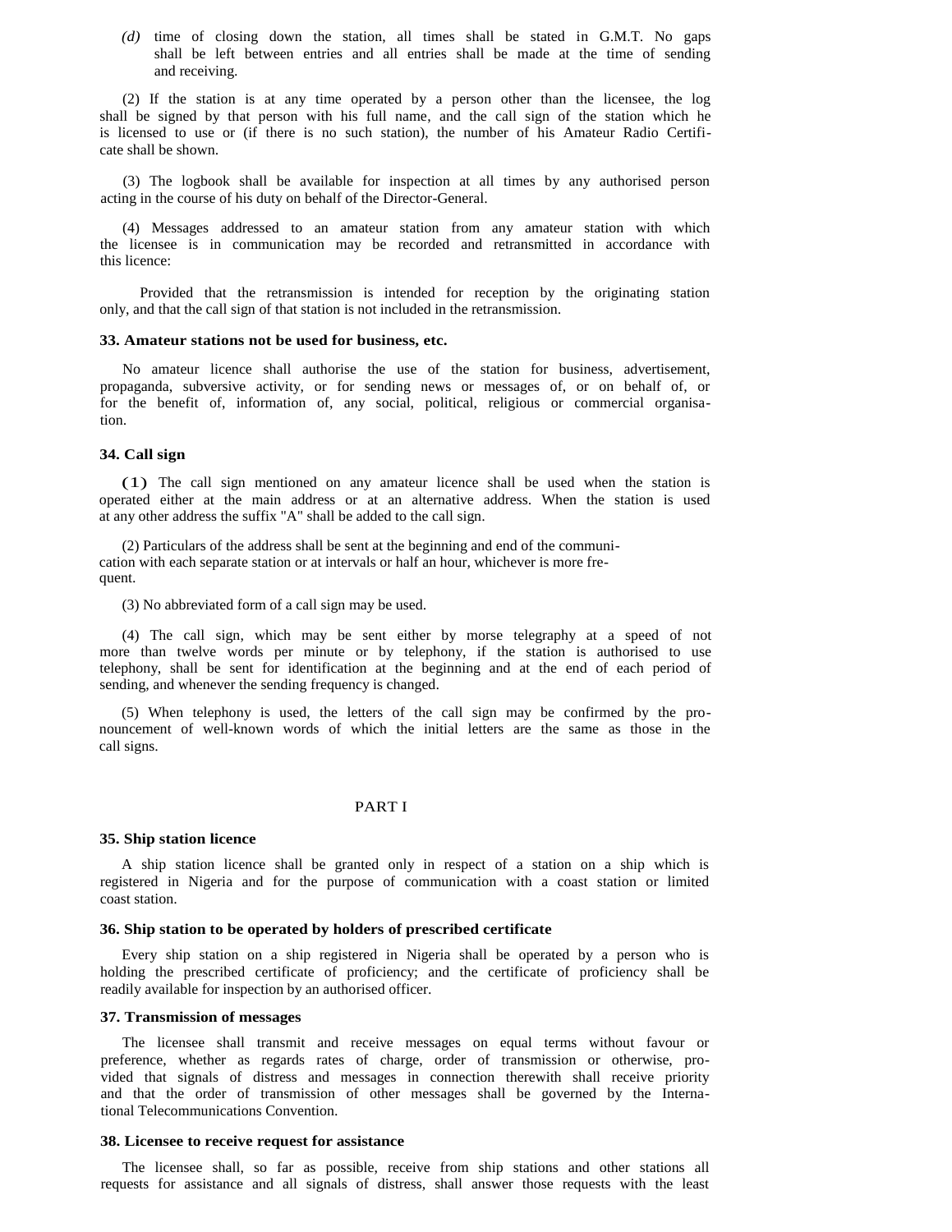possible delay and shall pass any message so received to the proper authorities by means of the ship station or any other means in the power of the licensee.

#### **39. Licensee to register messages transmitted by ship station**

(1) The licensee shall register all the messages transmitted by means of the ship station in a register provided for that purpose and shall keep full particulars and records for all such messages.

(2) Every such message recorded in the register shall be numbered and dated and shall contain the full particulars of its place of origin and of ultimate destination and such further particulars as the Director-General or an authorised officer may from time to time require to be shown.

(3) Government messages recorded in the register shall be distinguished from other messages.

#### **40. Licensee to preserve all used message forms**

The licensee shall preserve all used message forms written and printed, and transcripts of messages and all other papers for such period as is from time to time prescribed by the International Telecommunications Convention and the registers and message papers shall be open to inspection by the Director-General or any authorised officer.

## **41. A certified copy of licence to be carried in radio room**

The licensee shall cause to be carried in the radio room on the ship to which the licence relates, a print or copy of the licence certified under the hand of an authorised

officer to be a true copy and also such documents as are directed by the Director-General for the purpose of enabling the licensee to communicate with the coast station, limited coast station and ship stations in accordance with the International Telecommunications Convention; and such print or copy of the licence shall be available for inspection when required by the competent authorities of the countries where the ship calls.

#### **42. Censor of messages**

The master of a ship registered in Nigeria may censor all messages addressed to or transmitted by a station on board the vessel under his control, but he shall not divulge to any person (other than the properly authorised officials of the Government or a competent legal tribunal) or make any use whatever of any message (other than a message of distress) coming to his knowledge and not intended for the said station.

# **43. Master on ship to make statutory declaration as to secrecy**

Any master or person employed on a ship registered in Nigeria having access to wireless message shall make a statutory declaration regarding the secrecy of wireless communication.

# PART VI

## *Wireless dealers' licences*

#### **44. Sale of apparatus for wireless telegraphy to be in accordance with licence**

No person shall offer for sale, sell or have in his possession with a view to sell in the course of his business any apparatus for wireless telegraphy, except under or in accordance with a licence granted under these Regulations; and such licences may be granted by the Director-General or an authorised officer as in Form 8 in the Fifth Schedule to these Regulations.

## **45. Grant of wireless dealer's licence**

(1) A wireless dealer's licence shall be granted in respect of a particular premise of the licensee.

(2) Such licence shall include permission to operate receiving equipment for the reception of broadcast programmes for the purpose of demonstrating the working of receivers, but not for any other purpose of financial gain.

(3) The licensee shall exhibit the licence in a conspicuous place on the premises licensed.

#### **46. Register of wireless transmitting apparatus and quartz crystals**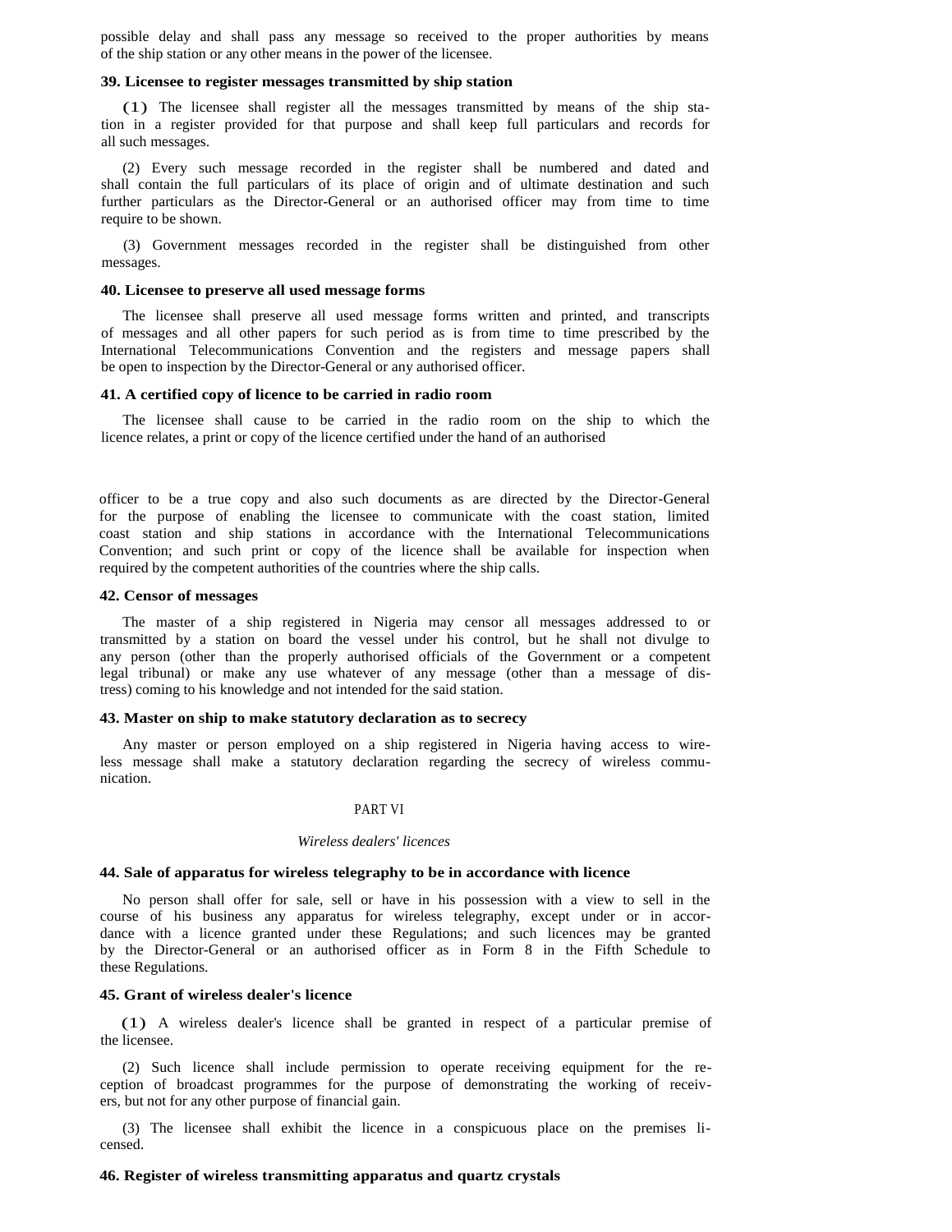A dealer shall keep a register of all wireless transmitting apparatus and quartz crystals received by him and of all wireless transmitting apparatus and quartz crystals sold, let on hire or otherwise disposed of by him during the previous three months, which register shall give the manufacturer's name and number, the date of disposal, the name and the address of the person purchasing, hiring or otherwise acquiring the wireless transmitting apparatus and particulars of the licence authorising him to use it; and a copy of this register shall be forwarded in the months of January, April, July and October each year, to

the Deputy Director, International Relations Division, Department of Posts and Telecommunications Headquarters, Lagos, or any officer authorised in writing by the Director-General.

# PART VII

## *Certificate of proficiency for operators*

# **47. Certificate of proficiency**

Every ship or aircraft in respect of which a licence has been granted by the Director-General, shall be operated by a person or persons holding a certificate of proficiency issued, after examination, by the Director-General or person authorised by him in that behalf; and holders of a certificate issued by the B.P.O. or any other recognised Administration shall also be eligible. Such certificate shall be as in the Seventh Schedule to these Regulations.

#### **48. Candidates under eighteen years**

No certificate of proficiency may be issued to candidates under eighteen years of age.

# **49. Examinations**

Before issuing the certificate as in the Seventh Schedule to these Regulations, the examining officer shall satisfy himself that the candidate has a satisfactory knowledge of all the subjects and requirements appropriate to and as listed on the class of certificate to be issued.

[Seventh Schedule.]

# PART VIII

#### *Examination fee*

# **50. Examination fee**

A candidate shall be required to pay a fee of one naira on any occasion on which he is to be examined.

## **51. Fee for issue of certificate of proficiency**

A certificate of proficiency may be issued to a successful candidate on the payment of a prescribed fee of 50k.

## **52. Particulars to be supplied by successful candidates**

Each successful candidate shall be required to furnish (for attachment to his certificate) an autographic photograph of himself (about *2Y2* inches) and his nationality, height, colour of eyes, colour of hair and any special peculiarities.

# **53. Withdrawal, cancellation or suspension of certificate of proficiency**

If a person to whom a certificate of proficiency has been issued by the Director-General-

*(a)* is convicted of a criminal offence for which a sentence of imprisonment may be imposed without the option of a fine; or

 *(b)* is, on account of incompetence or for any other reason, considered by the Director-General to be unsuitable to continue to hold the certificate, the Director-General may withdraw, cancel or suspend the certificate.

#### **54. Certificate of proficiency to be granted only to Nigerian citizens**

A certificate of proficiency as in the Seventh Schedule to these Regulations shall only be granted to a citizen of Nigeria or such other persons as the Director-General may approve in writing.

# PART IX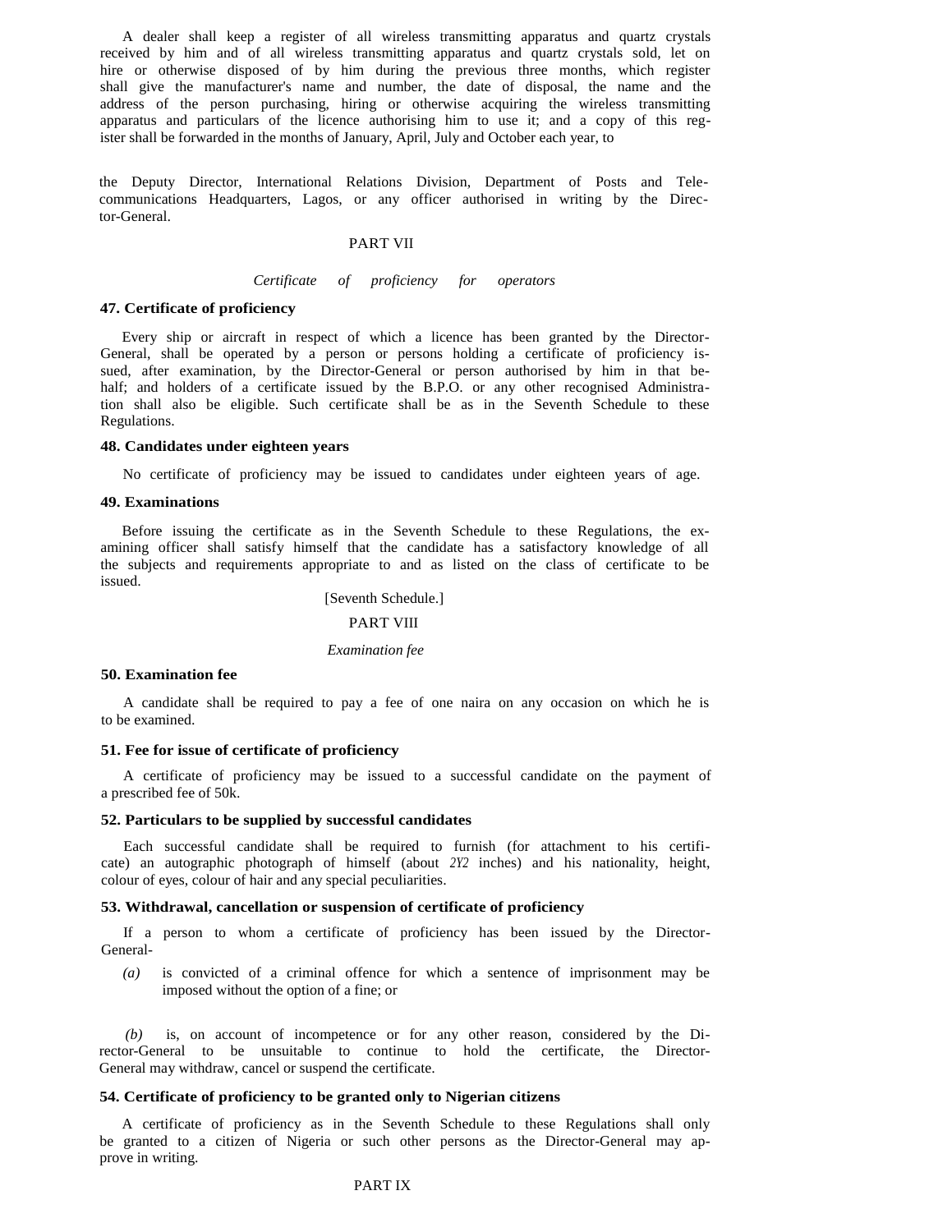#### *Use of wireless telegraphy apparatus on ships within the territorial waters of Nigeria*

# **55. Wireless telegraphy on board ship**

All apparatus for wireless telegraphy on board ships, whether Nigerian or foreign, within the territorial waters of Nigeria shall be worked in such a way as not to interfere with the working of any wireless telegraphy station lawfully established, installed or worked in Nigeria or the waters thereof; and, in particular, the said apparatus shall be so worked as not to interrupt or interfere with the transmission of any messages between wireless stations established as aforesaid on land and wireless telegraphy stations established on ships at sea.

#### **56. Ships in inland or territorial waters to communicate with other vessels**

(1) Ships in the inland or territorial waters of Nigeria other than in any port in Nigeria, may communicate with other vessels not being in any port in Nigeria but in the inland or territorial waters of Nigeria. This permission is subject to the following conditions-

- that the use of the apparatus is restricted to urgent communications between the masters of ships and owners, agents or dock officials concerning the berthing of a vessel and the handling of her cargo;
- *(b)* that no interference with other traffic is caused, and that in particular the minimum power necessary for establishing communication is used;
- *(c)* that the permission may be withdrawn at any time at the discretion of the Di rector-General.

(2) Ships in the inland or territorial waters of Nigeria shall communicate with the Nigerian mainland and vessels within the limits of Nigerian ports only through the medium of licensed coast stations, and limited coast station:

Provided that in any case where the Director-General considers it necessary, he may authorise in writing the transmission and reception of wireless messages other than those hereinbefore mentioned by ships in the inland or territorial waters of Nigeria.

#### **57. Warning by master of ship**

(1) The master of any ship equipped with apparatus for wireless telegraphy shall, before taking his ship into any of the creeks, rivers or channels in Nigeria, give, by means of such apparatus, warning of his intention to the master of any other ships in the vicinity

who may be navigating or intending to navigate such creek, river or channel; and during the time he is navigating the creek, river or channel he shall cause to be kept a wireless watch on his ship so as to become aware if any other ship enters the same creek, river or channel and to exchange information as to position with the master of any such other ship.

(2) Wireless messages sent under this regulation shall be used for the purpose of giving information as to the positions of ships and for facilitating their navigation and for no other purpose.

(3) Transmission by ships in the inland or territorial waters of Nigeria must be discontinued on request from-

- *(a)* any naval authority;
- *(b)* any military authority;
- *(c)* any port authority;
- *(d)* any coast station;
- *(e)* an authorised officer.

# PART X

*The use of wireless telegraphy apparatus on aircraft when over the territory or territorial waters of Nigeria* 

# **58. Aircraft to observe International Regulations for air navigation**

Aircraft in flight over the territory or territorial waters of Nigeria shall observe the International Regulations for Air Navigation as published and amended from time to time by the International Civil Aviation Organisation and, in particular, must cease transmission of wireless telegraphy on request from a land station which is open to the International Service of public correspondence or from any aeronautical station.

# **59. Aircraft at rest within Nigeria**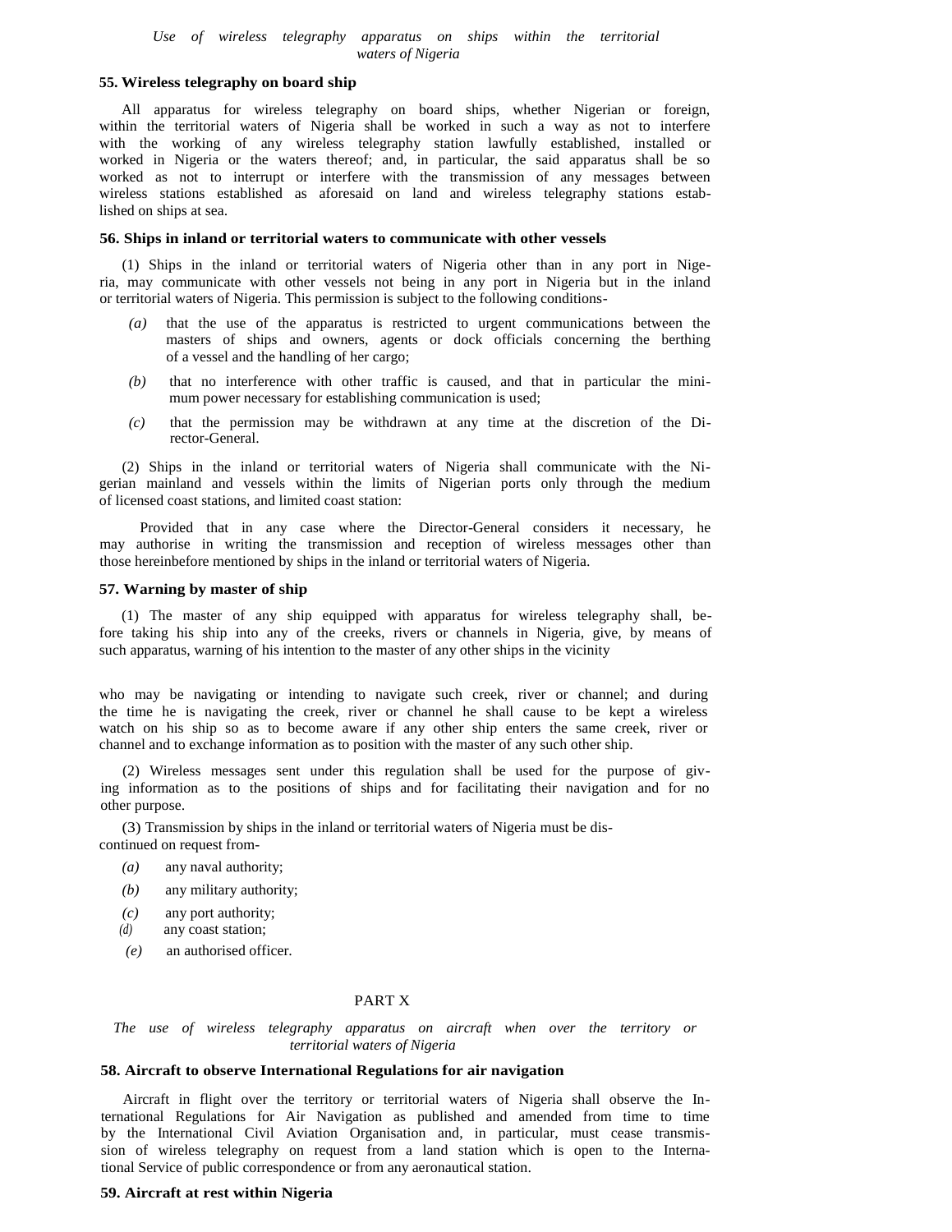Aircraft at rest within the territory or territorial waters of Nigeria shall not make use of any wireless telegraphy apparatus without the written permission of the Director-General or an authorised officer.

# **60. Aircraft station in distress**

Nothing in these Regulations shall be deemed to prevent the use by an aircraft station in distress of any means at its disposal to attract attention, make known its position and obtain help.

# PART XI

*Notification of importation of wireless telegraphy apparatus* 

# **61. Importation of wireless telegraphy apparatus by non-holder of wireless dealer's licence**

Any person, other than the holder of a wireless dealer's licence, who imports any wireless telegraphy apparatus, shall notify the Director-General or an authorised officer in writing of the importation and furnish particulars of the apparatus imported within a period of fourteen days.

#### **62. Prohibition of importation of certain portable transceivers**

Except where otherwise expressly approved in writing by the Director-General or an authorised officer, the importation of portable transceivers in band 26.1 to 27.5 MC/S, more fully described in the Eighth Schedule to these Regulations is hereby prohibited.

[Eighth Schedule.]

# FIRST SCHEDULE [Regulation 1 *(b).]*

*Types of licences* 

*Types of Licence*  Dealers (International Maritime Satellite Licence

*Description of Licenses*  A licence to offer for sale, to sell, or have On issue ........ N2,SOO in m<br>possession of the licensee with a view to Renewal ........ N 500 sell any equipment constructed for or intended to be used for a global satellite system offering totally reliable, high quality communications services for commercial distress and safety applications at sea, in the air and on land. *Fee*  per annum

*Types of Licence (a)* Broadcast Receiving Licence (Excluding television) General Form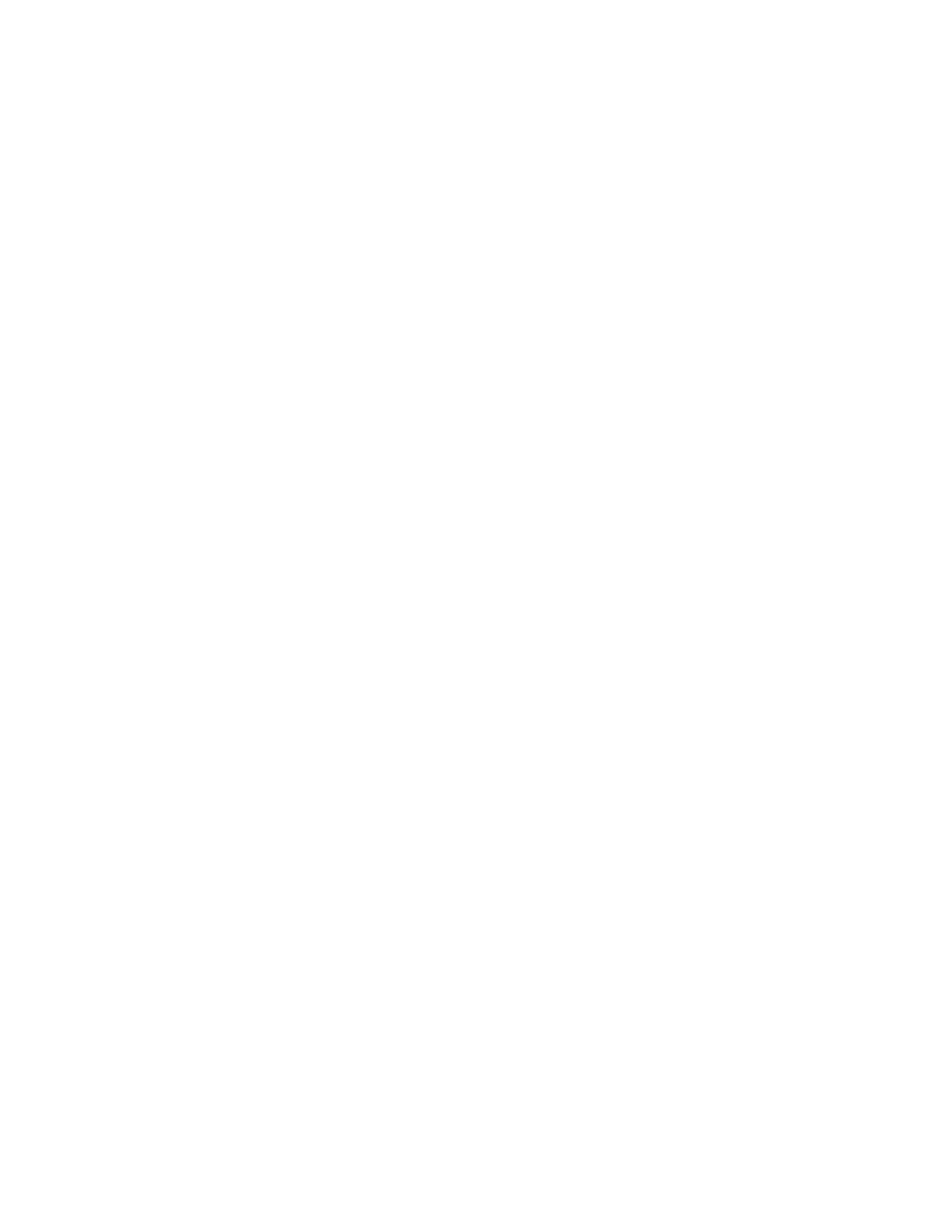# SECOND SCHEDULE

[Regulation 3.1

# *Types of licences*

*Description of Licence Fee* 

A licence to install apparatus for wireless  $\mathbb{A}$  10 per annum communications at the single place specified in the licence in so far as that place is a private residence or local government reading room or school or (as the case may be) in the vehicle or vessel specified in the licence, and to use the apparatus for purposes which do not include receipt of visual images sent by television.

A licence to install apparatus for wireless  $\qquad \qquad \text{450}$  per annum communications at the single place specified in the licence in so far as that place is a private residence or local government reading room or school or (as the case may be) in the vehicle or vessel specified in the licence, and to use the apparatus for purposes which include the reception of visual images sent by television, (not being a licence authorising the use of apparatus for wireless communications for the purpose of the exhibition of visual images received by television to persons who are charged for viewing such exhibition).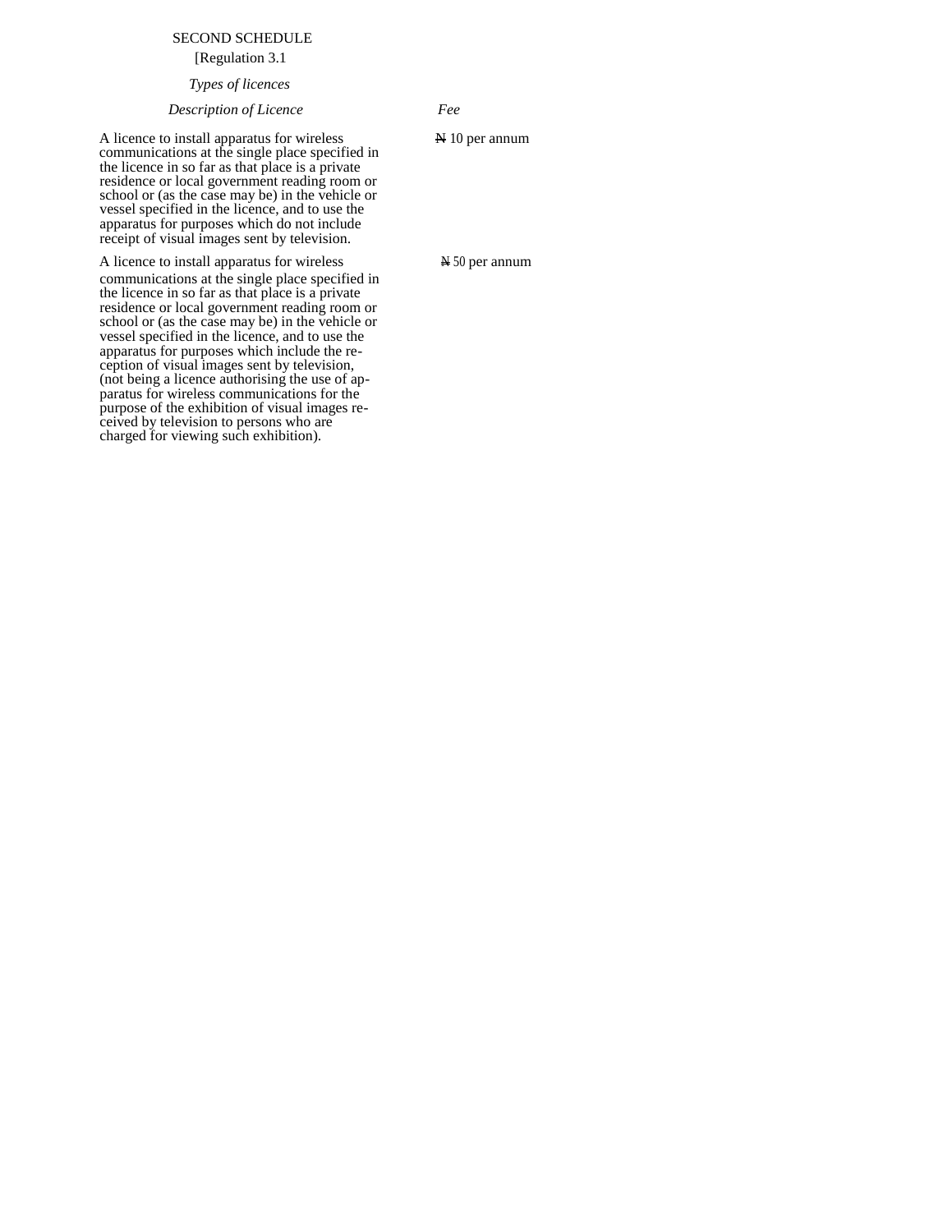*Types of Licence* 

#### *Description of Licence*

A licence to install apparatus for wireless communications at those parts of the premises specified in the licence being pans which specifically include rooms let or available for letting to guests or boarders as living rooms or bedrooms or rooms in cafes, hotels, restaurants, which are open to the general public, or rooms in any club which are open to members of the club, or place of public entertainment (hall, theatre or other place) open to the public on payment of a charge, and to use the apparatus for purposes which do not include the reception of visual images by television.

A licence to install apparatus for wireless communications at those parts of the premises specified in the licence being parts which specifically include rooms let or available for letting to guests or boarders as living rooms or bedrooms or rooms in cafes, hotels, restaurants, which are open to the general public, or rooms in any club which are open to members of the club, or place of entertainment (hall, theatre, or other place) open to the public on payment of a charge, and to use the apparatus for purposes which include the reception of visual images by television.

A licence authorising the reception and relaying of sound programme.

A licence authorising the reception and relaying of television programmes.

A licence to install apparatus for wireless communications at a single place or in those pans of the premises speci fied for purposes which include the reception of messages sent by wireless communications.

A licence to offer for sale, to sell or have in possession of the licensee with a view to sell any apparatus, constructed for or intended to be used for communications, including permission to operate receiving apparatus for the reception of programmes in either sound or vision or both from authorised broadcasting stations for the purpose of demonstrating the receiving apparatus with a view to sell but not for any other purpose of financial gain.

N 1 00 per point per annum

*Fee* 

N500 per point per annum

N2,500 per annum

N5,000 on issue

N2,500 per point per annum

N 1,000 per annum

*(c)* Commercial Broadcast Receiving Licence (excluding television, Hotels, Clubs, etc.)

*(d)* Commercial Broadcast Recei ving Licence (including Television Hotels, Clubs, etc.

*(e)* Commercial Broadcast Relay Station Licence (Sound)

(*f*) Commercial Broadcast Relay Station (Television)

*(g)* Commercial Broadcast Receiving Licence (Press)

*(h)* Dealer's Licence (Sound and Television)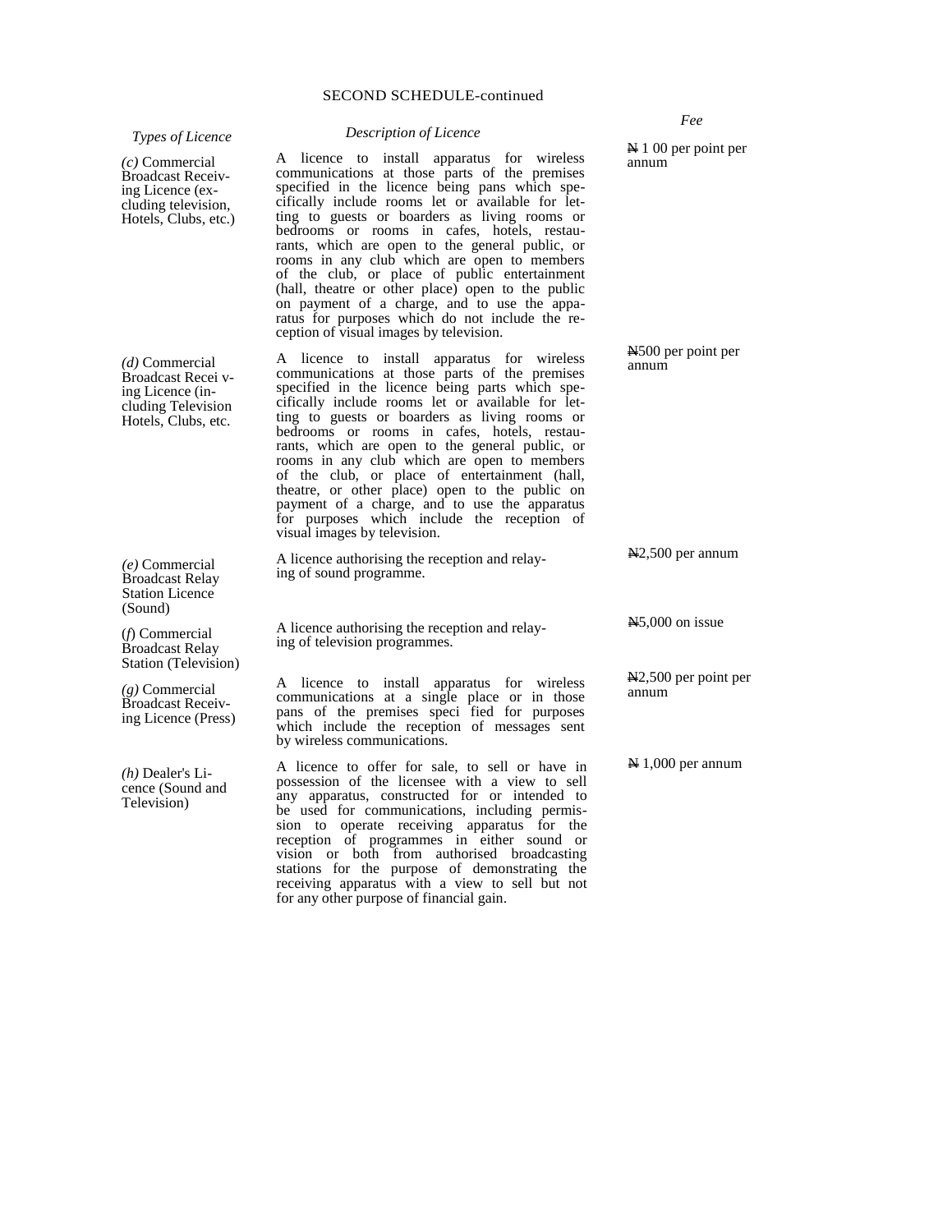# *Description of Licence*

| Types of Licence<br>(i) Demonstration<br>Licence                                                          | A licence to establish and use specified send-<br>ing and receiving stations for communications<br>for the purposes of sending and receiving be-<br>tween the stations or between one or some of<br>the stations, and another or other of them spo-<br>ken test messages for demonstrating the appa-<br>ratus comprised in the station in the course of<br>the licensee's business as manufacturer or<br>dealer in such apparatus (not being a licence<br>authorising the transmission of messages di-<br>rectly between the fixed stations). |
|-----------------------------------------------------------------------------------------------------------|-----------------------------------------------------------------------------------------------------------------------------------------------------------------------------------------------------------------------------------------------------------------------------------------------------------------------------------------------------------------------------------------------------------------------------------------------------------------------------------------------------------------------------------------------|
| (j) Research, Test-<br>ing and Develop-<br>ment (Radiating)<br>Licence                                    | A licence to establish a sending and receiving<br>station for wireless communications and for the<br>purpose of testing or developing the wireless<br>communications apparatus comprised in the<br>station or in the other station specified in the<br>licence, to use the station for sending and re-<br>ceiving test messages to and from those other<br>stations and sending test messages intended<br>solely for reception within the room in which<br>the first-mentioned station is situated and re-<br>ceiving the same.               |
| $(k)$ Research,<br>Testing and Devel-<br>opment (Sup-<br>pressed Radiation)<br>Licence                    | A licence to establish a sending and receiving<br>station for wireless communications and for the<br>purpose of testing or developing the wireless<br>communication apparatus from time to time<br>comprised in the stations, to use the station for<br>sending test messages intended solely for re-<br>ception in the room in which the station is situ-<br>ated and receiving test messages from the other<br>stations specified in the licence.                                                                                           |
| (I) Aeronautical<br>Ground Station Li-<br>cence (General<br>Form                                          | A licence to establish and use at an airport or<br>in certain cases on board a ship a sending and<br>receiving station for wireless communications<br>for the purpose of sending messages concern-<br>ing safety of navigation to aircraft stations on<br>board aircraft using the airport and (in emer-<br>gency only) to aircraft stations in any other air-<br>craft, and receiving from aircraft stations in<br>any aircraft, messages intended for reception<br>by the first-mentioned stations.                                         |
| ( <i>m</i> ) Aeronautical<br><b>Ground Station Li-</b><br>cence (operating<br>Company Private<br>Licence) | A licence to establish and use a sending and<br>receiving station for wireless communications<br>for the purpose of sending spoken messages<br>concerning the business of the licensee to sta-<br>tions for wireless communications in any air-<br>craft and receiving from stations in any aircraft<br>spoken messages intended for reception by the<br>first-mentioned station, such messages not be-<br>ing concerned with the navigation of the air-<br>craft.                                                                            |

*Fee* 

N500 per station per annum

N500 per station per annum

N500 per station per annum

N 500 per station

N2.000 per station per annum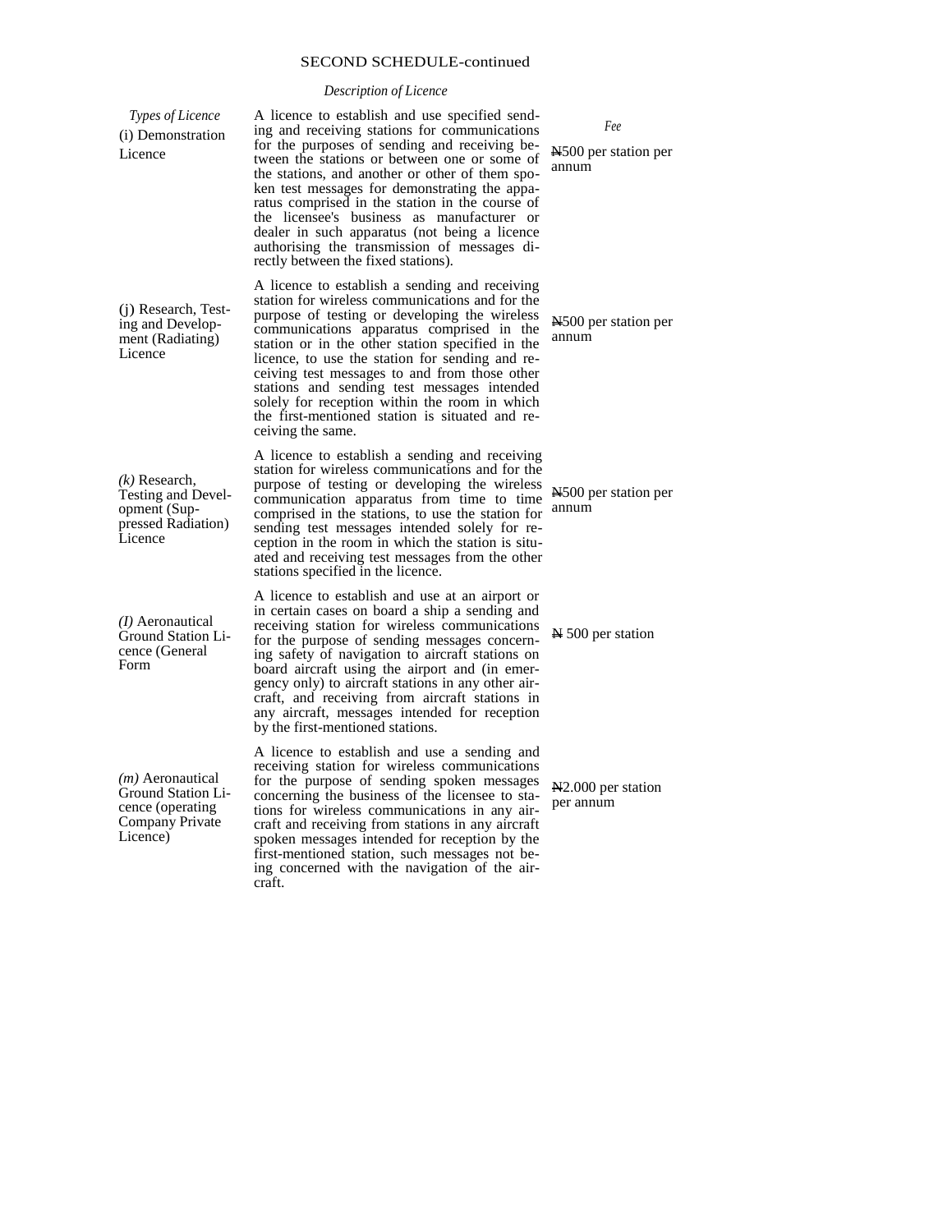| Types of Licence                                             | <b>Description of Licence</b>                                                                                                                                                                                                                                                                                                                                                                                                                                                                                                                                                           | Fee                                        |
|--------------------------------------------------------------|-----------------------------------------------------------------------------------------------------------------------------------------------------------------------------------------------------------------------------------------------------------------------------------------------------------------------------------------------------------------------------------------------------------------------------------------------------------------------------------------------------------------------------------------------------------------------------------------|--------------------------------------------|
| $(n)$ Aircraft Station<br>Licence                            | A licence to establish and use a sending and<br>receiving station for wireless communications<br>in the aircraft for the purpose of sending mes-<br>sages, and receiving messages for general re-<br>ception by aircraft stations or for reception by<br>the said station, and messages sent by author-<br>ised broadcasting stations.                                                                                                                                                                                                                                                  | N <sub>1500</sub> per station per<br>annum |
| $(0)$ Radio Determi-<br>nation Station Li-<br>cence          | A licence to establish and use a radio determi-<br>nation station for wireless communications at a<br>place on land specified in the licence, for<br>sending or receiving signals for the purpose of<br>the determination of position, bearing or dis-<br>tance or for the gaining of information as to the<br>presence, absence, position or motion of any<br>object or any objects of any class.                                                                                                                                                                                      | $\approx$ 2000 per station per<br>annum    |
| (p) Limited Coast<br><b>Station Licence</b>                  | A licence to establish a sending and receiving<br>station for wireless communications, for the<br>purpose of sending messages to or receiving<br>messages from such ship stations as are speci-<br>fied in the licence and under such conditions as<br>are specified in the licence.                                                                                                                                                                                                                                                                                                    | $\geq 2,000$ per station<br>per annum      |
| $(q)$ Ship Station<br>Licence                                | A licence to establish and use a sending and<br>receiving station for wireless communications<br>in a ship for the purpose of-<br>$(a)$ sending messages to coast stations, ship<br>stations, aircraft stations; and                                                                                                                                                                                                                                                                                                                                                                    | NSOO per station per<br>annum              |
|                                                              | $(b)$ receiving messages from coast stations,<br>ship stations, aircraft stations, and radio<br>determination stations, for general recep-<br>tion by ship stations or for reception by the<br>said stations, any message sent by author-<br>ised broadcasting stations-whether or not<br>the licence in addition authorises the es-<br>tablishment and use of stations for wireless<br>communications in lifeboats or other sur-<br>vi val craft associated with or normally car-<br>ried by the ship or of radio determination<br>station for wireless communications in the<br>ship. |                                            |
| (r) Police, Ambu-<br>lance, Humanitarian<br>or Fire Services | A licence to establish and use sending and re-<br>ceiving stations for wireless communications,<br>the number whereof is not limited by the li-<br>cence, for the purpose of sending and receiving<br>messages concerning the operation of Police,                                                                                                                                                                                                                                                                                                                                      | <b>Nil</b>                                 |

Ambulance, Humanitarian or Fire Services.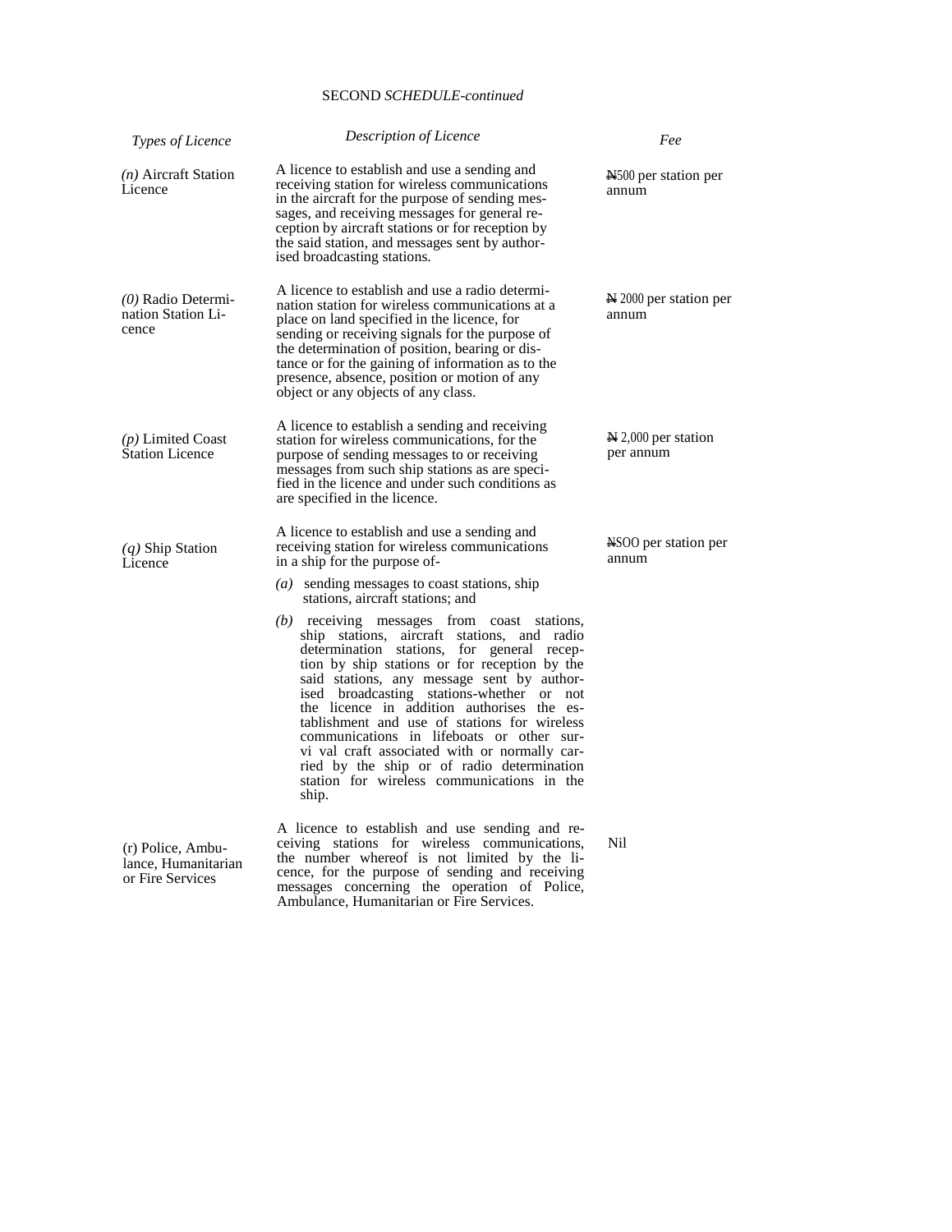| Types of Licence                                         | Description of Licence                                                                                                                                                                                                                                                                                                                                                                                                                                                                            | Fee                                                                                                                                                              |
|----------------------------------------------------------|---------------------------------------------------------------------------------------------------------------------------------------------------------------------------------------------------------------------------------------------------------------------------------------------------------------------------------------------------------------------------------------------------------------------------------------------------------------------------------------------------|------------------------------------------------------------------------------------------------------------------------------------------------------------------|
| $(s)$ Private<br>Fixed<br>Radio Station                  | A licence to establish and use at a single place<br>or part of premises specified in the licence a<br>station for wireless communications for the<br>purpose of sending and receiving messages<br>concerning the business of the licensee to or<br>from another fixed station or other stations                                                                                                                                                                                                   | High Frequency (HF)<br>$N5,000$ per station<br>per annum<br>Very High Frequency<br>$(VHF)$ $N5,000$ per                                                          |
|                                                          | specified in the licence using the class or<br>classes of emission specified in the licence.                                                                                                                                                                                                                                                                                                                                                                                                      | annum                                                                                                                                                            |
| (r) Private Mobile<br>Radio Station                      | A licence to establish and use specified send-<br>ing and receiving stations for wireless commu-<br>nications for the purpose of sending and re-<br>ceiving messages concerning the business of                                                                                                                                                                                                                                                                                                   | High Frequency (HF)<br>$\text{N2,500}$ per station<br>per annum                                                                                                  |
|                                                          | the licensee between the stations, or between<br>one or some of the stations and another or oth-<br>ers of them (not being a licence authorising the<br>transmission of messages directly between<br>fixed stations).                                                                                                                                                                                                                                                                             | Very High Frequency<br>(VHF), Ultra High<br>Frequency (UHF) and<br>Super High Frequen-<br>cy (SHF) $N2,500$ per<br>station per annum                             |
| $(u)$ Training Es-<br>tablishment Licence                | A licence to establish a sending and receiving<br>station for wireless communications for the<br>purpose of instructing pupils in the theory and<br>practice of wireless communications, to use the<br>station for sending messages intended solely<br>for reception within the room in which the sta-<br>tion is situated and for receiving such messages<br>and messages of other classes specified in the<br>licence.                                                                          | N <sub>1500</sub> per station per<br>annum                                                                                                                       |
| $(v)$ Induction and<br>Paging Communi-<br>cation Licence | A licence to establish and use within the fre-<br>quency bands stipulated in Radio Regulations<br>of the International Telecommunications Un-<br>ion (ITU) for paging system sending and re-<br>ceiving station for wireless communications,<br>the number of which is not limited by the li-<br>cence, for the purpose of sending and receiving<br>messages concerning the business of the licen-<br>see between the stations or between one or<br>some of the stations and another or others of | N 50,000 issue.<br>Thereafter, licence fee<br>per annum for sub-<br>scribers who are<br>served under the li-<br>cence but does not<br>exceed $5,000$<br>N 50,000 |
|                                                          | them.                                                                                                                                                                                                                                                                                                                                                                                                                                                                                             | Where the said num-<br>ber exceeds 5,000 but<br>does not exceed<br>$50,000$ N250,000                                                                             |
|                                                          | A licence to establish and use an amateur sta-                                                                                                                                                                                                                                                                                                                                                                                                                                                    | Where the said nurn-<br>ber exceeds 50,000<br><del>N</del> 500,000                                                                                               |
| $(w)$ Amateur<br>(Sound) Licence                         | tion otherwise than in a moving vehicle, ves-<br>sels or aircraft for the purpose of sending to<br>and receiving from other amateur stations mes-<br>sages (but not visual images) of the class or<br>using the class or classes of emission and pow-<br>ers specified in the licence.                                                                                                                                                                                                            | $\approx$ 500 per station per<br>annum                                                                                                                           |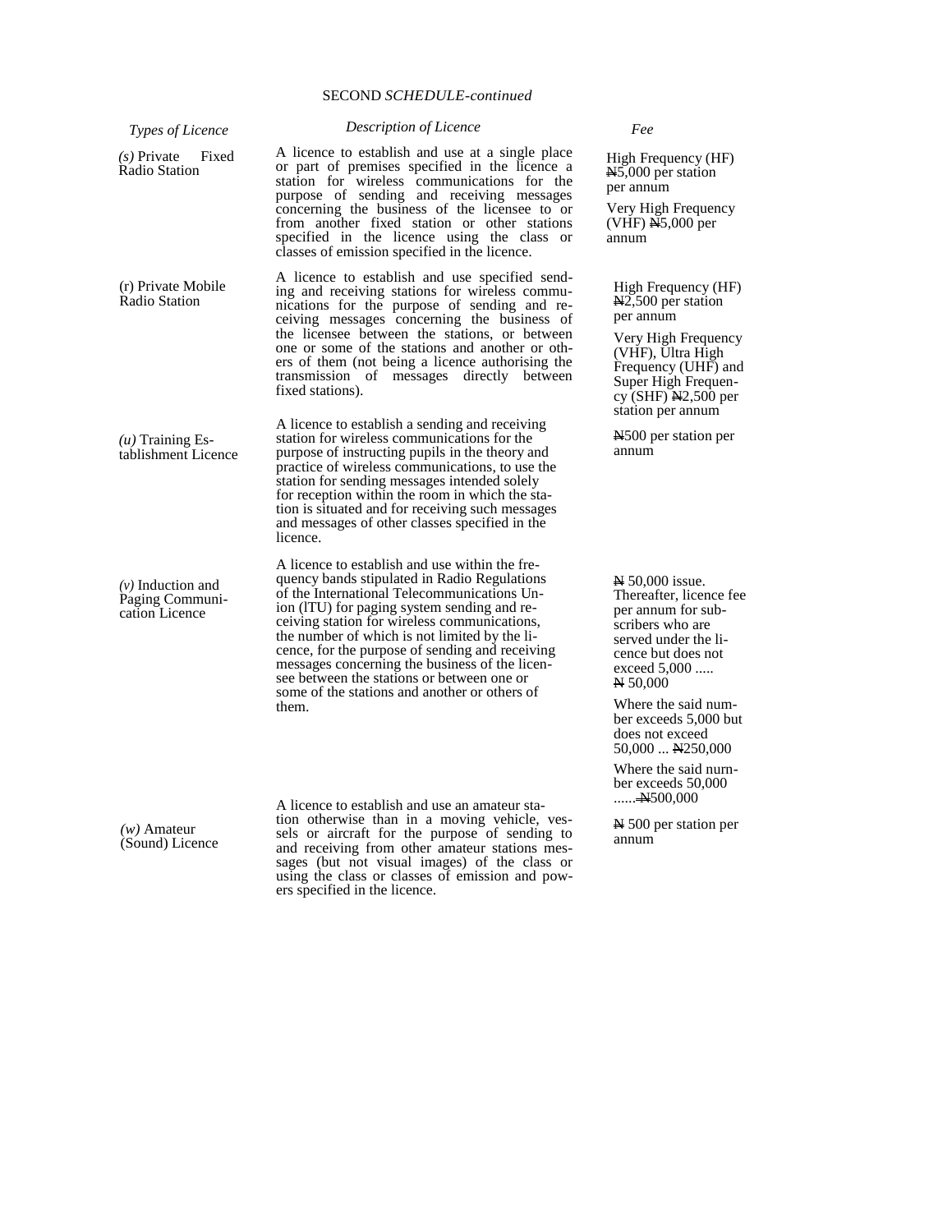|                                       | SECOND SCHEDULE-continued                                                                                                                                                                                                                                                                                                                                      |                                           |
|---------------------------------------|----------------------------------------------------------------------------------------------------------------------------------------------------------------------------------------------------------------------------------------------------------------------------------------------------------------------------------------------------------------|-------------------------------------------|
| <i>Types of Licence</i>               |                                                                                                                                                                                                                                                                                                                                                                | Fee                                       |
| $(x)$ Amateur                         | Description of Licence                                                                                                                                                                                                                                                                                                                                         | N <sub>500</sub> per station              |
| (Sound) (Mobile)<br>Licence           | A licence to establish and use an amateur sta-<br>tion in any vehicle or vessel for the purpose of<br>sending to and receiving from other amateur<br>stations messages (but not visual images) of<br>the class or classes specified in the licence,<br>using the class or classes of emission and pow-                                                         | per<br>annum                              |
| (y) Amateur (Tele-<br>vision) Licence | ers specified in the licence.<br>A licence to establish and use an Amateur<br>Television Station for the purpose of sending<br>visual images to and receiving visual images                                                                                                                                                                                    | $N$ 1,500 per station<br>per annum        |
| (z) Model Control<br>Licence          | from other amateur television stations.<br>A licence to establish and use a station for<br>wireless communications for the purpose of<br>controlling the movement of a model vehicle,<br>vessel or aircraft by means of the emission of<br>electronic energy from sending apparatus, and<br>reception of such energy by receiving appara-<br>tus in the model. | N <sub>500</sub> per station per<br>annum |

\*\*Fees to be collected by Local Government are as contained in section 7, Fourth Schedule to the Constitution of the Federal Republic of Nigeria 1999. " assigns to the local government the responsibility of collecting rates of radio and television licenses".

# THIRD SCHEDULE

[Regulation 3.]

*Tariff for very high frequency (VHF), ultra high frequency (UHF), super high frequency (SHF) radio microwave services Fee* 

> *Types of Licence*   $N5,000$  per path per annum.

*(a)* YHF, UHF, SHF Paths (Licence) ............ .

*(b)* Telephone channels of YHF/UHF/SHF of

# FOURTH SCHEDULE

# [Regulation 3.]

*Direct broadcast satellite (DBS) television receive only (TVRO) signal* 

# *Description of Licence*

*Type of Licence (a)* Dealers (Sounds and Television)

A licence to offer for sale, to sell, or have in possession of the licensee with a view to sell any equipment constructed for or intended to be used for direct broadcast satellite, including permission to operate receiving equipment for the reception of programmes in either sound or vision or both from authorised broadcasting stations for the purpose of demonstrating the receiving equipment with a view to sell but not for any other purpose of financial gain.

*Fee*  On issue... N50,000 Renewal... N5,000 per annum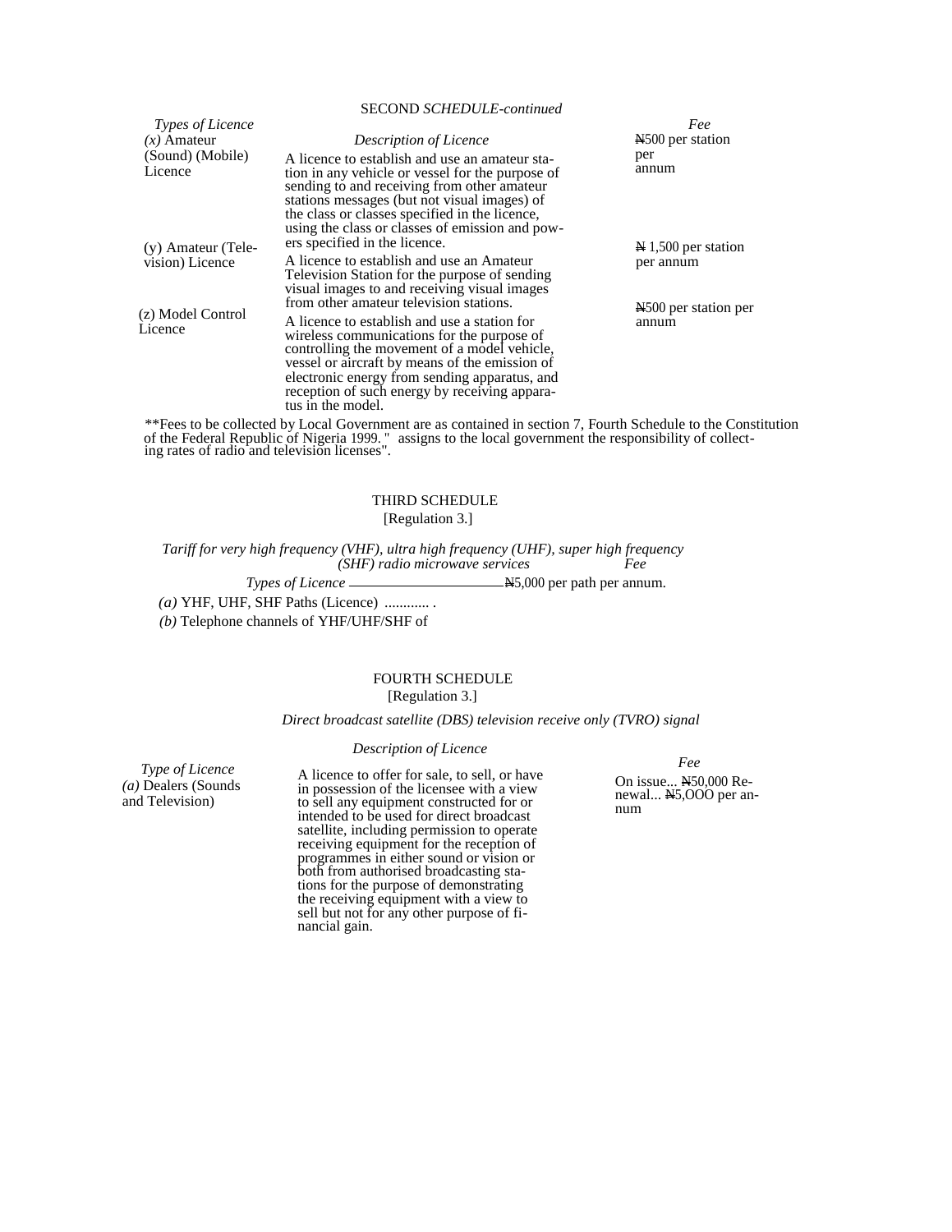# FOURTH *SCHEDULE-continued*

*Type of Licence (b)* Broadcast Receiving (Sound and Television) *(c)* Broadcast Receiving (Sound and Television Commercial Licence Hotels Club, etc. Spur-link Licence *(d)* Spot Frequencies **Licence** *(e)* Percentage charge based on capital value of the Installed Radio System Licence *Description of Licence*  A licence to install equipment for direct broadcast satellite at the single place specified in the licence in so far as that place is a private residence, office, apartment building, or local government reading room or school, as the case may be, in the vehicle or vessel specified in the licence, and to use the equipment for purposes which include the reception of visual images sent by television (not being a licence authorising the use of equipment or radio communicating for the purpose of the exhibition of visual images received by television to persons who are charged for viewing such exhibition). A licence to install equipment for direct broadcast satellite reception at those parts of the premises specified in the license, being parts which specifically include rooms let or available for letting to guests or boarders as living rooms or bedrooms or rooms in cafes, hotels, restaurants which are open to the general public, or rooms in any club which are open to members of the club, or place of public entertainment (hall, theatre, or other place) open to the public on payment of a charge, and to use the equipment for purposes which include the reception of visual images by television. *Fee*  N5,000 per station per annum N25,000 fixed fee/annum plus N5,000 per television set within the premises per annum N500 per channel per annum N2,000 per spot in excess of two spot frequency per annum 5% of the capital value of the installed system

(j) Equipment Type Approval Test Licence

*(g)* Ship Radio Survey Licence

N 2,000 per equipment

N**1** ,000 per survey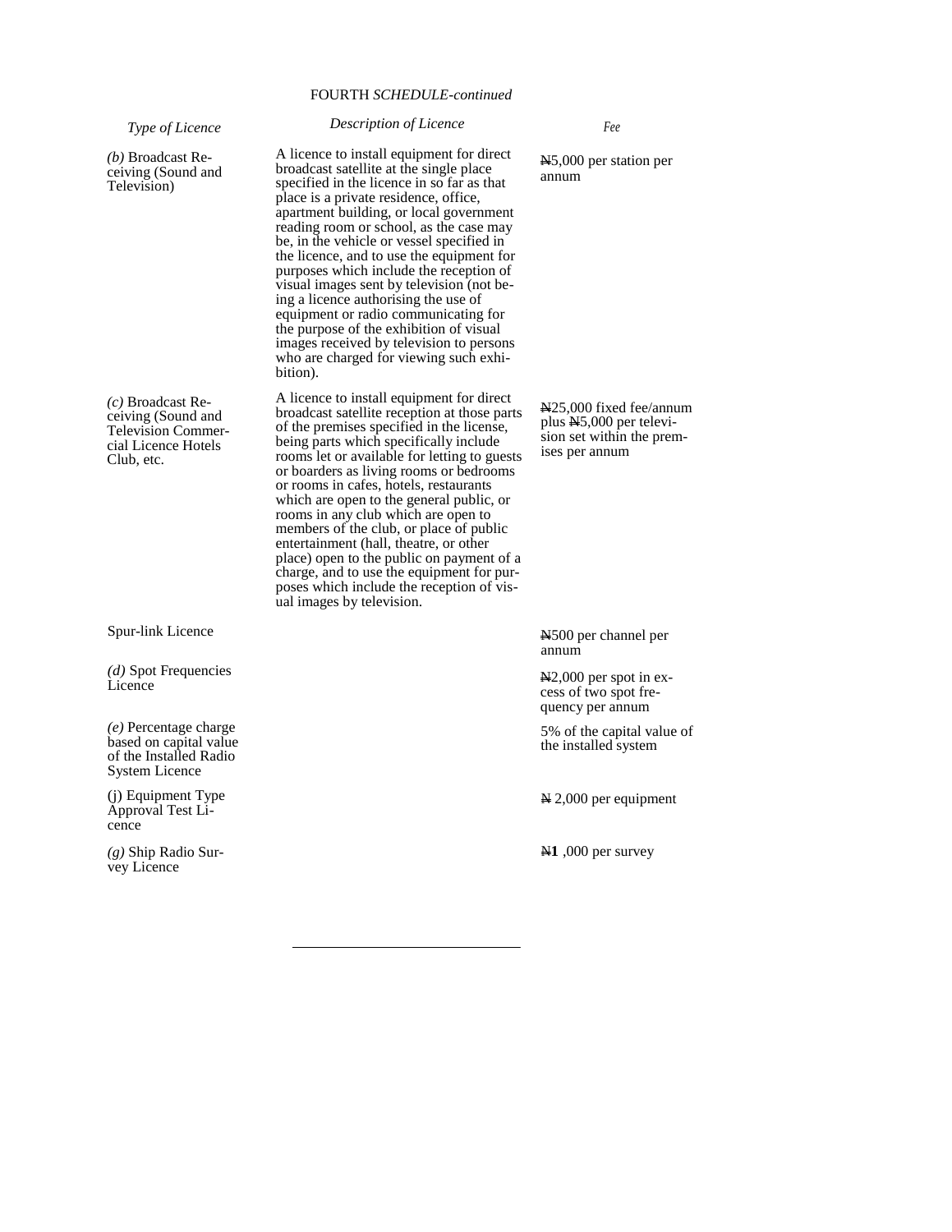# FIFTH SCHEDULE

# [Regulation 3.] *Forms of licences*

# BROADCAST RECEIVING LICENCE (lNCLUDING TELEVISION)

# FORM 1 *General form*

| Issue Fee: $N \t k$ |  |
|---------------------|--|
|                     |  |
|                     |  |
|                     |  |
|                     |  |

#### *(Address in full)*

(hereinafter called "the licensee") is, hereby licensed, subject to the conditions in the Regulations under the Wireless Telegraphy Act- *(a)* 

| *Delete the inapplicable alternative, | *at the said premises, in so far as those premises<br>are in the occupation of the licensee<br>*at the following premises, in so far as those<br>premises are in the occupation of the licensee |
|---------------------------------------|-------------------------------------------------------------------------------------------------------------------------------------------------------------------------------------------------|
|                                       |                                                                                                                                                                                                 |
|                                       |                                                                                                                                                                                                 |
| *in the vehicle number *in the vessel |                                                                                                                                                                                                 |

*(b)* to use the apparatus for the purpose of receiving messages sent by telephony from authorised broadcasting stations for general reception, and messages sent by telephony or telegraphy from licensed amateur stations.

2. (I) This clause shall apply where the licensee occupies the said premises, vehicle or vessel in whole or in part as a private residence.

(2) The licensee is hereby licensed to use for the purpose stated in paragraph *(b)* of clause I, whether or not in the said premises, vehicle or vessel, apparatus for wireless telegraphy consisting of one or more portable sound broadcast receiving sets:

Provided that when used otherwise than in the said premises, vehicle or vessel, any such set is operated by a battery wholly contained within the set and is not permanently installed in any premises, vehicle, vessel or other place.

(3) All members of the licensee's family while in residence in the said premises, vehicle or vessel (otherwise than in part thereof which is not in the occupation of the licensee) are hereby licensed, subject to the same conditions and limitations as the licensee-

- (i) to install apparatus for wireless telegraphy at the said premises or in the said vehicle or vessel and to use the said apparatus for the purposes stated in paragraph *(b)* of clause I; and
- (ii) to use in accordance with paragraph (2) of this clause apparatus for wireless telegraphy consisting of one or more portable sound broadcast receiving sets.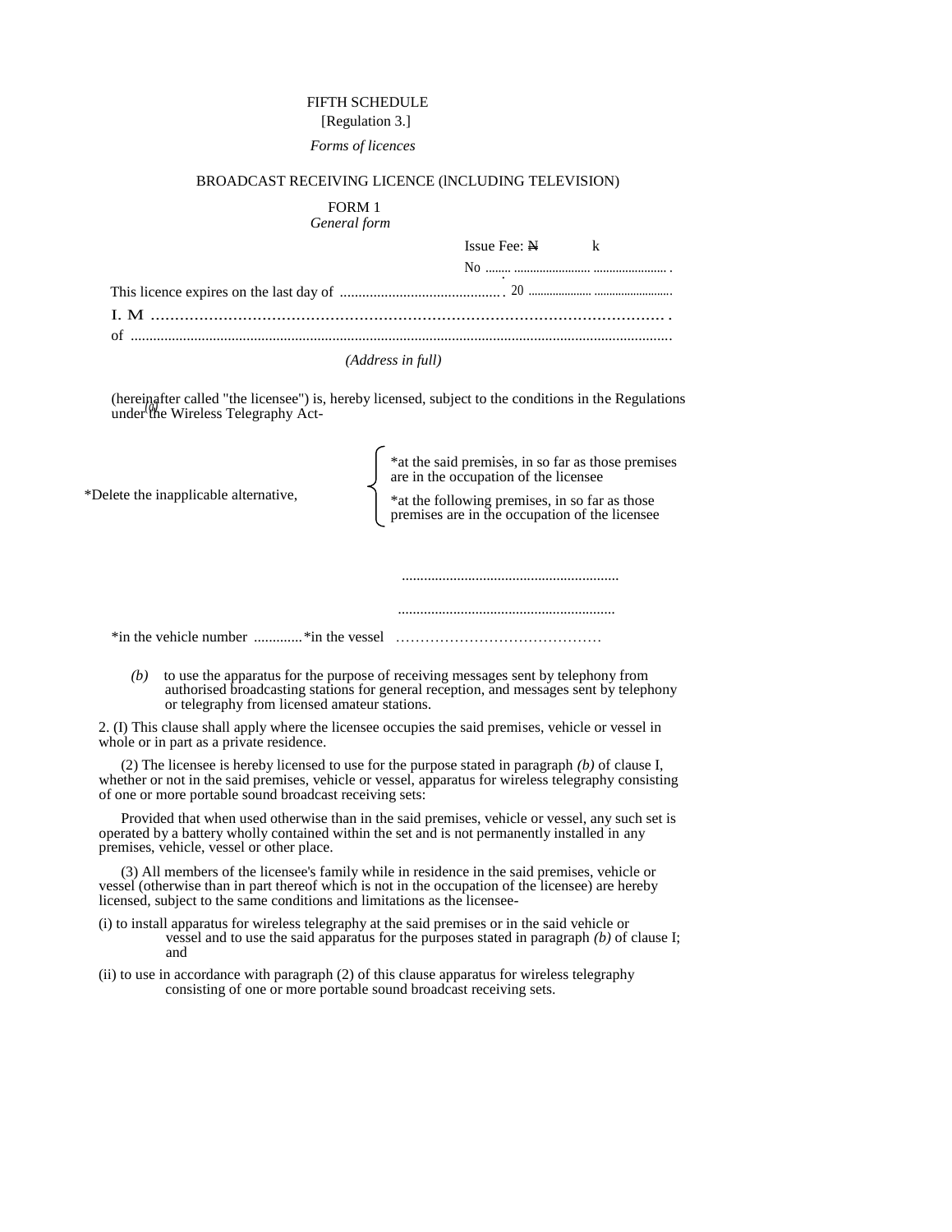# FORM 1*-continued*

Issue Fee Paid:  $N$ : k

Issued on behalf of the Director-General Ministry of Communications Office and date of Issue of Licence

*\*Delete the inapplicable alternative.* 

*Notes* 

1*. Penalties:* It is an offence under section 4 of the Wireless Telegraphy Act (Cap. W5), to install or use wireless apparatus except under and in accordance with a licence issued by the Director-General, Ministry of Communications.

2. *Copyright:* This licence does not authorise any infringement of copyright in the matter received.

3.*Danger from electricity:* No direct connection shall be made between a wireless aerial and a public electricity supply. Any aerial or earth connection which crosses or is liable to be blown onto any electricity wire or power apparatus shall be guarded to the reasonable satisfaction of the owner of the wire or apparatus.

*4. Television:* This licence shall be exchanged for a television licence as soon as a television set is installed.

5. *Revocation:* If this licence is revoked, no part of the issue fee shall be refunded.

6.This licence does not authorise the use of any apparatus for wireless telegraphy at any premises which are an hotel, inn, a boarding house, guest house, tavern, cafe, restaurant, club or place of entertainment to which the public are admitted on payment of a charge, except in so far as those premises are occupied by the licensee as a private residence.

7. Except with the written consent of the Director-General, Ministry of Communications, the apparatus for wireless telegraphy comprised in this licence (hereinafter called "the apparatus") shall not be electrically coupled with apparatus for wireless telegraphy elsewhere than in the said premises, vehicle or vessel (except a broadcast relay station licensed by the Director-General) or with such apparatus in any part of the premises, vehicle or vessel which is not in the occupation of the licensee, or (where the said premises are an hotel, inn, a boarding house, guest house, holiday camp) with such apparatus in any room or accommodation which is let to a boarder or guest (not being the licensee) or which is usually available for being let to boarders or guests, or (where the said premises are a tavern, cafe or restaurant or place of entertainment) with such apparatus in any room or place which is available to the public, or (where the said premises are a club) with such apparatus in any room or place available to club members (not being the licensee).

8. The apparatus shall be so maintained and used that it does not cause undue interference with any other wireless telegraphy.

9. **If** any message, other than a message for the receipt of which the use of the apparatus is authorised, is unintentionally received, no person shall make known its contents, origin, destination or existence, or the fact of its receipt, to any person other than a duly authorised officer of the Federal Government or a competent legal tribunal, and shall not reproduce in writing, copy, or make any use of such message or allow it to be reproduced in writing or made use of.

10. The apparatus and the licence shall be open to inspection at all reasonable times by duly authorised ofticers of the Ministry of Communications, provided that this provision shall not require any person to concede any form of right of entry into any private dwelling house.

11. The apparatus shall cease to be used at any time on the demand of a duly authorised officer of the Ministry of Communications.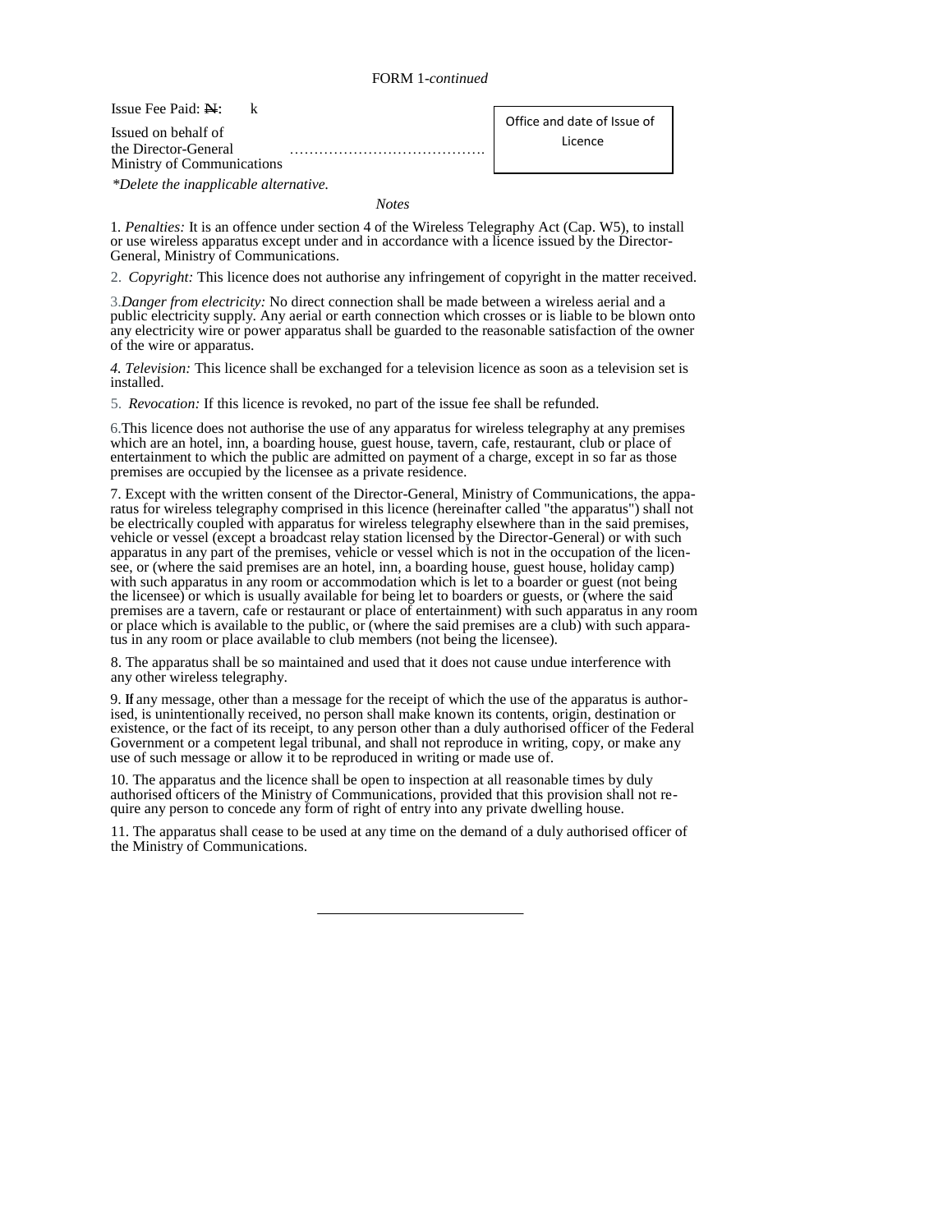#### *General form*

| $Issue \nFee: N$ k |  |
|--------------------|--|
|                    |  |
|                    |  |
|                    |  |
|                    |  |

### *(address in full )*

(hereinafter called "the licensee") is hereby licensed, subject to the conditions in the Regulations under the Wireless Telegraphy Act-

*(a)* to install apparatus for Wireless Telegraphy:

\*at the said premises, in so far as those premises are in the occupation of the licensee.

\*at the following premises, in so far as those premises are in the occupation of the li-

censee ........................................................................................................................ .

\*in the vehicle number ......................... \* in the vessel ............................................ .

*(b)* to use the said apparatus for the purposes of receiving-

(i) visual images sent by television and messages sent by telephony from authorised broadcasting stations for general reception; and

(ii) visual images sent by television and messages sent by telephony from licensed amateur stations.

2. (1) This clause shall apply where the licensee occupies the said premises, vehicle or vessel in whole or in part as a private residence.

(2) The licensee is hereby licensed to use for the purposes stated in paragraph *(b)* of clause I, whether or not in the said premises, vehicle or vessel, apparatus for wireless telegraphy consisting of one or more portable sound or television broadcast receiving sets:

Provided that when used otherwise than in the said premises, vehicle or vessel, any such set is operated by a battery wholly contained within the set and is not permanently installed in any premises, vehicle, vessel or other place.

(3) All members of the licensee's family while in residence in the said premises, vehicle or vessel (otherwise than in part thereof which is not in the occupation of the licensee) are hereby licensed, subject to the same conditions and limitations as the licensee-s-

- (i) to install apparatus for wireless telegraphy at the said premises or in the said vehicle or vessel and to use the said apparatus for the purposes stated in paragraph *(b)* of clause I; and
- (ii) to use in accordance with paragraph (2) of this clause apparatus for wireless telegraphy consisting of one or more portable sound broadcast or television broadcast receiving sets.

Issue Fee Paid:  $N$  k

*(Less abatement of*  $\mathbb{N}$  k)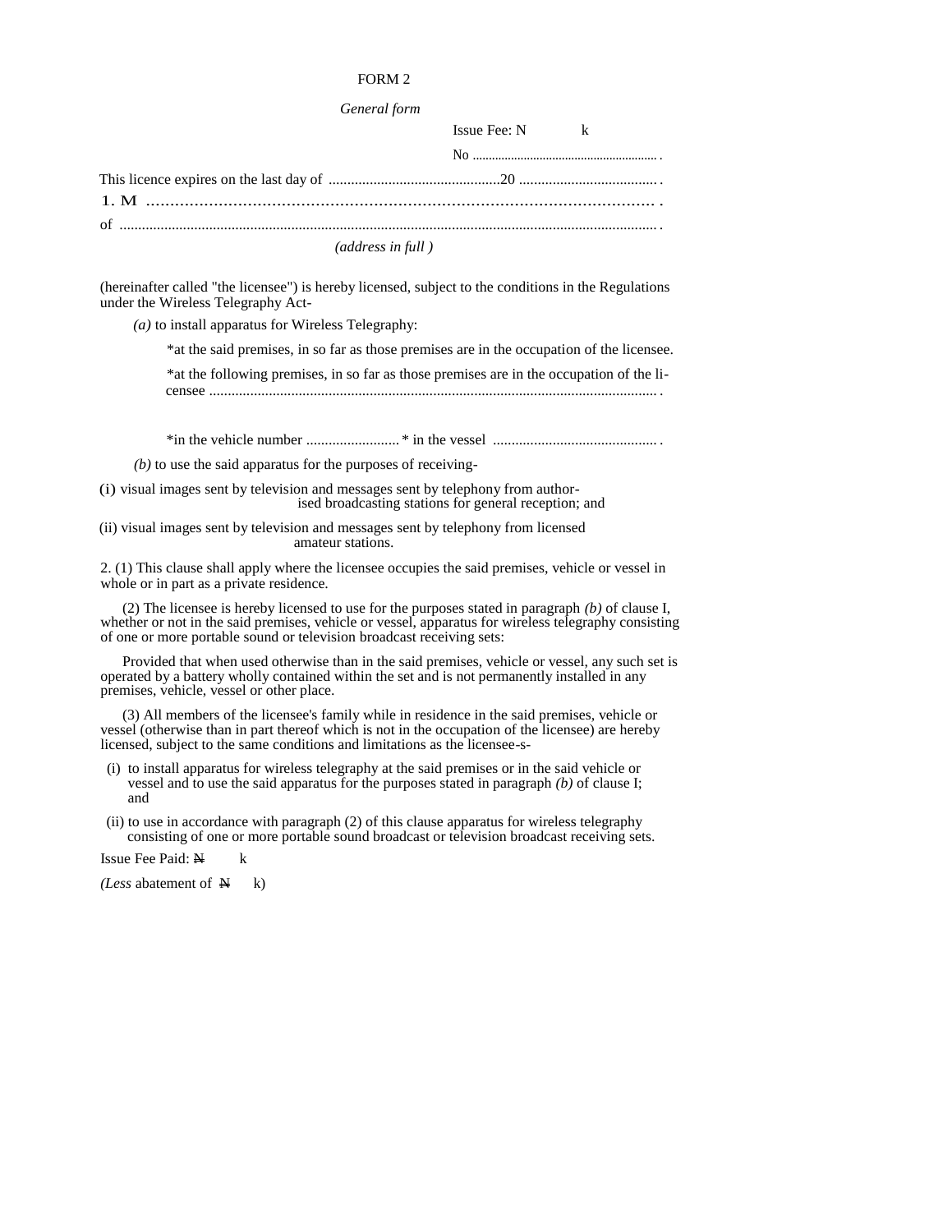Issued on behalf of the Director-General ………………………………........ Ministry of Communications

Office and date of Issue of Licence

*\*Delete the inapplicable alternative.* 

### **NOTES**

1*. Penalties:* It is an offence under section 4 of the Wireless Telegraphy Act (Cap. W5), to install or use wireless apparatus except under and in accordance with a licence issued by the Director-General, Ministry of Communications.

2. *Copyright:* This licence does not authorise any infringement of copyright in the matter recei ved.

3.*Danger from electricity:* No direct connection shall be made between a wireless aerial and a public electricity supply. Any aerial or earth connection which crosses or is liable to be blown onto any electricity wire or power apparatus shall be guarded to the reasonable satisfaction of the owner of the wire or apparatus.

4. If the said premises are used for the purpose of an hotel, inn, a boarding house, guest house, tavern, restaurant, cafe or club, or are premises to which the public are admitted upon payment, this licence shall not authorise the installation or use of any apparatus for wireless telegraphy in such parts of the said premises as are used or are available for use by guests, boarders, members of the public or club members (as the case may be).

5**.** Except with the written consent of the Director-General, the apparatus for wireless telegraphy comprised in this licence (hereinafter called "the apparatus") shall not be electrically coupled with apparatus for wireless telegraphy elsewhere than in the said premises, vehicle or vessel (except a broadcast relay station licensed by the Director-General or with such apparatus in any part of the said premises, vehicle or vessel which is not in the occupation of the licensee, or (where the said premises are used for the purpose of an hotel, inn, a boarding house, guest house, tavern, restaurant, cafe, or club or are premises to which the public are admitted upon payment) with such apparatus in such parts of the premises as are used or available for use by guests, boarders, members of the public or club members (as the case may be).

6**.** If any message, other than a message for the receipt of which the use of the apparatus is authorised, is unintentionally received, no person shall make known its contents, origin, destination or existence, or the fact of its receipt, to any person other than a duly authorised officer of the Federal Government or competent legal tribunal, and shall not reproduce in writing, copy, or make any use of such message or allow it to be reproduced in writing or made use of.

7**.** This licence shall expire on the date mentioned at the head of the licence. It is not transferable. A fresh licence must be obtained within fourteen days of the expiry of this licence if the apparatus is to continue in use. The Director-General may at any time after the date of issue revoke it, or vary its terms by a notice in writing sent to the licensee or by a general notice published in the Federal and State *Gazelles* to all holders of broadcast receiving licences (Including Television)--General Form.

8*. Removals:* A permanent change of the licensee's address shall be notified promptly to the office of issue giving the date of expiry of the licence and the serial number. Alternatively, the licence shall be presented at any post office for amendment.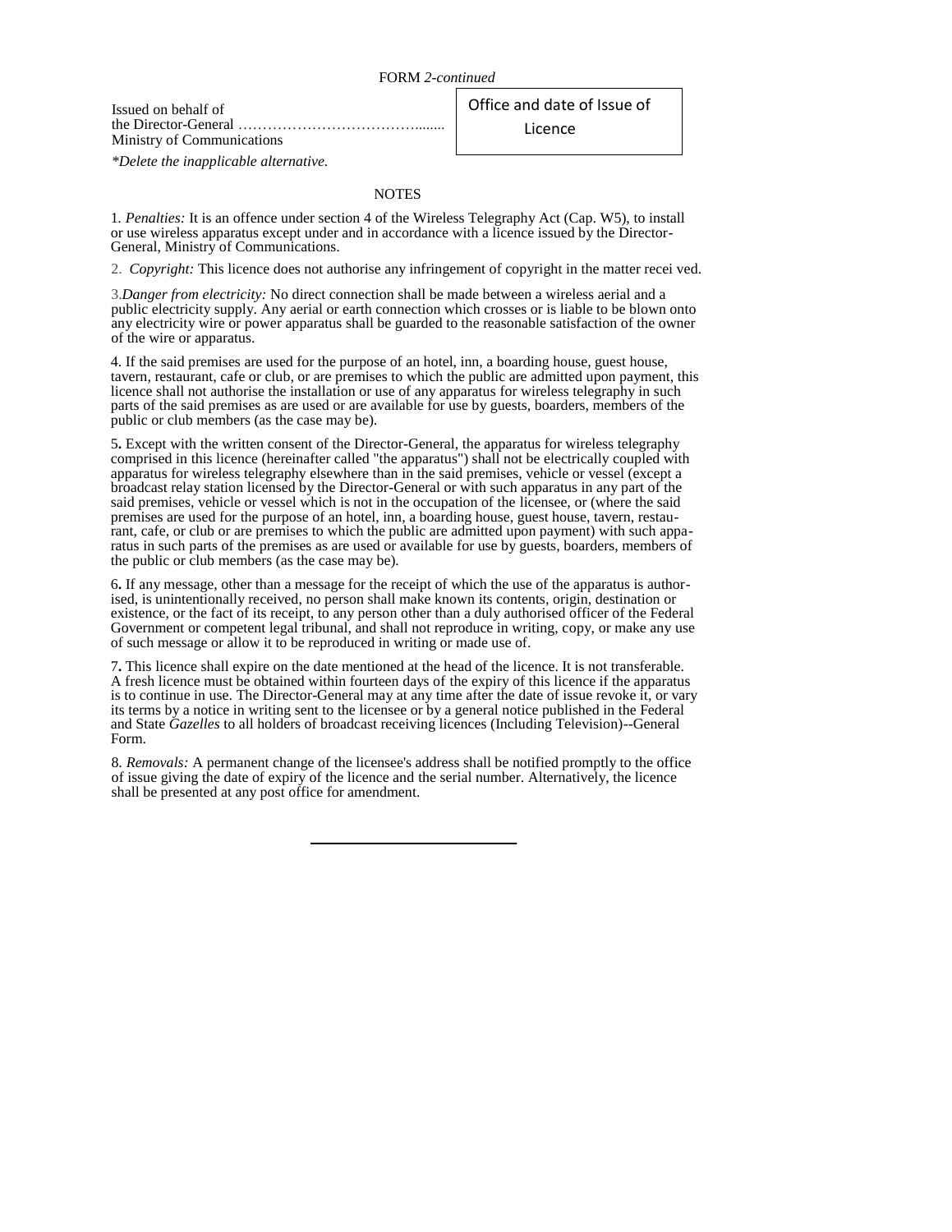### *Public entertainment form*

|                                                                                                                                            | $Issue \nFee: N$ k |  |
|--------------------------------------------------------------------------------------------------------------------------------------------|--------------------|--|
|                                                                                                                                            |                    |  |
|                                                                                                                                            |                    |  |
|                                                                                                                                            |                    |  |
| <i>(address in full)</i>                                                                                                                   |                    |  |
| (hereinafter called "the licensee") is hereby licensed, subject to the conditions in the Regulations<br>under the Wireless Telegraphy Act- |                    |  |
| $(a)$ to install apparatus for wireless telegraphy at the following premises-                                                              |                    |  |
|                                                                                                                                            |                    |  |

……………………………………………………………………………………….

Description of premises ...........................................................................................\*

*(b)* to use the said apparatus for the purposes of receiving messages sent by telephony from authorised broadcasting stations for general reception, and messages sent by telephony from licensed amateur stations.

**2.** Any persons at the said premises from time to time are hereby licensed subject to the same conditions, terms, provisions and limitations as the licensee to install apparatus for wireless telegraphy in the said premises and to use the said apparatus and apparatus installed there by the licensee for the purposes stated in paragraph *(b)* of clause 1 above,

**3**. Where any pan of the said premises is occupied by the licensee as a private residence, the following paragraphs of this clause shall apply-

*(a)* the licensee is hereby licensed to use for the purposes stated in paragraph *(b)* of clause 1 above, whether or not in the said premises, apparatus for wireless telegraphy consisting of one or more portable sound broadcast receiving sets:

Provided that such apparatus is not permanently installed in any premises, vehicle, vessel or other place;

- *(b)* all members of the licensee's family from time to time residing at the said premises (otherwise than in a pan thereof which is not in the occupation of the licensee) are hereby licensed subject to the same conditions, terms, provisions and limitations as the licensee;
	- (i) to install apparatus for wireless telegraphy in the said premises and to use the

said apparatus for the purpose stated in paragraph *(b)* of clause 1 above; and

(ii) to use in accordance with paragraph *(a)* of this clause, apparatus for wireless

telegraphy consisting of one or more portable sound broadcast receiving sets.

Issue Fee Paid: N :k

*(Less* abatement of N : k)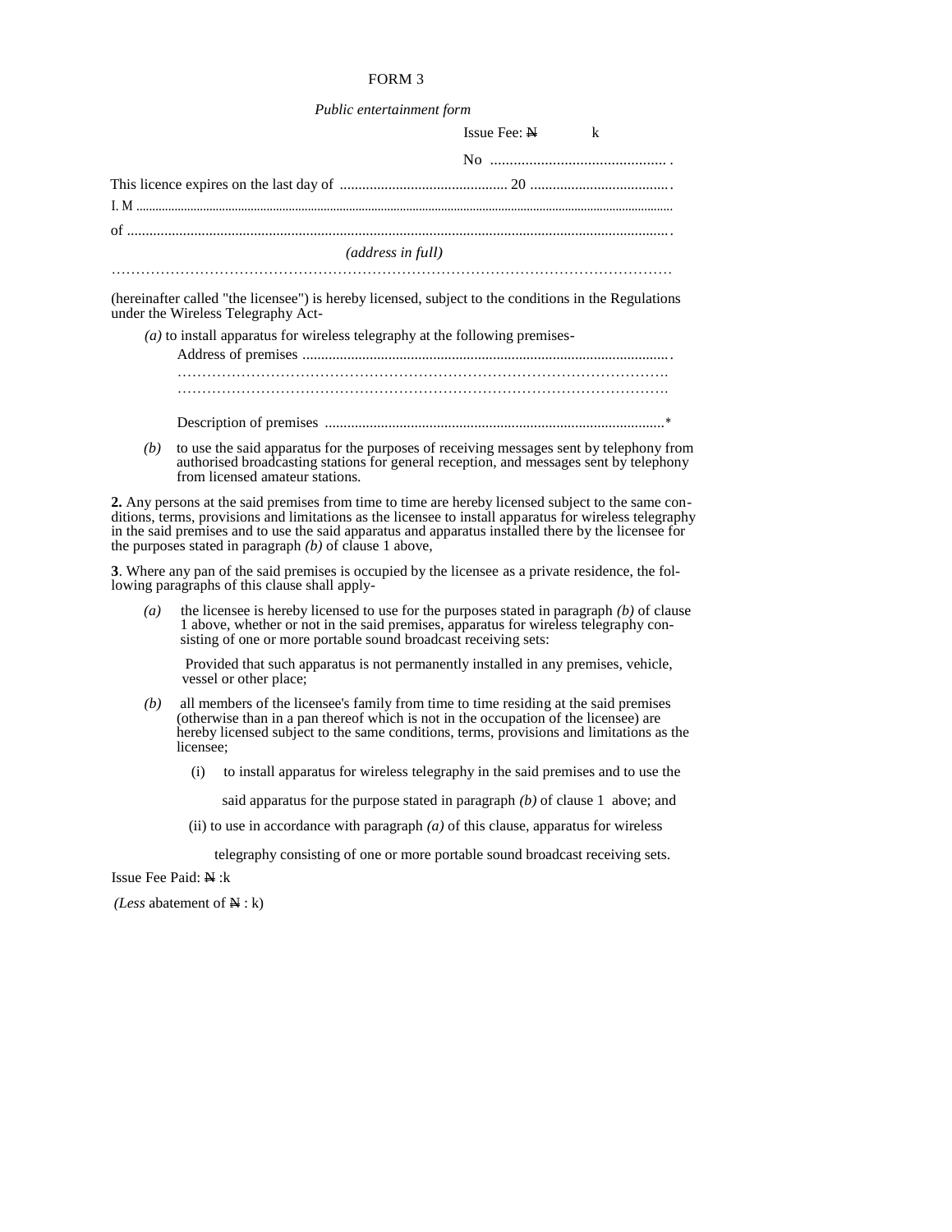| Issued on behalf of        |  |
|----------------------------|--|
|                            |  |
| Ministry of Communications |  |

# Office and date of Issue of

Licence

*"lnsert description of premises (hotel, inn, boarding house, guest house, tavern, restaurant, cafe, club, premises at which persons are charged for admission for any purpose whatsoever).* 

### NOTES

1. *Penalties:* It is an offence under section 4 of the Wireless Telegraphy Act (Cap. W5), to install or use wireless apparatus except under and in accordance with a licence issued by the Director-General, Ministry of Communications.

2. *Copyright:* This licence shall not authorise any infringement of copyright in the matter received.

3. Television licences shall be taken out as soon as televisions are installed in the premises.

4.*Danger from electricity:* No direct connection should be made between a wireless aerial and a public electricity supply. Any aerial or earth connection which crosses or is liable to be blown onto any electricity wire or power apparatus shall be guarded to the reasonable satisfaction of the owner of the wire or apparatus.

**5**. Except with the written consent of the Director-General, Ministry of Communications, the apparatus for wireless telegraphy comprised in this licence (hereinafter called "the apparatus") shall not be electrically coupled with apparatus for wireless telegraphy elsewhere than in the said premises, except a broadcast relay station licensed by the Director-General, Ministry of Communications.

**6.** If any message, other than a message for the receipt of which the use of the apparatus is authorised, is unintentionally received, no person shall make known its contents, origin, destination or existence, or the fact of its receipt, to any person other than a duly authorised officer of the Federal Government or competent legal tribunal, and shall not reproduce in writing, copy, or make any use of such message or allow it to be reproduced in writing, copied or made use of.

**7.** This licence shall expire on the date mentioned at the head of the licence. It shall not be transferable. A fresh licence must be obtained within fourteen days of the expiry of this licence if the apparatus is to continue in use. The Director-General may at any time after the date of issue revoke it, or vary its terms by a notice in writing sent to the licensee or by a general notice published in the Federal and State *Gazettes* to all holders of broadcast receiving licences (Including Television)- General Form.

*8. Removals:* A permanent change of the licensee's address should be notified promptly to the office of issue giving the date of expiry of the licence and the serial number. Alternatively, the licence should be presented at any post office for amendment.

### FORM 4

*Public entertainment form* 

Issue Fee:  $N : k$ 

| No $\ldots$ $\ldots$ $\ldots$ $\ldots$ $\ldots$ $\ldots$ $\ldots$ $\ldots$ |
|----------------------------------------------------------------------------|
|                                                                            |
|                                                                            |
|                                                                            |
|                                                                            |

*(address in full)*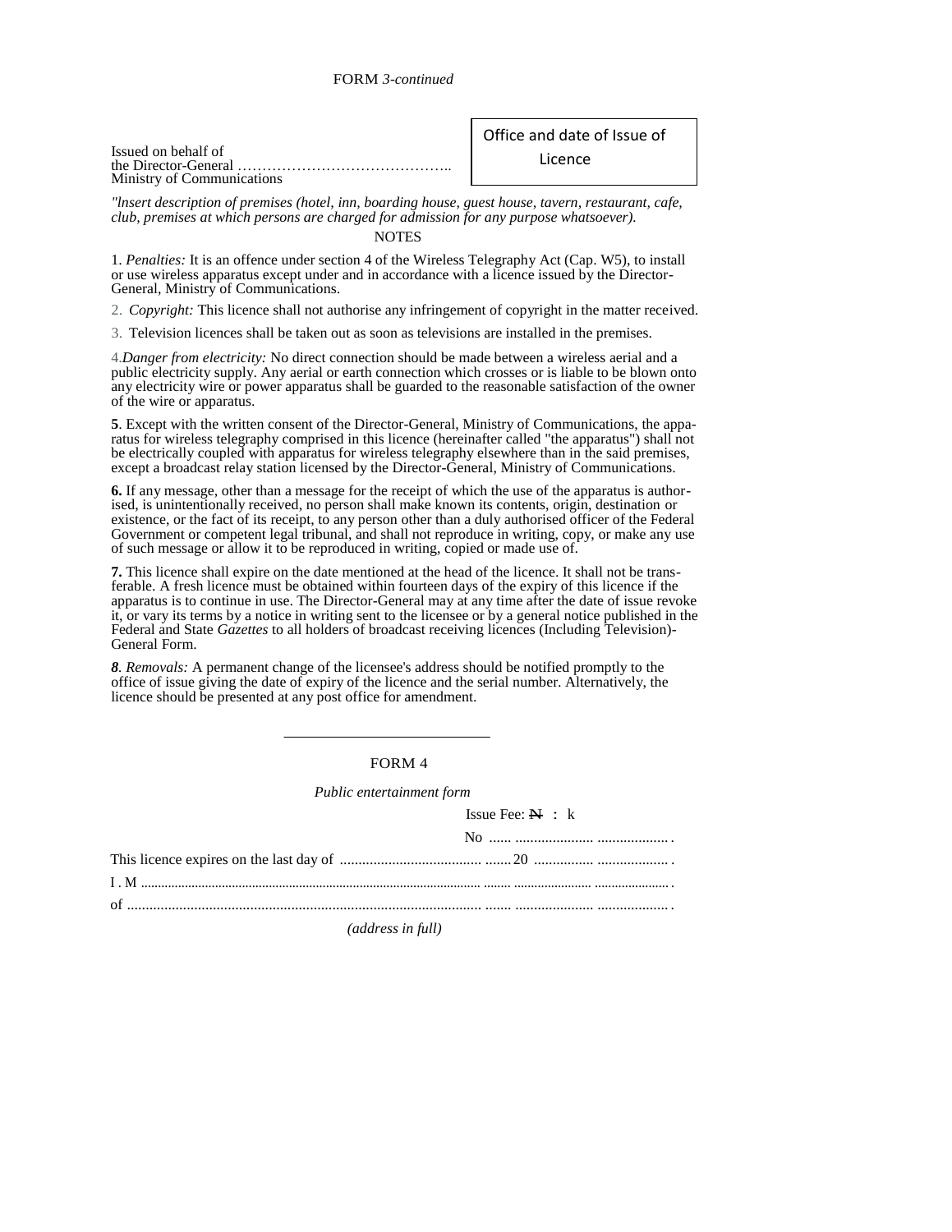………………………………………………………………………………………………………… (hereinafter called "the licensee") is hereby licensed, subject to the conditions in the Regulations under the Wireless Telegraphy Act-

*(a)* to install apparatus for wireless telegraphy at the following premises-

Address of premises ................................................................................................... ……………………………………………………………………………………......

Description of premises .............................................................................................

 $(b)$  to use the said apparatus for the purposes of receiving-

- (i) visual images sent by television and messages sent by telephony from authorised broadcasting stations for general reception; and
- (ii) visual images sent by television and messages sent by telephony or telegraphy from licensed amateur stations.

**2.** Any persons at the said premises from time to time are hereby licensed subject to the terms, provisions and limitations set out in the Schedule to install apparatus for wireless telegraphy in the said premises and to use the said apparatus and apparatus installed there by the licensee for the purposes stated in paragraph *(b)* of clause 1 above.

**3.** Where any part of the said premises is occupied by the licensee as a private residence, the following paragraphs of this clause shall apply-

*(a)* the licensee is hereby licensed to use for the purpose mentioned in paragraph *(b)* of clause I above, whether or not in the said premises, apparatus for wireless telegraphy consisting of one or more portable sound broadcast receiving sets:

Provided that such apparatus is not permanently installed in any premises, vehicle, vessel or other place;

- *(b)* all members of the licensee's family from time to time at the said premises (otherwise than in a part thereof which is not in the occupation of the licensee) are hereby licensed subject to the same conditions, terms, provisions and limitations as the licensee;
	- (i) to install apparatus for wireless telegraphy in the said premises and to use the said apparatus for the purposes stated in paragraph  $(b)$  of clause I above;
	- (ii) to use in accordance with paragraph  $(a)$  of this clause apparatus for wireless telegraphy consisting of one or more portable sound broadcast receiving sets.

Issue Fee Paid:  $\mathbf{N}$  : k

*(Less abatement of*  $\mathbf{A}$  : k)

Issued on behalf of the Director-General Ministry of Communications

……………………………….

Office and date of Issue of Licence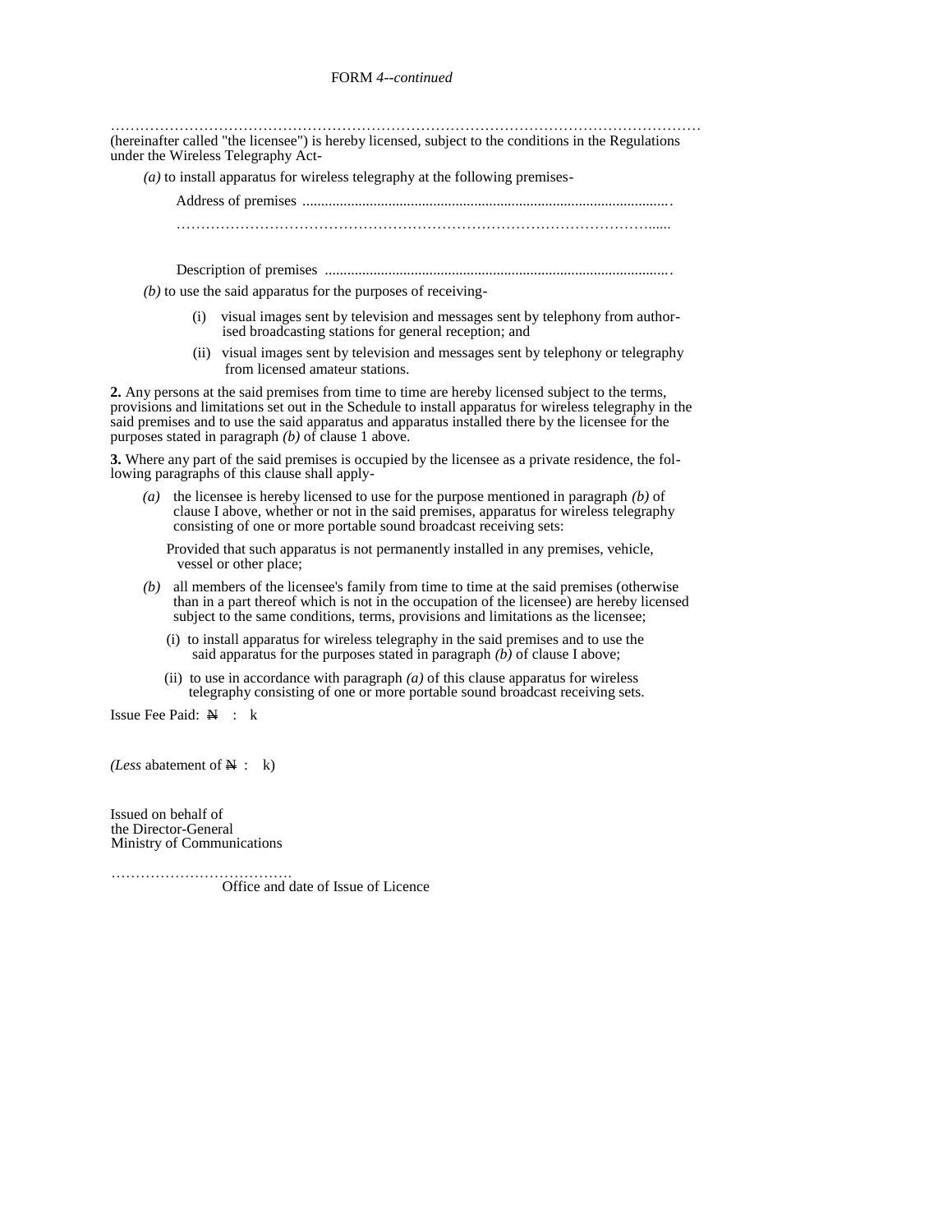*1. Penalties:* It is an offence under section 4 of the Wireless Telegraphy Act to install or use wireless apparatus except under and in accordance with a licence issued by the Director-General, Ministry of Communications.

2. *Copyright:* This licence shall not authorise any infringement of copyright in the matter received.

3.*Danger from electricity:* No direct connection shall be made between a wireless aerial and a public electricity supply. Any aerial or earth connection which crosses or is liable to be blown onto any electricity wire or power apparatus should be guarded to the reasonable satisfaction of the owner of the wire or apparatus.

**4.** If the said premises are used for the purpose of an hotel, inn, a boarding house, guest house, tavern, restaurant, cafe or club, or are premises to which the public are admitted upon payment, this licence shall not authorise the installation or use of any apparatus for wireless telegraphy in such pans of the said premises as are used or are available for use by guests, boarders, members of the public or club members (as they case may be).

**5.** Except with the written consent of the Director-General, Ministry of Communications, the apparatus for wireless telegraphy comprised in this licence (hereinafter called "the apparatus") shall not be electrically coupled with apparatus for wireless telegraphy elsewhere than in the said premises, vehicle or vessel (except a broadcast relay station licensed by the Director-General) or with such apparatus in any pan of the said premises, vehicle or vessel which is not in the occupation of the licensee, or (where the said premises are used for the purpose of an hotel, inn, a boarding house, guest house, tavern, restaurant, cafe, or club or are premises to which the public are admitted upon payment) with such apparatus in such pans of the premises as are used or are available for use by guests, boarders, members of the public or club members (as the case may be).

**6.** If any message, other than a message for the receipt of which the use of the apparatus is authorised, is unintentionally received, no person shall make known its contents, origin, destination or existence, or the fact of its receipt, to any person other than a duly authorised officer of the Federal Government or competent legal tribunal, and shall not reproduce in writing, copy, or make any use of such message or allow it to be reproduced in writing, copied or made use of.

**7.** This licence shall expire on the date mentioned at the head of the licence. It is not transferable, A fresh licence must be obtained within fourteen days of the expiry of this licence if the apparatus is to continue in use. The Director-General may at any time after the date of issue revoke it, or vary its terms by a notice in writing sent to the licensee or by a general notice published in the Federal and State *Gazettes* to all holders of broadcast receiving licences (Including Television)--General Form.

*8. Removals:* A permanent change of the licensee's address should be notified promptly to the office of issue giving the date of expiry of the licence and the serial number. Alternatively, the licence should be presented at any post office for amendment.

#### FORM 5

#### *Broadcast relay station licence (sound)*

No ................................................ .

Date ........................................ .

Renewal: Annually *(See* in the First Schedule paragraph (c) )

Fee on Issue: N*2.*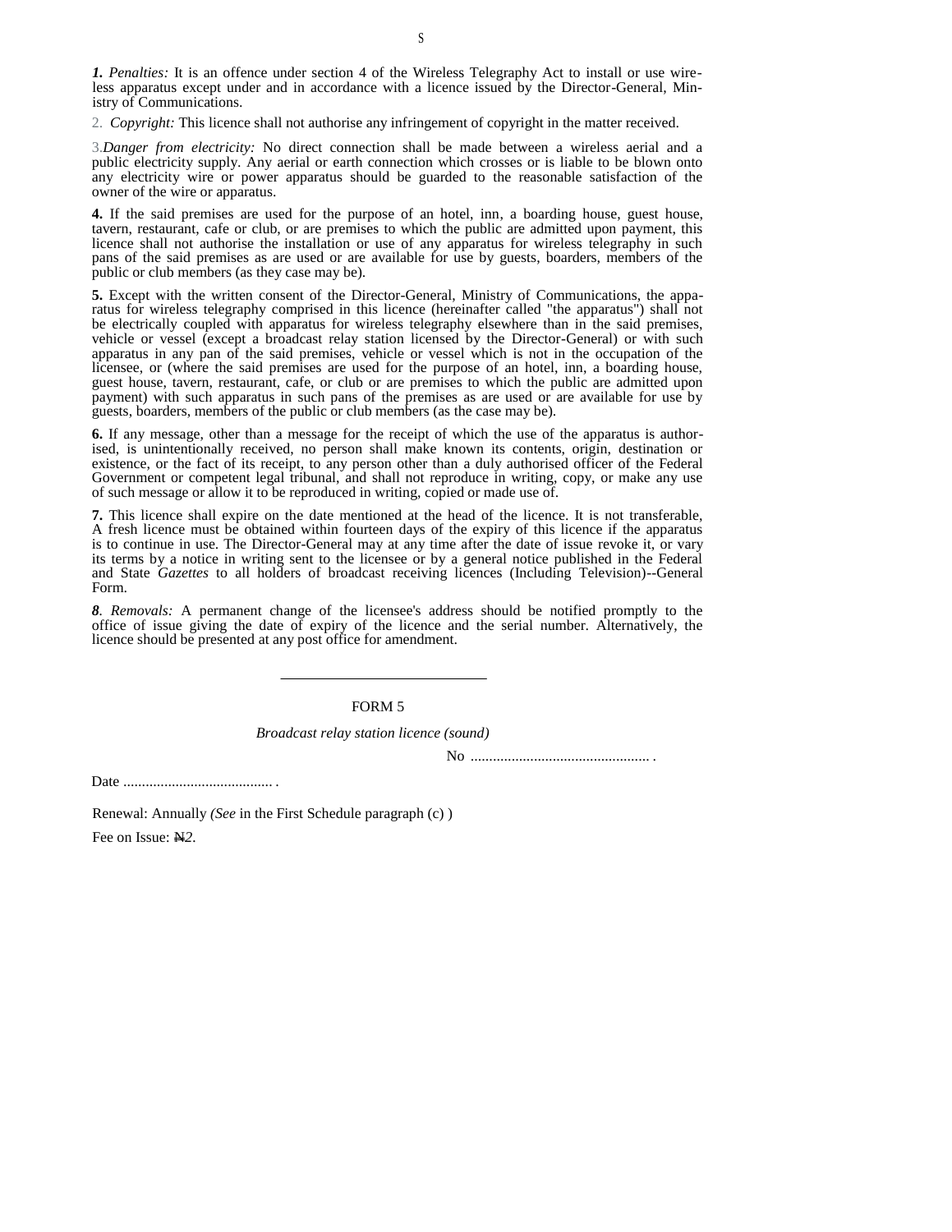FORM *5---continued* 

| is hereby licensed in accordance with particulars on the attached conditions.                                                                                                                                                        |
|--------------------------------------------------------------------------------------------------------------------------------------------------------------------------------------------------------------------------------------|
|                                                                                                                                                                                                                                      |
|                                                                                                                                                                                                                                      |
| Director-General or on behalf of the                                                                                                                                                                                                 |
| Director-General                                                                                                                                                                                                                     |
|                                                                                                                                                                                                                                      |
| (An officer of the Ministry of Communications<br>duly authorised in that behalf)                                                                                                                                                     |
| <b>THE NOTES</b>                                                                                                                                                                                                                     |
| The licensee is licensed to-                                                                                                                                                                                                         |
|                                                                                                                                                                                                                                      |
|                                                                                                                                                                                                                                      |
| and such other places as shall be approved by the National Council of Ministers in writing the<br>wireless telegraph receiving stations and the amplifying stations being hereafter collectively re-<br>ferred to as "the stations". |

(2) Receive at any of the stations sound programmes and the sound content of television programmes and broadcast messages (except messages in facsimile) from any authorised broadcasting stations.

(3) Connect by wire the stations or any of them with any station of any person so long as that person holds from the Director-General a licence for the working of such a station as a broadcast relay station to the intent that sound programmes and the sound content of television programme broadcast from any authorised broadcasting station may be received at the station of the one party from the station of the other.

(4) Connect by wire the stations with each other to the intent that sound programme and the sound content of television programme may be received at such other stations.

(5) Connect by wire any of the stations with the premises of the subscribers.

#### NOTES

**1.** The station shall not be used in such a manner as to cause interference with other wireless telegraph stations.

**2.** (1) If a message for which the licensee is not authorised to receive is unintentionally received by means of any of the stations, the licensee shall not make known or allow to be made known its contents, its origin or destination, its existence or the fact of its receipt to any person except a duly authorised officer of the Federal Government or a competent legal tribunal, and should not retain any copy or make any use of any such message, or allow it to be reproduced in writing, copied or made use of. It is an offence under section 10 of the Wireless Telegraphy Act deliberately to receive messages the receipt of which is unauthorised or (except in the special circumstances mentioned in that section of the Act) to disclose any information as to the contents, sender, or addresses of any such message. The licensee shall take such steps as are possible to prevent such a message being received by the subscribers.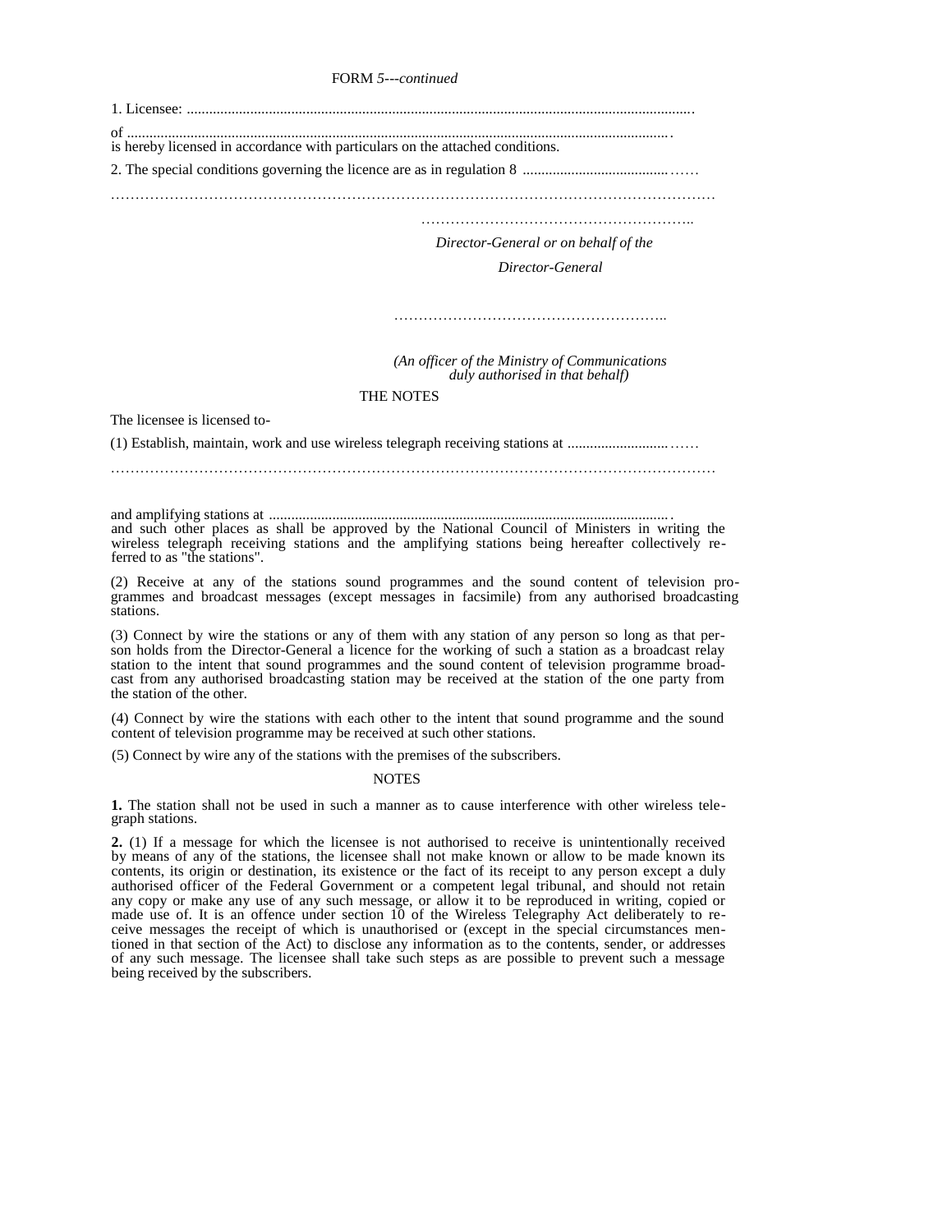#### FORM *5-continued*

(2) Except as is herein expressly provided, the licensee shall not use or allow to be used the wires connecting any of the stations with the premises of a subscriber for any other purpose than the receipt by the subscriber of programmes and messages which the licensee is authorised by this licence to distribute and in particular, without prejudice to the generality of this provision, the licensee shall not himself originate at the stations or receive by wire any programme, message or item whether musical or otherwise or information of any kind for distribution to subscribers except as provided in the Note No.9 (I) of this Schedule.

(3) The licensee shall not distribute or allow any subscriber to receive by means of any of the stations any programme or message containing political, social, or religious propaganda received at the stations from any authorised broadcasting station outside Nigeria.

(4) The licensee shall from time to time furnish to the Director-General any information in relation to the operation and conduct of the relay service he may reasonably require and obey any directions given to him by the Director-General as regards the programmes to be distributed to subscribers.

(5) The licensee shall not receive any money or other consideration from any person (other than payment from a subscriber of the licensee's usual rates of charge to subscribers or payment from another licensee in respect of the receipt of programmes pursuant to paragraph 3 of the Schedule) hereof for distribution to subscribers of any programme or message received by the stations.

**3.** Except as it is expressly provided by paragraph 3 of the Schedule hereof, the licensee shall not without the consent in writing of the Director-General connect the stations with the premises of any person other than a subscriber.

**4**. The licensee shall if and whenever required by the Director-General or an authorised officer in writing so to do, at his own expense in all respect connect and keep connected with the stations or<br>any part of the system or wires such residence in the any part of the system or wires such residence in the said

…………………………………………………… ………………………………………………… …………………………………………………….…………….. ............of such officer ot

the Ministry as he shall from time to time direct and afford to such officer free of charge all such facilities as shall for the time being be afforded by the licensee to any subscriber in pursuance of this licence.

**5.** (1) The licensee shall keep a record of all the names and addresses of his subscribers and shall on the tenth day of each month notify the Director-General in writing of the number of his subscribers on the last day of the immediately preceding month, of the names of persons who shall have become subscribers during the immediately preceding month, of the addresses of the premises connected, and the respective dates on which persons ceased to be connected with the stations during that month.

(2) The licensee shall keep a record of the programmes and messages received at the stations and distributed to subscribers in each period of 24 hours showing the names of the stations from which the programmes and messages were received and approximate time of reception.

**6**. (1) The licensee shall maintain broadcast relay service to the satisfaction of the Director-General and all the apparatus and circuit arrangements in connection therewith and all wires throughout the system (other than wires provided for the licensee by the Director-General) shall conform to such conditions as may from time to time be prescribed by the Director-General.

(2) The licensee shall maintain the stations apparatus and wires connected with the system throughout the whole length (other than wires provided for the licensee by the Director-General) in good working order and shall permit any person authorised by the Director-General to inspect at any reasonable time with or without previous notice, the stations, apparatus and wires as aforesaid and the records referred to in paragraphs 5 (1) and 5 (2) herein and the records of programmes and other messages sent to subscribers in pursuance of the terms of this licence.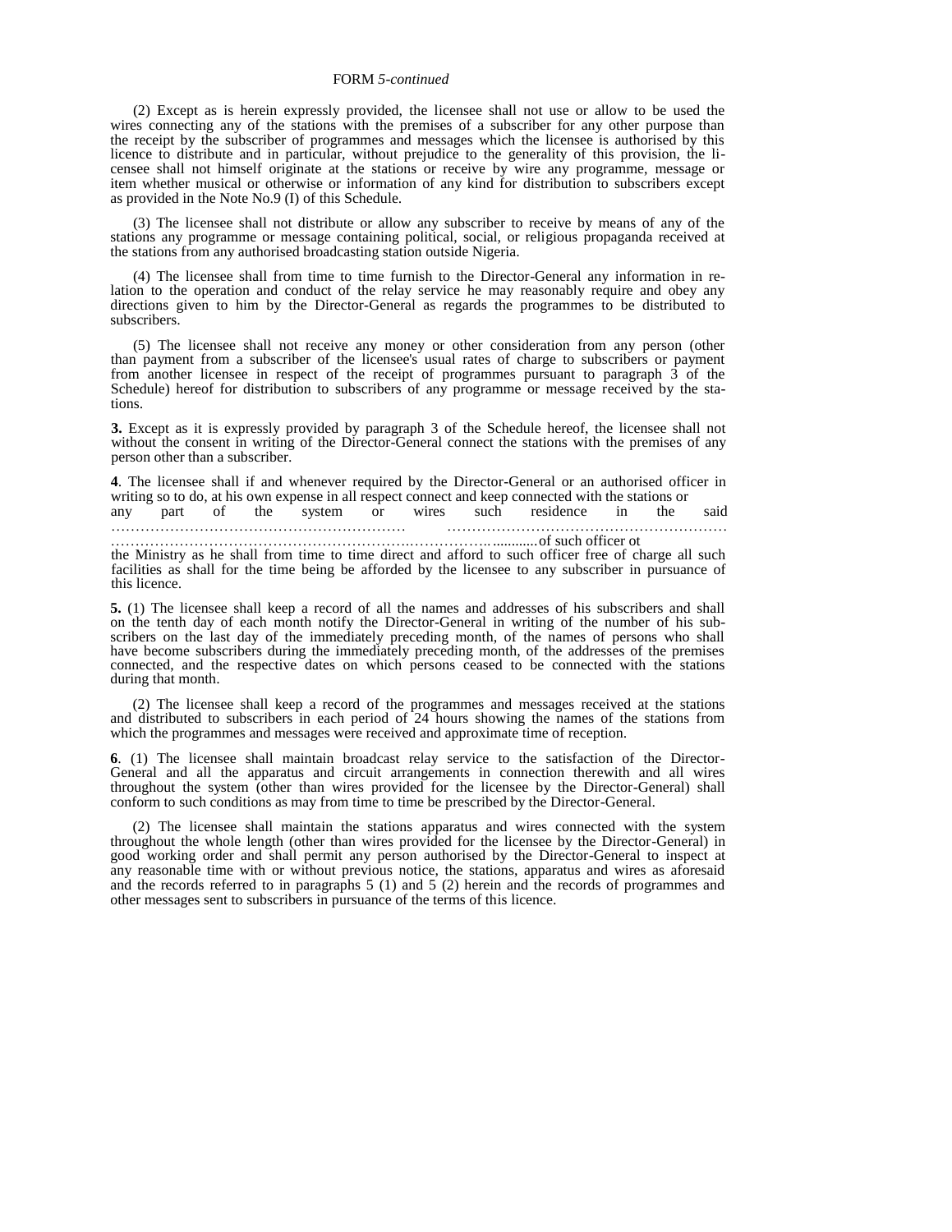#### FORM 5*-continued*

7. (1) The licensee shall if and wherever required by notice in writing from the Director-General or authorised officer remove any connecting wire placed or maintained by the licensee which impedes the construction of Posts and Telecommunications plant or which shall interfere or shall in the opinion of the Director-General or authorised officer be likely to interfere with the working of any circuit or of any wireless telegraph stations (whether a sending or receiving station) for the time being maintained by the Director-General or any of his licensees, whether or not such circuit or wireless telegraph station shall have been working when the wire was first placed.

(2) The licensee shall not use on any wire maintained by him or provided for him by the Director-General any instruments, apparatus or material or apply thereto any currents which shall injure or shall in the opinion of the Director-General be likely to injure any circuits, wires or apparatus of the Director-General and if and whenever notice in writing shall be given to the licensee by any authorised officer of the Ministry complaining of the use of any such instruments, apparatus or material or the application of any such currents, the licensee shall immediately discontinue the use thereof.

(3) No point or any connecting wire shall be connected to earth except with the consent of the Director-General or authorised officer and in accordance with the terms of the consent.

(4) Any wire which is placed above or below and/or in such a position that it is liable to fall upon or to be blown onto an existing power wire (including electric lighting) or power apparatus shall be guarded to the reasonable satisfaction of the owner of the power wire or power apparatus concerned and if any such wire crosses above or below or is otherwise considered by the Director-General to be likely to make contact with any of his telegraphic lines, the aforesaid guarding shall also be to the reasonable satisfaction of the Director-General of his authorised representative.

8. The licensee shall if and whenever he shall be required so to do by notice in writing by the Director-General, prevent subscribers from receiving in their respective premises by means of the stations such messages or class of messages as may be directed by such notices as aforesaid.

9**.** (1) If and whenever in the opinion of the Director-General an emergency shall have arisen in which it is expedient in the public interest that the Government of the Federal Republic of Nigeria shall have control over the receipt of messages by means of the stations and/or of the programmes which subscribers are to be allowed to receive by means of the stations, the Director-General may from time to time-

- *(a)* issue directions to the licensee concerning the programmes and messages to be received by subscribers through the stations;
- *(b)* require the licensee to receive by means of the stations or any of them, messages from any broadcasting stations and distribute those messages to subscribers;
- *(c)* require the licensee to send to subscribers from the stations, messages of any kind or description and the licensee shall obey and comply with all such directions and requirements.

(2) The licensee shall not be entitled to any compensation in respect of the exercise by the Director-General of any of the powers conferred on him by paragraph  $9(1)$  of those conditions.

FORM 6

*Broadcast relay station licence (television)* 

No ..................................................

Date ........................................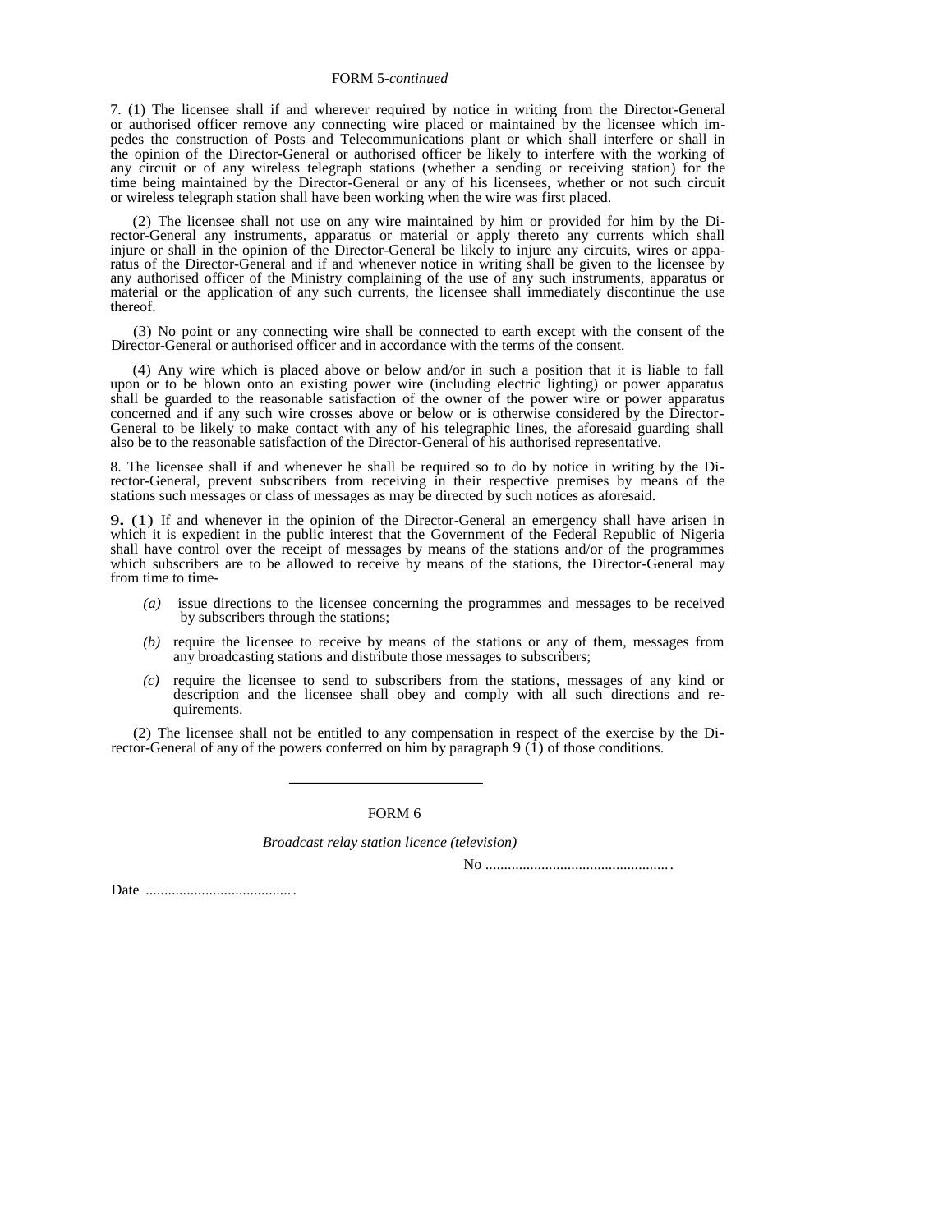#### FORM *6--continued*

Renewal: Annually *(See* in the First Schedule paragraph *(j))*  Fee on Issue: N6. 1. Licensee: ................................................................................................................................ . of ................................................................................................................................................. . is hereby licensed in accordance with particulars on the attached notes. 2. The special conditions governing the licence are as in regulation 8 ....................................... . …………………………………………………………………………………………………… …………………………………………  *Director-General or on behalf of the Director-General .......…………………………………………………… (An officer of the Ministry of Communications duly authorised in that behalf)*  THE NOTES The licensee is licensed to- (1) Establish, maintain, work and use wireless telegraph receiving stations at .................... …………………………………………………………………………………………………… …………………………………………………………………………………………………… and amplifying stations at ............................................................................................................: …... ................................................................................................................................................ …………………………………………………………………………………………………… and such other places as shall be approved by the Director-General in writing, the wireless telegraph receiving stations and the amplifying stations being hereafter collectively referred to as "the

stations". (2) Receive at any of the stations television programmes from any authorised broadcasting

stations.

(3) Connect by wire the stations or any of them with any station of any person so long as that person holds from the Director-General a licence for the working of such a station as a broadcast relay station to the intent that television programme broadcast from any authorised broadcasting station may be received at the station of the one party from the stations of the other.

(4) Connect by wire the stations with each other to the intent that television programme may be received at such other stations.

(5) Connect by wire any of the stations with the premises of the subscribers,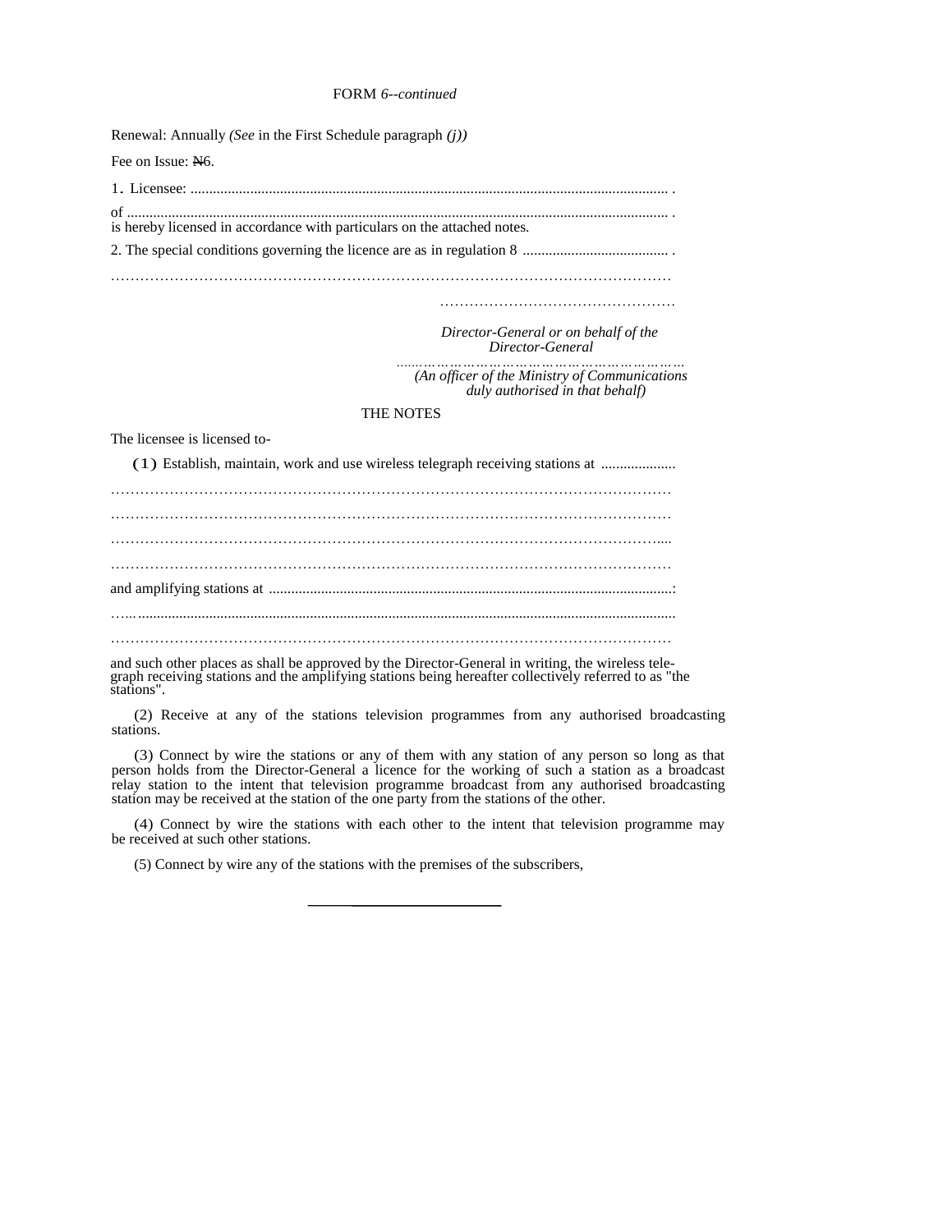|  | Broadcast receiving licence (press) |  |  |
|--|-------------------------------------|--|--|
|--|-------------------------------------|--|--|

| Renewal: $\cancel{\text{N}}$ 100 per premises                                      |  |
|------------------------------------------------------------------------------------|--|
| Fee on Issue: N 100 premises                                                       |  |
|                                                                                    |  |
| is hereby licensed in accordance with particulars on the attached conditions.      |  |
| 2. The special conditions governing the licence are as in regulations 8, 30 and 31 |  |
|                                                                                    |  |
|                                                                                    |  |

*Director-General or on behalf of the* 

 *Director-General* 

*………………………………………………….. (An officer of the Ministry of Communications duly authorised in that behalf)* 

#### CONDITIONS

**1**. The licensee is licensed to install the apparatus for wireless telegraphy in his premises in so far as the premises are in the occupation of the licensee.

**2.** The wireless telegraph apparatus is licensed for the purpose of receiving messages by telephony, from authorised broadcasting stations for general reception and messages sent by telephony or telegraphy from licensed amateur stations.

**3.** The apparatus for wireless telegraphy shall be used in the premises, vehicle or vessel occupied by the licensee in whole or in part as a private residence.

**4.** *Interpretation:* **In** this licence "messages" does not include visual images sent by television, facsimile transmission or other means; and except where the context otherwise requires, other words and expressions have the same meanings as they have in the Wireless Telegraphy Act (Cap. W5) and the Regulations made under sections 9 and 30 thereof.

**5***. Removals:* A permanent change of address should be notified promptly to the office of issue giving the date of expiry of the licence and the serial number. Alternatively the licence should be presented at any post office for amendment.

**6.** *Penalties:* It is an offence under section 4 of the Wireless Telegraphy Act to install or use wireless apparatus except under and in accordance with a licence issued by the Director-General.

7. *Copyright:* This licence does not authorise any infringement of copyright in the matter received.

8.*Danger from electricity:* No direct connection should be made between a wireless aerial and a public electricity supply. Any aerial or earth connection which crosses or is liable to be blown onto any electricity wire or power apparatus shall be guarded to the reasonable satisfaction of the owner of the wire or apparatus.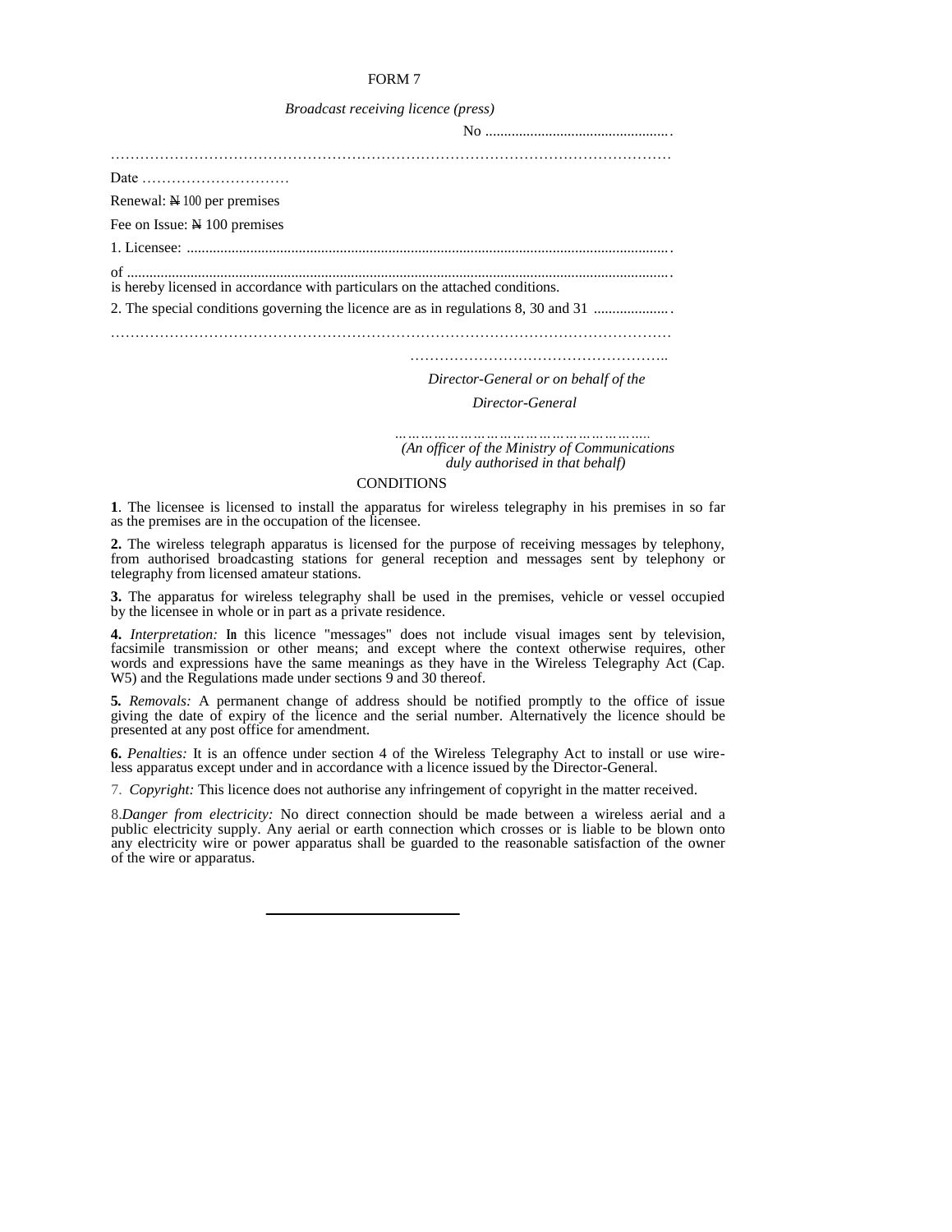| Dealer's (sound and television) licence |  |  |  |  |  |  |
|-----------------------------------------|--|--|--|--|--|--|
|-----------------------------------------|--|--|--|--|--|--|

| Date $\dots\dots\dots\dots\dots\dots\dots\dots\dots\dots$ |  |  |  |
|-----------------------------------------------------------|--|--|--|
| Renewal: N10 per premises                                 |  |  |  |
| Fee on Issue: No premises                                 |  |  |  |
|                                                           |  |  |  |
|                                                           |  |  |  |
|                                                           |  |  |  |

is hereby licensed in accordance with particulars on the attached conditions.

2. The special conditions governing the licence are as in regulations 8, 44, 45, 46, 61 and 62 ....

………………………………………………………………………………………………………...

 *Di rector-General or on behalf of the Director-General* 

 *……………………………………………………*

……………………………………………

*(An officer of the Ministry of Communications duly authorised in that behalf)* 

#### **CONDITIONS**

**1***. Removals:* A permanent change of business address should be notified to the nearest post office giving the date of expiry of the licence and the serial number. Alternatively the licence should be presented at any post office for amendment. .

**2.** *Penalties:* **It** is an offence under section 5 of the Wireless Telegraphy Act to sell apparatus for wireless telegraphy except under and in accordance with a licence issued under these Regulations.

3. *Copyright:* This licence does not authorise any infringement of copyright in the matter received.

**4.**The licence expires on the date mentioned at the head of the licence; it is not transferable. A fresh licence must be obtained within fourteen days of the expiry of this licence if the sale of apparatus for wireless telegraphy is to continue in the said premises. The Director-General may at any time after the date of issue revoke or vary its terms, by a notice in writing sent to the licensee or by general notice published in the Federal and State Government *Gazettes* addressed to all holders of "Dealers' Licence" (Sound and Television).

**5**. Except where the context otherwise requires, other words and expressions have the same meanings as they have in the Wireless Telegraphy Act, or the Regulations made under section 9 thereof.

FORM 9

*Demonstration licence* 

No ...............................................

……………………………………………………………………………………………………

Date ....................................... .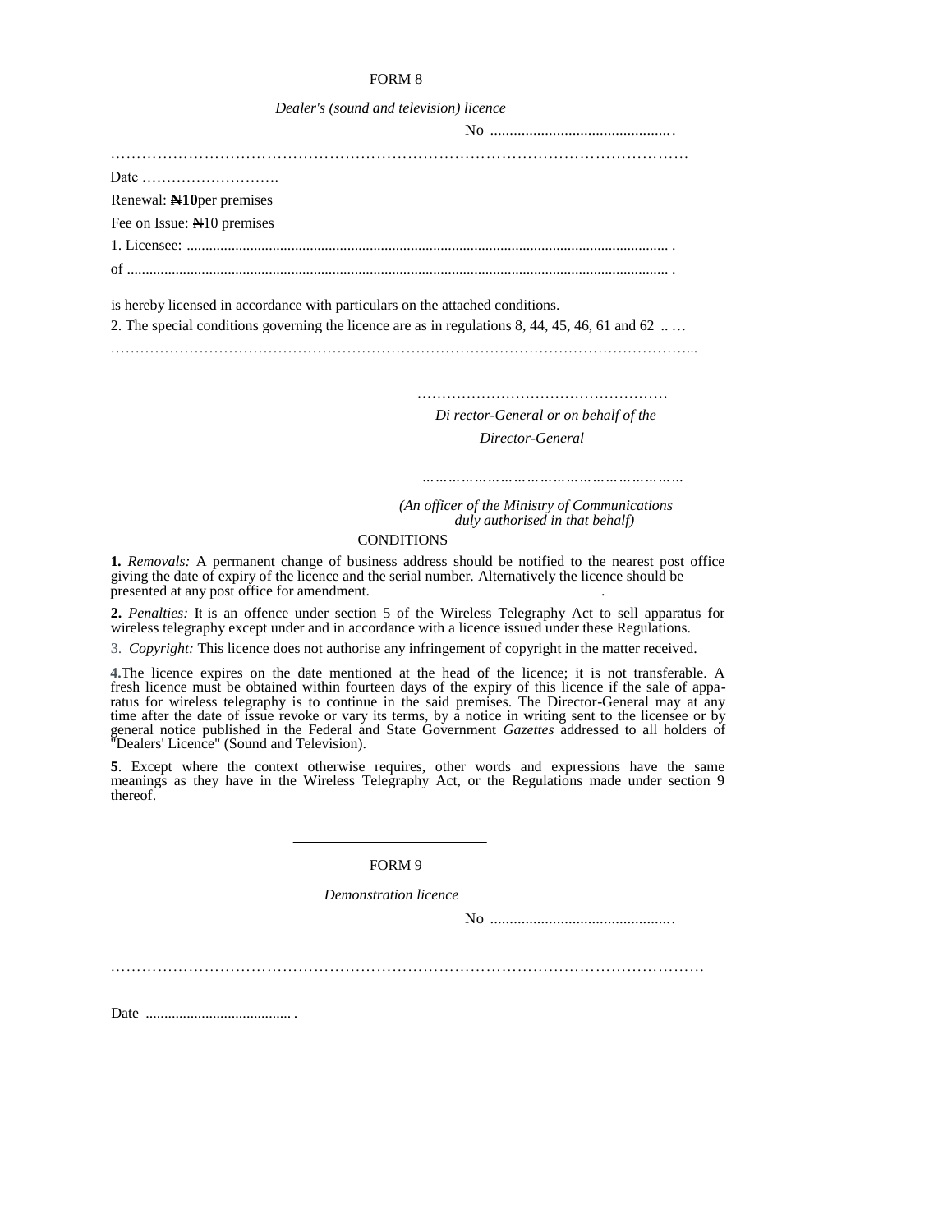# FORM *9-continued*

| Renewal: N <sub>6</sub> per station                                                                   |
|-------------------------------------------------------------------------------------------------------|
| Fee on Issue: No per station                                                                          |
|                                                                                                       |
| is hereby licensed in accordance with particulars on the attached conditions.                         |
| 2. The special conditions governing the licence are as in regulations 6, 7, 8, 10, 11, 15, 19, 24 and |
|                                                                                                       |
|                                                                                                       |
| Director-General or on behalf of the<br>Director-General                                              |

*……………………………………………………*

*(An officer of the Ministry of Communications duly authorised* in *that behalf)*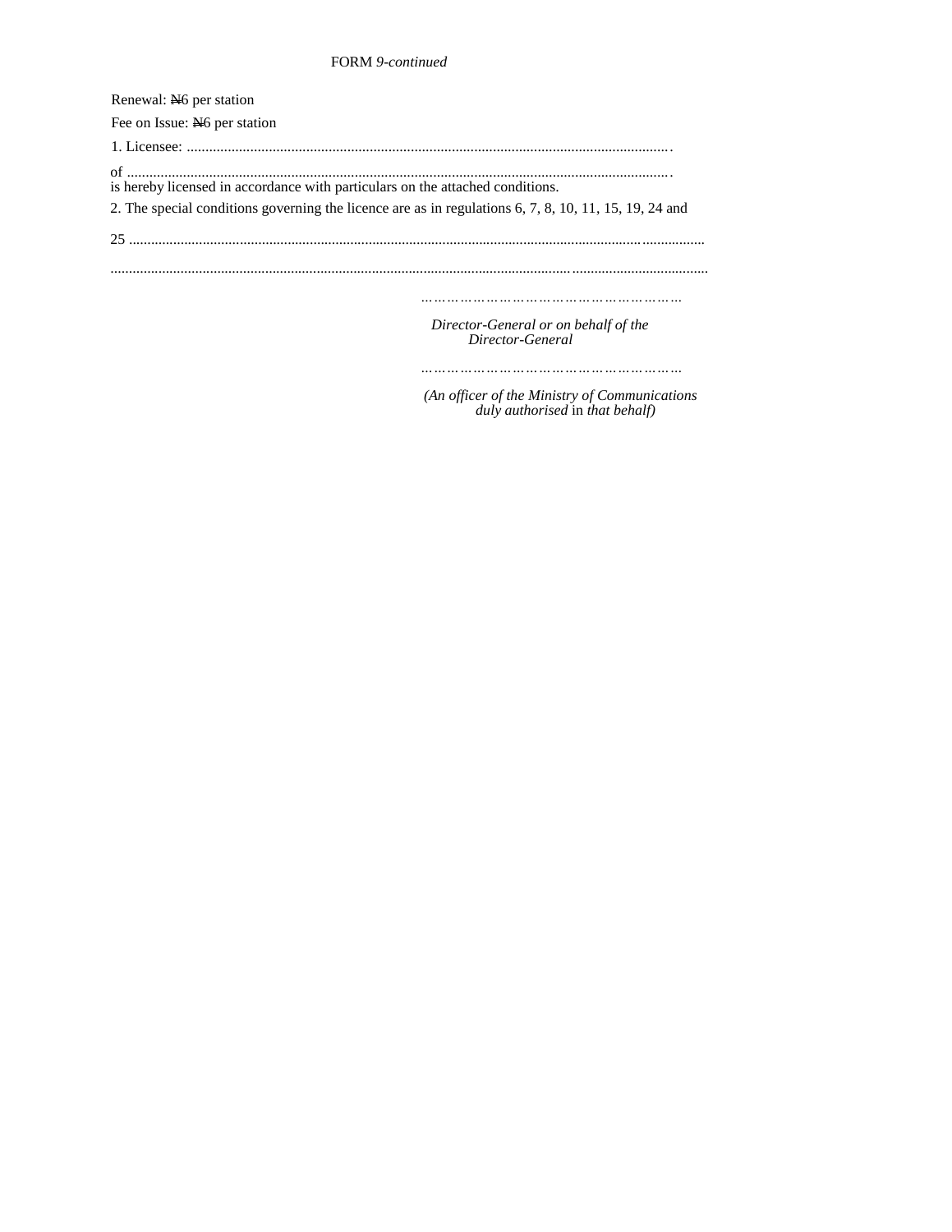# FORM *9-continued*

# *Demonstration Licence Conditions*

|                        | Call Sign | Frequency and<br>Mavimum<br>frequency<br>Tolerance<br>(Paragraph D<br>applies) | Randwidth of<br>Emission<br>(Paramman C)<br>annlies) | Class of<br>(Paragraph C<br>applies) | Maximum<br>Effective<br><b>Radiated Power</b><br>(Watts)<br>(Paragraphs A $\&$<br>B apply) | $\Delta$ erial<br>Characteristics<br>(Paragraphs A $\mathcal{R}_1$<br>R annly) |
|------------------------|-----------|--------------------------------------------------------------------------------|------------------------------------------------------|--------------------------------------|--------------------------------------------------------------------------------------------|--------------------------------------------------------------------------------|
| Part 1                 | 2         | 3                                                                              | 4                                                    | 5                                    | 6                                                                                          | 7                                                                              |
| <b>Base Station</b>    |           |                                                                                |                                                      |                                      |                                                                                            |                                                                                |
| Part 2                 |           |                                                                                |                                                      |                                      |                                                                                            |                                                                                |
| <b>Mobile Stations</b> |           |                                                                                |                                                      |                                      |                                                                                            | <i>Issue</i>                                                                   |
|                        |           |                                                                                |                                                      |                                      |                                                                                            | $196$                                                                          |
|                        |           |                                                                                |                                                      |                                      |                                                                                            |                                                                                |
|                        |           |                                                                                |                                                      |                                      |                                                                                            |                                                                                |
|                        |           |                                                                                |                                                      |                                      |                                                                                            |                                                                                |
|                        |           |                                                                                |                                                      |                                      |                                                                                            |                                                                                |
|                        |           |                                                                                |                                                      |                                      |                                                                                            |                                                                                |
|                        |           |                                                                                |                                                      |                                      |                                                                                            |                                                                                |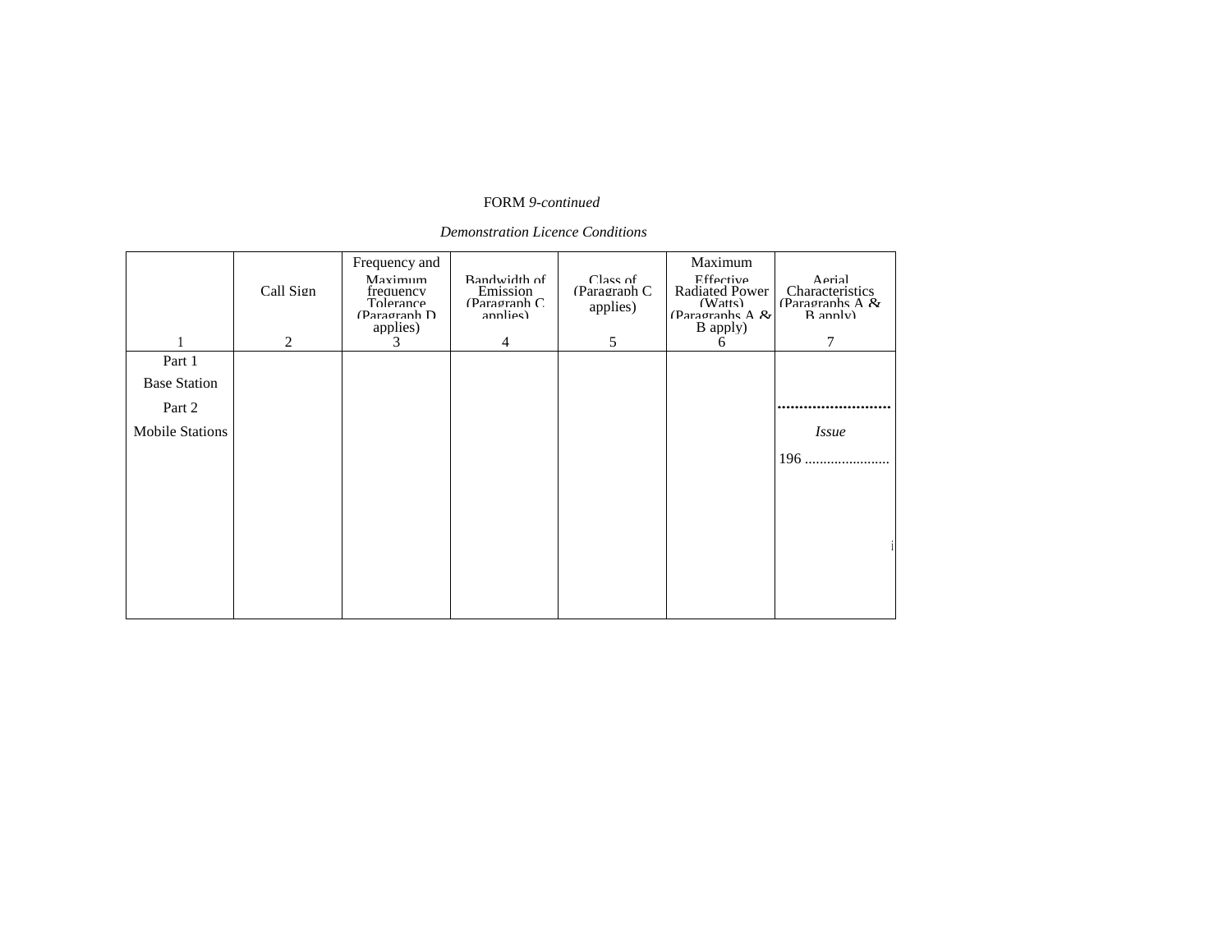#### *For the purposes of the Conditions:*

A. Effective radiated power (ERP) is the mean radio frequency power multiplied by the gain of the aerial in the horizontal plane.

The mean radio frequency power (Prn) will be taken as the power supplied to the antenna transmission line by a transmitter during normal operation, averaged over a time sufficiently long compared with the period of the lowest frequency encountered in the modulation. A time of  $1/\overline{10}$  second during which the mean power is greatest will be selected normally.

- B. ERP, Pm will be assessed either by measurement or by calculation from the characteristics of the types of apparatus used, at the discretion of the Director-General.
- C. The symbols used to designate the classes of emission have the meanings assigned to them in the Radio Regulations annexed to or in force under the Telecommunications Convention.
- D. **"Bandwidth"** and **"frequency tolerance"** have the meanings assigned to them in the Telecommunications Convention.
- E. **"The Telecommunications Convention"** means the International Telecommunications Convention signed at Geneva on the 21st December, 1959, and the Radio Regulations and Additional Radio Regulations in force thereunder, and includes any Convention and Regulations which may from time to time be in force in substitution for or in amendment of the said Convention or the said Regulations.

#### **NOTES**

- *(a)* The Director-General should be notified promptly of any change in the address of the licensee, or of any proposed change in any of the stations comprised in the licence. (Prior authority is needed before any of the stations is established in any vehicle, ship, aircraft or place other than as specified in the Schedule to this licence). Except as provided below, correspondence should be sent to the Ministry of Communications, Posts and Telecommunications Department, International Relations Division, Lagos.
- *(b)* Remittances and correspondence about payments to the Director-General required under this licence should be sent to the Controller of Finance and Accounts Ministry of Communications, Posts and Telecommunications Department Branch, Lagos.
- *(c)* If power for the working of any base station is taken from a public electricity supply, no direct connection should be made between the supply mains and the aerials.
- If the base station is situated within half a mile of the boundary of any aerodrome, the height of the aerial or any mast supporting it must not exceed fifty feet above the ground level. An aerial which crosses above or is liable to fall or to be blown on to any overhead power wire (including electric lighting) or power apparatus must be guarded to the reasonable satisfaction of the owner of the power wire or power apparatus concerned.
- *(e)* Other stations may have assigned to them the frequency channels assigned to the stations referred to in the licence. The licensee should avoid, as far as possible, interference with the working of other stations. If such interference is caused deliberately, the offender may be liable to prosecution under section 16 of the Wireless Telegraphy Act.
- *(f)* The connection of any of the stations with the public telephone exchange system will not be permitted.
- *(g)* Unless this licence expressly so provides, it does not authorise the relaying of messages received at any other premises or place, or the communicating of such messages to the public, e.g. by loudspeaker.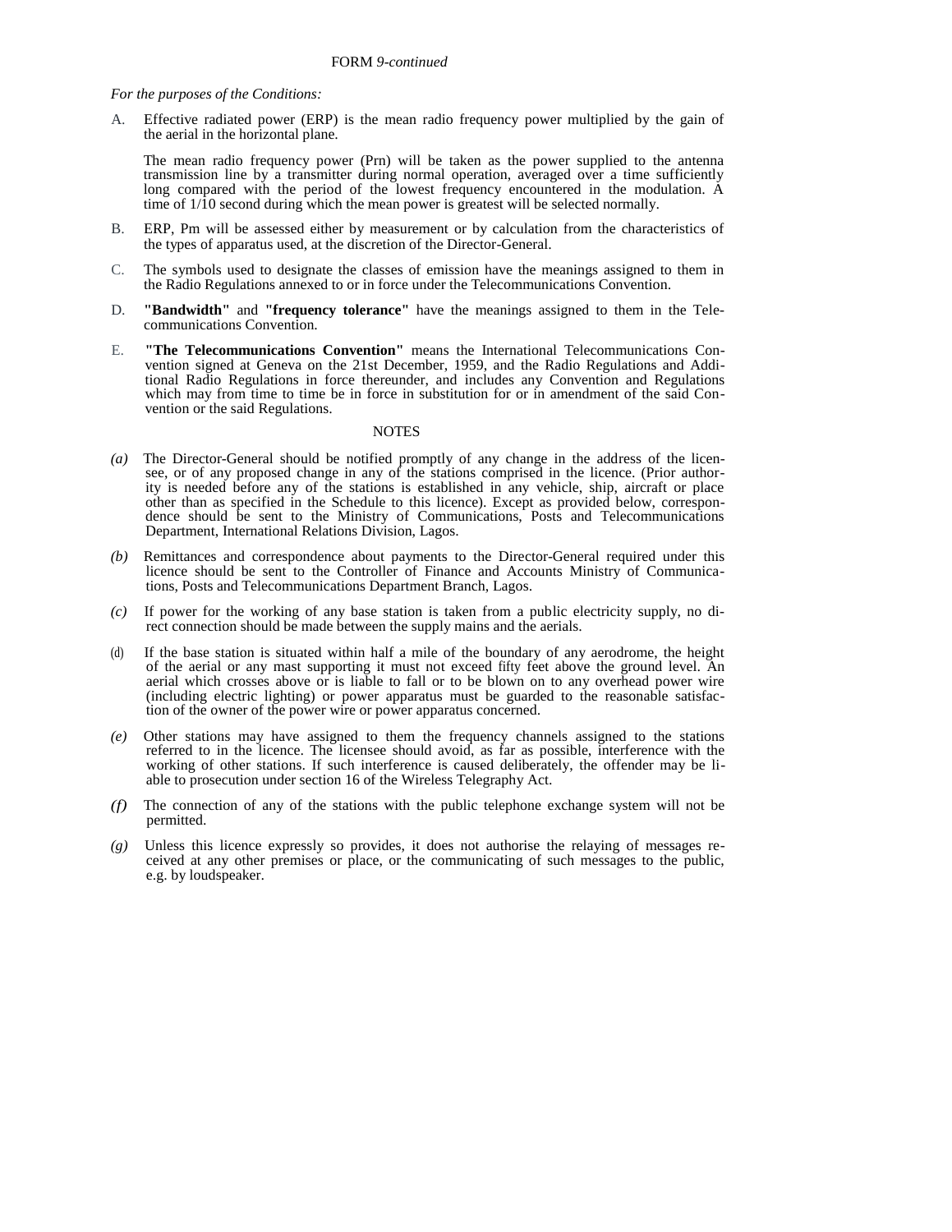#### FORM *9-continued*

- *(h)* Under section 4 of the Wireless Telegraphy Act it is an offence *to* use any station or apparatus for wireless telegraphy otherwise than under and in accordance with a licence granted by the Director-General. Breach of this provision may result in this licence being revoked and the offender being prosecuted.
- (i) If any message, the receipt of which is not authorised by this licence, is received by means of the stations, neither the licensee nor any person using the stations should make known the contents of any such message, its origin or destination, its existence or the fact of its receipt to any person except a duly authorised officer of the Federal Government or a competent legal tribunal, and should not retain any copy or make any use of any such message, or allow it to be reproduced in writing, copied or made use of. It is an offence under section 10 of the Wireless Telegraphy Act deliberately to receive messages the receipt of which is unauthorised, or to disclose any information as to the contents, sender or addressee of any such message.
- (j) It is an offence under section 10 of the Wireless Telegraphy Act to send by wireless telegraphy certain misleading messages.
- *(k)* This licence does not absolve the licensee from obtaining any necessary consent before entering on private property with any apparatus.
- (l) The Director-General regards himself as free to publish at his discretion the licensee's name and address, and the frequencies allotted for his service, unless the licensee specifically asks that this should not be done.
- *(m)* No messages relating to the business or private affairs of the licensee or of any other person, company or organisation shall be sent or recei ved by means of the stations.
- *(n)* The stations shall be operated only by persons authorised by the licensee in that behalf.
- *(0) Call* signs-Every message sent from any of the stations shall start with an announcement of the call sign of the called and calling stations. The call sign of the calling stations shall be repeated at the end of every period of sending provided that no call sign need be announced more than once in any period of one minute. The stations shall be called and identified only by their authorised call signs which are specified in the Schedule hereto.

### FORM 10

|                                          |  | Research, testing and development (radiating) licence |
|------------------------------------------|--|-------------------------------------------------------|
|                                          |  |                                                       |
|                                          |  |                                                       |
|                                          |  |                                                       |
|                                          |  |                                                       |
| Renewal: N4 per station                  |  |                                                       |
| Fee on Issue: N <sub>4</sub> per station |  |                                                       |
|                                          |  |                                                       |
|                                          |  |                                                       |

is hereby licensed in accordance with particulars on the attached conditions.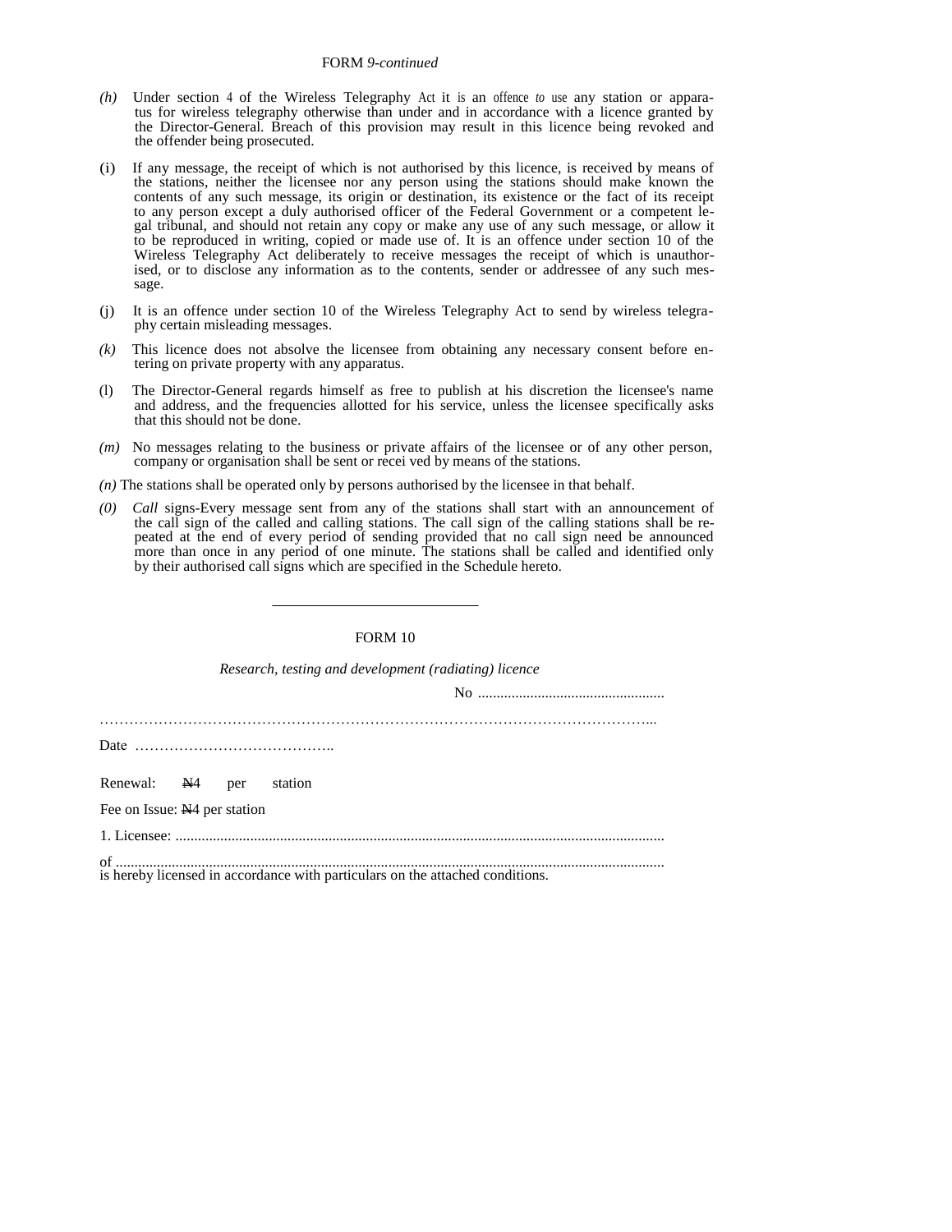# FORM *10-continued*

2. The special conditions governing the licence are as in regulations 8, 11, 14, 15, 19,20, 21 and 25 ................................................................................................................................................… ……………………………………….. ………………………………………………………… *……………………………………………………. Director-General or on behalf of the Director-General* 

 *……………………………………………………*

 *(An officer of the Ministry of Communications duly authorised in that behalf)*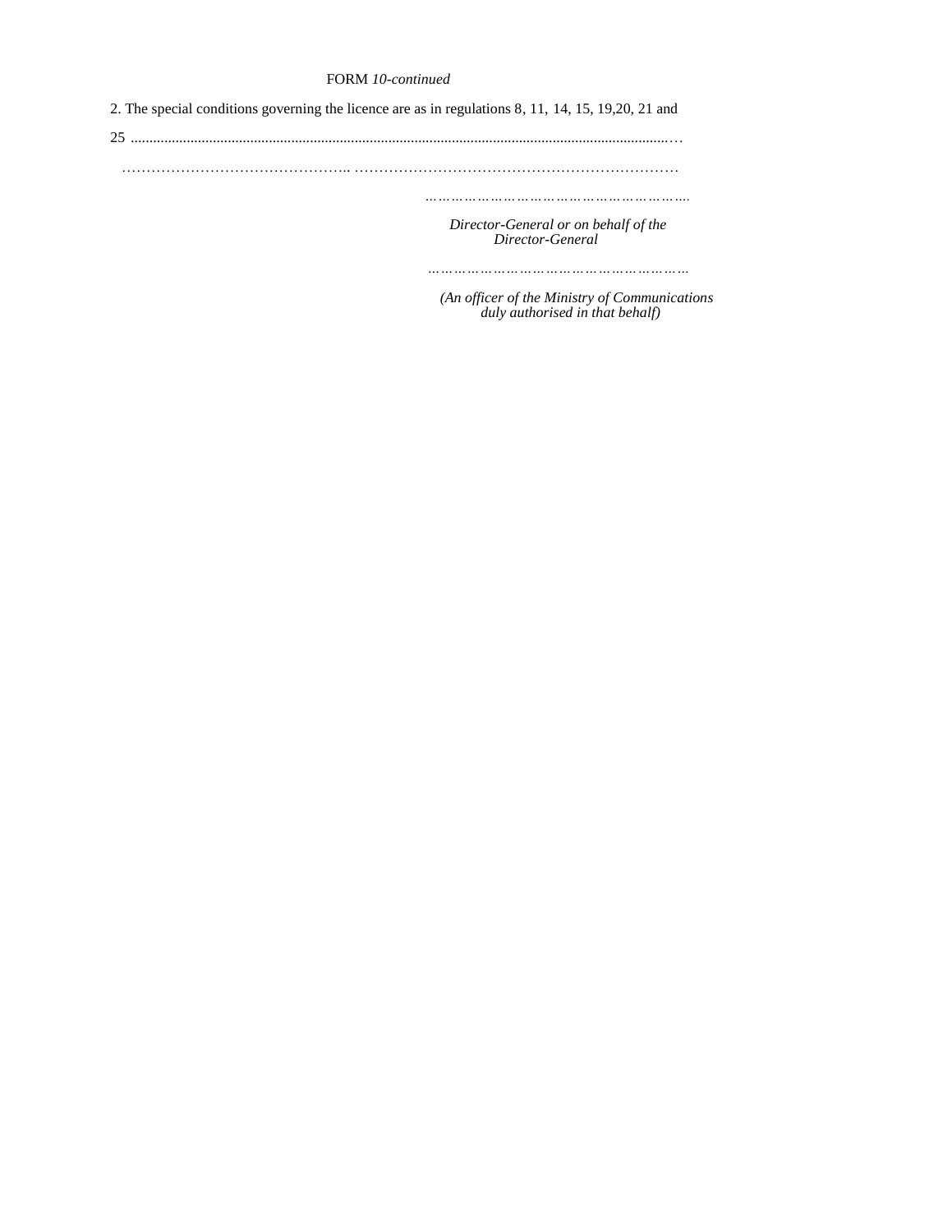# FORM 10*--continued*

# *Research, testing and development (radiating) licence conditions*

| Address |  |
|---------|--|
| Ref No  |  |

| Frequency and<br>Maximum<br>Frequency<br>Tolerance<br>(See "A"<br>overleaf) | Bandwidth of<br>Emission<br>(See "B"<br>overleaf) | Class of Emission<br>(See "B"<br>overleaf) | Pulse<br>characteristics<br>(pulse repetition<br>frequency, or<br>pulse duration, or<br>pulse rinse time)<br>(See "C"<br>overleaf) | Maximum<br>radiated power<br>(mean radio<br>frequency power,<br>or peak radio<br>frequency power<br>or effective<br>radiated power)<br>(See "D" and "E"<br>overleaf) | Aerial<br>Characteristics<br>(See "E"<br>overleaf) | Other stations<br>with which the<br>licensee may<br>establish<br>communication<br>on the<br>frequencies<br>shown |
|-----------------------------------------------------------------------------|---------------------------------------------------|--------------------------------------------|------------------------------------------------------------------------------------------------------------------------------------|----------------------------------------------------------------------------------------------------------------------------------------------------------------------|----------------------------------------------------|------------------------------------------------------------------------------------------------------------------|
|                                                                             |                                                   |                                            |                                                                                                                                    |                                                                                                                                                                      |                                                    |                                                                                                                  |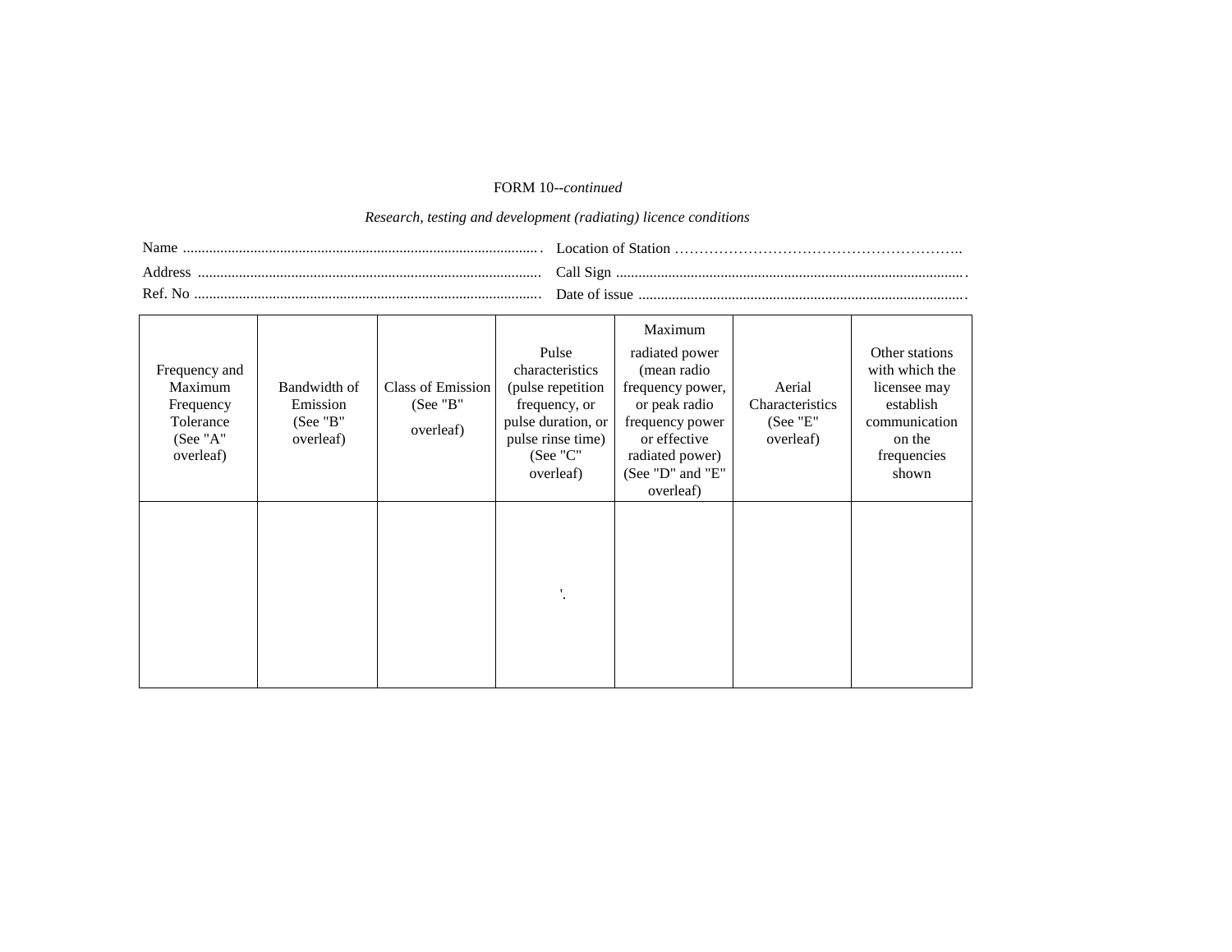*For the purposes of the Conditions:* 

- A. **"Bandwidth"** and **"frequency tolerance"** have the meanings assigned to them in the Telecommunications Convention.
- B. The symbols used to designate the classes of emission have the meanings assigned to them m the Telecommunications Convention.
- C. Pulse repetition frequency (PRF) is the reciprocal of the interval separating corresponding points (e.g. 50% of the peak amplitude) of successive pulses.

Pulse duration of any specific pulse is the interval between the first and the last instant at which the instantaneous amplitude reaches 50% of the peak amplitude.

- D. Mean radiated power (Pm) will be taken as the power supplied to the antenna transmission line by a transmitter during normal operation, averaged over a time sufficiently long compared with the period of the lowest frequency encountered in the modulation. A time of III 0 second during which the mean power is greatest will be selected. Peak radio frequency power (Pp) is the average power supplied to the antenna transmission line by a transmitter during one radio frequency cycle at the highest crest of the modulation envelope, taken under conditions of normal operation.
- E. MRP, Pp, Pm and the aerial characteristics will be assessed either by measurements, or by calculation from the characteristics of the types of apparatus used, at the discretion of the Permanent Secretary.

#### **NOTES**

- *(a)* The Director-General should be notified promptly of any change in address of the licensee, or of any proposed change of the stations comprised in the licence. Except as provided below, correspondence should be sent to the Ministry of Communications, Posts and Telecommunications Department, International Relations Division, Lagos.
- Remittances and correspondence about payments to the Director-General required under this licence should be sent to the Controller of Finance and Accounts, Posts and Telecommunications Department, Accounts Branch, Lagos.
- *(c)* If power for the working of any base station is taken from a public electricity supply, no direct connection should be made between the supply mains and the aerial.
- *(d)* **If** the station is situated within half a mile of the boundary of any aerodrome, the height of the aerial or any mast supporting it must not exceed fifty feet above the ground level. An aerial which crosses above or is liable to fall or to be blown on to any overhead power wire (including electric lighting and tramway wires) or power apparatus must be guarded to the reasonable satisfaction of the owner of the power wire or power apparatus concerned.
- *(e)* This licence does not authorise the licensee to do any act which is an infringement of any copyright which may exist in the matter sent or received.
- *(f)* This licence does not authorise the use of the station for advertising or propaganda purposes, or for the sending or reception of messages for the purpose of conveying news or any other information not directly related to the purpose of the testing of the wireless telegraphy apparatus.
- *(g)* Under section 4 of the Wireless Telegraphy Act, it is an offence to use any station or apparatus for wireless telegraphy otherwise than under and in accordance with a licence granted by the Director-General. Breach of this provision may result in this licence being revoked and the offender being prosecuted.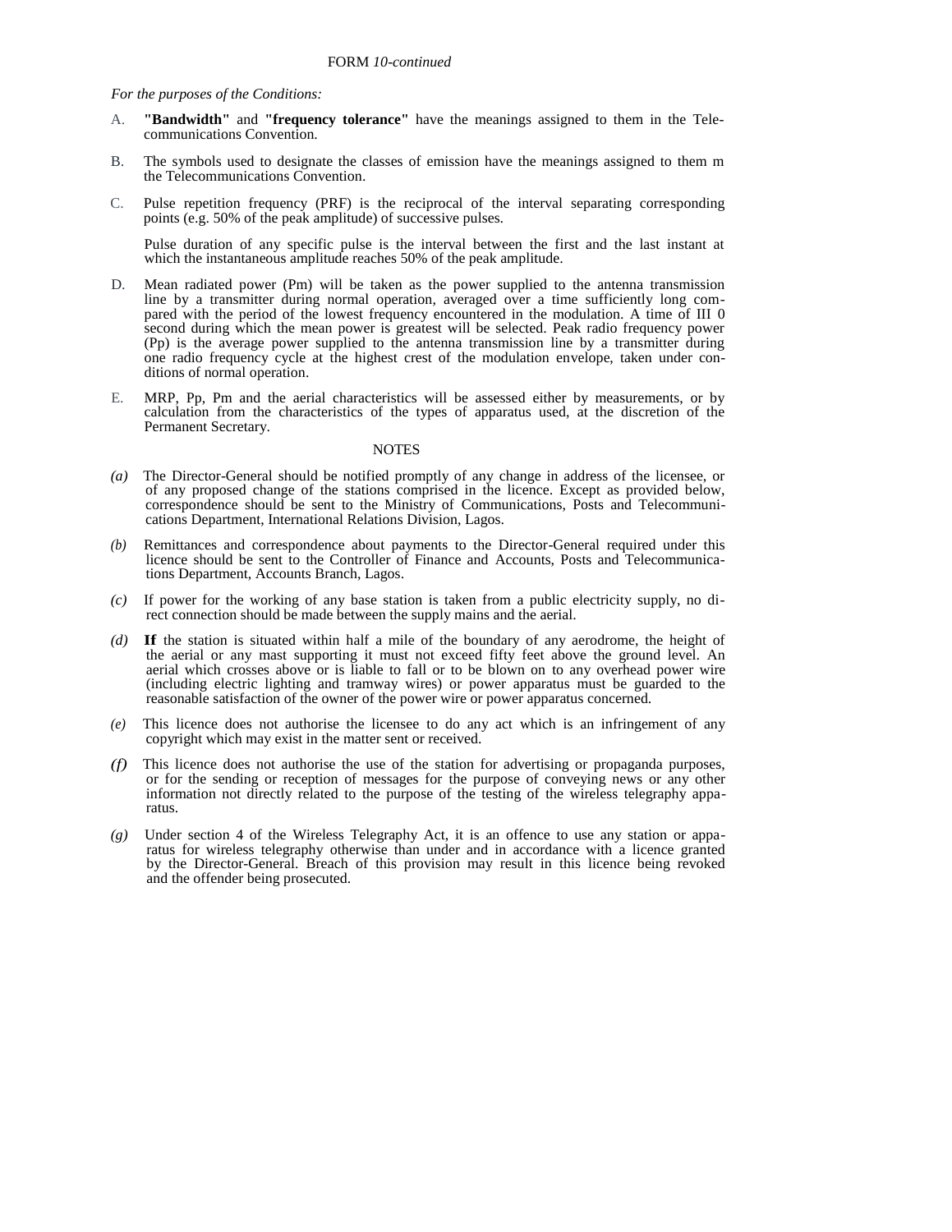- (*h*) If any message the receipt of which is not authoised by this licence, is received by means of the station, neither the licensee nor any person using the station should make known the contents of any such messages, its origin or destination, its existence or the fact of its receipt, to any person except a duly authorised officer of the Federal Government or a competent legal tribunal, and should not retain any copy or make any use of any such message, or allow it to be reproduced in writing, copied, or made use of. **It** is an offence under section 10 of the Wireless Telegraphy Act deliberately to receive messages the receipt of which is unauthorised or (except in the special circumstances mentioned in that section of the Act) to disclose any information as to the contents, sender, or addressee of any such message.
- (i) It is an offence under section 10 of the Wireless Telegraphy Act, to send by wireless telegraphy certain misleading messages.
- (*j*) *Call sign-*
	- (1) The call sign mentioned on the front page of this Schedule has been allotted to the station. No abbreviated form of the call sign may be used. When the station is being used otherwise than under suppressed radiation conditions the call sign shall be sent, either by morse telegraphy at a speed not greater than twelve words per minute, or telephonically three times consecutively at the beginning and end of each period during which the sending apparatus is worked and whenever the frequency of the sending apparatus is changed. When the period of working exceeds fifteen minutes the call sign shall be repeated in the same manner at the commencement of each succeeding period of fifteen minutes. When telephony is used, the letters of the call sign may be confirmed by the pronunciation of well-known words of which the initial letters are the same as those in the call sign, but words used in this manner must not be of a facetious or objectionable character.
	- (2) When another station is being called, the call sign of the called station shall be sent three times, followed by that of the calling station sent three times. When a call is being answered, the call sign of the calling station shall be sent three times, followed by that of the answering station sent once. The call signs of the two stations shall be separated by the signal "de" in the case of telegraphy transmissions and the word "from" in the case of telephony transmissions. The use of the general call "CQ" is expressly forbidden.
- *(k)* The following provisions shall apply to the use of the station otherwise than under suppressed radiation conditions-
	- *(1) Frequency control:* A satisfactory method of frequency stabilisation shall be employed in the sending apparatus.
	- *(2) Frequency meter:* Equipment for frequency measurement shall be provided capable of verifying that the sending apparatus is operating with emissions at frequencies specified in the Schedule hereto within the frequency tolerance therein specified.
	- *(3) Sending:* Sending shall not commence until it has been confirmed as far as possible by test with a sensitive receiver adjusted to receive the frequency which is to be used that interference will not be caused with reception at any other station which is working on the frequency. The channel shall be monitored from time to time during sending periods to confirm that the apparatus is being worked in accordance with this licence. No period of sending shall last longer than the minimum time necessary for the purpose of the particular test being performed.
	- *(4) Log:* A running record shall be kept in a book (not loose-leaf) of all use of the sending apparatus otherwise than under suppressed radiation conditions, showing the date and time of each period of working and the frequency and class of emission employed. No gap shall be left between entries in the Jog. The record shall be initialled at the time of recording by the operator.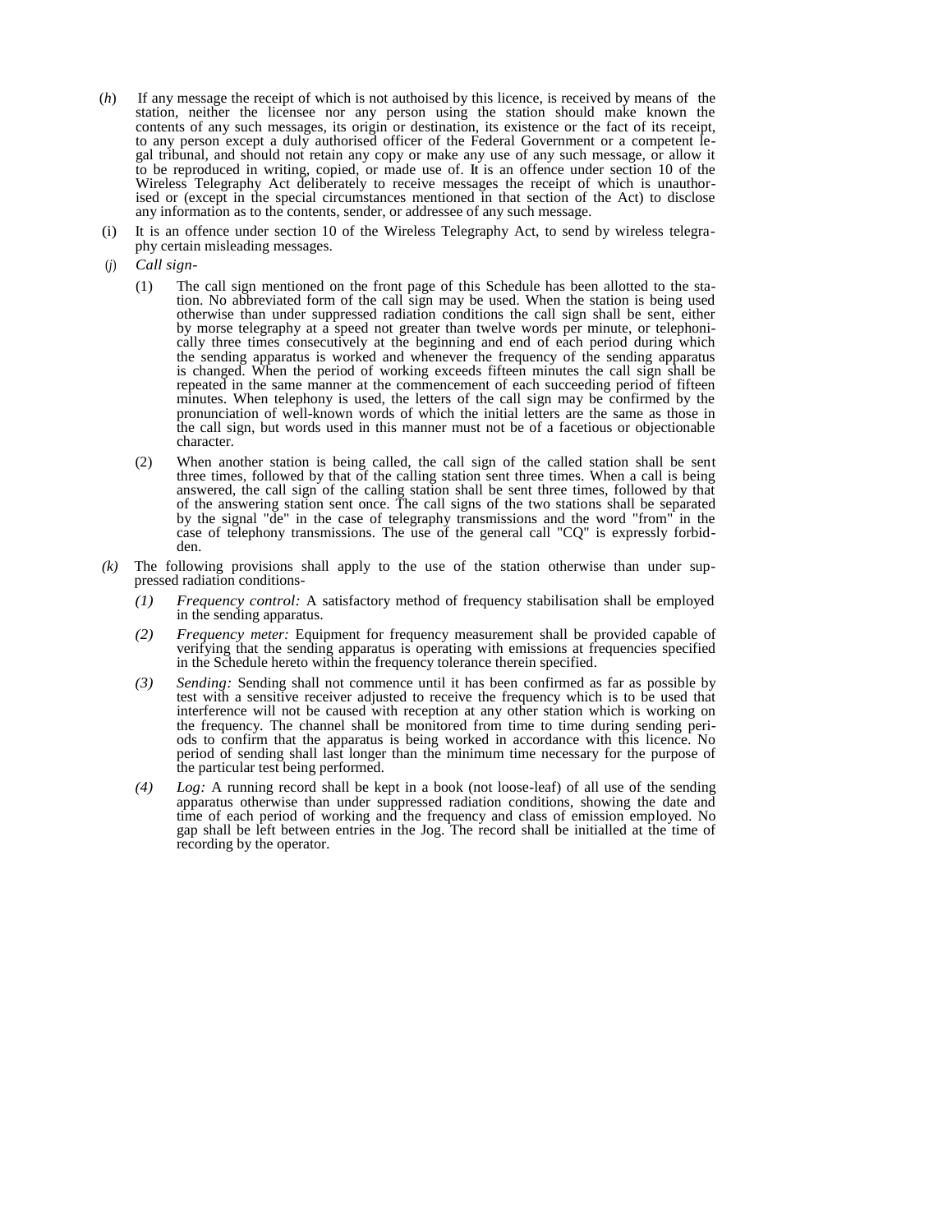| Research, testing and development (suppressed radiation) licence                                                                                                                   |
|------------------------------------------------------------------------------------------------------------------------------------------------------------------------------------|
|                                                                                                                                                                                    |
|                                                                                                                                                                                    |
|                                                                                                                                                                                    |
|                                                                                                                                                                                    |
|                                                                                                                                                                                    |
| Renewal: N <sub>2</sub> per station                                                                                                                                                |
| Fee on Issue: N <sub>2</sub> per station                                                                                                                                           |
|                                                                                                                                                                                    |
| is hereby licensed in accordance with particulars on the attached conditions<br>2. The special conditions governing the licence are as in regulations 8, 11, 15, 19, 20, 21 and 25 |
|                                                                                                                                                                                    |

………………………………………………

 *Director-General or on behalf of the Director-General* 

*………………………………………………………*

*(An officer of the Ministry of Communications duly authorised in that behalf)* 

# THE CONDITIONS STATIONS FROM WHICH THE LICENSEE MAY RECEIVE TEST MESSAGES **NOTES**

- *(a)* The Director-General shall be notified promptly of any changes in the address of the licensee, or of any proposed change in the station comprised in the licence. Except as provided below, correspondence shall be sent to the Ministry of Communications, Posts and Telecommunications Department, International Relations Division, Lagos.
- *(b)* Remittances and correspondence about payments to the Director-General required under this licence should be sent to the Controller, Finance and Accounts, Ministry of Communications, Lagos.
- *(c)* This licence shall not authorise the use of the station for the reception of messages for the purpose of conveying news or any other information not directly related to the purpose of the testing of the wireless telegraphy apparatus.
- *(d)* Under section 4 of the Wireless Telegraphy Act it is an offence to use any station or apparatus for wireless telegraphy otherwise than under and in accordance with a licence granted by the Director-General. Breach of this provision may result in this licence being revoked and the offender being prosecuted.
- *(e)* If any message, the receipt of which is authorised by this licence, is received by means of the station, neither the contents of any such message, its origin or destination, its existence or the fact of its receipt shall be made known to any person except a duly authorised officer of the Federal Government or a competent legal tribunal, and should not retain any copy or make any use of any such message, or allow it to be reproduced in writing, copied, or made use of. It is an offence under section 10 of the Wireless Telegraphy Act deliberately to receive messages, the receipt of which is unauthorised, or (except in the special circumstances mentioned in that section of the Act), to disclose any information as to the contents, sender or addressee of any such message.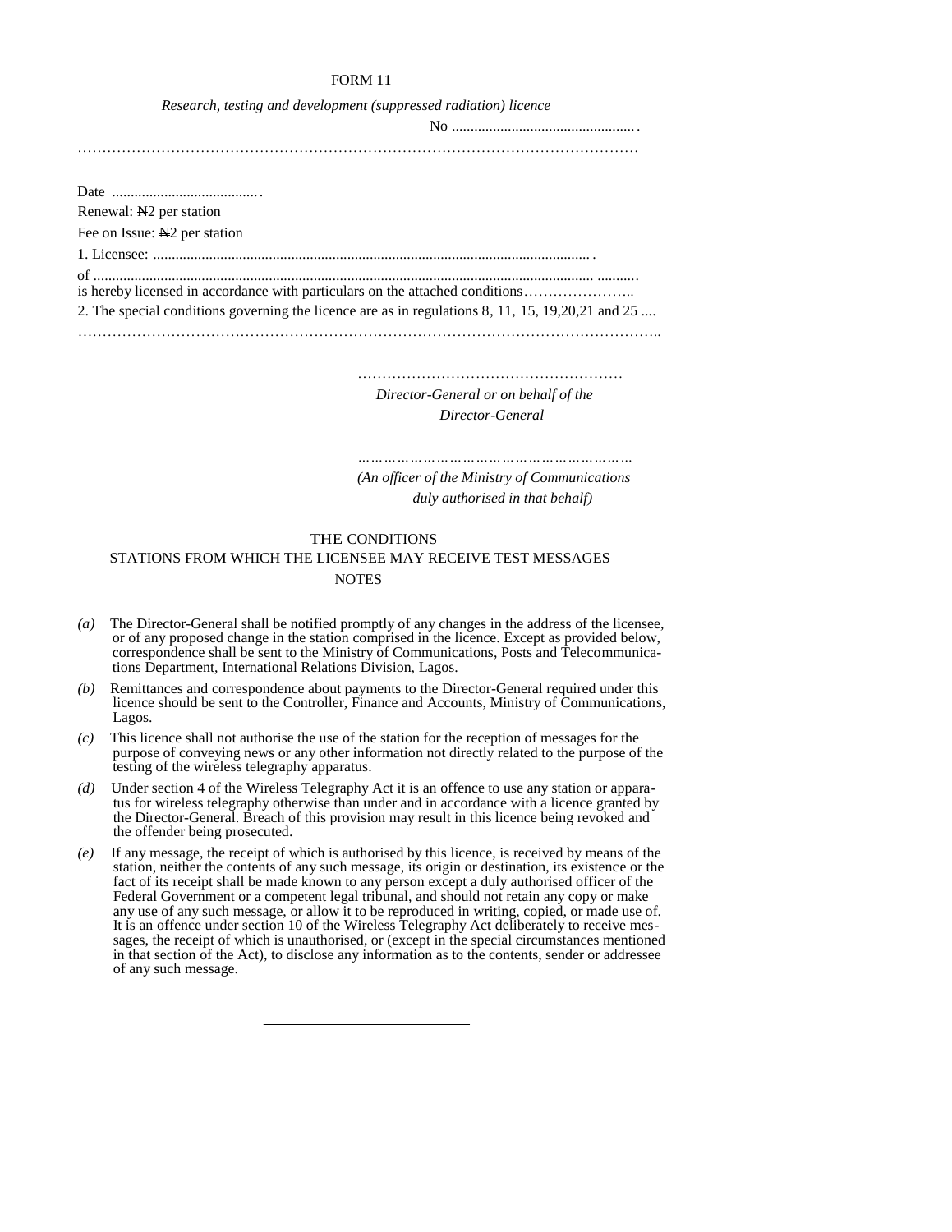| Aeronautical ground station licence (general form)                                                  |
|-----------------------------------------------------------------------------------------------------|
|                                                                                                     |
|                                                                                                     |
|                                                                                                     |
|                                                                                                     |
| Renewal: N4 per station                                                                             |
| Fee on Issue: $N$ 4 per station                                                                     |
|                                                                                                     |
| is hereby licensed in accordance with particulars on the attached conditions.                       |
| 2. The special conditions governing the licence are as in regulations 8, 11, 15, 19, 20, 21, 25, 29 |

…………………………………………………………………………………………………….

*……………………………………………*

*Director-General or on behalf of the Director-General* 

 *………………………………………………………*

 *(An officer of the Ministry of Communications duly authorised in that behalf)*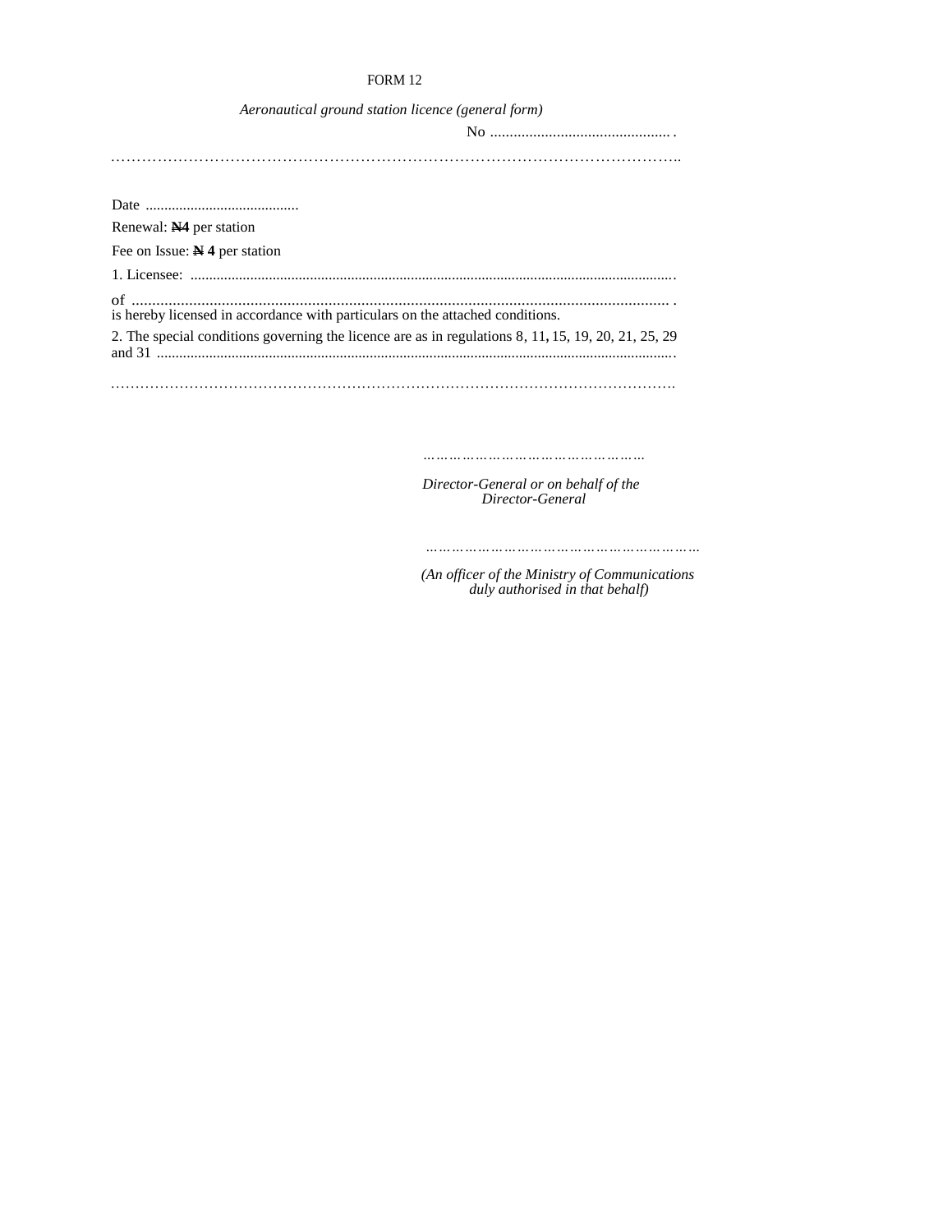# FORM *12-continued*

# *Aeronautical ground station licence (general form)*

 *The conditions* 

| Frequency and Maximum                         | <b>Bandwidth of Emission</b> | Class of Emission "C"   | Maximum Effective                                | Aerial Characteristics  |
|-----------------------------------------------|------------------------------|-------------------------|--------------------------------------------------|-------------------------|
| <b>Frequency Tolerance</b><br>(See "D" below) | (See "D" below)              | (See "A" and "B" below) | <b>Radiated Power</b><br>(See "A" and "B" below) | (See "A" and "B" below) |
|                                               |                              |                         |                                                  |                         |
|                                               |                              |                         |                                                  |                         |
|                                               |                              |                         |                                                  |                         |
|                                               |                              |                         |                                                  |                         |
|                                               |                              |                         |                                                  |                         |
|                                               |                              |                         |                                                  |                         |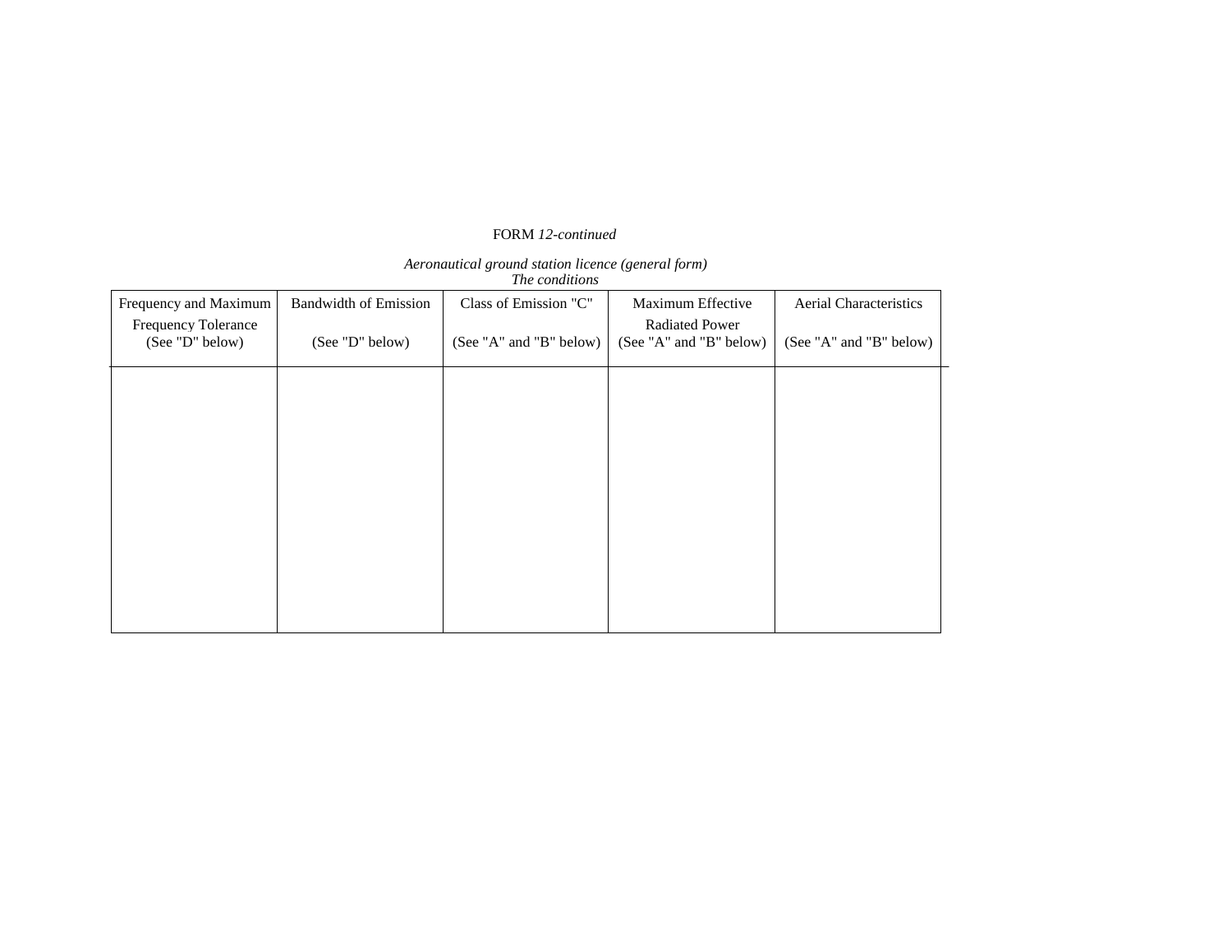*For the purposes of the Conditions:* 

A. Effective radiated power (ERP) is the mean radio frequency power multiplied by the gain of the aerial in the horizontal plane.

The mean radio frequency power (pm) will be taken as the power supplied to the antenna transmission line by a transmitter during normal operation, averaged over a time sufficiently long compared with the period of the lowest frequency encountered in the modulation. A time of  $1/\hat{1}0$  second during which the mean power is greatest will be selected normally.

- B. Pm ERP will be assessed either by measurements or by calculation from the characteristics of the type of apparatus used, at the discretion of the Director-General.
- C. The symbols used to designate the classes of emission have the meanings assigned to them in the Radio Regulations annexed to or in force under the Telecommunications Convention.
- D. **"Bandwidth"** and **"frequency tolerance"** have meanings assigned to them in the Telecommunications Convention.
- E. **"The Telecommunications Convention"** means the International Telecommunications Convention signed at Geneva on the 21st December, 1959 and the Radio and Additional Radio Regulations in force thereunder and includes any Convention and Regulations which may from time to time be in force in substitution for or in amendment of the said Convention or the said Regulations.

#### **NOTES**

- *(a)* The Director-General shall be notified promptly of any change in address of the licensee, or of any proposed change in any of the stations comprised in the licence. Except as provided below, correspondence shall be sent to the Ministry of Communications, Posts and Telecommunications Department, International Relations Division, Lagos.
- *(b)* Remittances and correspondence about payments to the Director-General required under this licence shall be sent to the Controller of Finance and Accounts, Ministry of Communications, Posts and Telecommunications Department, Accounts Branch, Lagos.
- *(c)* Details regarding the issue of authorities to operate private aeronautical ground radio stations, and other relevant information, can be obtained, on request, from the Ministry of Transport and Aviation.
- (*d*) Under section 4 of the Wireless Telegraphy Act, it is an offence to use any station or apparatus for wireless telegraphy otherwise than under and in accordance with a licence granted by the Director-General. Breach of this provision may result in this licence being revoked and the offender being prosecuted.
- *(e)* If any message, the receipt of which is not authorised by this licence, is received by means of the station, neither the licensee nor any person using the station shall make known the contents of any such message, its origin or destination, its existence or the fact of its receipt, to any person except a duly authorised officer of the Federal Government or a competent legal tribunal, and should not retain any copy or make any use of any such message, allow it to be reproduced in writing, copied or made use of. It is an offence under section 10 of the Wireless Telegraphy Act deliberately to receive messages the receipt of which is unauthorised or (except in the special circumstances mentioned in that section of the Act) to disclose any information as to the contents, sender or addressee of any such message.
- *(f)* It is an offence under section 10 of the Wireless Telegraphy Act to send false distress signals and certain other misleading messages.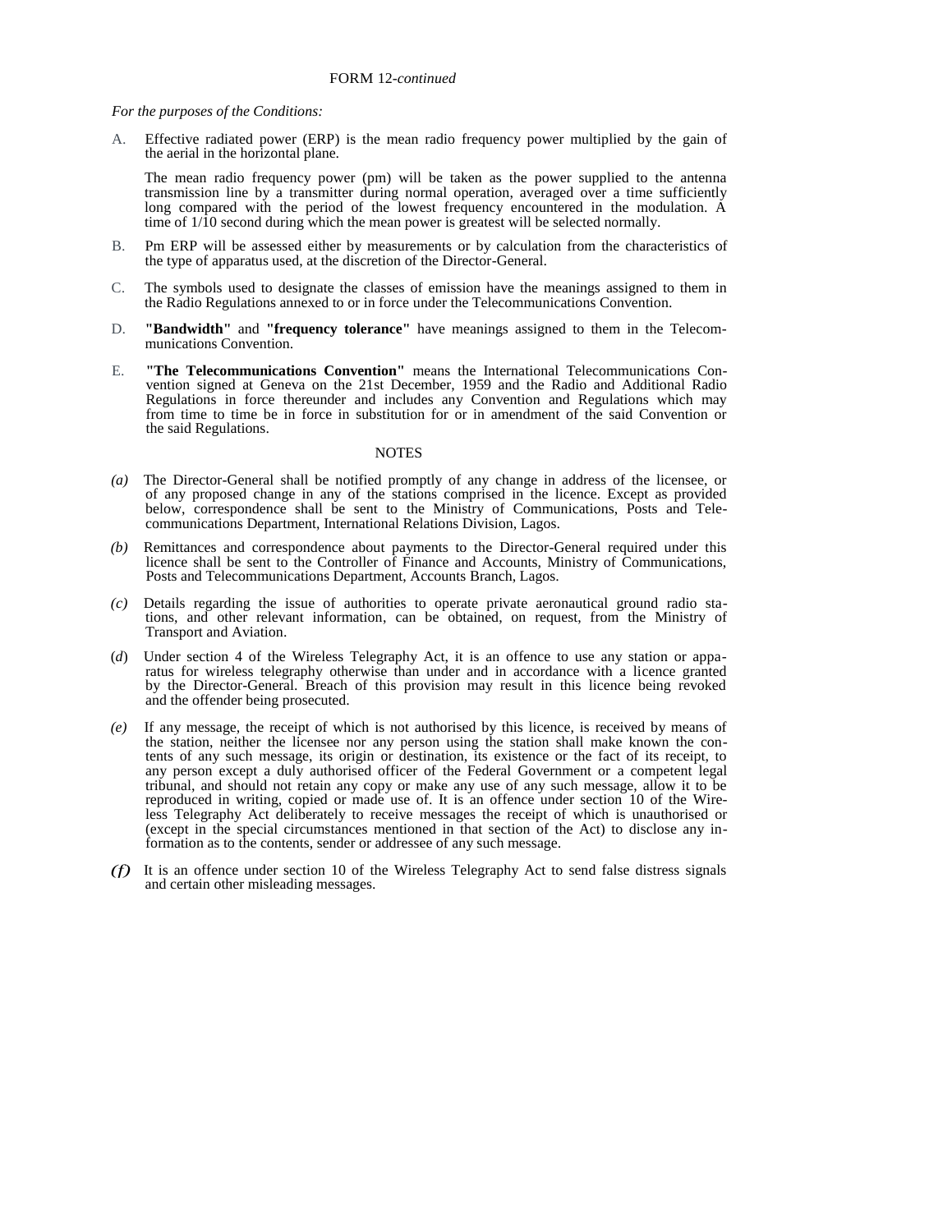# FORM *I2-continued*

*(g)* The requirements governing the licensing of certain aerodromes prescribes among other things, that any structure or alteration to an existing structure which may affect the safety of aircraft using the aerodrome shall not be erected or made without the prior approval of the Director-General, Ministry of Transport and Aviation.

#### FORM 13

*Aeronautical ground station licence (Operating company private licence)* 

No ............................................. .

Date ........................................

Renewal: *H20* per station

Fee on Issue: *H20* per station

I. Licensee: ..................................................................................................................................

of ..................................................................................................................................................

is hereby licensed in accordance with particulars on the attached conditions.

2. The special conditions governing the licence are as in regulations 8, II, 15, 19,20,21,25 and 29 .................................................................................................................................................

> *Director-General or on behalf of the Director-General*

*(An officer of the Ministry of Communications duly authorised in that behalf)*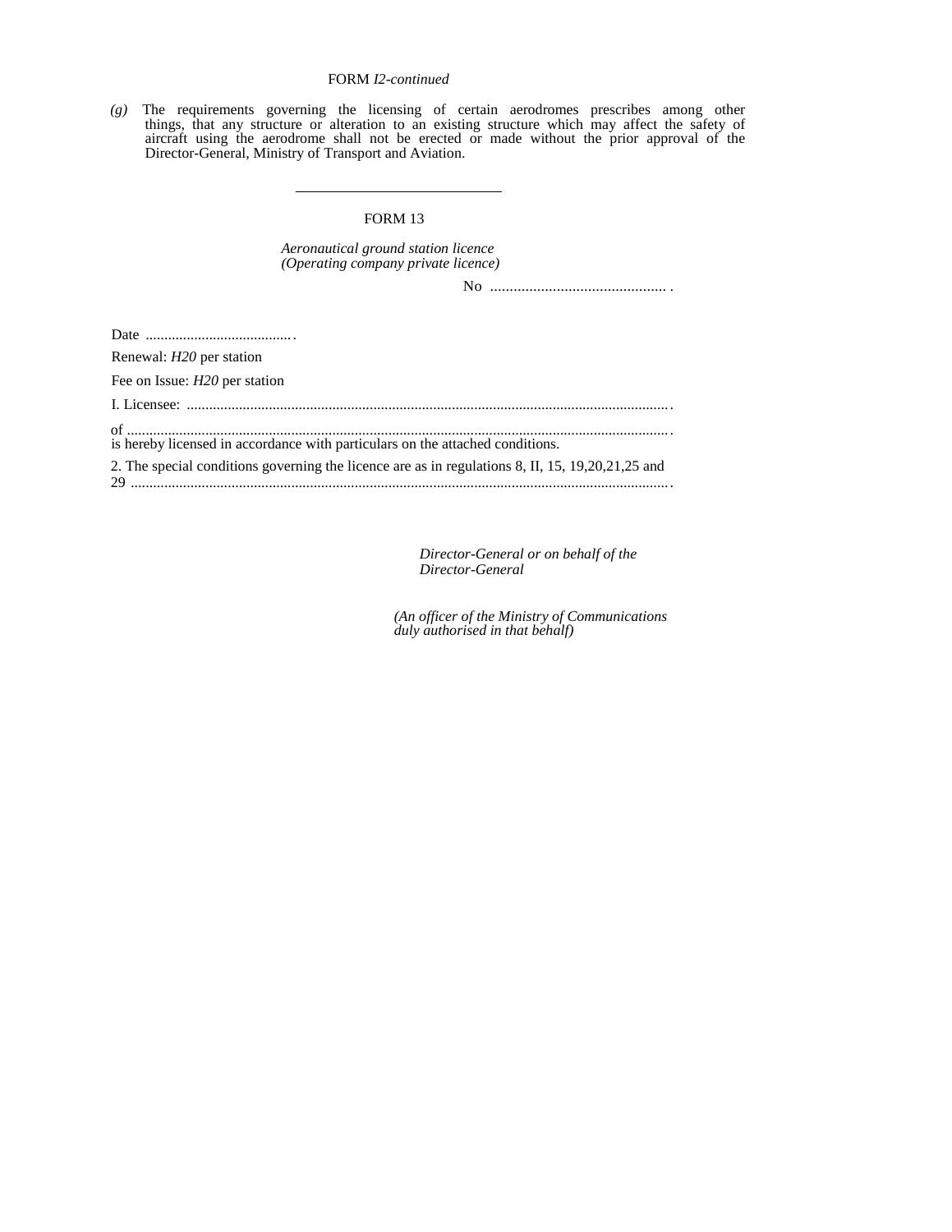# FORM 13*-continued*

*Aeronautical ground station licence (operating company private licence) The conditions* 

> Station………………………………………………. Call Sign ……………………………………………

| Frequency and Maximum<br><b>Frequency Tolerance</b> | <b>Bandwidth of Emission</b> | Class of Emission "C"   | Maximum Effective<br><b>Radiated Power</b> | <b>Aerial Characteristics</b> |
|-----------------------------------------------------|------------------------------|-------------------------|--------------------------------------------|-------------------------------|
| (See "D" below)                                     | (See "D" below)              | (See "A" and "B" below) | (See "A" and "B" below)                    | (See "A" and "B" below)       |
|                                                     |                              |                         |                                            |                               |
|                                                     |                              |                         |                                            |                               |
|                                                     |                              |                         |                                            |                               |
|                                                     |                              |                         |                                            |                               |
|                                                     |                              |                         |                                            |                               |
|                                                     |                              |                         |                                            |                               |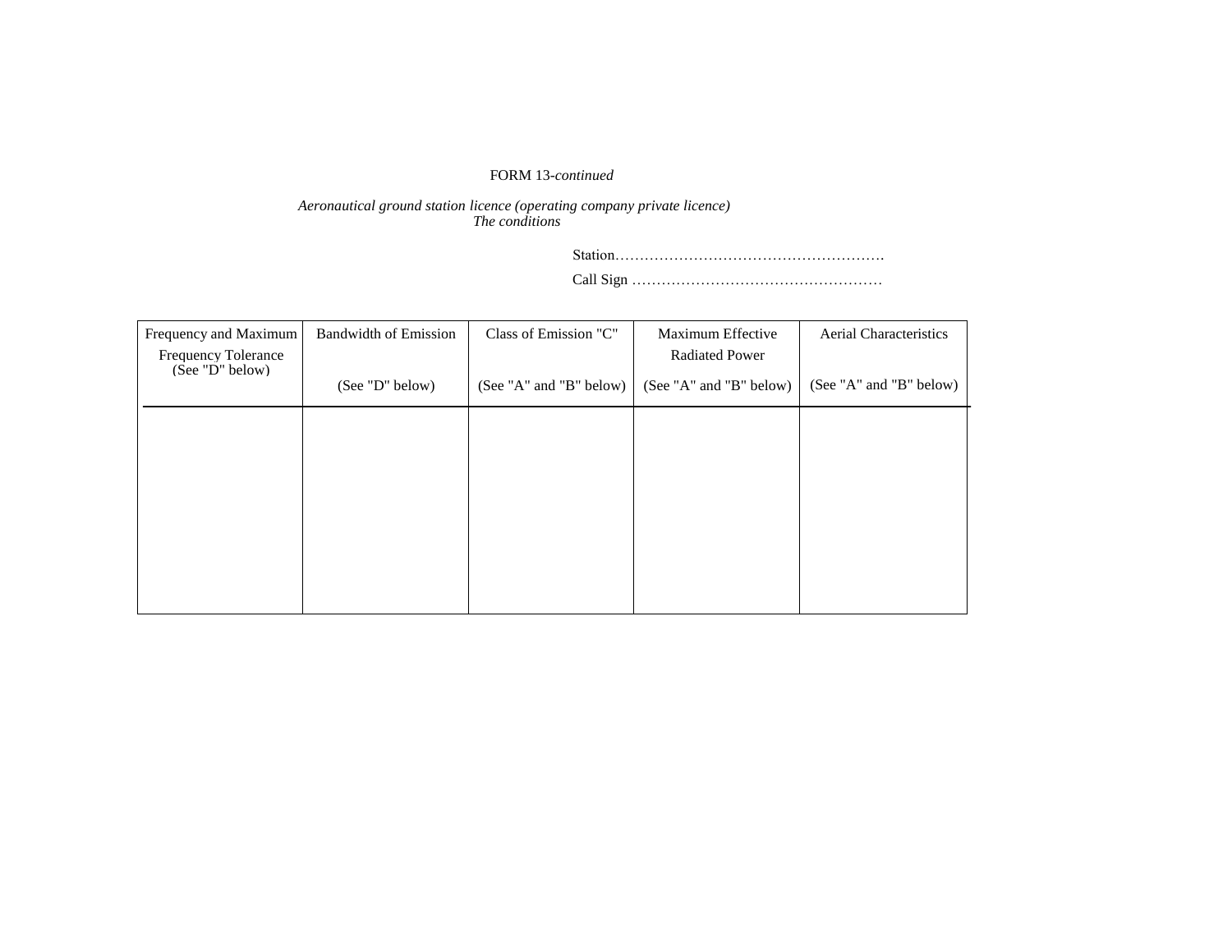*For the purposes of the Conditions:* 

A. Effective radiated power (ERP) is the mean radio frequency power multiplied by the gain of the aerial in the horizontal plane.

The mean radio frequency power (Pm) will be taken as the power supplied to the antenna transmission line by a transmitter during normal operation, averaged over a time sufficiently long compared with the period of the lowest frequency encountered in the modulation. A time of 1/10 second during which the mean power is greatest will be selected normally.

- B. Pm ERP will be assessed either by measurements or by calculation from the characteristics of the type of apparatus used, at the discretion of the Director-General.
- C. The symbols used to designate the classes of emission have the meanings assigned to them in the Radio Regulations annexed to or in force under the Telecommunications Convention.
- D. **"Bandwidth"** and **"frequency tolerance"** have meanings assigned to them in the Telecommunications Convention.
- E. **"The Telecommunications Convention"** means the International Telecommunications Convention signed at Geneva on the 21st December, 1959 and the Radio and Additional Radio Regulations in force thereunder and includes any Convention and Regulations which may from time to time be in force in substitution for or in amendment of the said Convention or the said Regulations.

#### **NOTES**

- *(a)* The Director-General shall be notified promptly of any change in address of the licensee, or of any proposed change in any of the stations comprised in the licence. Except as provided below, correspondence should be sent to the Ministry of Communications, Posts and Telecommunications Department, International Relations Division, Lagos.
- *(b)* Remittances and correspondence about payments to the Director-General required under this licence shall be sent to the Controller of Finance and Accounts, Ministry of Communications, Posts and Telecommunications Department, Accounts Branch, Lagos.
- *(c)* Details regarding the issue of authorities to operate private aeronautical ground radio stations, and other relevant information, can be obtained, on request, from the Ministry of Transport and Aviation.
- *(d)* Under section 4 of the Wireless Telegraphy Act it is an offence to use any station or apparatus for wireless telegraphy otherwise than under and in accordance with a licence granted by the Director-General. Breach of this provision may result in this licence being revoked and the offender being prosecuted.
- *(e)* If any message, the receipt of which is not authorised by this licence, is received by means of the station, neither the licensee nor any person using the station should make known the contents of any such message, its origin or destination, its existence or the fact of its receipt, to any person except a duly authorised officer of the Federal Government or a competent legal tribunal, and should not retain any copy or make any use of any such message, or allow it to be reproduced in writing, copied or made use of. It is an offence under section 10 of the Wireless Telegraphy Act deliberately to receive messages the receipt of which is unauthorised or (except in the special circumstances mentioned in that section of the Act) to disclose any information as to the contents, sender or addressee of any such message.
- (j) It is an offence under section 10 of the Wireless Telegraphy Act to send false distress signals and certain other misleading messages.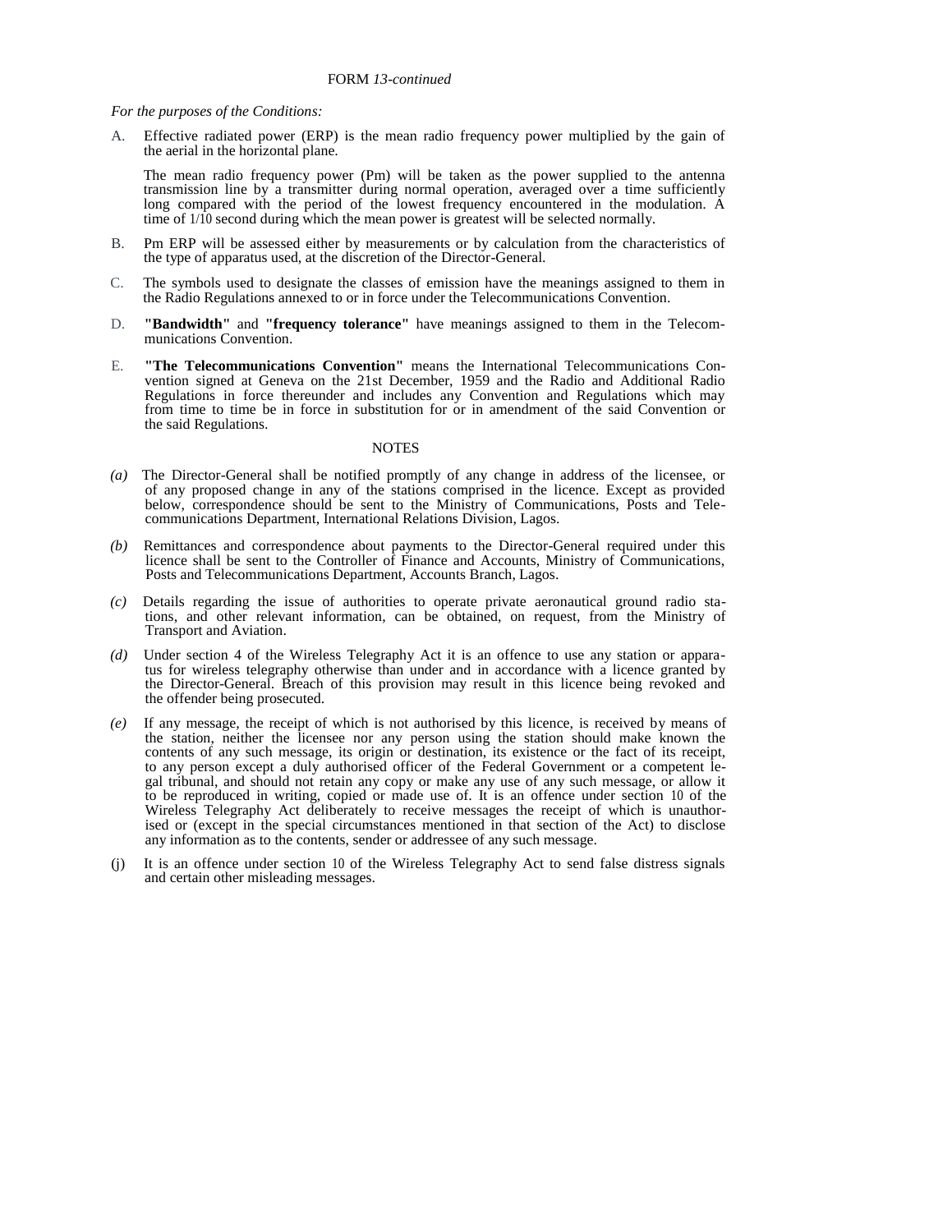# FORM 13*-continued*

*(g)* The requirements governing the licensing of certain aerodromes prescribe among things that any structure or alteration to an existing structure which may affect the safety of aircraft using the aerodrome shall not be erected or made without the prior approval of the Director-General, Ministry of Transport and Aviation.

#### FORM **14**

| Aircraft station licence                                                                            |
|-----------------------------------------------------------------------------------------------------|
|                                                                                                     |
|                                                                                                     |
|                                                                                                     |
|                                                                                                     |
| Renewal: N <sub>4</sub> per station                                                                 |
| Fee on Issue: N4 per station                                                                        |
|                                                                                                     |
| $\mathsf{of}$<br>is hereby licensed in accordance with particulars on the attached conditions.      |
| 2. The special conditions governing the licence are as in regulations 8, 11, 14, 15, 19, 20, 59, 60 |
|                                                                                                     |
| Director-General or on behalf of the                                                                |
| Director-General                                                                                    |

 *(An officer of the Ministry of Communications duly authorised in that behalf)*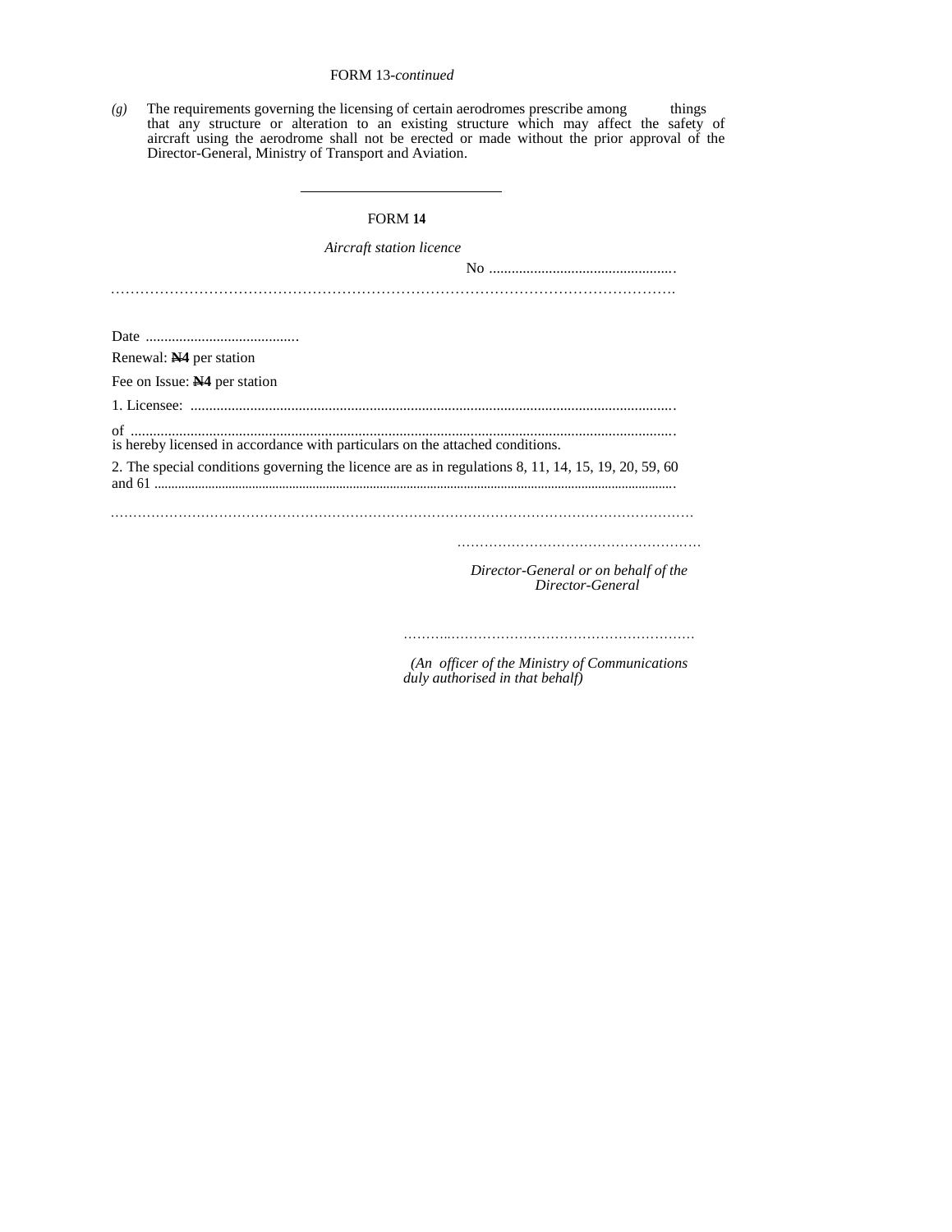#### *Aircraft station licence The conditions*

Call Sign .....

Air Registration ..........................................................

| Frequency and Maximum                  | Bandwidth of    | Class of Emission | <b>Aerial Characteristics</b> |
|----------------------------------------|-----------------|-------------------|-------------------------------|
| Frequency Tolerance<br>(See "0" below) | (See "0" below) | (See "C" below)   | (See "A" $\&$ "B" below)      |
|                                        |                 |                   |                               |
|                                        |                 |                   |                               |
|                                        |                 |                   |                               |
|                                        |                 |                   |                               |
|                                        |                 |                   |                               |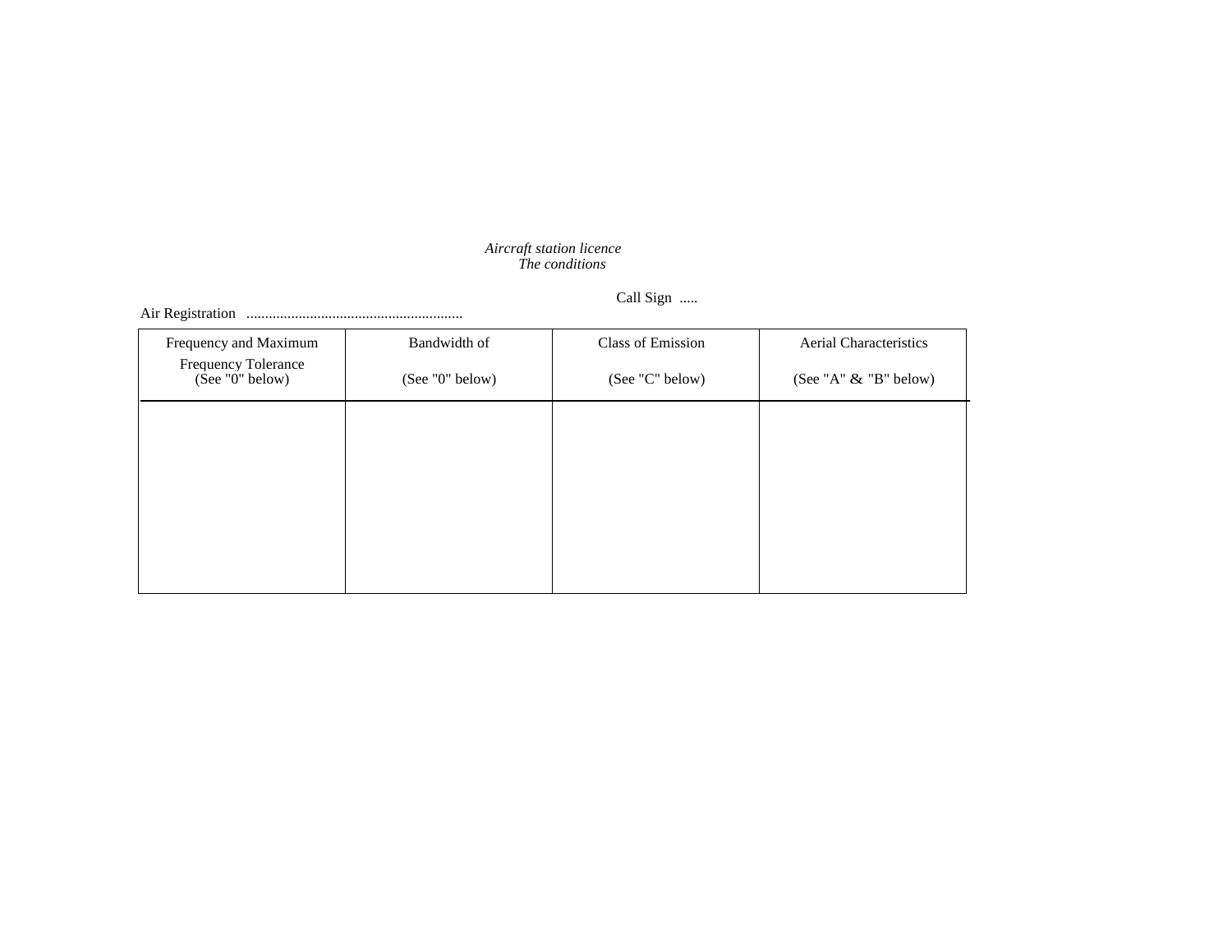#### *For the purposes of the Conditions:*

A. Effective radiated power (ERP) is the mean radio frequency power multiplied by the gain of the aerial in the horizontal plane.

The mean radio frequency power (Prn) will be taken as the power supplied to the antenna transmission line by a transmitter during normal operation, averaged over a time sufficiently long compared with the period of the lowest frequency encountered in the modulation. A time of 1/10 second during which the mean power is greatest will be selected normally.

- B. Pm ERP will be assessed either by measurements or by calculation from the characteristics of the type of apparatus used, at the discretion of the Director-General.
- C. The symbols used to designate the classes of emission have the meanings assigned to them in the Radio Regulations annexed to or in force under the Telecommunications Convention.
- D. **"Bandwidth"** and **"frequency tolerance"** have meanings assigned to them in the Telecommunications Convention.
- E. **"The Telecommunications Convention"** means the International Telecommunications Convention signed at Geneva on the 21 st December, 1959 and the Radio Regulations and Additional Radio Regulations in force thereunder and includes any Convention and Regulations which may from time to time be in force in substitution for or in amendment of the said Convention or the said Regulations.

#### **NOTES**

*(a)* The station shall be operated only by persons authorised by the licensee in that behalf and the licensee shall not permit or suffer it to be operated by any other person:

Provided that nothing in this licence shall prevent the use or operation of wireless telegraphy apparatus in any aircraft in distress in whatever manner may be necessary for the purpose of attracting attention, making known their position and obtaining help.

- *(b)* The licensee and all persons operating the station shall observe and comply with the relevant provisions of the Telecommunications Convention.
- *(c)* The apparatus comprised in the station shall be so designed, constructed, maintained and used that the use of the station does not cause any avoidable interference with any wireless telegraphy.
- *(d)* No message which is grossly offensive or of an indecent or obscene character shall be sent.
- *(e)* If the station is used for sending public correspondence, the licensee shall render to the Minister such accounts as the Director-General shall direct in respect of all charges due or payable under the Telecommunications Convention in respect of messages exchanged between the station and any other stations, and shall pay to the Director-General at such time and such manner as the Director-General shall direct, all sums which shall be due from the licensee for such messages. A certified statement of any such sums signed on behalf of the Director-General by an officer of the Ministry of Communications authorised in that behalf shall for the purposes (including the purposes of any proceedings by or against the Government) be sufficient evidence, unless the contrary is proved, of the facts stated therein.
- *(f)* The Director-General shall be notified promptly of any change in the address of the licensee. Except as provided below, correspondence about this licence shall be sent to the Ministry of Communications, Posts and Telecommunications Department, International Relations Division, Lagos.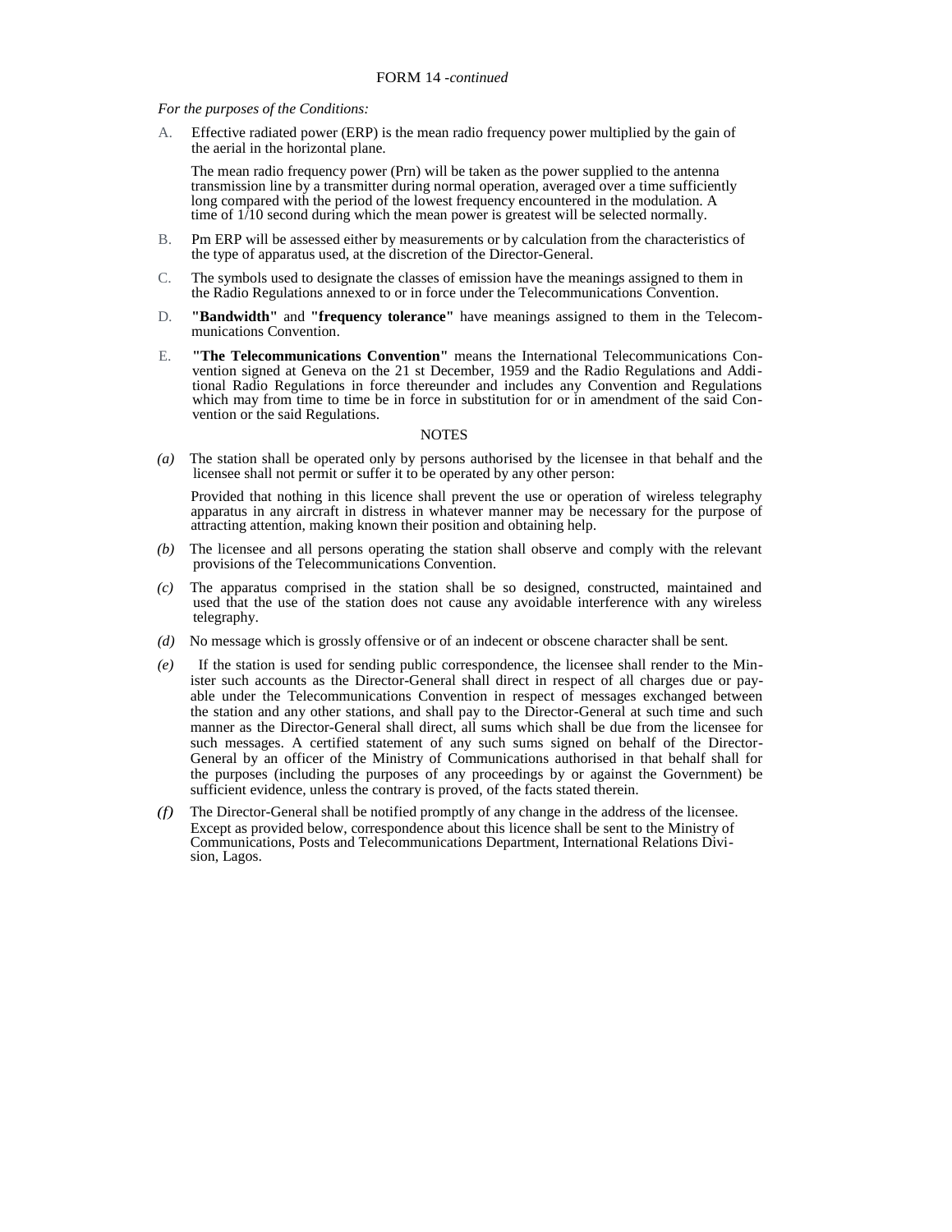- *(g)* Remittances and correspondence about payments to the Director-General required under this licence shall be sent to the Controller, Finance and Accounts, Ministry of Communications, Posts and Telecommunications Department, Accounts Branch, Lagos.
- *(h)* The licence does not authorise the doing of any act which is an infringement of any copyright which may exist in the matter sent or received.
- (i) Nothing in this licence shall be deemed to waive any requirement imposed on the licensee by or under any Act of a sovereign State and in particular nothing in this licence shall be deemed to exempt any person from the requirements of the Air Navigation Order, in force in Nigeria or of any order or regulations made under that Act.
- *(j)* Under section 4 of the Wireless Telegraphy Act it is an offence to use any station or apparatus for wireless telegraphy otherwise than under and in accordance with a licence granted by the Director-General. Breach of this provision may result in this licence being revoked and the offender being prosecuted.
- *(k)* It is an offence under section 10 of the Wireless Telegraphy Act to send false distress signals and certain other misleading messages.
- (I) If any message, the receipt of which is not authorised by the licence, is received by means of the stations, neither the licensee nor any person using the station should make known the contents of any such messages, its origin or destination, its existence or the fact of its receipt, to any person except a duly authorised officer of the Federal Government or a competent legal tribunal, and shall not retain any copy or make any use of any such messages, or allow it to be reproduced in writing, copied or made use of. It is an offence under section 10 of the Wireless Telegraphy Act deliberately to receive messages the receipt of which is unauthorised or (except in the special circumstances mentioned in that section of the Act) to disclose any information as to the contents, sender or addressees of any such message.
- *(m)* The expression **"wireless telegraphy"** and **"messages"** used in this licence have the meanings assigned to them in the Wireless Telegraphy Act, and **"wireless telegraphy"** includes *inter alia,* radiotelephony and radar, and **"messages"** includes signals.

| Radio determination station licence                                                            |
|------------------------------------------------------------------------------------------------|
|                                                                                                |
|                                                                                                |
|                                                                                                |
| Date $\dots\dots\dots\dots\dots\dots\dots\dots$                                                |
| Renewal: N <sub>4</sub> per station                                                            |
| Fee on Issue: N <sub>1</sub> 4 per station                                                     |
|                                                                                                |
| is hereby licensed in accordance with particulars on the attached conditions.                  |
| 2. The special conditions governing the licence are as in regulations 8, 11, 15, 19, 20 and 21 |
|                                                                                                |
|                                                                                                |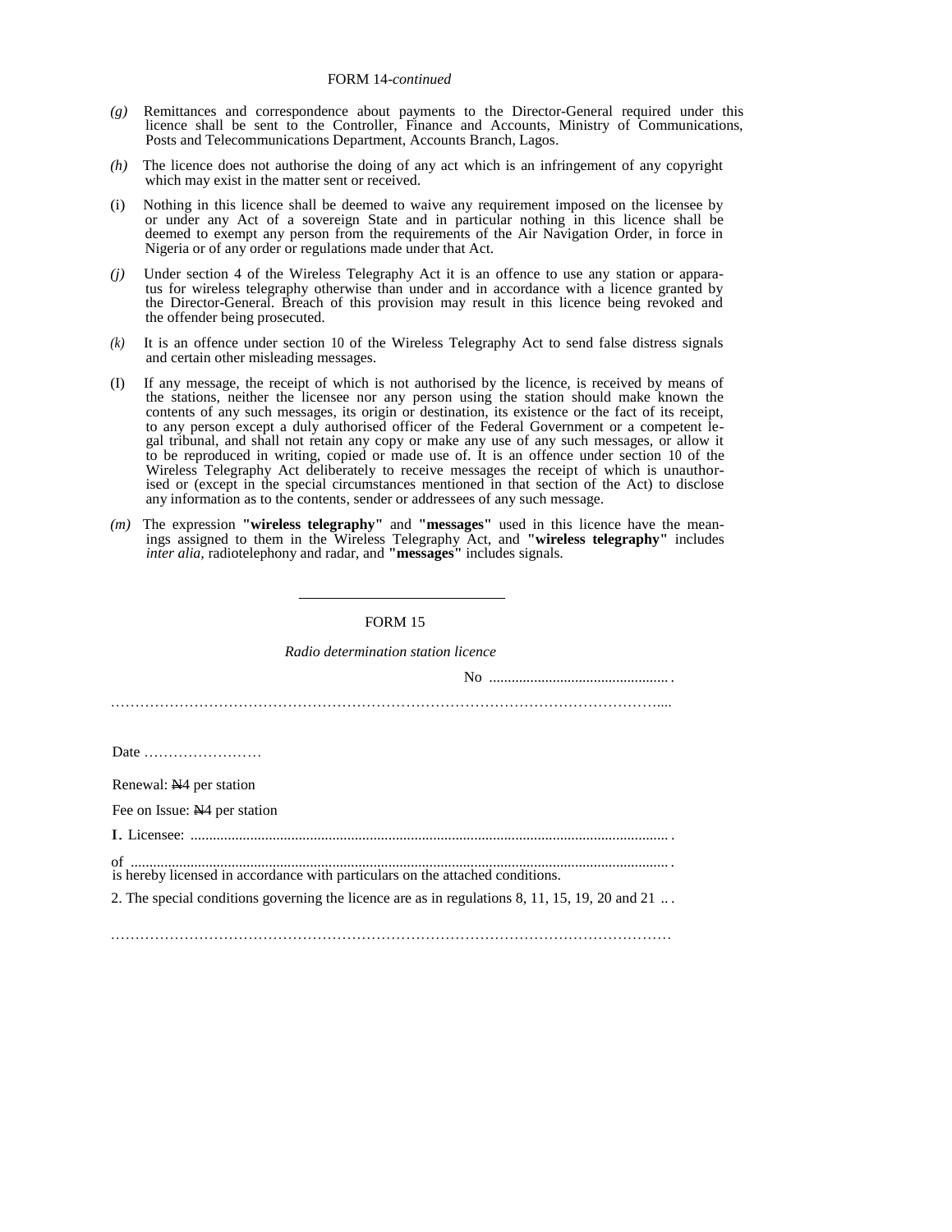FORM 15 *- continued* 

*…………………………………………………..*

*Director-General or on behalf of the Director-General* 

*………………………………………………………….*

 *(An officer of the Ministry of Communications duly authorised in that behalf)*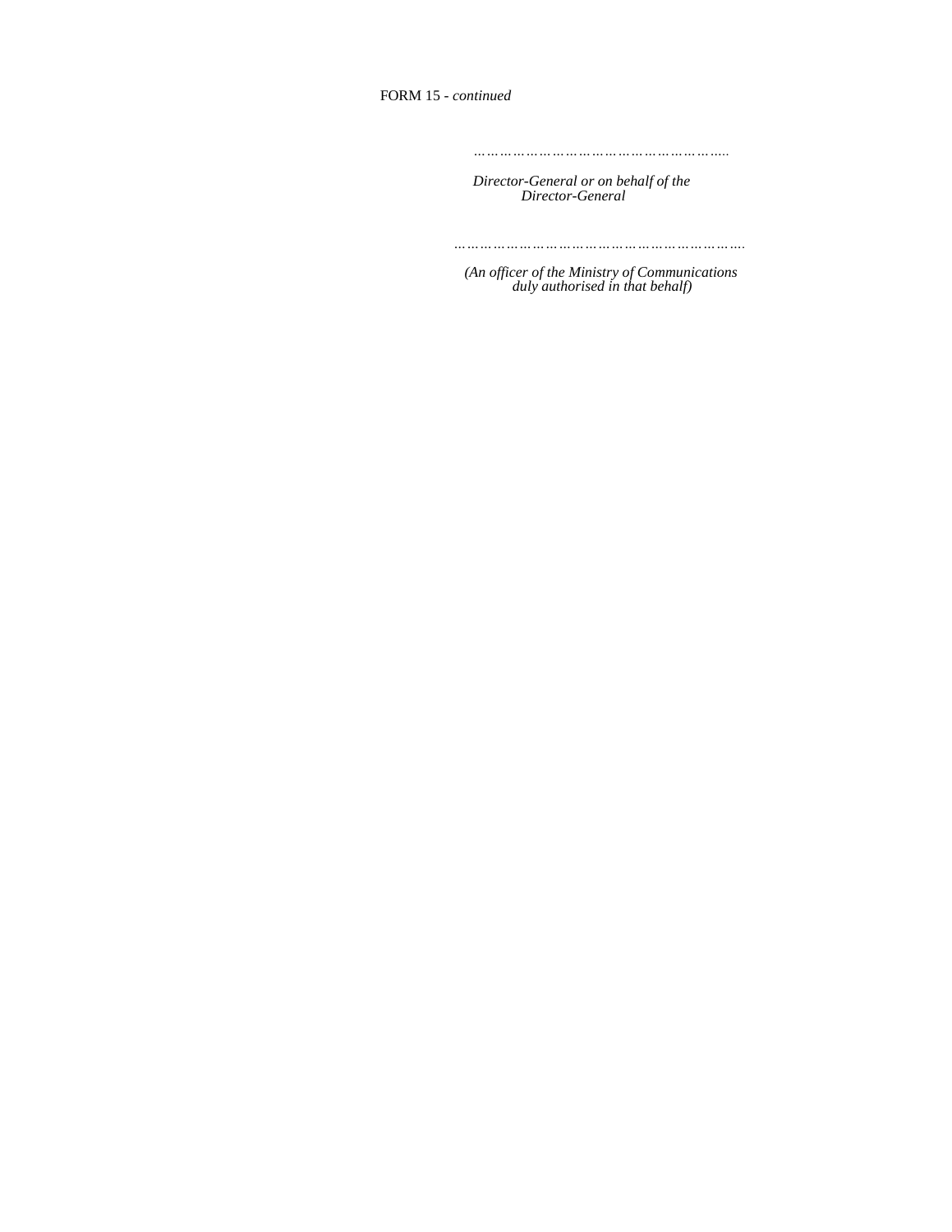# FORM 15*- continued*

### *Radio determination station licence The conditions*

 $^{\rm m}$ 

Station Identification Signal ................................................

| Frequency and Maximum<br><b>Frequency Tolerance</b><br>(See "A" below) | <b>Classes of Emission</b><br>(See "8" below) | Maximum radiated power. mean<br>radio frequency power, or peak<br>radio frequency power<br>(See "C" and "D" below) | <b>Aerial Characteristics</b><br>(See "D" below) |
|------------------------------------------------------------------------|-----------------------------------------------|--------------------------------------------------------------------------------------------------------------------|--------------------------------------------------|
|                                                                        |                                               |                                                                                                                    |                                                  |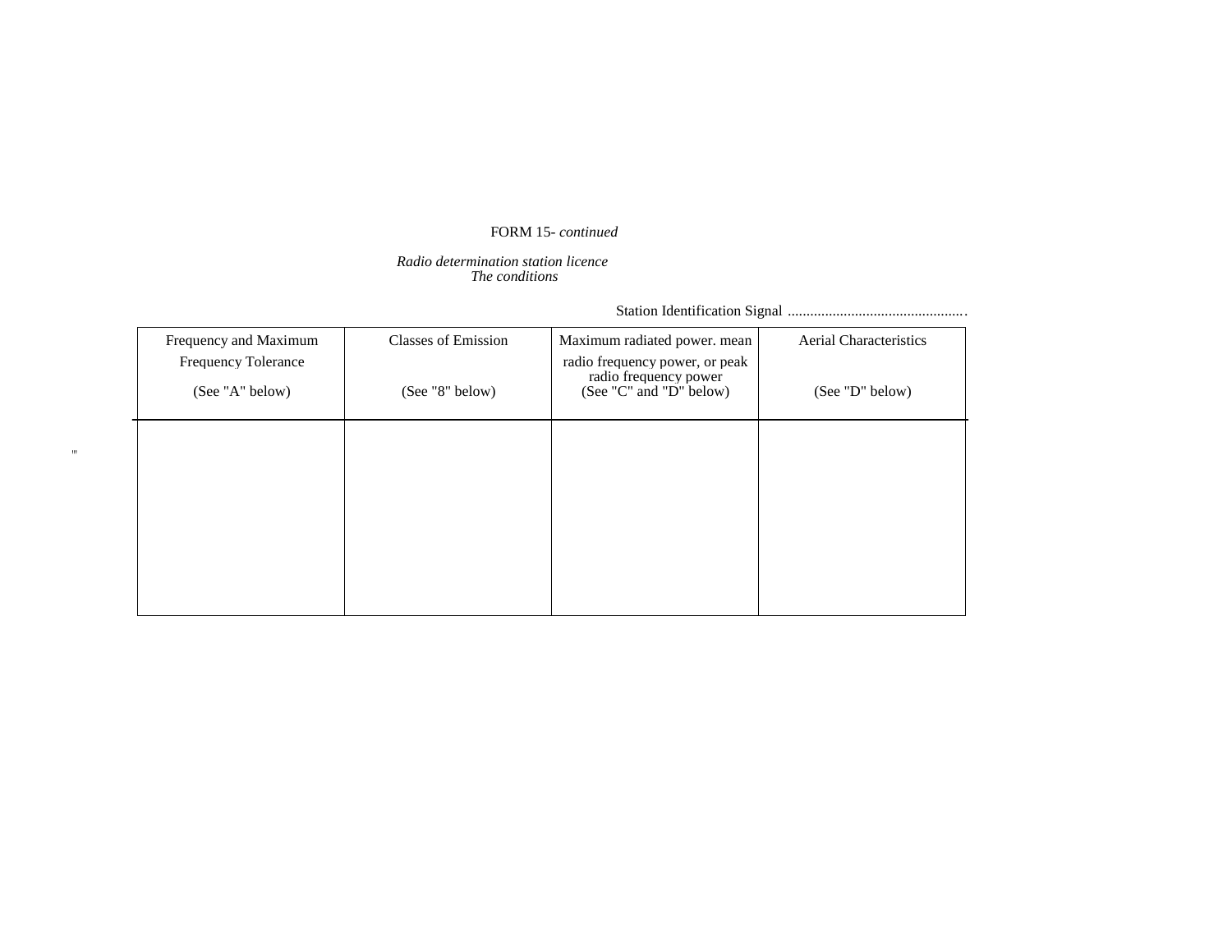*For the purposes of the Conditions:* 

- A. **"Frequency tolerance"** has the meaning assigned to it in the Telecommunications Convention.
- B. The symbols used to designate the classes of emission have the meanings assigned to them in the Telecommunications Convention.
- C. Mean radio frequency power (Pm) will be taken as the power supplied to the antenna transmission line by a transmitter during normal operation, averaged over a time sufficiently long compared with the period of the lowest frequency encountered in the modulation. A time of 1/10 second during which the mean power is greatest will be selected.

Peak radio frequency power (Pp) is the average power supplied to the antenna transmission line by a transmitter during one radio frequency cycle at the highest crest of modulation envelope, taken under conditions of normal operation.

D. Pm, Pp, and the aerial characteristics will be assessed either by measurements, or by calculation from the characteristics of the type of apparatus used, at the discretion of the Director-General.

#### **NOTES**

- (a) The Director-General shall be notified promptly of any change in the address of the licensee, or of any proposed change in the station comprised in the licence. Except as provided below, correspondence should be sent to the Ministry of Communications, Post and Telecommunications Department, International Relations Division, Lagos.
- *(b)* Remittances and correspondence about payments to the Director-General required under this licence shall be sent to the Controller, Finance and Accounts, Ministry of Communications, Posts and Telecommunications Department, Lagos.
- *(c)* If power for the working of the station is taken from a public electricity supply, no direct connection should be made between the supply mains and the aerials.
- *(d)* Under section 4 of the Wireless Telegraphy Act, it is an offence to use any station apparatus for wireless telegraphy other than under and in accordance with a licence granted by the Director-General. Breach of this provision may result in this licence being revoked and the offender being prosecuted.

#### FORM 16

*Limited coast station licence* 

No .............................................. .

…………………………………………………………………………………………………

Date ........................................ .

Renewal: **N4** per station

Fee on Issue: **N4** per station

I. Licensee: ................................................................................................................................ .

of ................................................................................................................................................. . is hereby licensed in accordance with particulars on the attached conditions.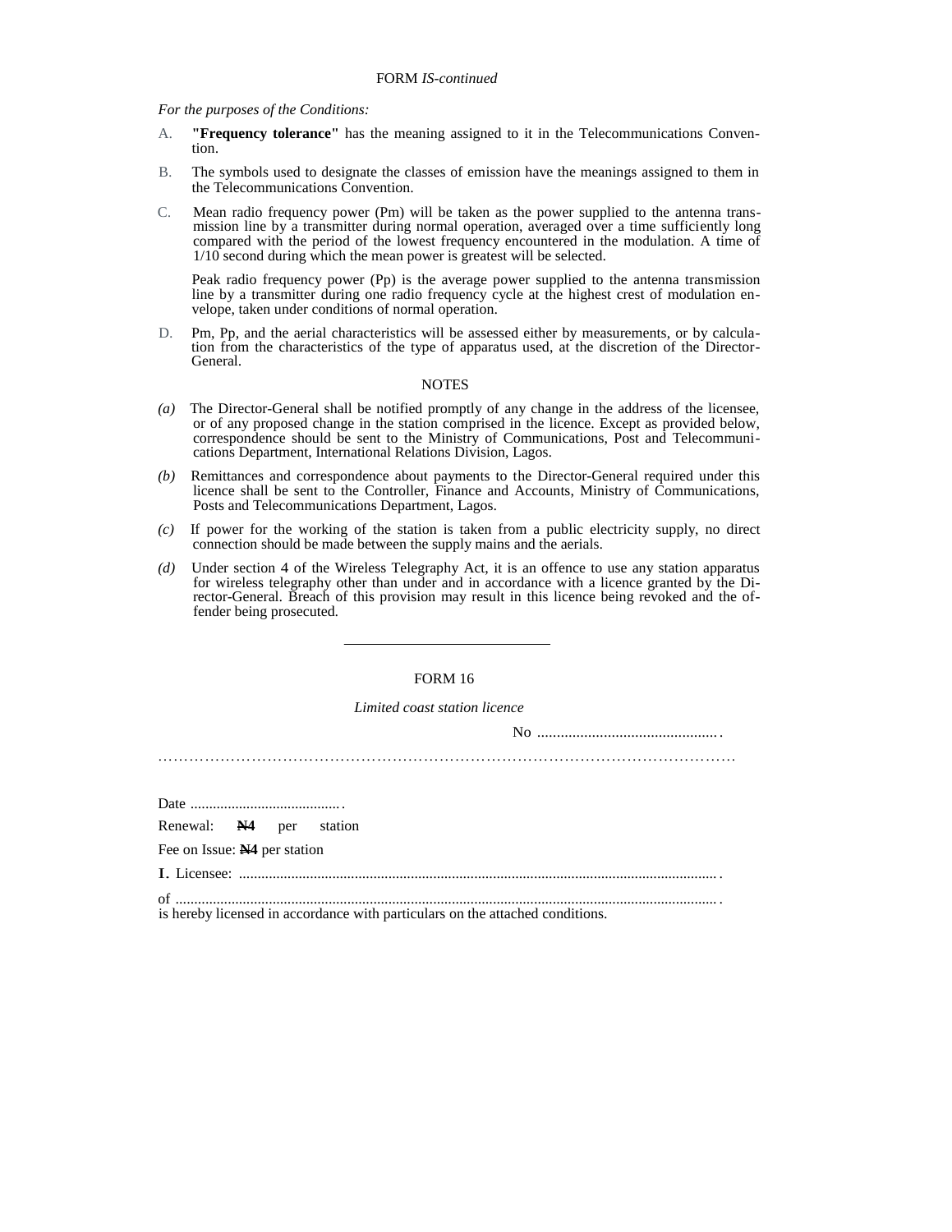### FORM 16*- continued*

2. The special conditions governing the licence are as in regulations 8, 11, 15, 19 and 21 ...................

……………………………………………………………………………………………………………..

………………………………………………….

 *Director-General or on behalf of the Director-General* 

………………………………………………….

 *(An officer of the Ministry of Communications duly authorised in that behalj)* 

# THE CONDITIONS

Name ……………………………………. Call sign………………………………………

*The first condition* 

|          |              | Mean Radio          |
|----------|--------------|---------------------|
| Class of | Frequencies  | Freq. Power         |
| Emission | (Kilocycles) | (in the unmodulated |
|          |              | Condition)          |
|          |              |                     |
|          |              |                     |
|          |              |                     |
|          |              |                     |
|          |              |                     |
|          |              |                     |
|          |              |                     |
|          |              |                     |
|          |              |                     |
|          |              |                     |

*The second condition* 

| Class of<br>Emission | Frequencies<br>(Megacycles) | Mean Radio<br>Freq. Power<br>(in the unmodulated<br>Condition) |
|----------------------|-----------------------------|----------------------------------------------------------------|
|                      |                             |                                                                |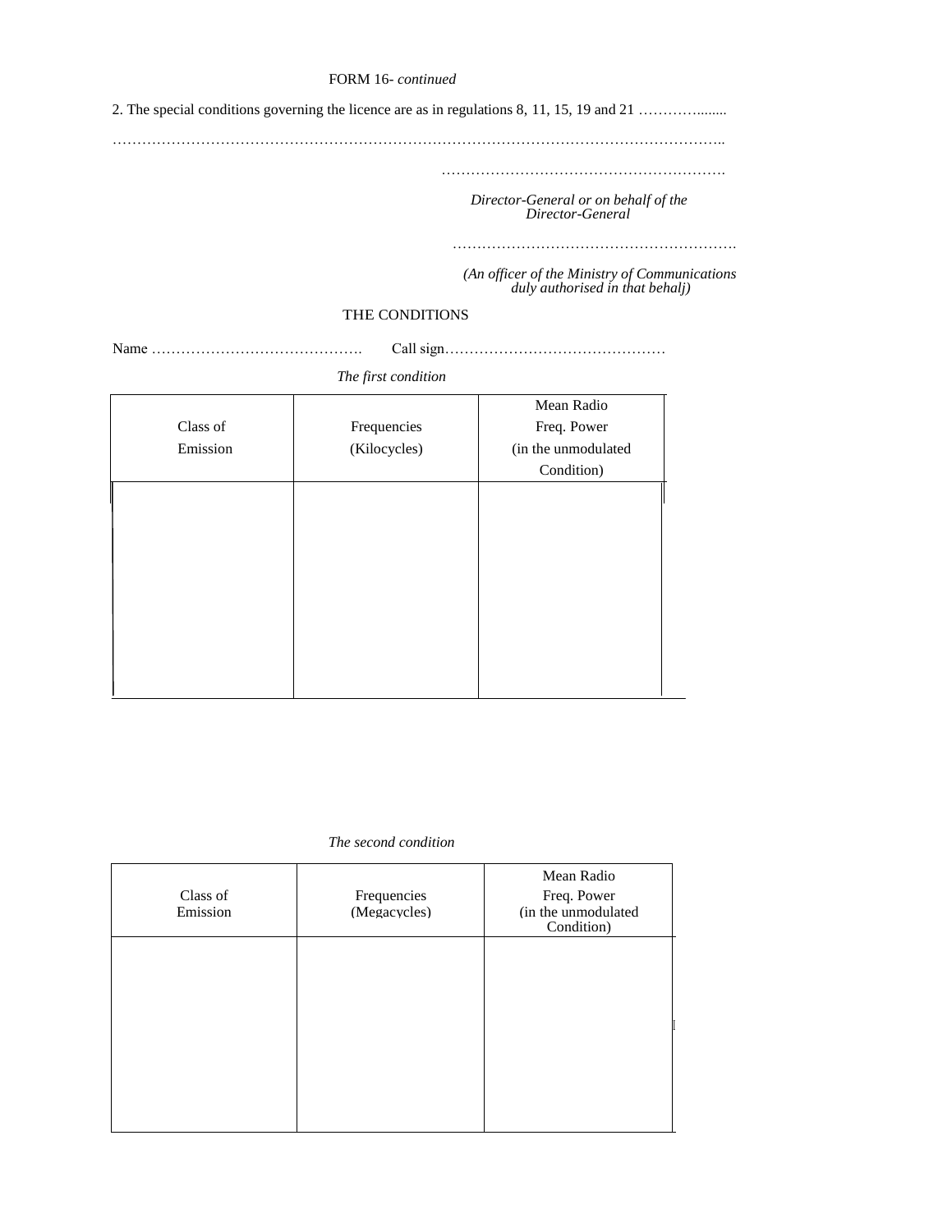#### FORM 16 *- continued*

#### **NOTES**

*(a)* This limited coast station is licensed for the purposes of sending by wireless telegraphy messages to ship stations; receiving by wireless telegraphy messages sent from coast stations and ship stations, for general reception by ship stations or for reception by the limited coast station, and messages (including sound programme) but not including visual images sent by television sent by authorised broadcasting stations;

Limited coast station licence does not authorise the licensee to engage in public correspondence. A limited coast station licence for public correspondence may be granted only at the discretion of the Director-General;

In emergency only sending and receiving messages to and from any other station for wireless telegraphy with which it is desirable for safety of life that the limited coast station should communicate.

- *(b)* When used for sending the limited coast station shall be used only with emissions which are of the classes specified in the First and Fifth Schedules hereto, and are on the frequencies specified in the First and Fifth Schedules hereto in relation to those respective classes of emission and with a power not exceeding that specified in the First and Fifth Schedules hereto in relation to the classes of emission and frequency in use at the time.
- *(c)* No message which is grossly offensive or of an indecent or obscene character shall be sent.
- *(d)* The limited coast station shall be operated only by persons authorised by the licensee in that behalf and possessing the written authority of the Director-General to fill the position of operator of the limited coast station for wireless telegraphy of the type of the limited coast station.
- *(e)* The licensee, and all persons operating the station which the licensee is authorised by this licence to establish and use (hereinafter called "the said station"), shall observe and comply with the relevant provisions of the Telecommunications Convention.
- *(f)* The apparatus comprised in the limited coast stations shall at all times comply with each of the performance specifications which at the date of this licence shall have been published by the Director-General as are applicable to such station, subject however to each modification of the said specifications in favour of the licensee as the Director-General may from time to time permit. The licensee shall not make any alterations in the said apparatus except an alteration the effect of which is to cause the said apparatus to comply with the said specification or replacement of the apparatus or component therefore by other component of identical type.
- *(g)* The said apparatus, and in particular the headgear receivers and microphones thereof, shall be kept in clean and sanitary condition, and dangerous parts of the said apparatus shall be so screened or isolated as to ensure the reasonable comfort and health of the persons operating the said stations.
- (h) This licence, the International Radio Regulations and additional Radio Regulations, the Ministry of Communications Handbook for Wireless Operators, and such other documents as the Director-General may prescribe as necessary for carrying on the work of the said station, shall be held in the station. The licence shall be available for inspection, when required, by any person acting in the course of his duty on behalf of the Director-General.
- *(i)* The call sign of the limited coast station referred to above shall be used whenever it is necessary to identify the limited coast station.
- *(j)* The licensee shall not permit or suffer any unauthorised person to operate the said station or to have access to the apparatus comprised therein: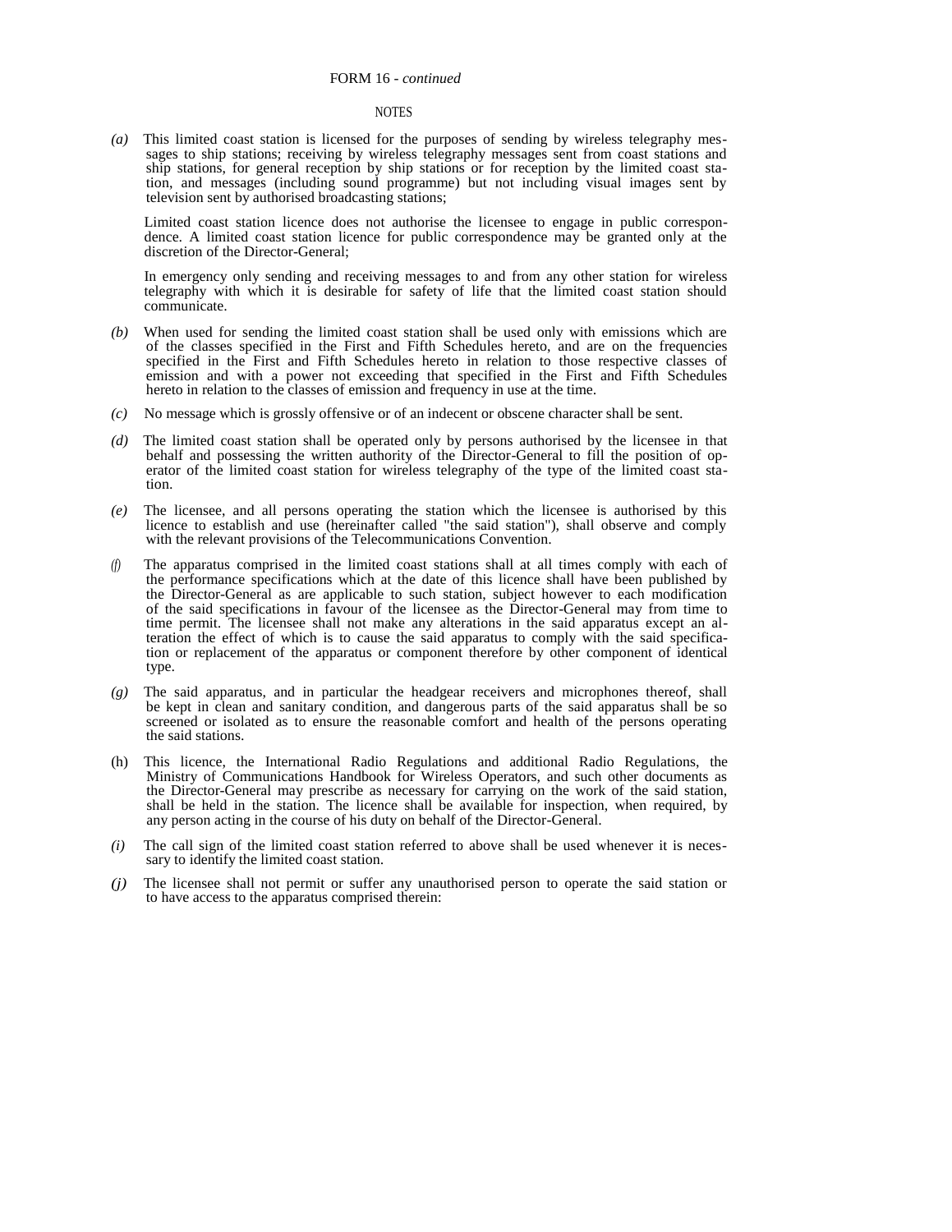Provided that the licensee shall permit any person acting in the course of his duty on behalf of the Ministry to have access to the said station at all reasonable times for the purposes of inspecting and testing the apparatus comprised therein. The licensee shall ensure that persons operating the said stations observe the terms, provisions and limitations of this licence at all times.

- *(k)* Nothing in this licence shall be deemed to waive any requirement imposed on the licensee by or under any Act of the Federal Government.
- *(l)* In this licence, the expression **"The Telecommunications Convention"** means the International Telecommunications Convention signed at Geneva on the 21 st December 1959, and the Radio Regulations and Additional Radio Regulations in force thereunder and includes any Convention and Regulations which may from time to time be in force in substitution for or in amendment of the said Convention or the said Regulations; and, except where the context otherwise requires, other words and expressions have the same meaning as they have in the Wireless Telegraphy Act, or in the Regulations made under section 9 or 30 thereof.
- *(m)* The Director-General should be notified promptly of any changes in the address of the licensee, or of any change in the station comprised in this licence. Except as provided below, correspondence about this licence should be sent to the Ministry of Communications, Posts and Telecommunications Department, International Division, Lagos.
- *(n)* Remittances and correspondence about payments to the Director-General required under this licence shall be sent to the Controller, Finance and Accounts, Ministry of Communications, Posts and Telecommunications Department, Accounts Branch, Lagos.
- *(o)* Details of requirements as to operators' qualifications, the precise frequencies to be used for communicating with ship stations or other limited coast stations, the inspection of the wireless apparatus comprised in the stations, etc., are contained in the Ministry of Communications Handbook for Wireless Operators.
- *(p)* The licence does not authorise the doing of any act which is an infringement of any copyright which may exist in the matter sent or received.
- *(q)* The licence does not authorise the transmission of music.
- *(r)* The sending and receipt (except in emergency) of messages to and from stations other than those stated in the licence is prohibited.
- *(s)* The expression "wireless telegraphy" used in this licence has the meaning assigned to it in the Wireless Telegraphy Act, and includes, *inter alia,* radiotelephony.
- *(I)* Under section 4 of the Wireless Telegraphy Act, it is an offence to use any station or apparatus for wireless telegraphy otherwise than under and in accordance with a licence granted by the Director-General. Breach of this provision may result in this licence being revoked and the offender prosecuted.
- *(u)* If any message, the receipt of which is not authorised by this licence, is received by means of the said station, neither the licensee nor any person using the said station shall make known the contents of any such message, its origin or destination, its existence or the fact of its receipt, to any person except a duly authorised officer of the Federal Government or a competent legal tribunal, and should not retain any copy or make any use of any such message, or allow it to be reproduced in writing, copied, or made use of. It is an offence under section 10 of the Wireless Telegraphy Act deliberately to receive messages the receipt of which is unauthorised or (except in the special circumstances mentioned in that section of the Act) to disclose any information as to the contents, sender or addressee of any such message.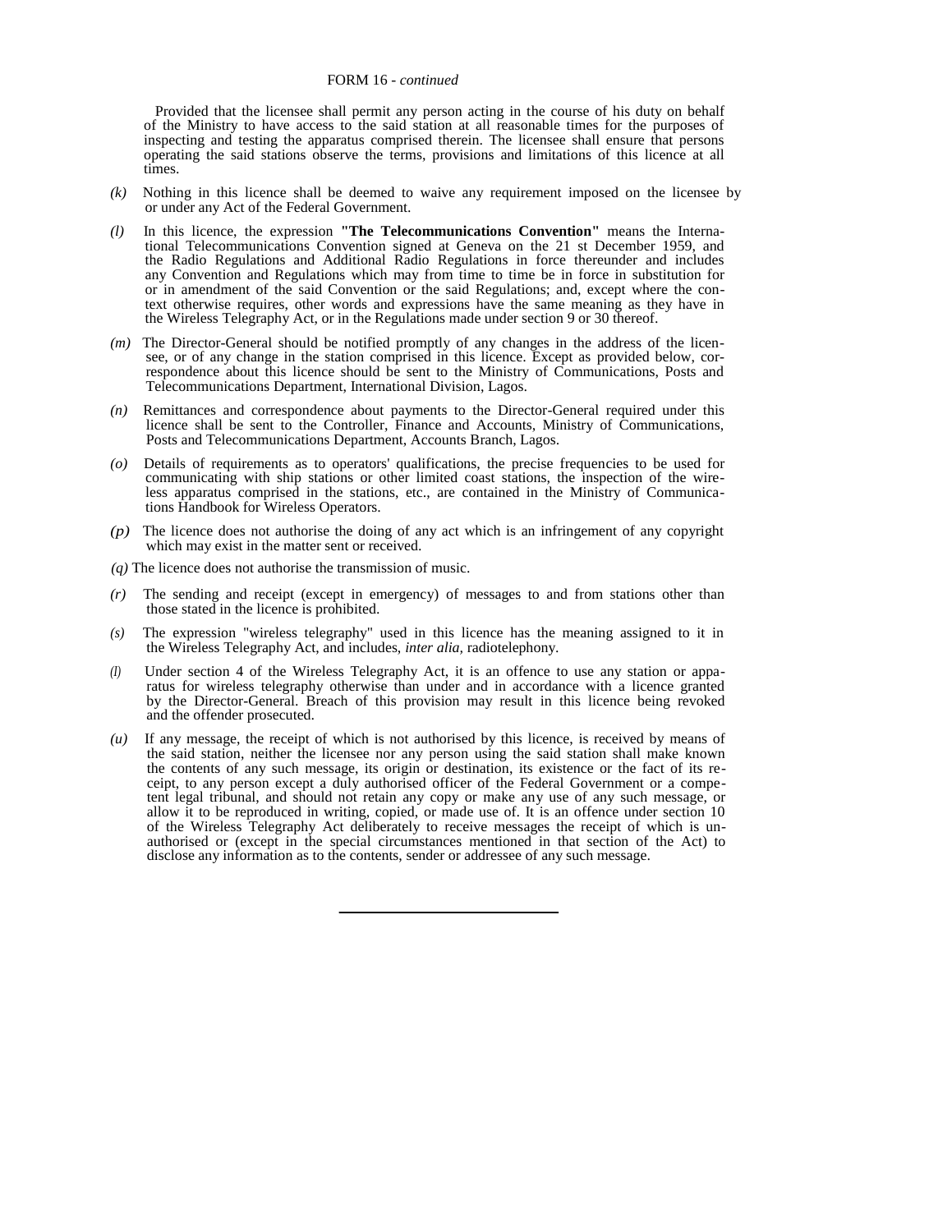### FORM 17

*Ship station licence* 

No .................................................. …………………………………………………………………………………………………...

| Renewal: N <sub>4</sub> per station                                                                 |                                                                                   |
|-----------------------------------------------------------------------------------------------------|-----------------------------------------------------------------------------------|
| Fee on Issue: N <sub>4</sub> per station                                                            |                                                                                   |
|                                                                                                     |                                                                                   |
| of<br>is hereby licensed in accordance with particulars on the attached conditions.                 |                                                                                   |
| 2. The special conditions governing the licence are as in regulations 8, 10, II, 14, 15, 19, 20, 24 |                                                                                   |
|                                                                                                     |                                                                                   |
|                                                                                                     | Director-General or on behalf of the<br>Director-General                          |
|                                                                                                     |                                                                                   |
|                                                                                                     | (An officer of the Ministry of Communications)<br>duly authorised in that behalf) |

*For the purposes of the Conditions:* 

- 1. The ship station is licensed for the purpose of:-
	- (i) sending by wireless telegraphy messages to coast stations, ship stations and aircraft stations;
	- (ii) receiving by wireless telegraphy messages sent from coast stations, ship stations, aircraft stations, special service stations and radio-navigation stations, for general re ception by ship stations or for reception by the ship station, and messages (including programmes not including visual images sent by television) sent by authorised broad casting stations;
	- (iii) in emergency only sending and receiving messages to and from any other station for wireless telegraphy with which it is desirable for safety of life reasons that the ship should communicate.
- 2. When used for sending, the ship station shall be used only with emissions which are of the classes specified in the Schedule, and are on the frequencies specified in the Schedule in relation to these respective classes of emission, and with a power not exceeding that specified m the Schedule in relation to the class of emission and frequency in use at the time.
- 3. While the ship is within, or within one mile of any port, harbour, or dock or any anchorage in the territorial waters of any country, the ship station shall not be used (except in emergency) for the purpose of sending or receiving messages directly to or from any ship station.
- 4. No message (other than a distress message) shall be sent to a ship station for onward transmission to any other station for wireless telegraphy, except a coast station or another ship station.
- 5. No message which is grossly offensive or of an indecent or obscene character shall be sent.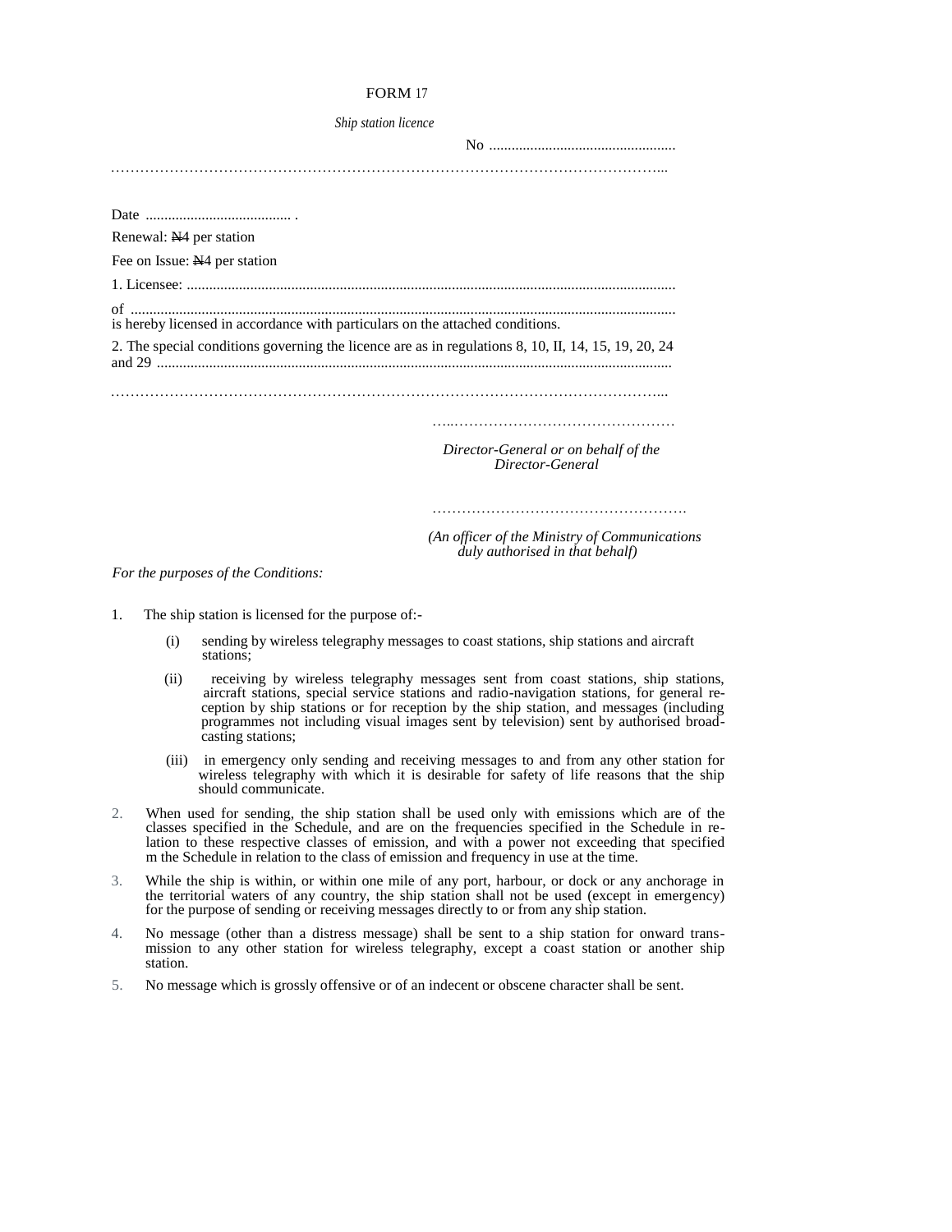### FORM 17*-continued*

6. The ship station, other than the radio-navigation apparatus, shall be operated only by persons authorised by the licensee in that behalf and possessing the written authority of the Director-General to fill the position of operator of a ship's station for wireless telegraphy of the type of the ship station.

#### *For the purposes of the Conditions:*

- 1. The ship station is licensed-
	- (i) to establish sending and receiving stations for wireless telegraphy in the lifeboats and other survival-craft associated with, and normally carried by the ship; and
	- (ii) to use the lifeboat stations in an emergency for sending and receiving by wireless telegraphy such messages as the circumstances may require, and at other times for testing the working of the apparatus comprised in such stations on or in the vicinity of the ship.
- 2. When used for sending, the lifeboat stations shall be used only with emissions which are of the classes specified in the Schedule in relation to those respective classes of emission, and with a power not exceeding that specified in the Schedule in relation to the class of emission and frequency in use at the time.
- 3. The lifeboat stations shall be operated only by persons authorised by the licensee in that behalf and possessing the written authority of the Director-General to fill the position of operator in a lifeboat station for wireless telegraphy of the type of the lifeboat station.
- 4. Provided that nothing in paragraphs (1-3) above shall prevent the use or operation of the lifeboat stations in distress in whatever manner may be necessary for the purpose of attracting attention, making known their position and obtaining help.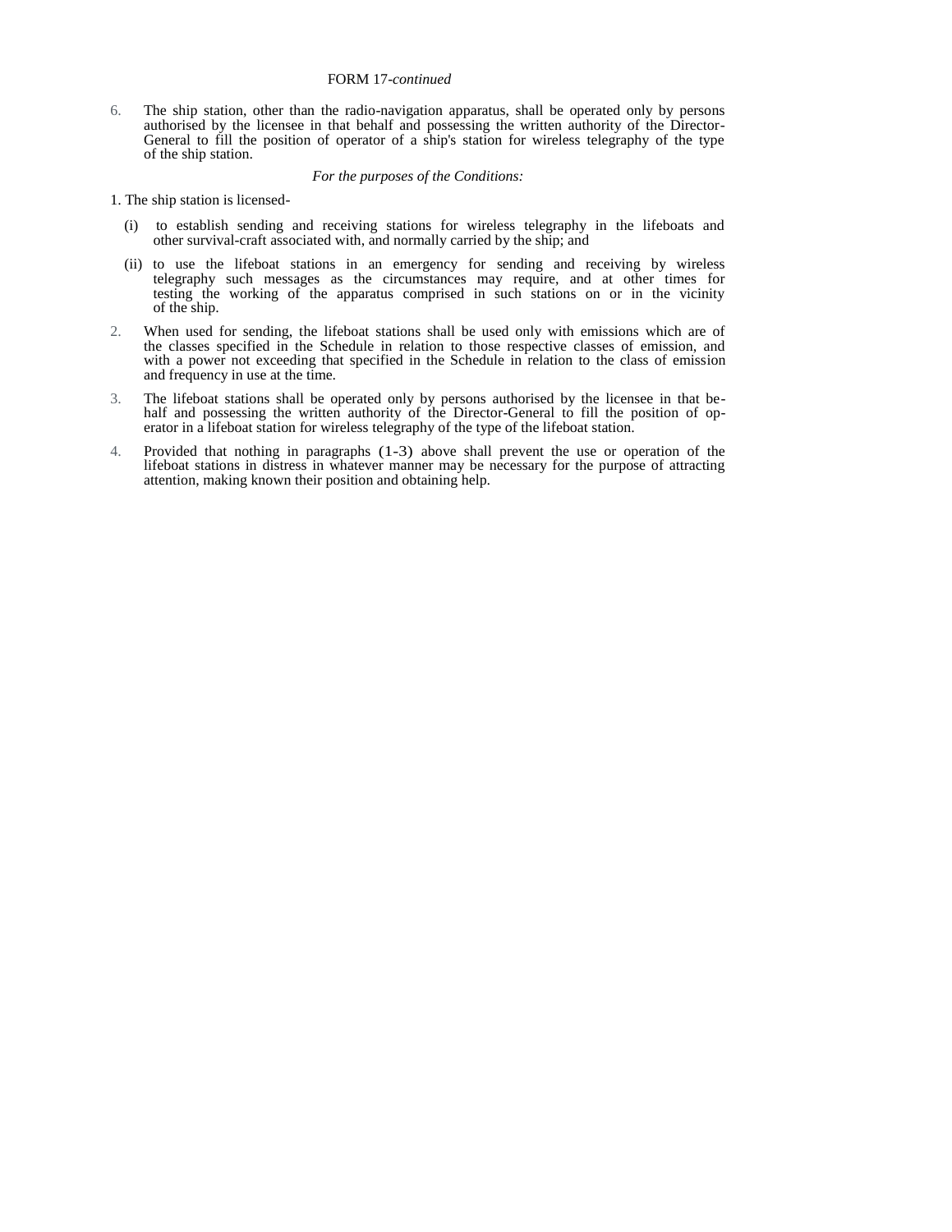# FORM *17-continued*

*Ship station conditions* 

# Call Sign .....

| <b>Classes of Emission</b> | Frequency (Kilocycles) | Mean Radio Frequency Power<br>(in the Unmodulated Conditions) | Remarks |
|----------------------------|------------------------|---------------------------------------------------------------|---------|
|                            |                        |                                                               |         |
|                            |                        |                                                               |         |
|                            |                        |                                                               |         |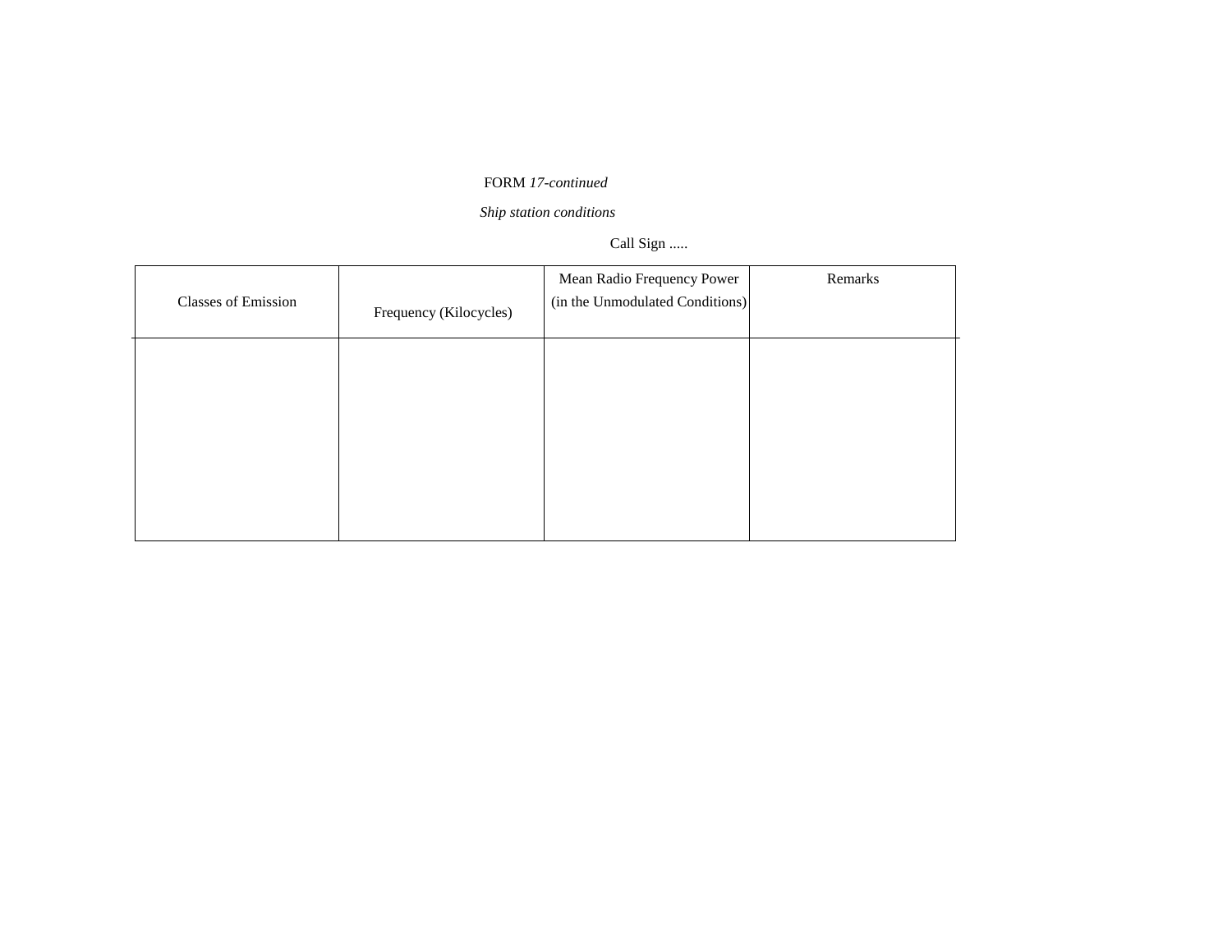# *For the purpose of the Conditions:*

- 1. The ship station is licensed-
	- (i) to establish a ship's radar sending and receiving station for wireless telegraphy in the ship; and
- (ii) to use the radar station for sending and receiving signals (not being messages having verbal significance) for the purpose of the determination of the position, bearing or distance, or for the gaining of information as to the presence, absence, position or motion or any object or of any objects of any class.
- 2. When used for sending, the lifeboat stations shall be used only with emissions which are of the classes specified in the Schedule in relation to those respective classes of emission, and with a power not exceeding that specified in the Schedule in relation to the class of emission and frequency in use at the time.
- 3. The lifeboat stations shall be operated only by persons authorised by the licensee in that behalf and possessing the written authority of the Director-General to fill the position of operator in a lifeboat station for wireless telegraphy of the type of the lifeboat station.
- 4. Provided that nothing in paragraphs (1-3) above shall prevent the use or operation of the lifeboat stations in distress in whatever manner may be necessary for the purpose of attracting attention, making known their position and obtaining help.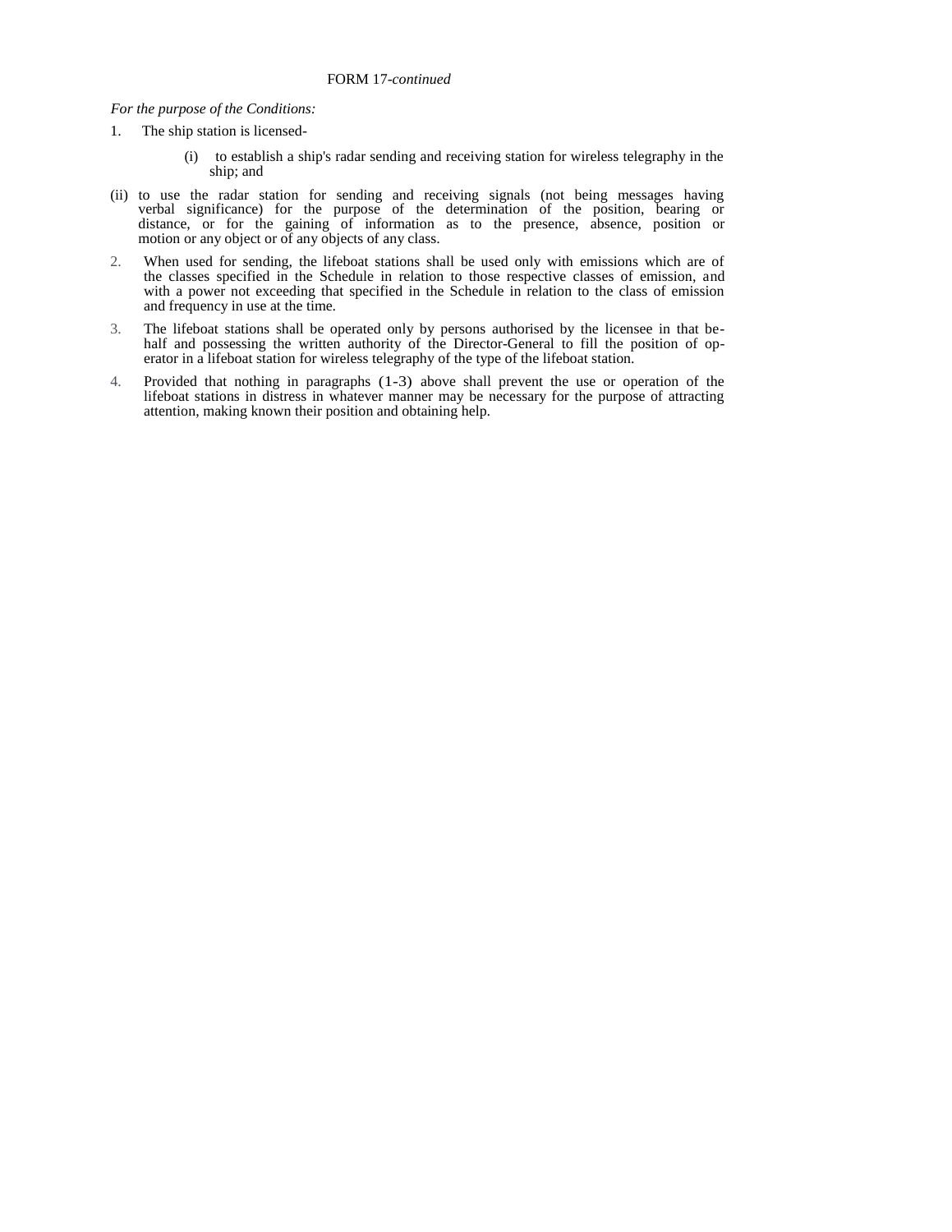# FORM *17-continued*

*Lifeboat station conditions* 

# Call Sign ……....

|                     | Frequency (Kilocycles) | Mean Radio Frequency Power      | Remarks |
|---------------------|------------------------|---------------------------------|---------|
| Classes of Emission |                        | (in the Unmodulated Conditions) |         |
|                     |                        |                                 |         |
|                     |                        |                                 |         |
|                     |                        |                                 |         |
|                     |                        |                                 |         |
|                     |                        |                                 |         |
|                     |                        |                                 |         |
|                     |                        |                                 |         |
|                     |                        |                                 |         |
|                     |                        |                                 |         |
|                     |                        |                                 |         |
|                     |                        |                                 |         |
|                     |                        |                                 |         |
|                     |                        |                                 |         |
|                     |                        |                                 |         |
|                     |                        |                                 |         |
|                     |                        |                                 |         |
|                     |                        |                                 |         |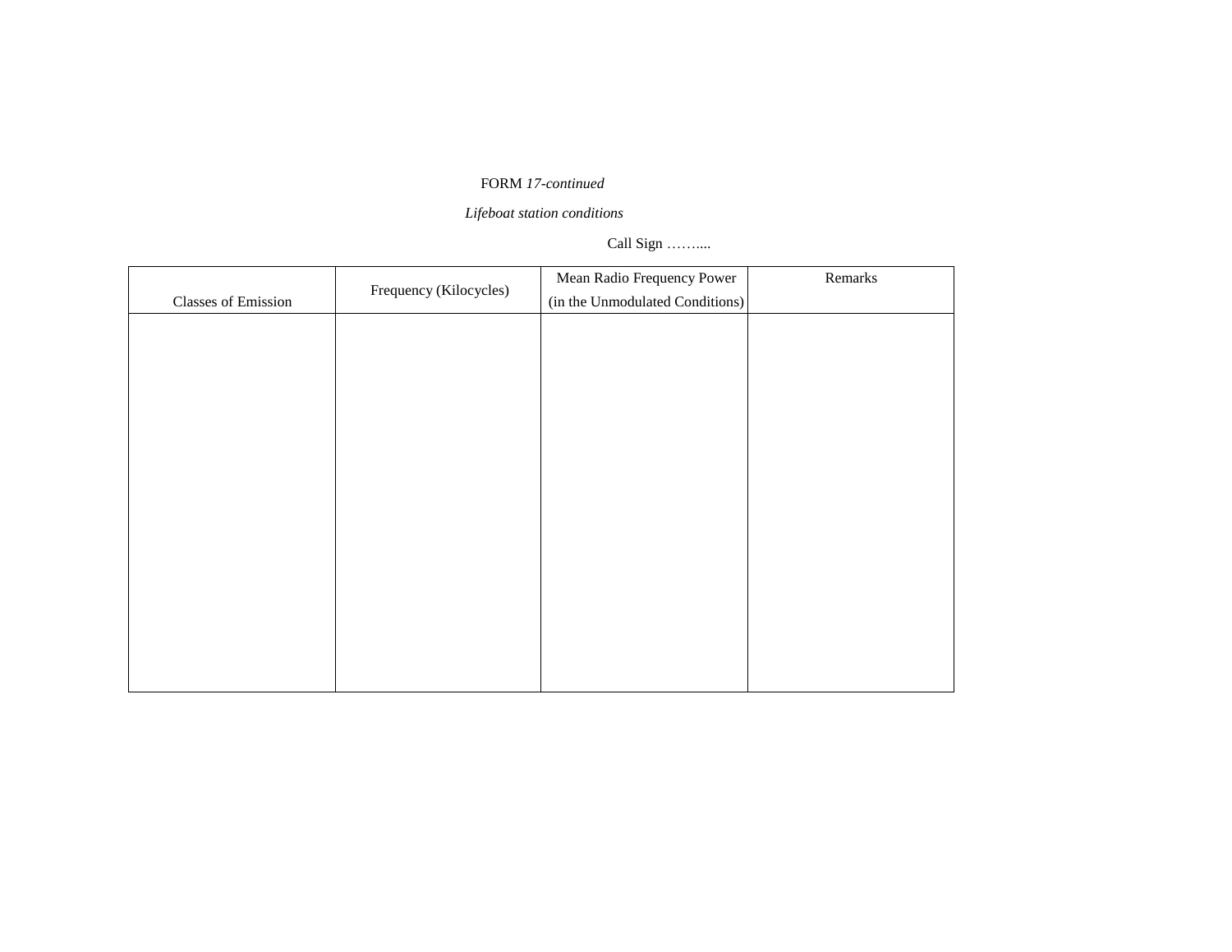#### *For the purposes of the Conditions:*

1. The ship station is licensed-

- (i) to establish a ship's radar sending and receiving station for wireless telegraphy in the ship; and
- (ii) to use the radar station for sending and receiving signals (not being messages having verbal significance) for the purpose of the determination of the position, bearing or distance, or for the gaining of information as to the presence, absence, position or motion or any object or of any objects of any class.
- 2. The radar station shall be used only with pulse type emissions and on the frequencies specified in the Schedule hereto.
- 3. The radar station shall be operated only by persons authorised by the licensee in that behalf.
- 4. The radar station shall be used only in accordance with the provisions and requirements of the Director-General, Ministry of Transport and Aviation made by or under any regulations under the Merchant Shipping Act from time to time in force. [Cap. M11.)

- *(a)* The licensee shall render to the Director-General such accounts as the Director-General shall direct in respect of all charges due or payable under the Telecommunications Convention in respect of messages exchanged between the ship station and any stations, and shall pay to the Director-General at such times and in such manner as the Director-General shall direct all sums which shall be due from the licensee for such messages. A certificated statement of any such sums signed on behalf of the Director-General by an officer of the Ministry of Communications authorised in that behalf, shall for all purposes (including the purposes of any proceedings by or against the Federal Government) be sufficient evidence, unless the contrary is proved, of the facts stated therein.
- *(b)* This licence, the International Radio Regulations and Additional Radio Regulations, the Ministry of Communications Handbook for wireless operators and such other documents as the Director-General may prescribe as necessary for carrying on board the ship in the wireless room, and a copy of sections 10 and 11 of the Wireless Telegraphy Act, shall be exhibited in the wireless room. The licence shall be available for inspection when required by any person acting in the course of his duty on behalf of the Director-General or the Director-General, Ministry of Transport and Aviation and by competent authorities of the countries where the ship calls.
- *(c)* The call sign of the ship station referred to above shall be used whenever it is necessary to identify the ship station. Such call sign followed by two digits (other than 0 or 1) shall be used to identify any of the lifeboat stations. A different combination of digits shall be used in respect of each lifeboat station.
- *(d)* The Director-General should be notified promptly of any change in the address of the licensee, or of any change in the stations comprised in this licence. Except as provided below, correspondence about this licence should be sent to the Ministry of Communications, Posts and Telegraphs Division, Transmission and Radio Group, Lagos.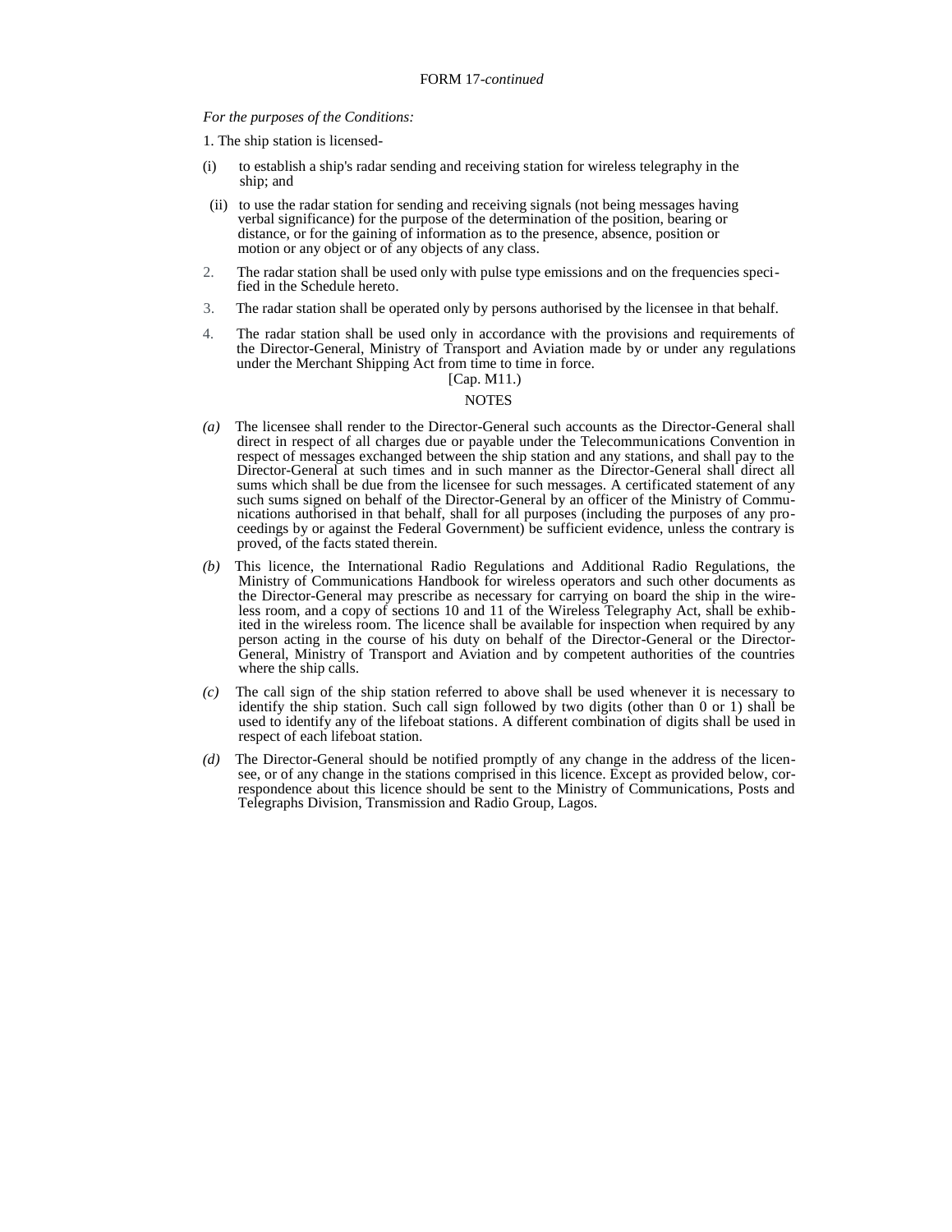# FORM 17 *- continued*

# *Radar station conditions*

| <b>Classes of Emission</b> | Frequency (Megacycles) | Pulse characteristics (Pulse<br>Repetition Frequency or Pulse<br>Duration or Pulse Rise Time) | Remarks |
|----------------------------|------------------------|-----------------------------------------------------------------------------------------------|---------|
|                            |                        |                                                                                               |         |
|                            |                        |                                                                                               |         |
|                            |                        |                                                                                               |         |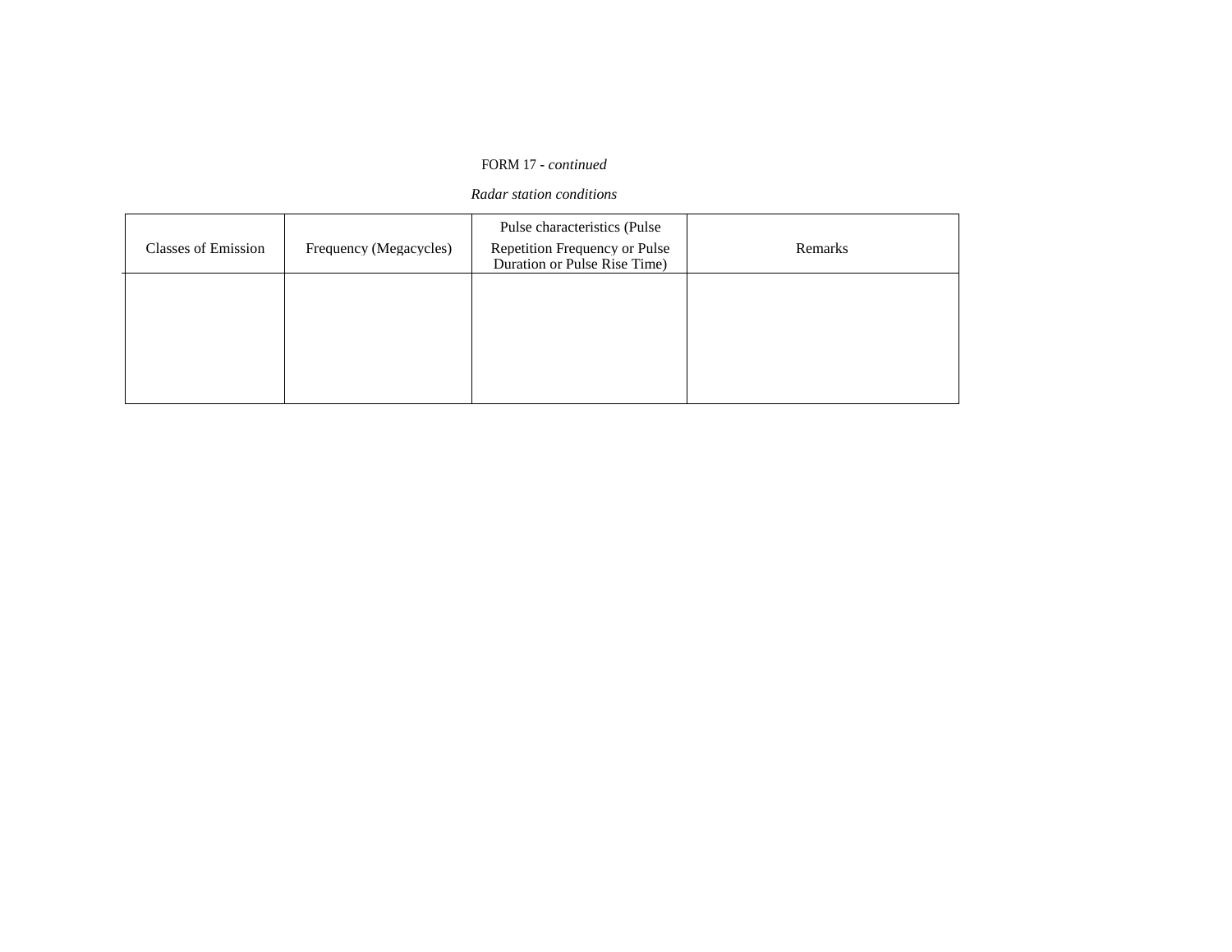#### *For the purposes of the Conditions:*

1. The ship station is licensed-

- (i) to establish a ship's radar sending and receiving station for wireless telegraphy in the ship; and
- (ii) to use the radar station for sending and receiving signals (not being messages having verbal significance) for the purpose of the determination of the position, bearing or distance, or for the gaining of information as to the presence, absence, position or motion or any object or of any objects of any class.
- 2. The radar station shall be used only with pulse type emissions and on the frequencies specified in the Schedule hereto.
- 3. The radar station shall be operated only by persons authorised by the licensee in that behalf.
- 4. The radar station shall be used only in accordance with the provisions and requirements of the Director-General, Ministry of Transport and Aviation made by or under any regulations under the Merchant Shipping Act (Cap. M11**)** from time to time in force.

- *(a)* The licensee shall render to the Director-General such accounts as the Director-General shall direct in respect of all charges due or payable under the Telecommunications Convention in respect of messages exchanged between the ship station and any stations, and shall pay to the Director-General at such times and in such manner as the Director-General shall direct all sums which shall be due from the licensee for such messages. A certificated statement of any such sums signed on behalf of the Director-General by an officer of the Ministry of Communications authorised in that behalf, shall for all purposes (including the purposes of any proceedings by or against the Federal Government) be sufficient evidence, unless the contrary is proved, of the facts stated therein.
- *(b)* This licence, the International Radio Regulations and Additional Radio Regulations, the Ministry of Communications Handbook for Wireless Operators and such other documents as the Director-General may prescribe as necessary for carrying on board the ship in the wireless room, and a copy of sections 10 and I I of the Wireless Telegraphy Act, shall be exhibited in the wireless room. The licence shall be available for inspection when required by any person acting in the course of his duty on behalf of the Director-General or the Director-General, Ministry of Transport and Aviation and by competent authorities of the countries were the ship calls.
- *(c)* The call sign of the ship station referred to above shall be used whenever it is necessary to identify the ship station. Such call sign followed by two digits (other than 0 or I) shall be used to identify any of the lifeboat stations. A different combination of digits shall be used in respect of each lifeboat station.
- *(d)* The Director-General should be notified promptly of any change in the address of the licensee, or of any change in the stations comprised in this licence. Except as provided below, correspondence about this licence should be sent to the Ministry of Communications, Posts and Telecommunications; Department, International Relations Di vision, Lagos.
- Remittances and correspondence about payments to the Director-General required under this licence shall be sent to the Controller, Finance and Accounts, Ministry of Communications, Posts and Telecommunications Department, Accounts Branch, Lagos.
- (*f*) Details of requirements as to operators' qualifications, the precise frequencies to be used for communicating with coast stations or other ship stations or aircraft stations, the inspection of the wireless apparatus comprised in the stations, etc., are contained in the Ministry of Communications' Handbook for Wireless Operators, and in "Notices to Ship Wireless Stations" issued by the Director-General.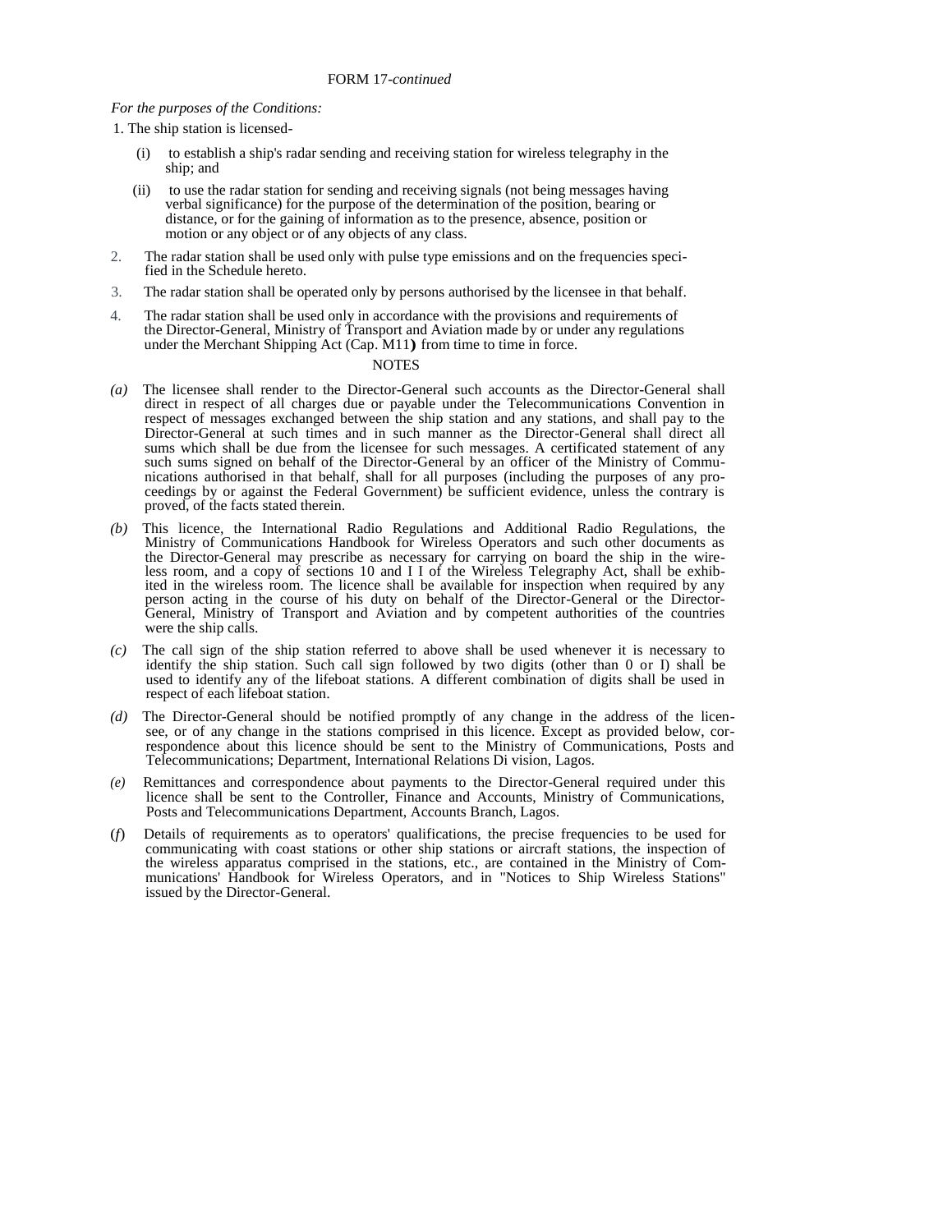- *(g)* The licence does not authorise the doing of any act which is an infringement of any copyright which may exist in the matter sent or received.
- *(h)* The licence does not authorise the transmission of music.
- (i) The sending and receipt in emergency of messages to and from stations other than those stated in the licence is prohibited.
- (j) The expression **"wireless telegraphy"** used in this licence has the meaning assigned to it in the Wireless Telegraphy Acts and includes, *inter alia,* radiotelephony.
- *(k)* Under section 4 of the Wireless Telegraphy Act, it is an offence to use any station or apparatus for wireless telegraphy otherwise than under and in accordance with a licence granted by the Director-General. Breach of this provision may result in this licence being revoked and the offender prosecuted.
- *(l)* If any message, the receipt of which is not authorised hy this licence, is received by means of the said stations, neither the licensee nor any person using the said stations should make known the contents of any such message, its origin or destination, its existence or the fact of its receipt, to any person except a duly authorised officer of the Federal Government or a competent legal tribunal, and shall not retain any copy or make any use of any such message, or allow it to be reproduced in writing, copied, or made use of. It is an offence under section 10 of the Wireless Telegraphy Act deliberately to receive messages the receipt of which is unauthorised or (except in the special circumstances mentioned in that section of the Act) to disclose any information as to the contents, sender or addressee of any such message.

#### FORM 18

*Police, ambulance, humanitarian and fire service licence* 

No .............................................. .

…………………………………………………………………………………………………

Date ....................................... .

Renewal: N4 per station

Fee on Issue: N4 per station

1. Licensee: ...................................................................................................................................

of ..................................................................................................................................................

is hereby licensed in accordance with particulars on the attached conditions.

2. The special conditions governing the licence are as in regulations 8, 11, 19 and 24 ................

………………………………………………………………………………………………..

………………………………………………

 *Director-General or on behalf of the Director-General* 

..…………………………………………………

*(An officer of the Ministry of Communications duly authorised in that behalf)*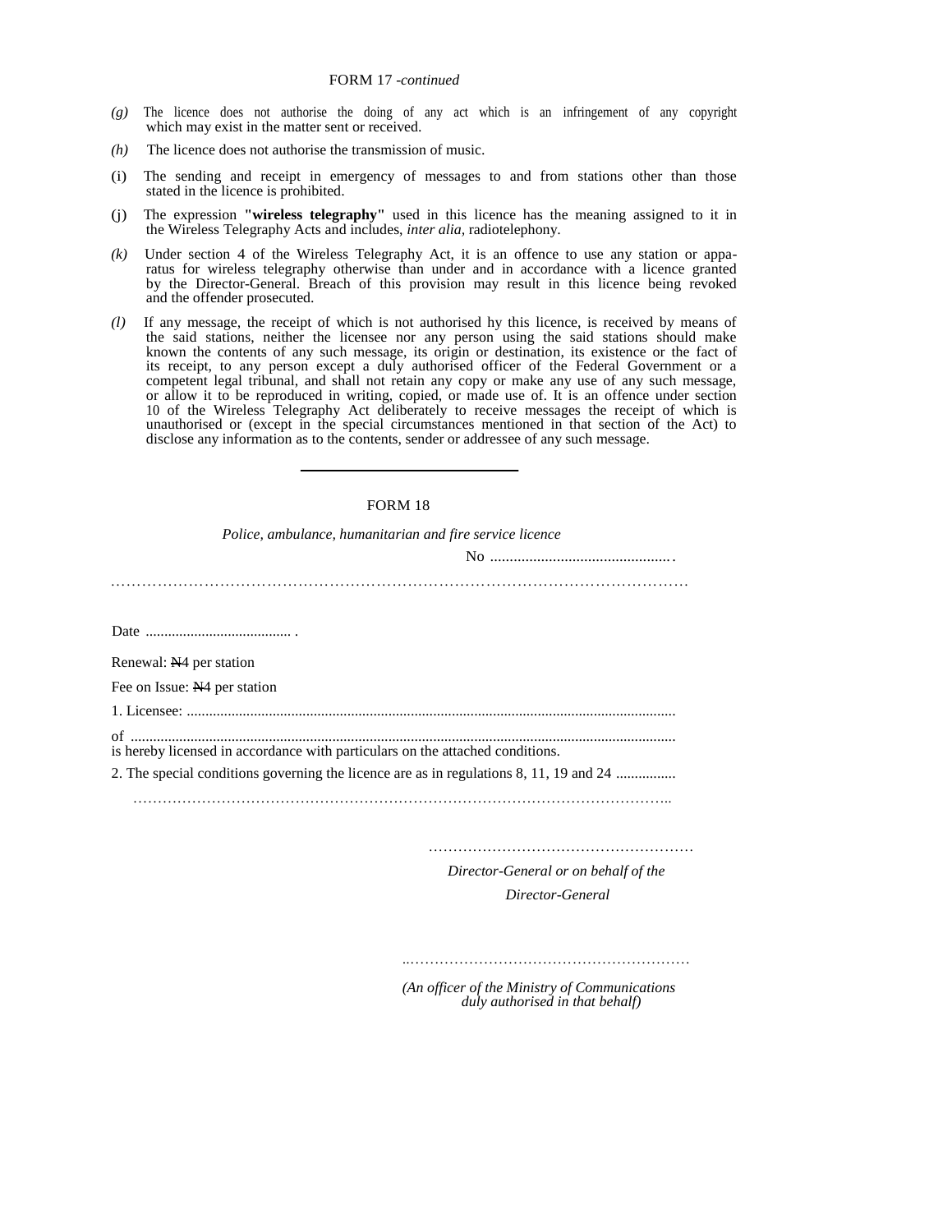### FORM 18*-continued*

# THE CONDITIONS

|                         | Call Sign | Frequency and maximum<br>Frequency Tolerance<br>(See "A" Below) |
|-------------------------|-----------|-----------------------------------------------------------------|
| Part I                  |           |                                                                 |
| <b>Base Stations(s)</b> |           |                                                                 |
| Part 2                  |           |                                                                 |
| Mobile Stationtsi       |           |                                                                 |

*For the purposes of the Conditions:* 

- A. **"Frequency tolerance"** has the meaning assigned to it in the Telecommunications Convention.
- B. **"The Telecommunications Convention"** means the International Telecommunications Convention signed at Geneva on the 21 st December, 1959, and the Radio Regulations in force thereunder, and includes any Convention and Regulations which may from time to time be in force in substitution for or in amendment of the said Convention or the said Regulations.

- *(a)* Remittances and correspondence about payments to the Director-General required under this licence shall be sent to the Controller, Finance and Accounts, Ministry of Communications, Lagos.
- *(b)* If a base station is situated within half a mile of the boundary of any aerodrome, the height of the aerial or any mast supporting it must not exceed fifty feet above the ground level. Any aerial which crosses above or is liable to fall or to be blown onto any overhead power apparatus shall be guarded to the reasonable satisfaction of the owner of the power wire or power apparatus concerned.
- *(c)* Under section 4 of the Wireless Telegraphy Act it is an offence to use any station or apparatus for wireless telegraphy otherwise than under and in accordance with a licence granted under these Regulations. Breach of this provision may result in this licence being revoked and the offender being prosecuted.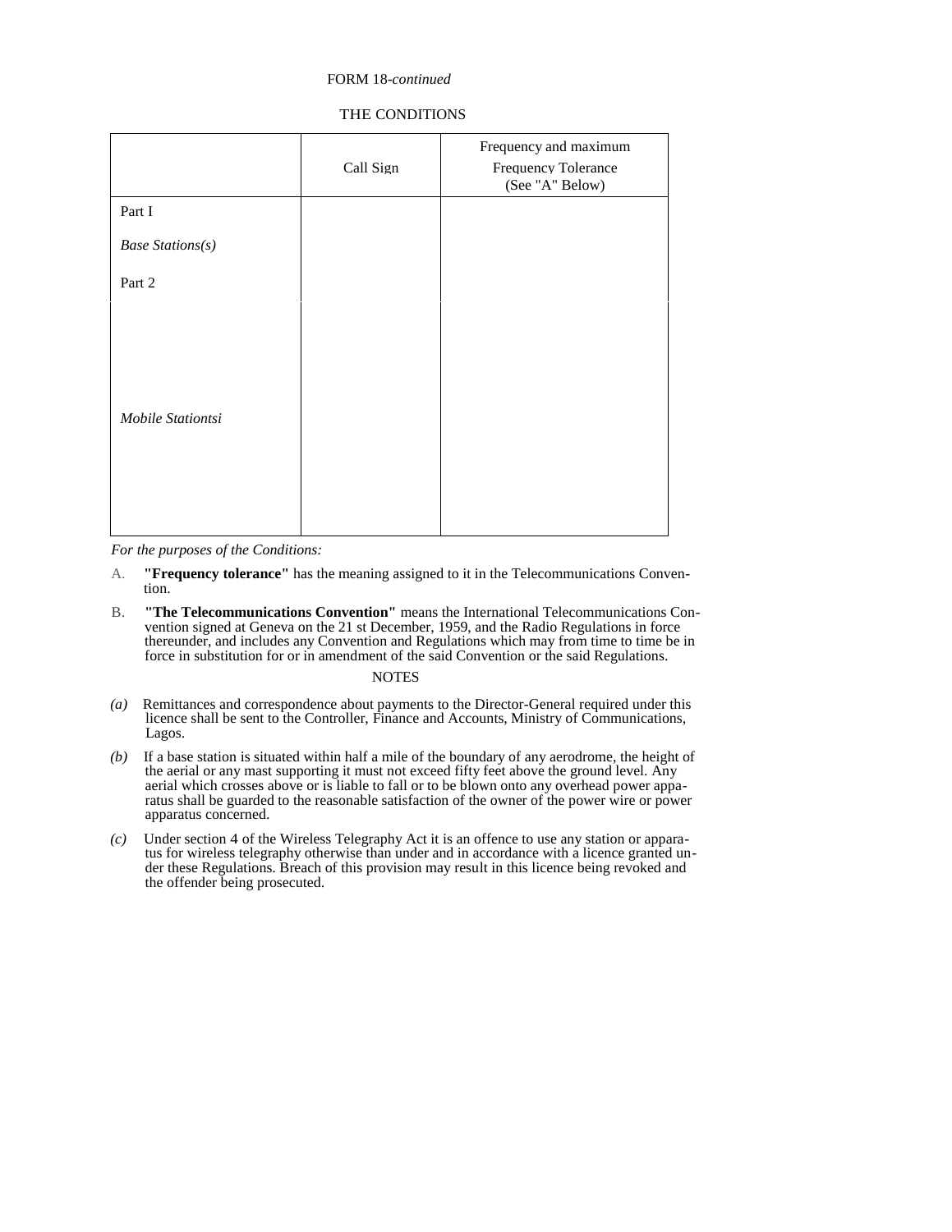# FORM 18*-continued*

- *(d)* If any message, the receipt of which is not authorised by the licence, is received by means of the stations, neither the licensee nor any person using the stations should make known the contents of any such message, its origin or destination, its existence or the fact of its receipt, to any person except a duly authorised officer of the Federal Government or a competent legal tribunal, and shall not retain any copy or make any use of any such message, or allow it to be reproduced in writing, copied, or made use of. It is an offence under section 10 of the Wireless Telegraphy Act deliberately to receive messages the receipt of which is unauthorised or (except in the special circumstances mentioned in that section of the Act) to disclose any information as to the contents, sender or addressee of any such message.
- *(e)* It is an offence under section 10 of the Wireless Telegraphy Act to send by wireless telegraphy certain misleading messages.

### FORM 19A

*Private fixed (high frequency) station licence* 

No ................................................ .

Date ....................................... .

Renewal: **N**400 per station

Fee on Issue: **N** 400 per station

1. Licensee: .............................................................................................................................. .

of ................................................................................................................................................. .

is hereby licensed in accordance with particulars on the attached conditions.

2. The special conditions governing the licence are as in regulations 8, 10, 11, 15, 19, 20 and 21 .....

……………………………………………….

*Director-General or on behalf of the Director-General* 

*…………………………………………………..*

 *(An officer of the Ministry of Communications duly authorised in that behalf)*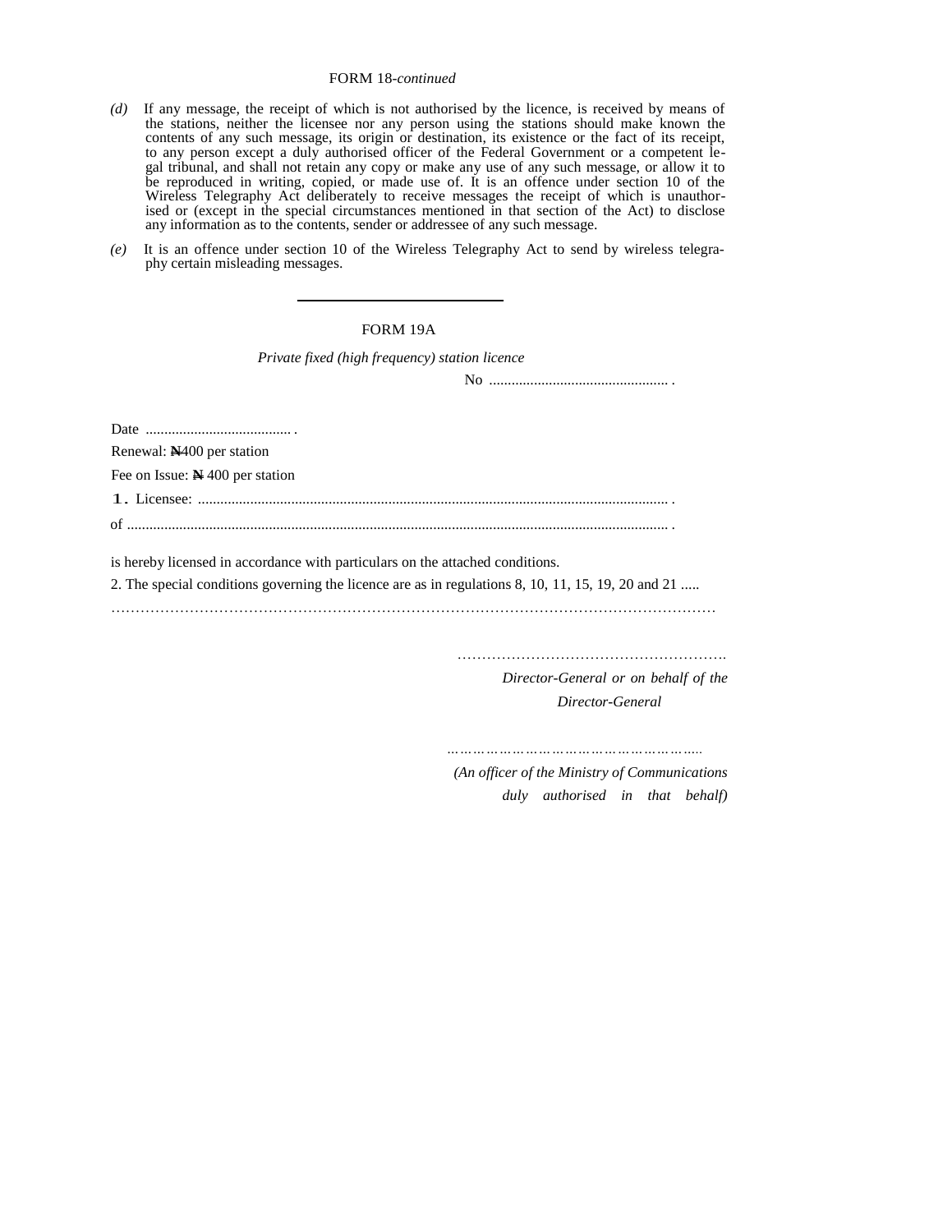# FORM 19A*-continued*

#### *Private fixed (high frequency) band station licence The conditions*

Region .................................................................................. Names and Address of Licensee .......................................... Area .................................................................................... Category .............................................................................

|                   |              | Maximum Frequency      | Bandwidth of<br>Emission | Maximum Effective<br><b>Radiated Power</b><br>(Watts) | Aerial<br>Characteristics<br>(Paras. A & B apply) |
|-------------------|--------------|------------------------|--------------------------|-------------------------------------------------------|---------------------------------------------------|
|                   | Call Sign    | Tolerance              | (Para. 0 applies)        | (Paras. A & B apply)                                  |                                                   |
| $\mathbf{1}$      | $\mathbf{2}$ | (Para. 0 applies)<br>3 | $\overline{4}$           | $\sqrt{5}$                                            | 6                                                 |
|                   |              |                        |                          |                                                       |                                                   |
| Fixed Station (1) |              |                        |                          |                                                       |                                                   |
| Fixed Station (2) |              |                        |                          |                                                       |                                                   |
|                   |              |                        |                          |                                                       | Issued 20                                         |
| Fixed Station (3) |              |                        |                          |                                                       |                                                   |
| Fixed Station (4) |              |                        |                          |                                                       |                                                   |
| Fixed Station (5) |              |                        |                          |                                                       |                                                   |
| Fixed Station (6) |              |                        |                          |                                                       |                                                   |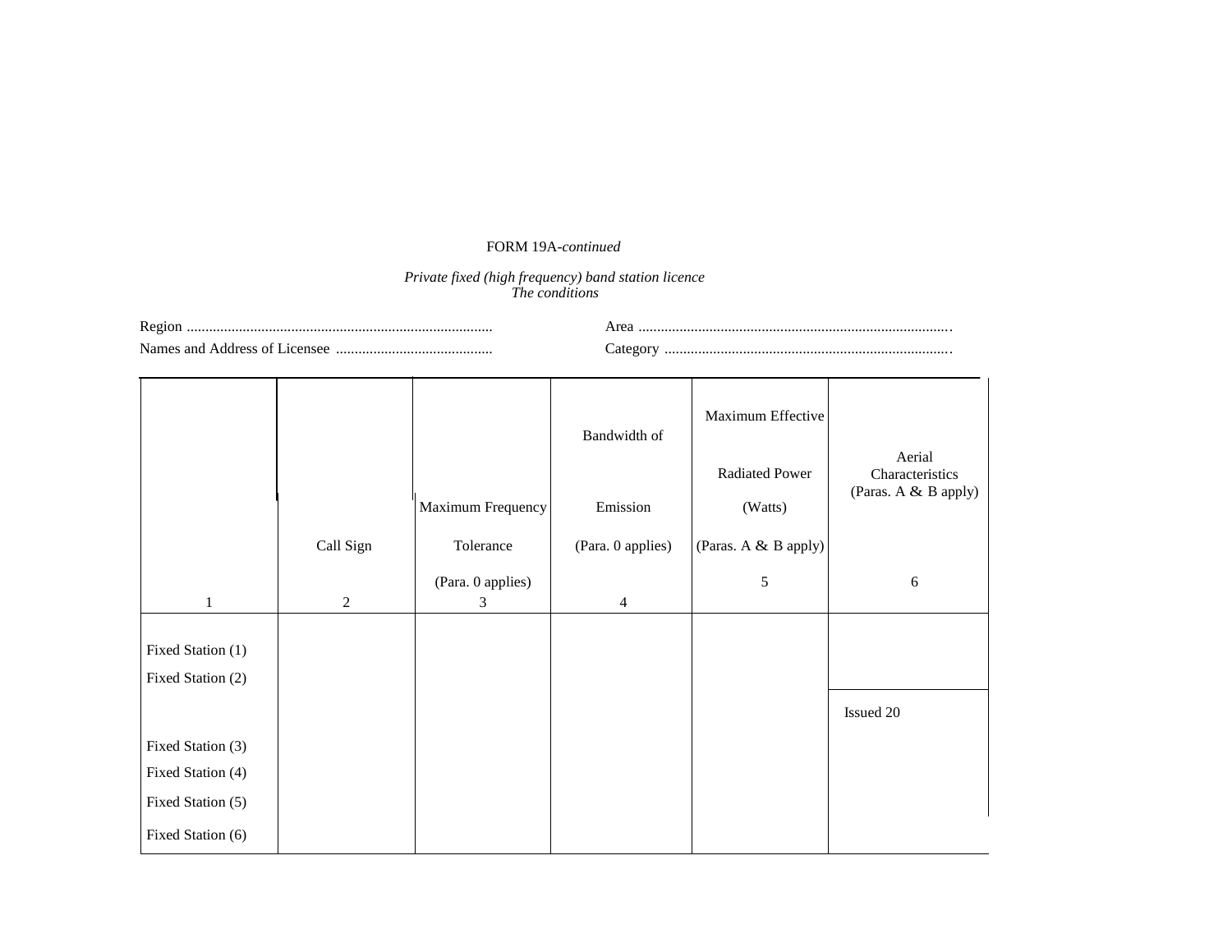*For the purposes of the Conditions:* 

A. Effective Radiated Power (ERP) is the mean radio-frequency power multiplied by the gain of the antenna in the horizontal plane.

The mean radio frequency power (Pm), shall be taken as the power supplied to the antenna transmission line by a transmitter during normal operation, averaged over a time sufficiently long compared with the period of the lowest frequency encountered in the modulation. A time of  $III$  0 second during which the mean power is greatest shall be selected normally.

- B. Prn, ERP shall be assessed either by measurements or by calculation from the characteristics of the types of apparatus used, at the discretion of the Director-General.
- C. The symbols used to designate the classes of emission have the meanings assigned to them in the Radio Regulations annexed to or in force under the Telecommunications Convention.
- D. **"Bandwidth" and "frequency tolerance"** have meanings assigned to them in the Telecommunications Convention.
- E. **"The Telecommunications Convention"** means the International Telecommunications Convention signed at Geneva on the 21 st December 1959, and the Radio Regulations and Additional Radio Regulations in force thereunder, and includes any Convention and Regulations which may from time to time be in force in substitution for or in amendment of the said Convention or the said Regulations.

- (a) The Director-General shall be notified promptly of any change in the address of the licensee, or of any proposed change in any of the stations comprised in the licence. (Prior authority is needed before any of the stations is established in any vehicle, ship, aircraft or place other than as specified in the Schedule to this licence). Except as provided below, correspondence shall be sent to the Ministry of Communications, Posts and Telecommunications Department, International Relations Division, Lagos.
- *(b)* Remittances and correspondence about payments to the Director-General required under this licence shall be sent to the Controller of Finance and Accounts, Posts and Telecommunications Headquarters, Lagos.
- *(c)* If power for the working of any base station is taken from a public electricity supply, no direct connection should be made between the supply mains and the aerial.
- (d) If the base station is situated within half a mile of the boundary of any aerodrome, the height of the aerial or any mast supporting it must not exceed fifty feet above the ground level. An aerial which crosses above or is liable to fall or to be blown onto any overhead power wire (including electric lighting wires) or power apparatus shall be guarded to the reasonable satisfaction of the owner of the power wire or power apparatus concerned.
- *(e)* Other stations may have assigned to them the frequency channels assigned to the stations referred to in the licence. The licensee shall avoid, so far as possible, interfering with the working of other stations. If such interference is caused deliberately, the offender may be liable to prosecution under section 16 of the Wireless Telegraphy Act.
- *if*) The connection of any of the stations with the public telephone exchange system shall not be permitted.
- *(g)* Unless this licence expressly so provides, it does not authorise the relaying of messages re- . ceived at any station to any other premises or place, or the communicating of such messages to the public, e.g., by loudspeaker.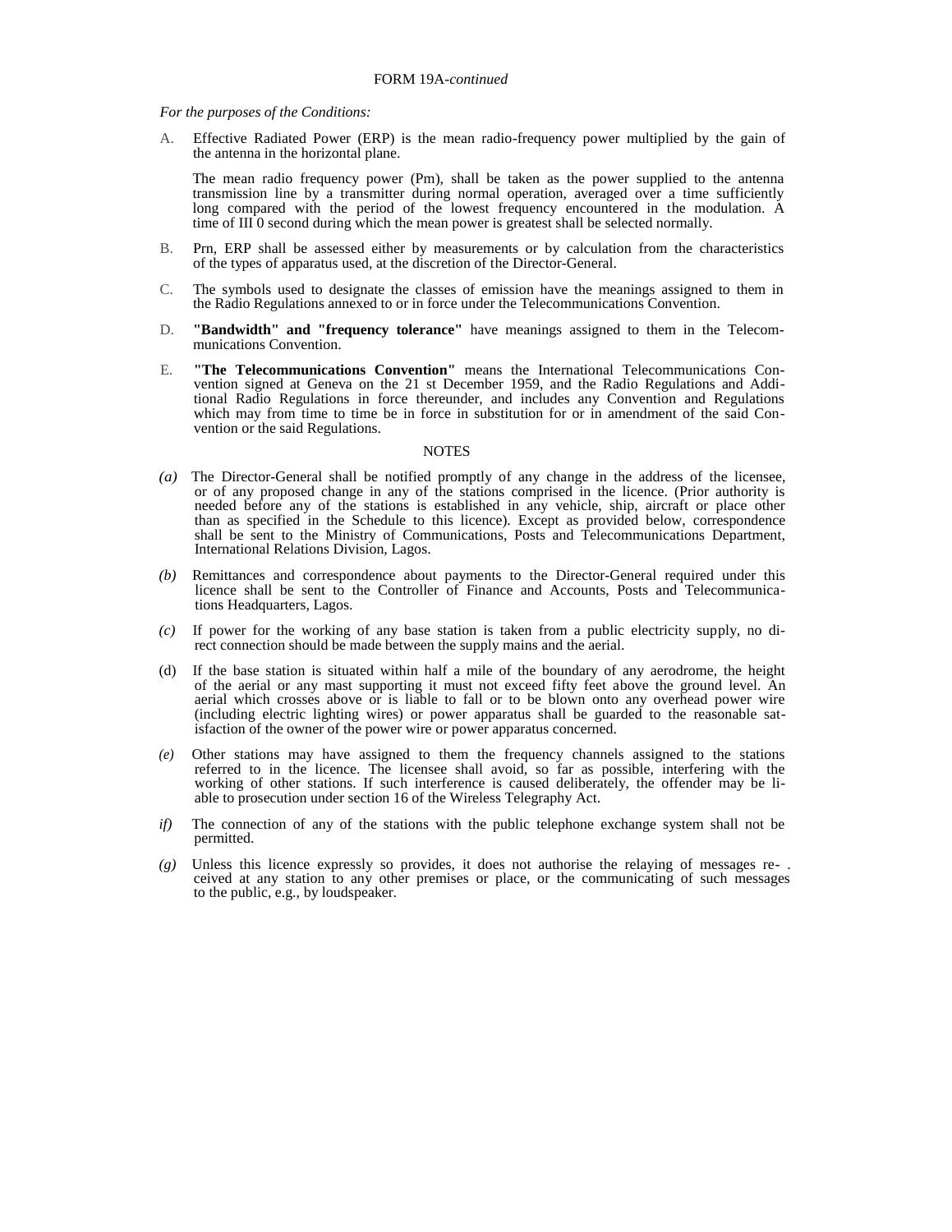- *(h)* Under section 4 of the Wireless Telegraphy Act it is an offence to use any station or apparatus for wireless telegraphy otherwise than under and in accordance with a licence granted by the Director-General. Breach of this provision may result in this licence being revoked and the offender being prosecuted.
- (i) If any message, the receipt of which is not authorised by this licence, is received by means of the stations, neither the licensee nor any person using the stations shall make known the contents of any such message, its origin or destination, its existence or the fact of its receipt to any person except a duly authorised officer of the Federal Government or a competent legal tribunal, and shall not retain any copy or make use of any such message, or allow it to be reproduced in writing, copied or made use of. It is an offence under section 10 of the Wireless Telegraphy Act deliberately to receive messages the receipt of which is unauthorised, or (except in the special circumstances mentioned in that section of the Act) to disclose any information as to the contents, sender or addressee of any such messages.
- (j) It is an offence under section 10 of the Wireless Telegraphy Act to send by wireless telegraphy certain misleading messages.
- *(k)* This licence does not absolve the licensee from obtaining any necessary consent before entering on private property with any apparatus.
- (l) The Director-General regards himself as free to publish at his discretion the licensee's name and address, and the frequencies allotted for his service, unless the licensee specifically asks that this should not be done.
- *(m)* Every message sent from any of the stations shall start with an announcement of the call sign of the called and calling stations. The call sign of the calling stations shall be repeated at the end of every period of sending provided that no call sign need be announced more than once in any period of one minute. The stations shall be called and identified only by their authorised call signs which are specified in the Schedule hereto.

#### FORM 19B

*Private fixed (very high frequency) station licence* 

No ..................................................

Date ........................................ Renewal: N300 per station Fee on Issue: N<sub>300</sub> per station 1. Licensee: .................................................................................................................................. of .................................................................................................................................................. is hereby licensed in accordance with particulars on the attached conditions. 2. The special conditions governing the licence are as in regulations 8, 10, 11, 15, 19, 20 and 21 .... …………………………………………………………………………………………………………

> ………………………………………………….. *Director-General or on behalf of the*

> > *Director-General*

 *……………………………………………………….. (An officer of the Ministry of Communications* 

 *duly authorised in that behalf)*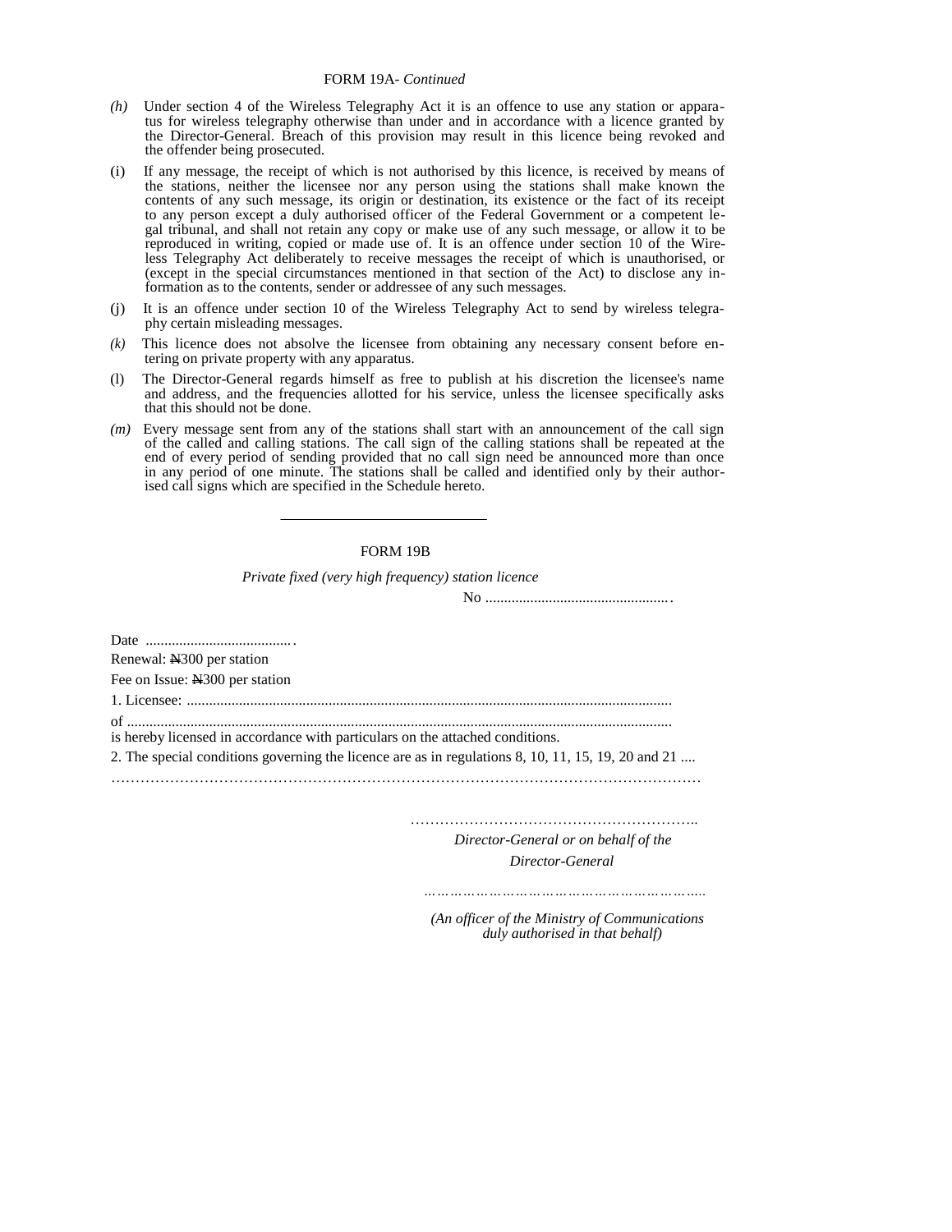# FORM 19B - *continued*

*Private fixed (very high frequency) band station licence The conditions* 

| Regio                                  |    |
|----------------------------------------|----|
| <b>Names</b><br>adress<br>and.<br>mser | ЯΓ |

|                                                                                                                      | Call Sign      | Frequency and<br>Maximum Frequency<br>Tolerance<br>(Para. 0 applies) | Bandwidth of<br>Emission<br>(Para. 0 applies)<br>4 | Maximum Effective<br><b>Radiated Power</b><br>(Watts)<br>(Paras. A & B apply)<br>5 | Aerial<br>Characteristics<br>(Paras. $A & B$<br>6 |
|----------------------------------------------------------------------------------------------------------------------|----------------|----------------------------------------------------------------------|----------------------------------------------------|------------------------------------------------------------------------------------|---------------------------------------------------|
| $\mathbf I$<br>Fixed Station (I)<br>Fixed Station (2)<br>Fixed Station (3)<br>Fixed Station (4)<br>Fixed Station (5) | $\overline{2}$ | $\sim$                                                               |                                                    |                                                                                    | Issued 20                                         |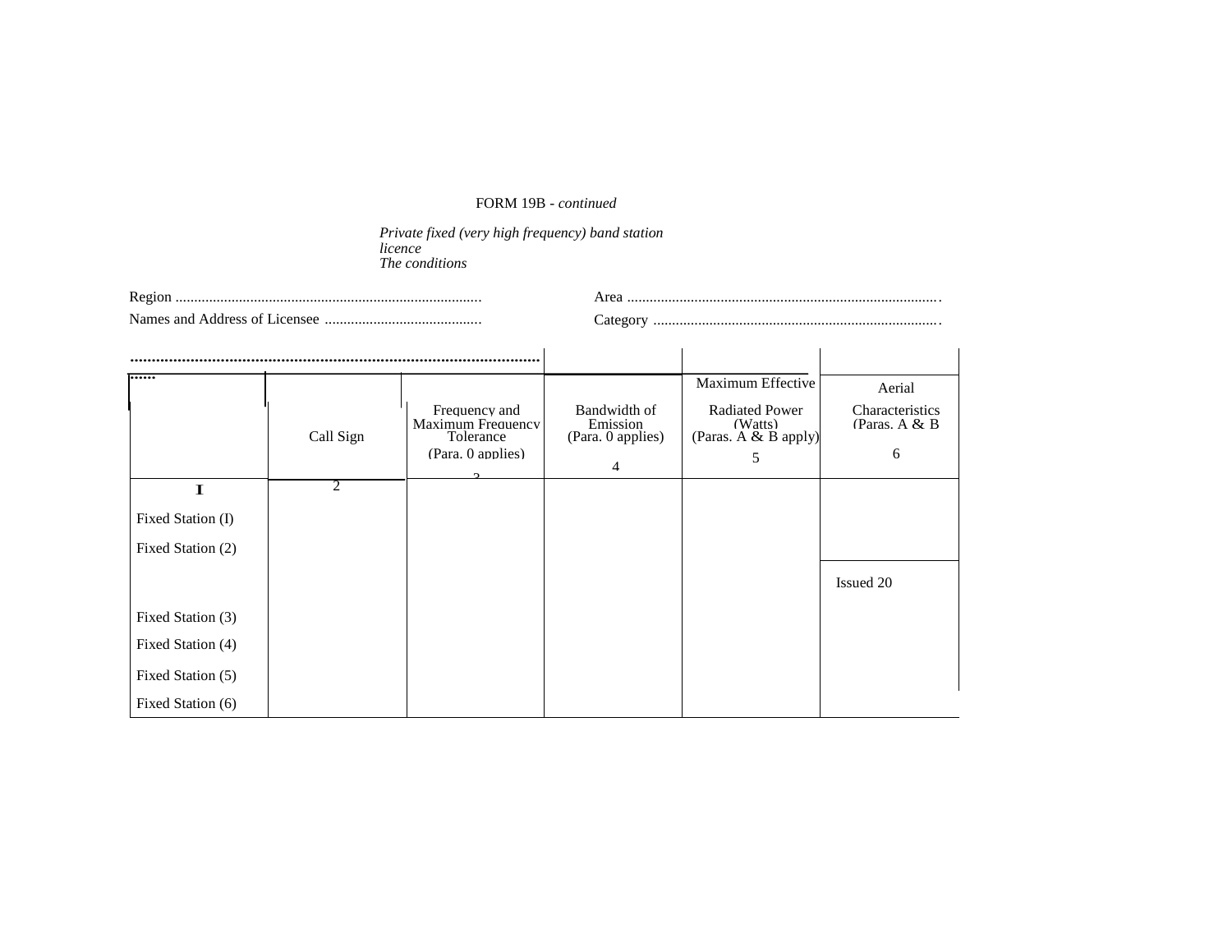*For the purposes of the Conditions:* 

A. Effective Radiated Power (ERP) is the mean radio-frequency power multiplied by the gain of the aerial in a horizontal plane.

The mean radio frequency power (Pm), shall be taken as the power supplied to the antenna transmission line by a transmitter during normal operation, averaged over a time sufficiently long compared with the period of the lowest frequency encountered in the modulation. A time of  $1/\overline{10}$  second during which the mean power is greatest will be selected normally.

- B. Pm, ERP shall be assessed either by measurements or by calculation from the characteristics of the types of apparatus used, at the discretion of the Director-General.
- C. The symbols used to designate the classes of emission have the meanings assigned to them in the Radio Regulations annexed to or in force under the Telecommunications Convention.
- D. **"Bandwidth"** and **"frequency tolerance"** have meanings assigned to them in the Telecommunications Convention.
- E. **"The Telecommunications Convention"** means the International Telecommunications Convention signed at Geneva on the 21st December 1959, and the Radio Regulations and Additional Radio Regulations in force thereunder, and includes any Convention and Regulations which may from time to time be in force in substitution for or in amendment of the said Convention or the said Regulations.

- *(a)* The Director-General should be notified promptly of any change in the address of the licensee, or of any proposed change in any of the stations comprised in the licence. (Prior authority is needed before any of the stations is established in any vehicle, ship, aircraft or place other than as specified in the Schedule to this licence). Except as provided below, correspondence shall be sent to the Ministry of Communications, Posts and Telecommunications Department, International Relations Division, Lagos.
- *(b)* Remittances and correspondence about payments to the Director-General required under this licence shall be sent to the Controller of Finance and Accounts, Posts and Telecommunications Headquarters, Lagos.
- *(c)* If power for the working of any base station is taken from a public electricity supply, no direct connection should be made between the supply mains and the aerial.
- *(d)* If the base station is situated within half a mile of the boundary of any aerodrome, the height of the aerial or any mast supporting it must not exceed fifty feet above the ground level. An aerial which crosses above or is liable to fall or to be blown onto any overhead power wire (including electric lighting wires) or power apparatus shall be guarded to the reasonable satisfaction of the owner of the power wire or power apparatus concerned.
- *(e)* Other stations may have assigned to them the frequency channels assigned to the stations referred to in the licence. The licensee should avoid, so far as possible, interfering with the working of other stations. If such interference is caused deliberately, the offender may be liable to prosecution under section 16 of the Wireless Telegraphy Act.
- (*f*) The connection of any of the stations with the public telephone exchange system shall not be permitted.
- *(g)* Unless this licence expressly so provides, it does not authorise the relaying of messages received at any station to any other premises or place, or the communicating of such messages to the public, e.g., by loudspeaker.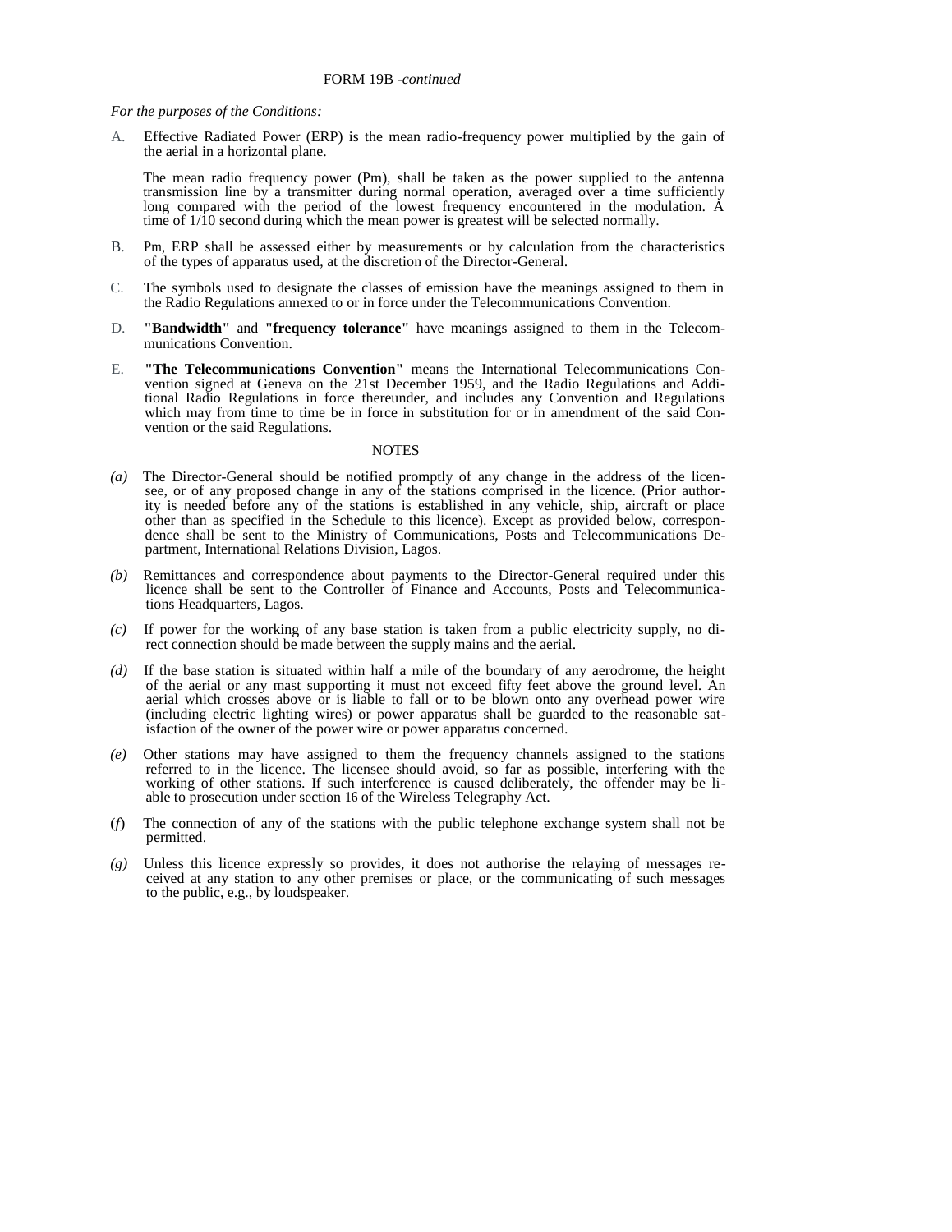### FORM *19B-continued*

- *(h)* Under section 4 of the Wireless Technology Act, it is an offence touse any station of appra tus for wireless telegraphy otherwise than under and in accordance with a licence granted by the Director-General. Breach of this provision may result in this licence being revoked and the offender being prosecuted.
- (i) If any message, the receipt of which is not authorised by this licence, is received by means of the stations, neither the licensee nor any person using the stations should make known the contents of any such message, its' origin or destination, its existence or the fact of its receipt to any person except a duly authorised officer of the Federal Government or a competent legal tribunal, and shall not retain any copy or make any use of any such message, or allow it to be reproduced in writing, copied or made use of. It is an offence under section 10 of the Wireless Telegraphy Act deliberately to receive messages the receipt of which is unauthorised, or (except in the special circumstances mentioned in that section of the Act) to disclose any information as to the contents, sender or addressee of any such messages.
- *(j)* It is an offence under section 10 of the Wireless Telegraphy Act to send by wireless telegraphy certain misleading messages.
- *(k)* This licence does not absolve the licensee from obtaining any necessary consent before entering on private property with any apparatus.
- (l) The Director-General regards himself as free to publish at his discretion the licensee's name and address, and the frequencies allotted for his service, unless the licensee specifically asks that this should not be done.
- *(m)* Every message sent from any of the stations shall start with an announcement of the call sign of the called and calling stations. The call sign of the calling stations shall be repeated at the end of every period of sending provided that no call sign need be announced more than once in any period of one minute. The stations shall be called and identified only by their authorised call signs which are specified in the Schedule hereto.

# FORM 20A

*Private mobile (high frequency) station licence* 

 $N<sub>0</sub>$ 

………………………………………………………………………………………………… Date ......................................... Renewal: N100 per station Fee on Issue: N I 00 per station 1. Licensee: ................................................................................................................................ of .................................................................................................................................................. is hereby licensed in accordance with particulars on the attached conditions. 2. The special conditions governing the licence are as in regulations 8, 10, **11,** 15, 19 and 21 ..... …………………………………………………………………………………………………….

*……………………………………………………..*

 *Director-General or on behalf of the Director-General* 

*………………………………………………………….*

 *(All officer of the Ministry of Communications duly authorised in that behalf)*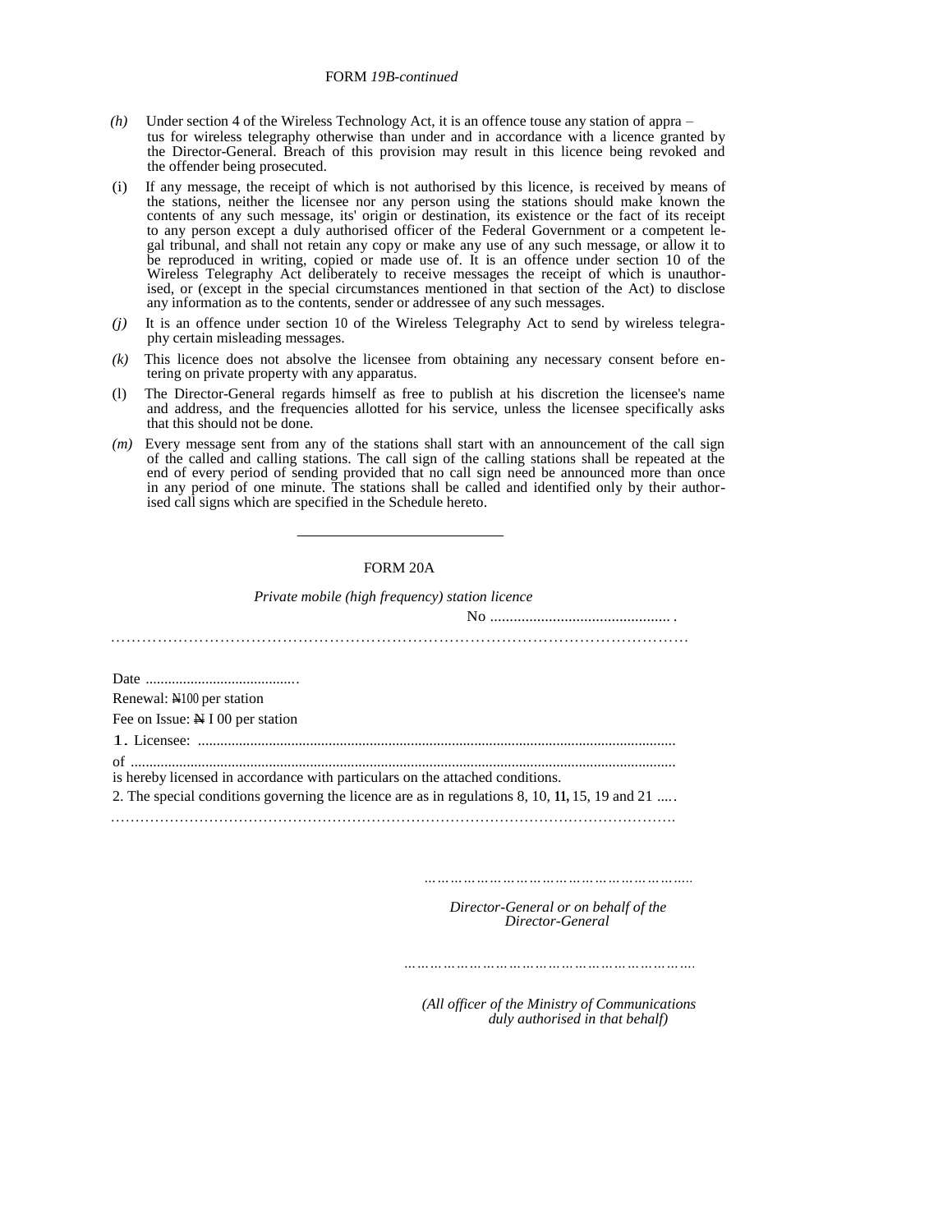# FORM 20A*-continued*

### *Private mobile (high frequency) station licence The conditions*

| Regior                        |          |
|-------------------------------|----------|
| Names and Address of Licensee | category |

|                     | Call Sign | Frequency and<br>Maximum<br>Frequency | Bandwidth of<br>Emission | Class of<br>Emission | Maximum<br>Effective<br><b>Radiated Power</b><br>(Watts) | Aerial<br>Characteristics<br>(Paras. A & B |
|---------------------|-----------|---------------------------------------|--------------------------|----------------------|----------------------------------------------------------|--------------------------------------------|
|                     |           | Tolerance                             | (Para. 0 applies)        | (Para. C applies)    | (Paras. $A & B$                                          | apply)                                     |
|                     |           | (Para. 0 applies)                     |                          |                      | apply)                                                   |                                            |
| 1                   | 2         | 3                                     | $\overline{4}$           | 5                    | 5                                                        | 6                                          |
| Part 1              |           |                                       |                          |                      |                                                          |                                            |
| <b>Base Station</b> |           |                                       |                          |                      |                                                          |                                            |
| Part 2              |           |                                       |                          |                      |                                                          |                                            |
| Mobile Station      |           |                                       |                          |                      |                                                          | Issued 20                                  |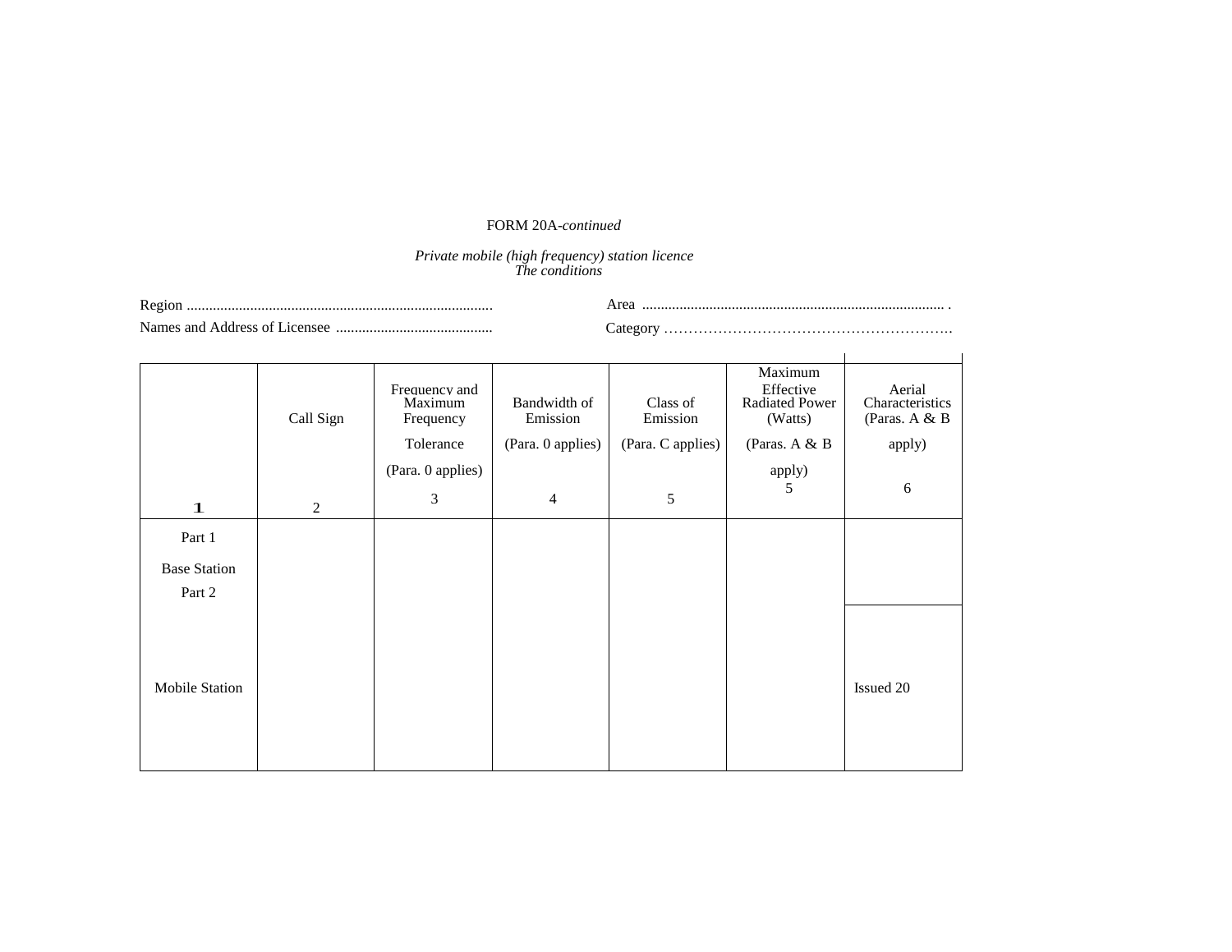*For the purpose of the Conditions:*

A. Effective Radiated Power (ERP) is the mean radio-frequency power multiplied by the gain of the aerial in the horizontal plane.

The mean radio frequency power (Pm), will be taken as the power supplied to the antenna transmission line by a transmitter during normal operation, averaged over a time sufficiently long compared with the period of the lowest frequency encountered in the modulation. A time of  $1/\hat{1}0$  second during which the mean power is greatest will be selected normally.

- B. Prn, ERP will be assessed either by measurements or by calculation from the characteristics of the types of apparatus used, at the discretion of the Director-General.
- C. The symbols used to designate the classes of emission have the meanings assigned to them in the Radio Regulations annexed to or in force under the Telecommunications Convention.
- D. **"Bandwidth"** and **"frequency tolerance"** have meanings assigned to them in the Telecommunications Convention.
- E. **"The Teleconununications Convention"** means the International Telecommunications Convention signed at Geneva on the 21 st December 1959, and the Radio Regulations and Additional Radio Regulations which may from time to time be in force in substitution for or in amendment of the said Convention or the said Regulations.

- *(a)* The Director-General shall be notified promptly of any change in the address of the licensee, or of any proposed change in any of the stations comprised in the licence. (Prior authority is needed before any of the stations is established in any vehicle, ship, aircraft or place other than as specified in the Schedule to this licence). Except as provided below, correspondence shall be sent to the Ministry of Communications, Posts and Telecommunications Department, International Relations Division, Lagos.
- *(b)* Remittances and correspondence about payments to the Director-General required under this licence shall be sent to the Controller of Finance and Accounts, Posts and Telecommunications Headquarters, Lagos.
- *(c)* If power for the working of any base station is taken from a public electricity supply, no direct connection should be made between the supply mains and the aerial.
- *(d)* If the base station is situated within half a mile of the boundary of any aerodrome, the height of the aerial or any mast supporting it must not exceed fifty feet above the ground level. An aerial which crosses above or is liable to fall or to be blown onto any overhead power wire (including electric lighting wires) or power apparatus must be guarded to the reasonable satisfaction of the owner of the power wire or power apparatus concerned.
- *(e)* Other stations may have assigned to them the frequency channels assigned to the stations referred to in the licence. The licensee should avoid, so far as possible, interfering with the working of other stations. If such interference is caused deliberately, the offender may be liable to prosecution under section 16 of the Wireless Telegraphy Act.
- *(f)* The connection of any of the stations with the public telephone exchange system shall not be permitted.
- *(g)* Unless this licence expressly so provides, it does not authorise the relaying or messages received at any station to any other premises or place, or the communicating of such messages to the public, e.g., by loudspeaker.
- *(h)* Under section 4 of the Wireless Telegraphy Act it is an offence to use any station or apparatus for wireless telegraphy otherwise than under and in accordance with a licence granted by the Director-General. Breach of this provision may result in this licence being revoked and the offender being prosecuted.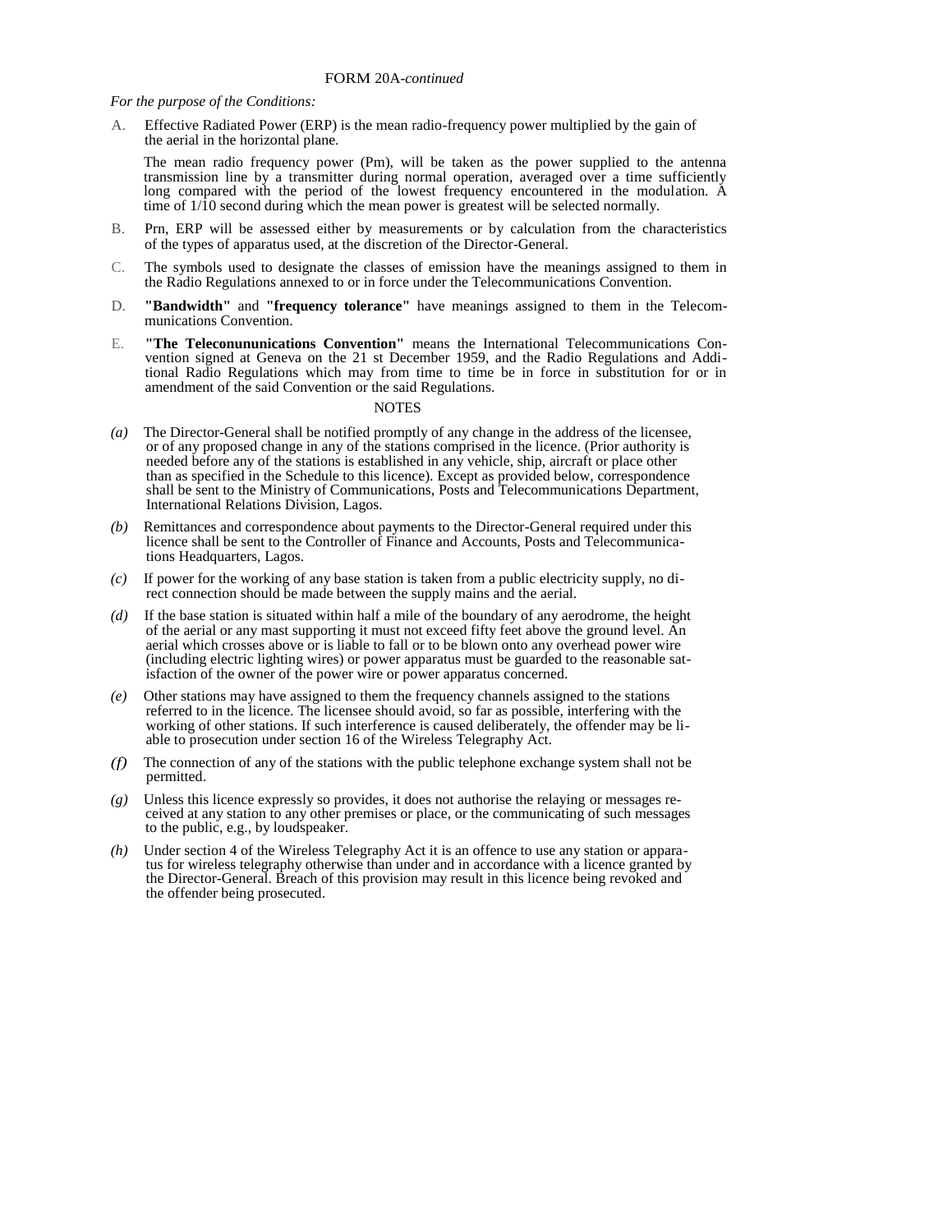#### FORM 20A-*continued*

- (i) **If** any message, the receipt of which is not authorised by this licence, is received by means of the stations, neither the licensee nor any person using the stations shall make known the contents of any such message, its origin or destination, its existence or the fact of its receipt to any person except a duly authorised officer of the Federal Government or a competent legal tribunal, and should not retain any copy or make any use of any such message, or allow it to be reproduced in writing, copied or made use of. **It** is an offence under section 10 of the Wireless Telegraphy Act deliberately to receive messages the receipt of which is unauthorised, or (except in the special circumstances mentioned in that section of the Act) to disclose any information as to the contents, sender or addressee of any such message.
- *(j)* It is an offence under section 10 of the Wireless Telegraphy Act to send by wireless telegraphy certain misleading messages.
- *(k)* This licence does not absolve the licensee from obtaining any necessary consent before entering on private property with any apparatus.
- *(l)* The Director-General regards himself as free to publish at his discretion the licensee's name and address, and the frequencies allotted for his service, unless the licensee specifically asks that this should not be done.

#### FORM 20B

*Private mobile (very high frequency) station licence* 

No ................................................. .

Date ....................................... .

Renewal: N I 00 per station

Fee on Issue: N I 00 per station

1. Licensee: ................................................................................................................................ .

of ................................................................................................................................................ . is hereby licensed in accordance with particulars on the attached conditions.

2. The special conditions governing the licence are as in regulations 8, 10, 15, 19 and 21

……………………………………………………………………………………………….

……………………………………………. ..

 *Director-General or on behalf of the Director-General* 

……………………………………………. ..

 *(An officer of the Ministry of Communications duly authorised in that behalf)*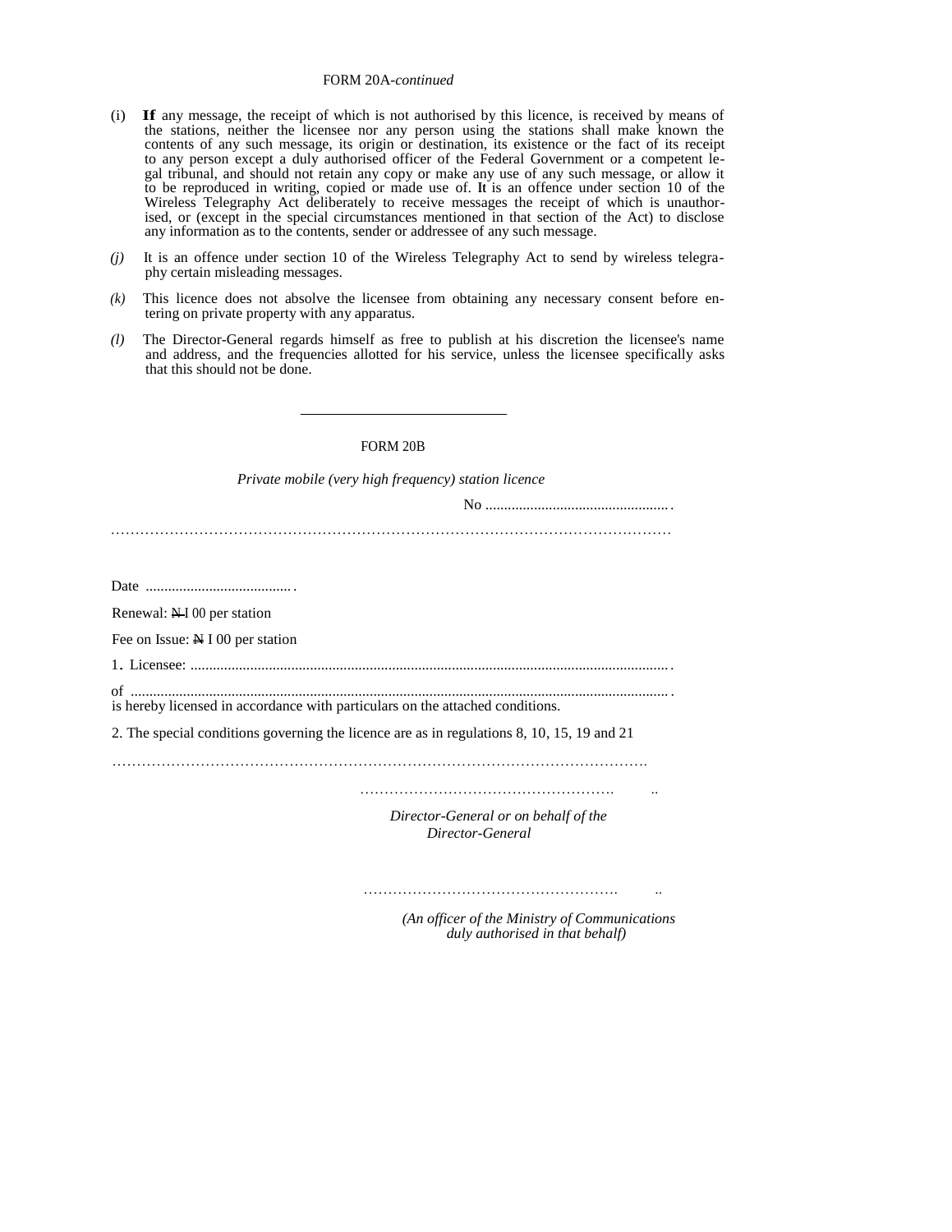# FORM 20B*-continued*

"

#### *Private mobile (very high frequency) station licence The conditions*

| Ð                                                               |    |
|-----------------------------------------------------------------|----|
| . .<br>Names<br>. anc<br>. $\triangle$ Address $\subset$<br>٠nc | ян |

|                       | Call Sign      | Frequency and<br>Maximum<br>Frequency | Bandwidth of<br>Emission | Class of<br>Emission | Maximum<br>Effective<br><b>Radiated Power</b><br>(Watts) | Aerial<br>Characteristics<br>(Paras. A $&$ B |
|-----------------------|----------------|---------------------------------------|--------------------------|----------------------|----------------------------------------------------------|----------------------------------------------|
|                       |                | Tolerance                             | (Para. D applies)        | (Para. C applies)    | (Paras. A $&$ B                                          | apply)                                       |
|                       |                | (Para. D applies)                     |                          |                      | apply)                                                   |                                              |
|                       | $\overline{2}$ | 3                                     | $\overline{4}$           | 5                    | 5                                                        | 6                                            |
| Part 1                |                |                                       |                          |                      |                                                          |                                              |
| <b>Base Station</b>   |                |                                       |                          |                      |                                                          |                                              |
| Part 2                |                |                                       |                          |                      |                                                          |                                              |
| <b>Mobile Station</b> |                |                                       |                          |                      |                                                          | Issued 20                                    |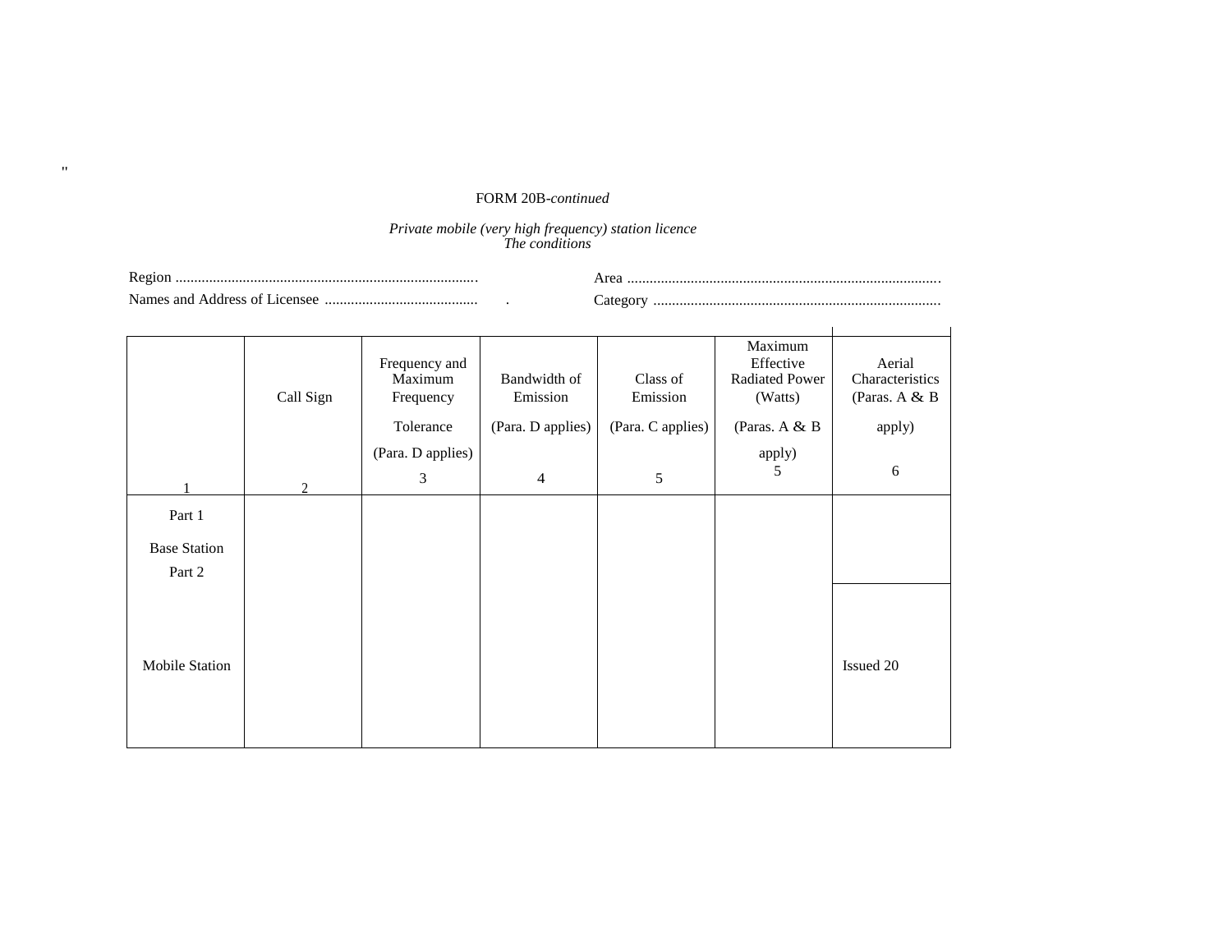*For the purposes of the Conditions:* 

A. Effective Radiated Power (ERP) is the mean radio-frequency power multiplied by the gain of the aerial in the horizontal plane.

The mean radio frequency power (Pm), will be taken as the power supplied to the antenna transmission line by a transmitter during normal operation, averaged over a time sufficiently long compared with the period of the lowest frequency encountered m the modulation. A time of  $1/10$  second during which the mean power is greatest will be selected normally.

- B. Pm, ERP will be assessed either by measurements or by calculation from the characteristics of the types of apparatus used, at the discretion of the Director-General.
- C. The symbols used to designate the classes of emission have the meanings assigned to them in the Radio Regulations annexed to or in force under the Telecommunications Convention.
- D. **"Bandwidth"** and **"frequency tolerance"** have meanings assigned to them in the Telecommunications Convention.
- E. **"The Telecommunications Convention"** means the International Telecommunications Convention signed at Geneva on the 21 st December 1959, and the Radio Regulations and Additional Radio Regulations which may from time to time be in force in substitution for or in amendment of the said Convention or the said Regulations.

#### **NOTES**

- *(a)* The Director-General shall be notified promptly of any change in the address of the licensee, or of any proposed change in any of the stations comprised in the licence. (Prior authority is needed before any of the stations is established in any vehicle, ship, aircraft or place other than as specified in the Schedule to this licence). Except as provided below, correspondence shall be sent to the Ministry of Communications, Posts and Telecommunications Department, International Relations Division, Lagos.
- *(b)* Remittances and correspondence about payments to the Director-General required under this licence shall be sent to the Controller of Finance and Accounts, Posts and Telecommunications Headquarters, Lagos.
- *(c)* **If** power for the working of any base station is taken from a public electricity supply, no direct connection shall be made between the supply mains and the aerial.
- *(d)* If the base station is situated within halfa mile of the boundary of any aerodrome, the height of the aerial or any mast supporting it must not exceed fifty feet above the ground level. An aerial which crosses above or is liable to fall or to be blown onto any overhead power wire (including electric lighting wires) or power apparatus shall be guarded to the reasonable satisfaction of the owner of the power wire or power apparatus concerned.

FORM 21

*Training establishment licence* 

No ...............................................

………………………………………………………………………………………………...

Date ....................................... .

Renewal: N2 per station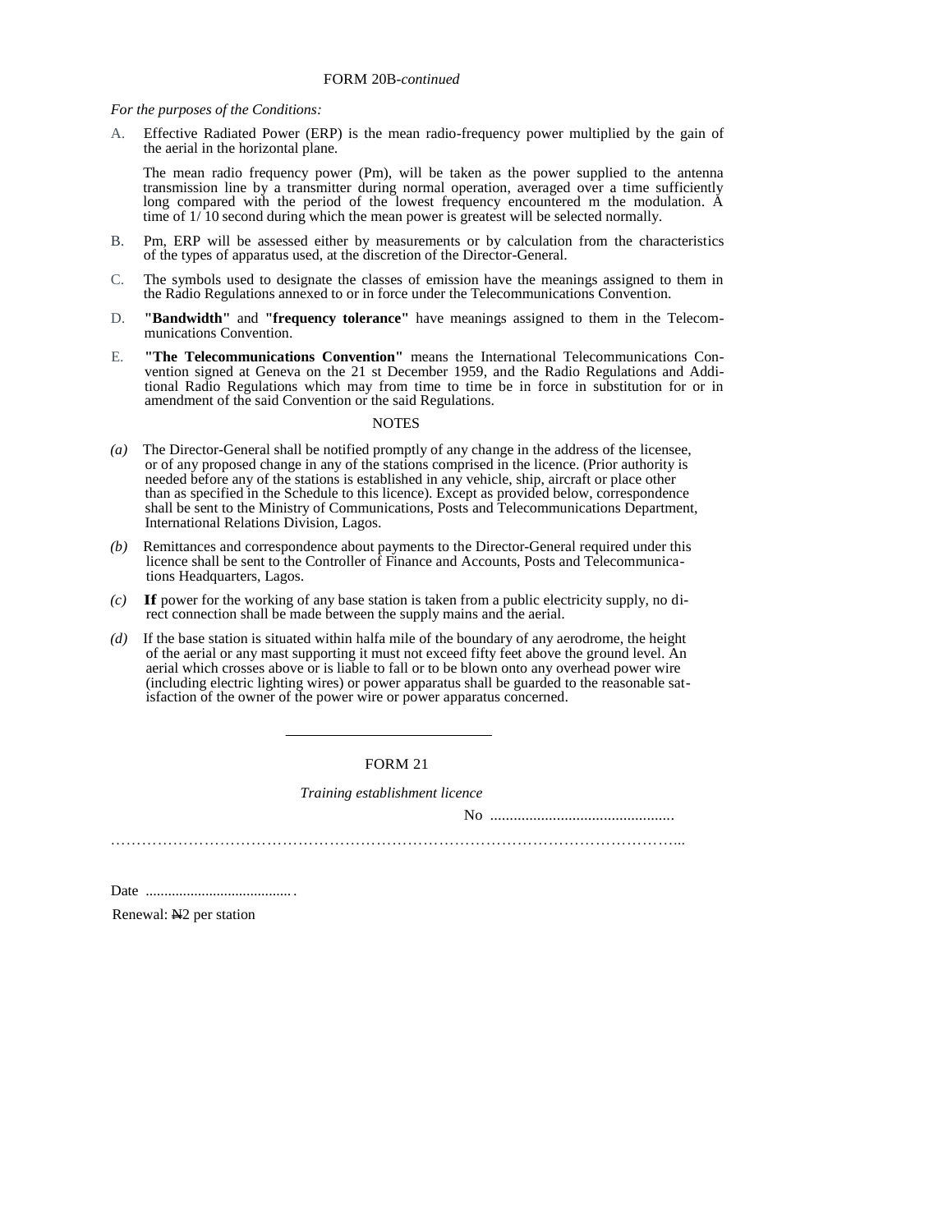# FORM 21*-continued*

| Fee on Issue: $N=2$ per station                                                                     |
|-----------------------------------------------------------------------------------------------------|
|                                                                                                     |
| is hereby licensed in accordance with particulars on the attached conditions.                       |
| 2. The special conditions governing the licence are as in regulations 8, 10, 11, 14, 15, 19, 20, 21 |
|                                                                                                     |
|                                                                                                     |
|                                                                                                     |
|                                                                                                     |

*Director-General or on behalf of the Director-General* 

*…….……………………………………………..*

 *(An officer of the Ministry of Communications duly authorised in that behalf)*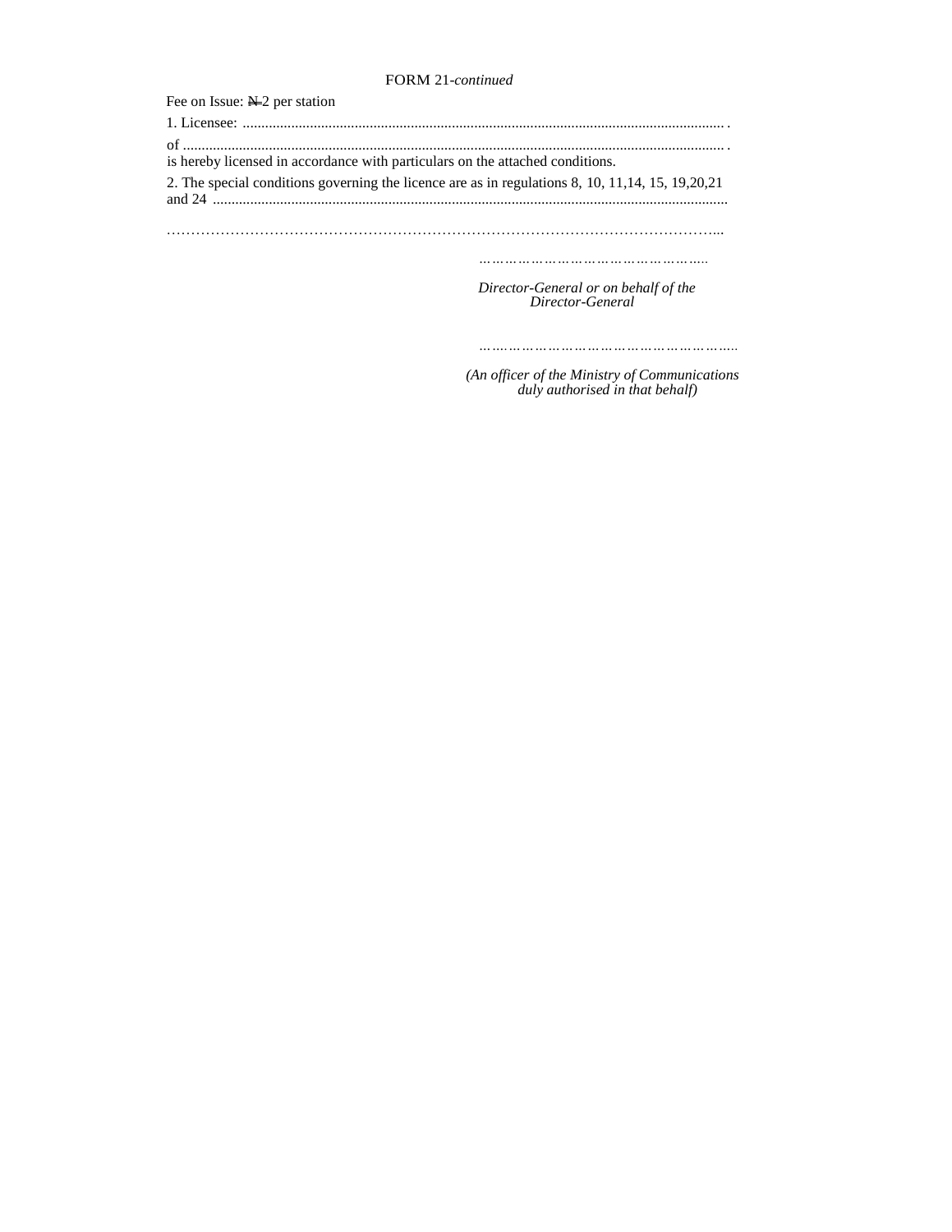# FORM 21*-continued*

#### *Training establishment licence The conditions*

Call Sign: ................................................................................... .

| Frequency and<br>Maximum<br>Frequency<br>Tolerance<br>(See A Overleaf)<br>1 | Bandwidth of<br>Emission<br>(See B Overleaf)<br>2 | Class of Emission<br>(See B Overleaf)<br>3 | Pulse<br>characteristics<br>(pulse repetition)<br>frequency, or<br>pulse duration, or<br>pulse rise time)<br>(See C Overleaf)<br>4 | Maximum<br>radiated power<br>(mean radio<br>frequency power,<br>or peak radio<br>frequency power<br>or effecti ve<br>radiated power)<br>(See $D & E$<br>Overleaf)<br>5 | Aerial<br>Characteristics<br>(See E Overleaf)<br>6 | <b>Other Stations</b><br>with which the<br>Licensee may<br>establish<br>communication<br>on the<br>frequencies<br>shown<br>7 |
|-----------------------------------------------------------------------------|---------------------------------------------------|--------------------------------------------|------------------------------------------------------------------------------------------------------------------------------------|------------------------------------------------------------------------------------------------------------------------------------------------------------------------|----------------------------------------------------|------------------------------------------------------------------------------------------------------------------------------|
|                                                                             |                                                   |                                            |                                                                                                                                    |                                                                                                                                                                        |                                                    |                                                                                                                              |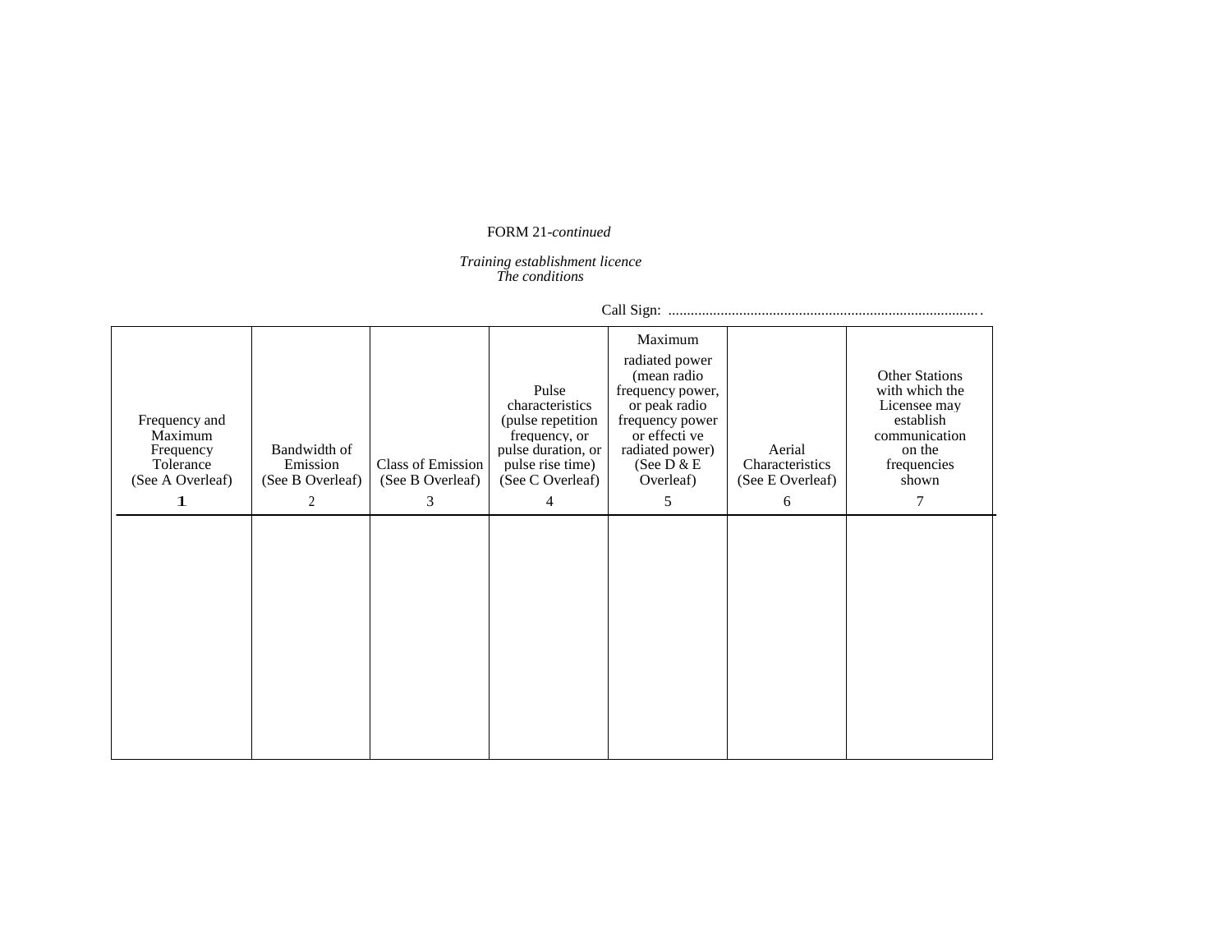#### *For the purposes of the Conditions:*

- A. **"Bandwidth"** and **"frequency tolerance"** have the meanings assigned to them in the Telecommunications Convention.
- B. The symbols used to designate the classes of emission have the meanings assigned to them in the Telecommunications Convention.
- C. Pulse repetition frequency (PRF) is the reciprocal of the interval separating corresponding points (e.g., 50 per cent of the peak amplitude) of successive pulses.

Pulse duration of any specific pulse is the interval between the first and the last instants at which the instantaneous amplitude reaches 50 per cent of the peak amplitude.

Pulse rise time is the time taken during any specific pulse for the amplitude to increase from 10 per cent to 90 per cent of the peak amplitude.

D. Effective Radiated Power (ERP) is the mean radio frequency power multiplied by the gain of the antenna in the horizontal plane.

Mean radio frequency power Pm shall be taken as the power supplied to the antenna transmission line by a transmitter during normal operation, averaged over a time sufficiently long compared with the period of the lowest frequency encountered in the modulation. A time of 1/10 second during which the mean power is greatest will be selected normally.

Peak Radio Frequency Power (RFPP) is the average power supplied to the antenna transmission line by a transmitter during one radio frequency cycle at the highest crest of modulation envelope, taken under conditions of normal operation.

E. RFPP, RFPm and the aerial characteristics shall be assessed either by measurements, or by calculation from the characteristics of the types of apparatus used, at the discretion of the Permanent Secretary.

- *(a)* The Director-General shall be notified promptly of any change in the address of the licensee, or of any proposed change in any of the stations comprised in the licence. Except as provided below, correspondence shall be sent to the Ministry of Communications, Posts and Telecommunications Department, International Relations Division, Lagos.
- *(b)* Remittances and correspondence about payments to the Director-General required under this licence shall be sent to the Controller, Finance and Accounts, Ministry of Communications, Posts and Telecommunications Department, Accounts Branch, Lagos.
- *(c)* If power for the working of the station is taken from a public electricity supply, no direct connection shall be made between the supply mains and the aerial.
- *(d)* If the station is situated within half a mile of the boundary of any aerodrome, the height of the aerial or any mast supporting it must not exceed fifty feet above the ground level. An aerial which crosses above or is liable to fall or to be blown onto any overhead power wire (including electric lighting wires) or power apparatus shall be guarded to the reasonable satisfaction of the owner of the power wire or power apparatus concerned.
- *(e)* This licence shall not authorise the licensee to do any act which is an infringement of any copyright which may exist in the matter sent or received.
- (/) This licence shall not authorise the use of the station for advertising or propaganda purposes, or for the sending or reception of messages for the purpose of conveying news or any other information not directly related to the purpose of the testing of the wireless telegraphy apparatus.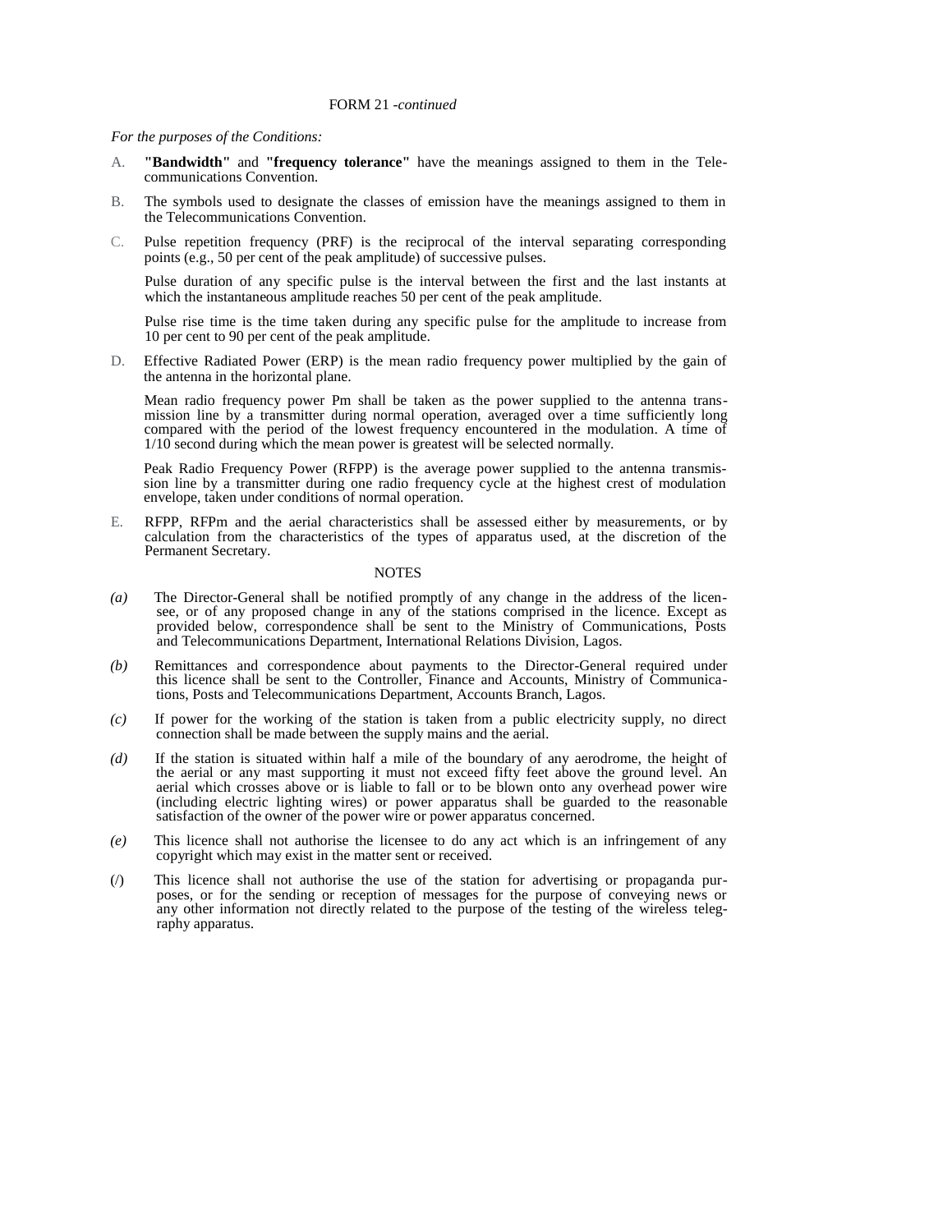- *(g)* Under section 4 of the Wireless Telegraphy Act, it is an offence to use any station or apparatus for wireless telegraphy otherwise than under and in accordance with a licence granted by the Director-General. Breach of this provision may result in this licence being revoked and the offender being prosecuted.
- *(h)* **If** any message, the receipt of which is not authorised by this licence, is received by means of the station, neither the licensee nor any person using the station shall make known the contents of any such message, its origin or destination, its existence or the fact of its receipt, to any person except a duly authorised officer of the Federal Government or a competent legal tribunal, and shall not retain any copy or make any use of any such message, or allow it to be reproduced in writing, copied, or made use of. **It** is an offence under section 10 of the Wireless Telegraphy Act deliberately to receive messages the receipt of which is unauthorised or, (except in the special circumstances mentioned in that section of the Act) to disclose any information as to the contents, sender or addressee of any such message.
- (i) **It** is an offence under section 10 of the Wireless Telegraphy Act to send by wireless telegraphy certain misleading messages.
- *(j)* For Training in Wireless Telegraphy Station:
	- (i) The station shall be used for the purpose of--
		- *(a)* sending messages intended solely for reception within the room in which the station is situated;
		- *(b)* receiving such messages;
		- *(c)* receiving messages sent for general reception from authorised broadcasting sta tions; and
		- *(d)* receiving signals sent from radio-determination stations and messages consisting of navigational warnings, gale warnings, and weather reports sent from coast sta tions and aeronautical ground \*stations, for reception by ship stations and aircraft stations respectively.
	- (ii) The station shall be used for the purpose of instructing pupils in the theory and practice of wireless telegraphy.
	- (iii) The station shall be operated only by or in the presence of responsible instructors who are qualified to use the apparatus comprised in the station in accordance with the li cence and no person who is not authorised by the licensee in that behalf shall operate the station.
	- (iv) The station shall be used only under suppressed radiation conditions, that is to say, in such a way that no electro-magnetic energy capable of reception by any station or appa ratus for wireless telegraphy situated outside the curtilage of the premises in which the station is situated shall avoidably be emitted from the station.
	- *(k)* For Training in Radar Station:
		- (i) The radar station shall be used for sending and receiving signals (not being messages having a verbal signilicance) for the purposes of the determination of position, bearing or distance or for the gaining of information as to the presence, absence, position or motion of any object or of any objects of any class.
		- (ii) The radar station shall be used only for the purposes of instructing pupils in the theory and use of radar equipment.
		- (iii) The radar station shall be used only with pulse type emissions which shall be confined within the frequency bands specified in the Schedule.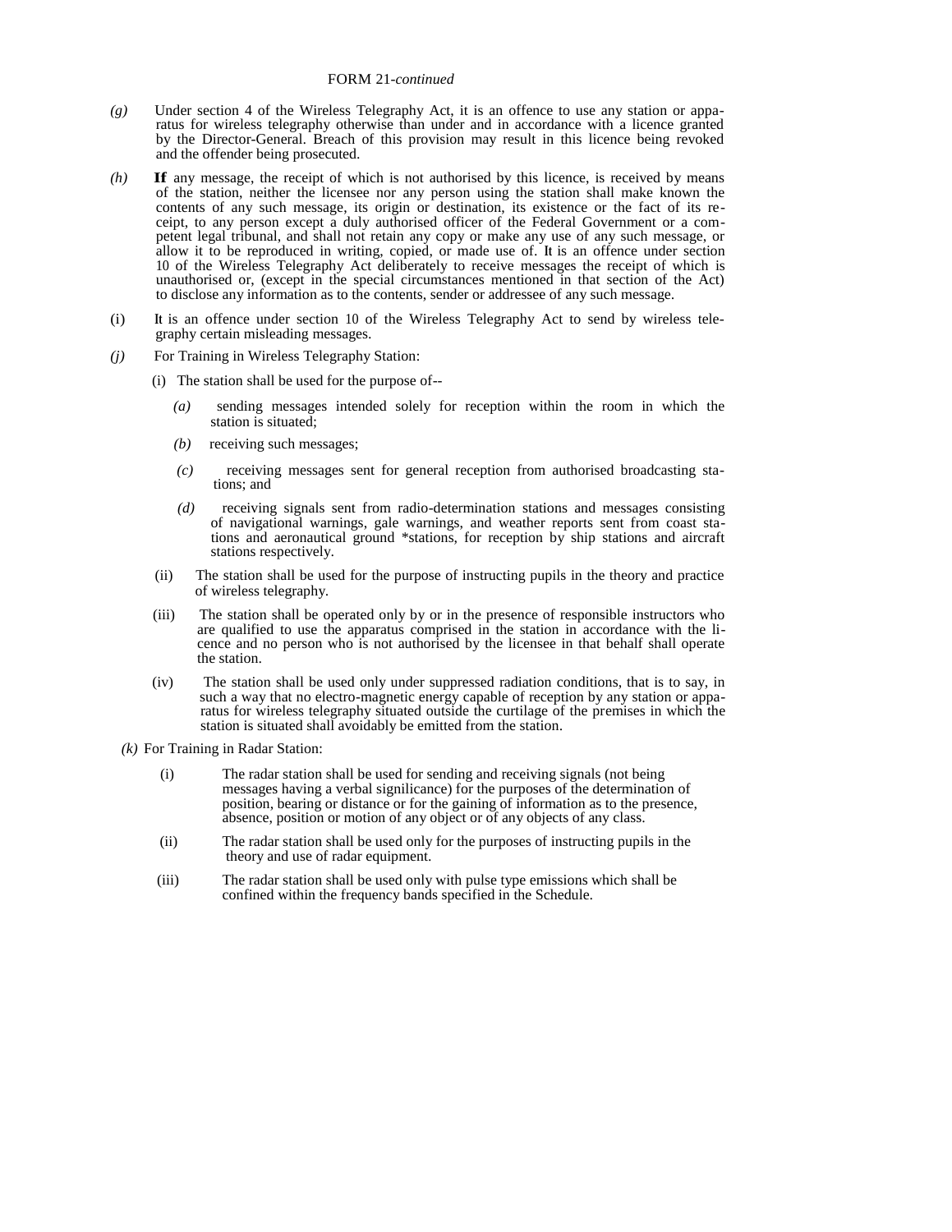### FORM 21 *-continued*

- (iv) The radar station shall be operated only by or in the presence of instructors authorised by the licensee, and no person who is not authorised by the licensee in that behalf shall operate the radar station.
- (v) A record shall be kept in a book of any approved type (not loose-leaf) of all use of ra dar stations showing the date and time of each period of use and the frequency and class of emission employed. No gaps shall be left between entries in the record. The re cord shall be initialled by the instructor at the end of each period of instruction during which the radar station is used.

*"Aeronautical ground stations for reception by ship stations and aircraft stations respectively.*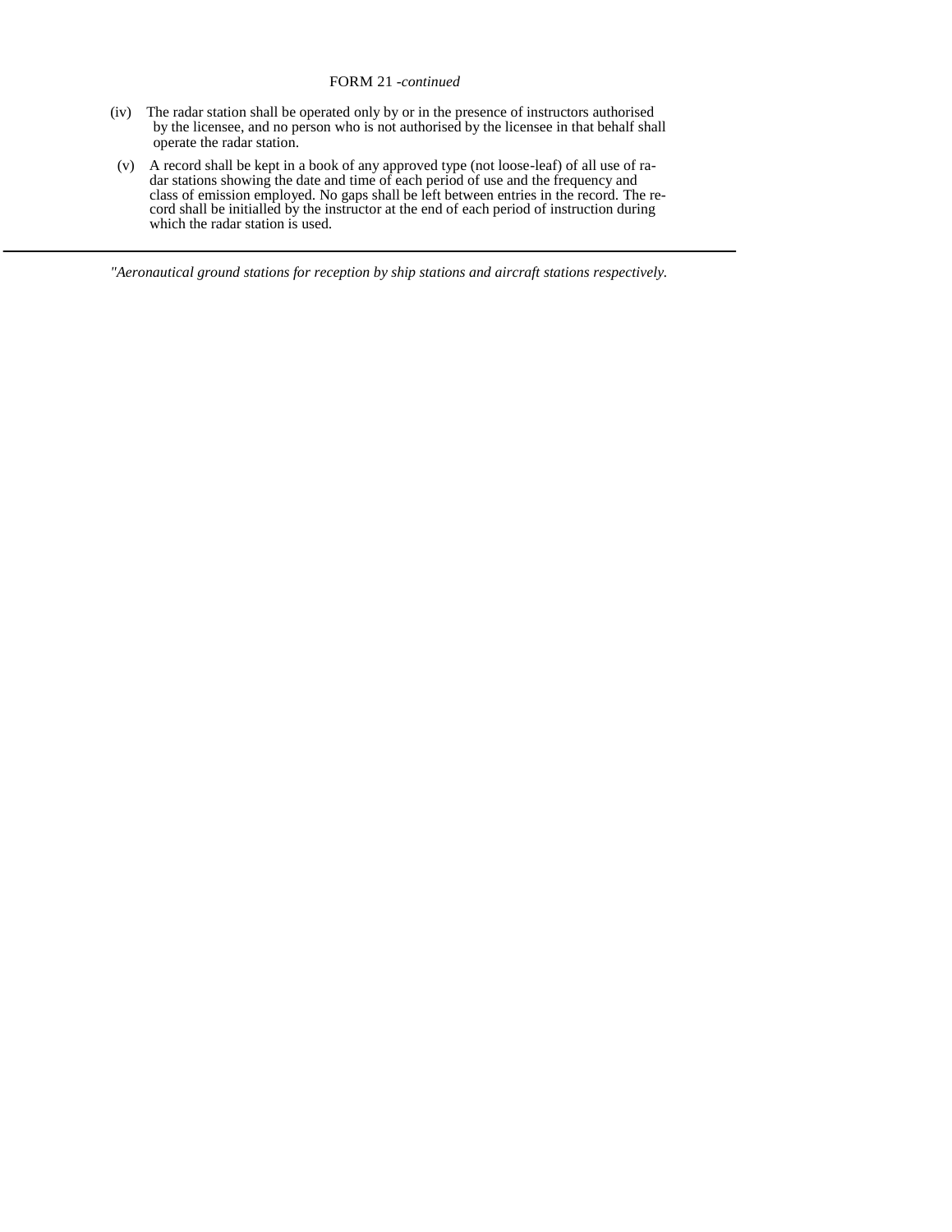# FORM *21-continued*

*Induction communication licence The conditions* 

|                             | <b>Frequency Bands</b> | <b>Classes of Emission</b> | Maximum Radiated Field                                                                               |
|-----------------------------|------------------------|----------------------------|------------------------------------------------------------------------------------------------------|
|                             | (Kc/s.)                | (See A below)              |                                                                                                      |
| <b>Fixed Station</b><br>(1) |                        | AI. A2, A3, F1, F2, F3     | The radiated field at 100 yards<br>from the radiating system shall<br>not exceed $20 \text{ mY}$ lm. |
| (2)                         |                        |                            |                                                                                                      |
| (3)                         |                        |                            |                                                                                                      |
| (4)                         |                        |                            |                                                                                                      |
| (5)                         |                        |                            |                                                                                                      |
| (6)                         |                        |                            |                                                                                                      |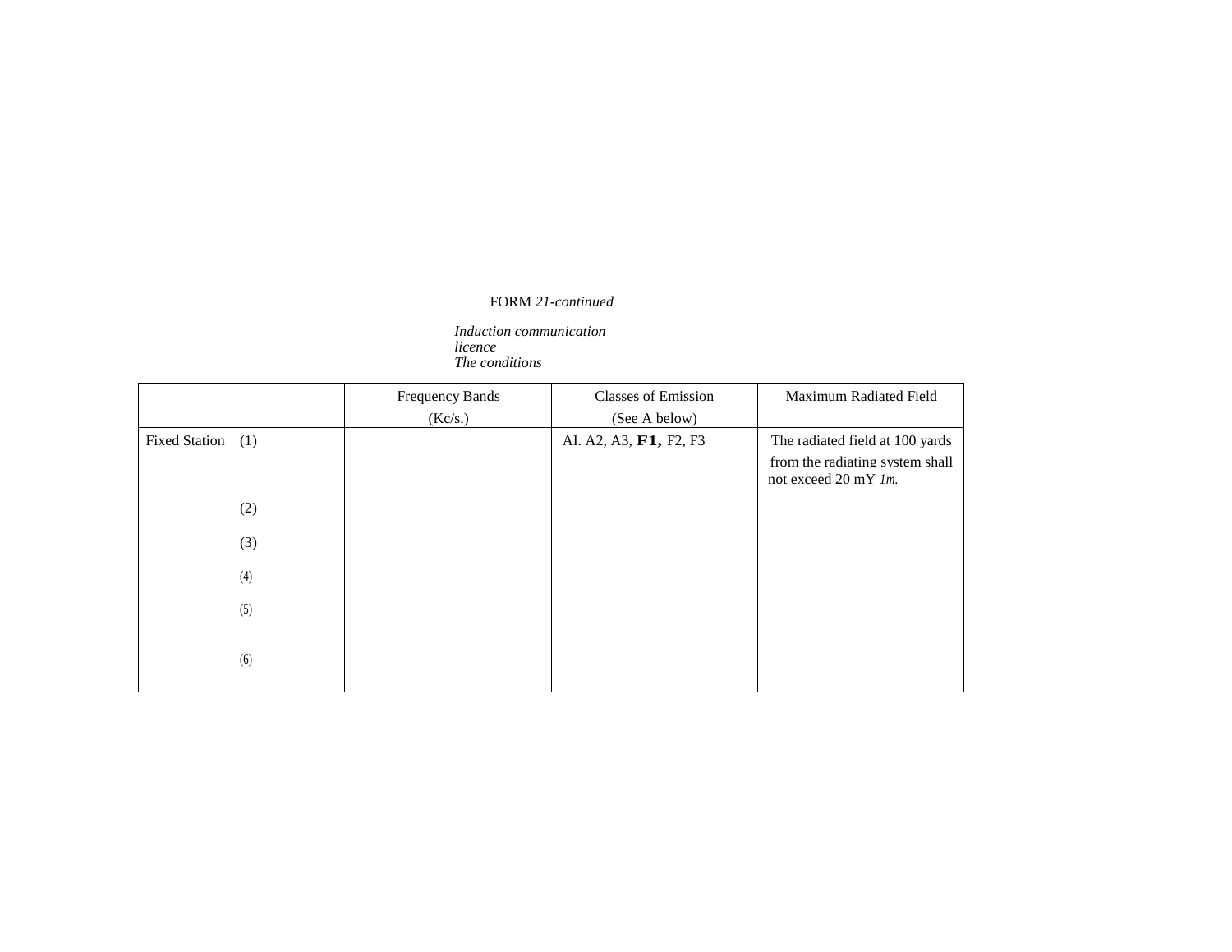# FORM 22

| Induction/paging $(v.h. f)$ communication licence                                                  |
|----------------------------------------------------------------------------------------------------|
|                                                                                                    |
|                                                                                                    |
|                                                                                                    |
|                                                                                                    |
|                                                                                                    |
|                                                                                                    |
|                                                                                                    |
| is hereby licensed in accordance with particulars on the attached conditions.                      |
| 2. The special conditions governing the licence are as in regulations 8, 11, 14, 15, 19, 20 and 21 |

………………………………………………………………………………………………………

*................................................................ Director-General or on behalf of the Director-General* 

*.. (An officer of the Ministry of Communications duly authorised in that behalf)* 

*.............................................................................*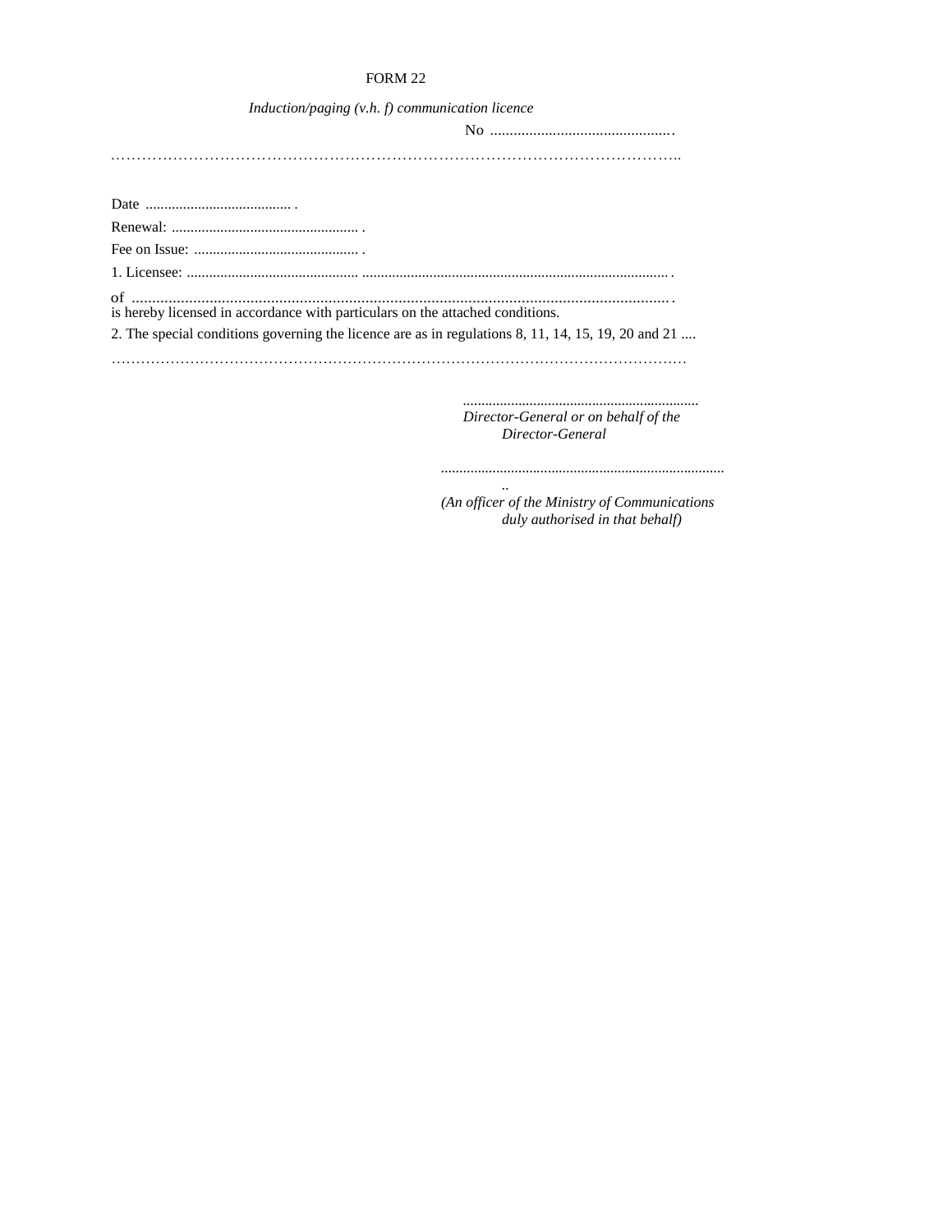# FORM 22*-continued*

### *Induction/paging (v.h.f.) communication licence the conditions*

|                  |           | Frequency Bands     | <b>Classes of Emission</b> | Maximum Radiated Field                                  |
|------------------|-----------|---------------------|----------------------------|---------------------------------------------------------|
|                  |           | (Kc/s.)<br>$Mc/s$ . | (See A below)              |                                                         |
| Fixed<br>Station | $\rm (I)$ |                     | AI. A2, A3, FI, F2, F3     | The radiated field at 100 yards                         |
|                  |           |                     |                            | from the radiating system shall<br>not exceed 20 mY 1m. |
| Mob Station      | (2)       |                     |                            |                                                         |
|                  | (3)       |                     |                            |                                                         |
|                  | (4)       |                     |                            |                                                         |
|                  | (5)       |                     |                            |                                                         |
|                  | (6)       |                     |                            |                                                         |
|                  | (7)       |                     |                            |                                                         |
|                  | (8)       |                     |                            |                                                         |
|                  | (9)       |                     |                            |                                                         |
|                  | (10)      |                     |                            |                                                         |

 $\thicksim$  $\tilde{\ddot{t}}$  $\ddot{\phantom{1}}$  $\sim$ .g  $\thicksim$ :t.

 $\thicksim$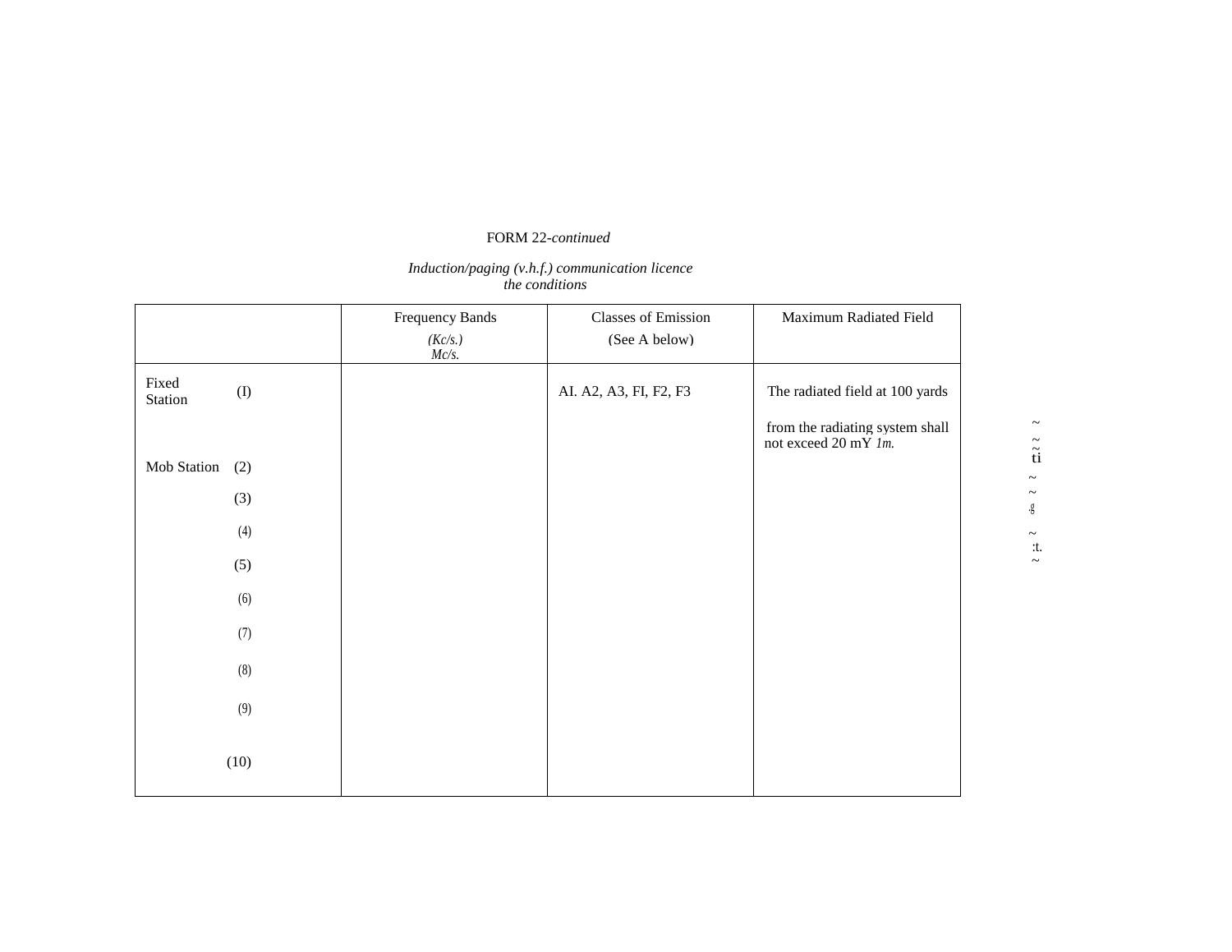# FORM 22*-continued*

*For the purposes of the Conditions:* 

- A. The symbols used to designate the classes of emission have the meanings assigned to them in the Radio Regulations annexed to or in force under the Telecommunications Convention.
- B. **"The Telecommunications Convention"** means the International Telecommunications Convention signed at Geneva on the 21st December 1959 and the Radio Regulations and Additional Radio Regulations in force thereunder, and includes any Convention and Regulations which may from time to time be in force in substitution for or in amendment of the said Convention or the said Regulations.

# **NOTES**

- *(a)* The stations shall be used only within the frequency bands and with emissions of the classes and with the maximum radiated field, which are respectively specified in the Schedule hereto.
- *(b)* The stations shall be operated only by persons authorised by the licensee in that behalf and the licensee shall ensure that such persons observe the conditions of the licence at all times.

# FORM 23

*Amateur (sound) licence* 

| Renewal: N <sub>6</sub> per station                                                                  |  |
|------------------------------------------------------------------------------------------------------|--|
| Fee on Issue: No per station                                                                         |  |
|                                                                                                      |  |
| is hereby licensed in accordance with particulars on the attached conditions.                        |  |
| 2. The special conditions governing the licence are as in regulations 8, 11, 14, 15, 19, 20, 21, 25, |  |
|                                                                                                      |  |

*...........................................................*

*Director-General or on behalf of the Director-General* 

*.........................................................................*

*(An officer of the Ministry of Communications duly authorised in that behalf)* 

# **CONDITIONS**

Call Sign ..................................................................................................................................... .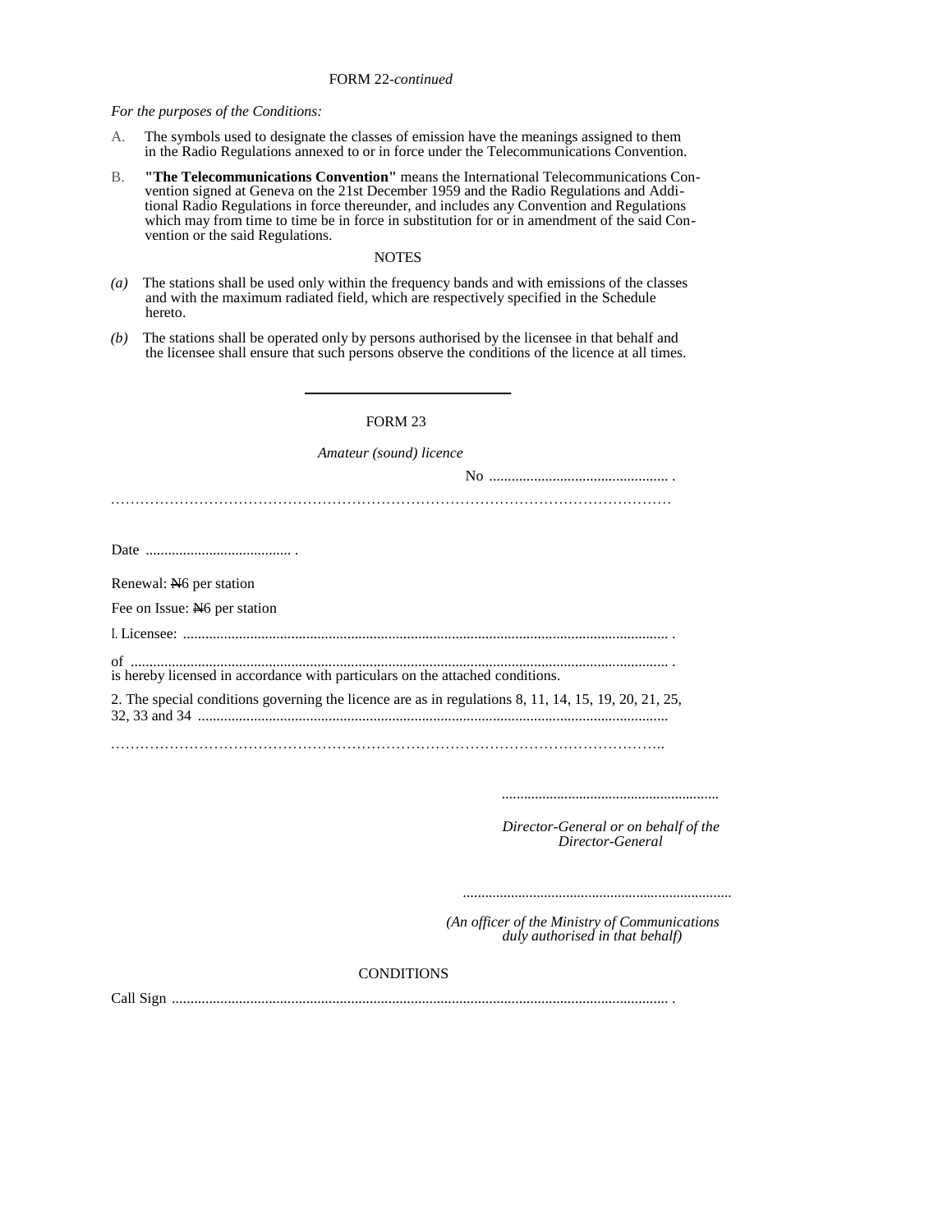### **1. The licensee is licensed to-**

- *(a)* establish an amateur sound sending and receiving station for wireless telegraphy (hereinafter called "the station") at-
	- (i) (hereinafter called "the main address"); or
	- (ii) any premises or location in Nigeria (hereinafter called "the temporary alternative ad dress or location") for separate periods none of which shall exceed four consecutive weeks; or
	- (iii) any premises in Nigeria (hereinafter called "alternative address"):

 Provided that the Director-General is notified in writing in advance by the licensee of the address at which the station is to be established

- *(b)* to use the station for the purpose of sending to, and receiving from, other amateur stations as part of self-training of the licensee in communication by wireless telegraphy;
	- messages in plain language which are remarks about matters of a personal nature in which the licensee or the person with whom he is in communication has been directly concerned;
	- (ii) signals (not being in secret code or cypher) which form part of, or relate to, the transmission of such messages.
- *(c)* to use the station, as part of self-training of the licensee in communication by wireless telegraphy during disaster relief operations conducted by the Nigerian Red Cross Society, or any police force in Nigeria, or during any exercise relating to such operations, for the purpose of sending to other amateur stations such messages as the licensee may be requested by the said society or such police force to send, and receiving from any other amateur station such messages as the person licensed to use such other amateur station may be requested by the said Society or such police force to send.

#### **2. This licence is subject to the following limitations-**

- *(a)* The station shall be used only with emissions which are of the classes specified in clause 3 of the Schedule hereto and are within the frequency bands specified in clause 3 of the Schedule in relation to those respective classes of emission, and with a power not exceeding that specified in clause 3 of the Schedule hereto in relation to the class of emission and frequency band in use at the time.
- *(b)* The station shall be operated only-
	- (i) by the licensee personally; or
	- (ii) in the presence of and under the direct supervision of the licensee by any other person who holds a valid amateur licence or who holds an amateur radio certificate issued or approved by the Director-General.
- *(c)* Messages shall not be broadcast to amateur stations in general, but shall be sent only to amateur stations with which communication is established separately and singly, or to groups of particular amateur stations with which communication is established collectively.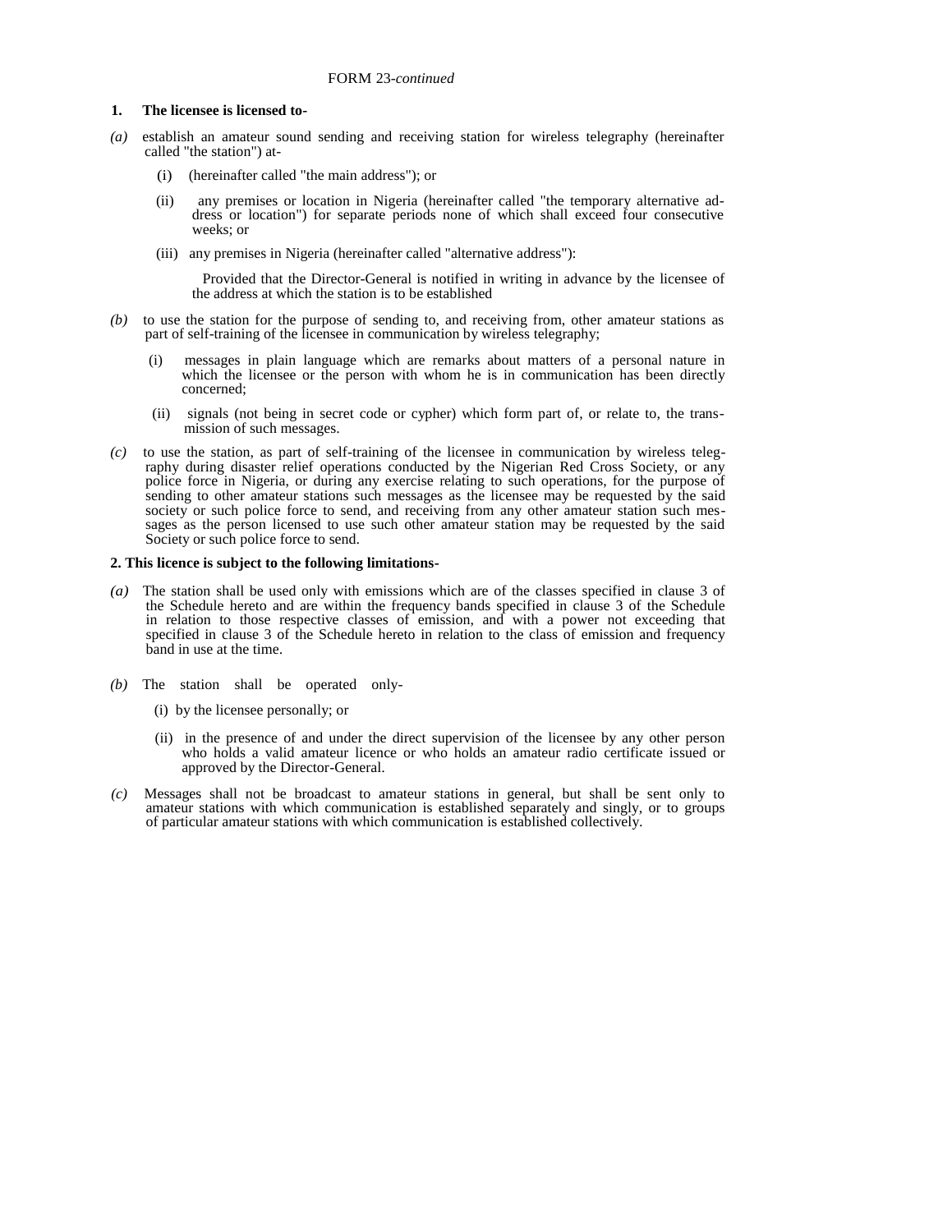### FORM *23-continued*

*(d)* No amateur licence shall be deemed 10 authorise the use of the station for business, advertisement, propaganda purposes, subversive activity, or (except as provided in clause I *(c)*  herein) for sending of news or messages of, or on behalf of, or for the benefit or information of, any social, political, religious or commercial organisation, or anyone other than the licensee or the person with whom he is in communication.

| <b>Frequency Bands</b>               | <b>Classes of Emission</b> | Maximum D.C.                          |
|--------------------------------------|----------------------------|---------------------------------------|
| (in Mc/s)                            | (see "A" below)            | <b>Input Power</b><br>(see "B" below) |
| $*1.8 -$<br>2                        |                            | 10 watts                              |
| $3.5 -$<br>3.8                       | A1, A2, A3, A3a            | 150 watts                             |
| 7.10<br>$\tau$                       | F1, F2 and F3              |                                       |
| 14<br>14.35<br>$\equiv$              |                            |                                       |
| 21.45<br>21                          |                            |                                       |
| 28<br>30<br>$\overline{\phantom{m}}$ |                            |                                       |
|                                      |                            |                                       |
| *144<br>144.5                        | A1, A2, A3 and A3a         |                                       |
| $*144.5 -$<br>145.5                  | A1, A2, A3a                |                                       |
|                                      | F1, F2 and F3              |                                       |
| $145.5 -$<br>146                     | A1, A2, A3 and A3a         |                                       |
| $*430$<br>440                        | A1,                        |                                       |
| $*1,215$<br>$-1,300$                 | A1, A2, A3, A3a            |                                       |
| 2,300<br>$-2,450$                    | F1, F2 and F3              |                                       |
| 5,650<br>$-5,850$                    |                            |                                       |
| $*10,000$<br>$-10,500$               |                            |                                       |
| $*2,350$<br>$-2,400$                 | P1, P2d, P2e               | 25 watts mean power and 2.5           |
|                                      | P3d and P3e                | kilowatts peak power                  |

*\*these bands are shared by other services.* 

- A. The symbols used to designate the classes of emission have the meanings assigned to them in the Telecommunications Convention.
- B. D.C. input power is the total direct current power input to the anode circuit of the valve(s) energising the aerial.
- *(a)* The Director-General shall be notified promptly of any change in the address of the licensee. Except as provided below, correspondence shall be sent to the Ministry of Communications, Posts and Telecommunications Department, International Relations Division, Lagos.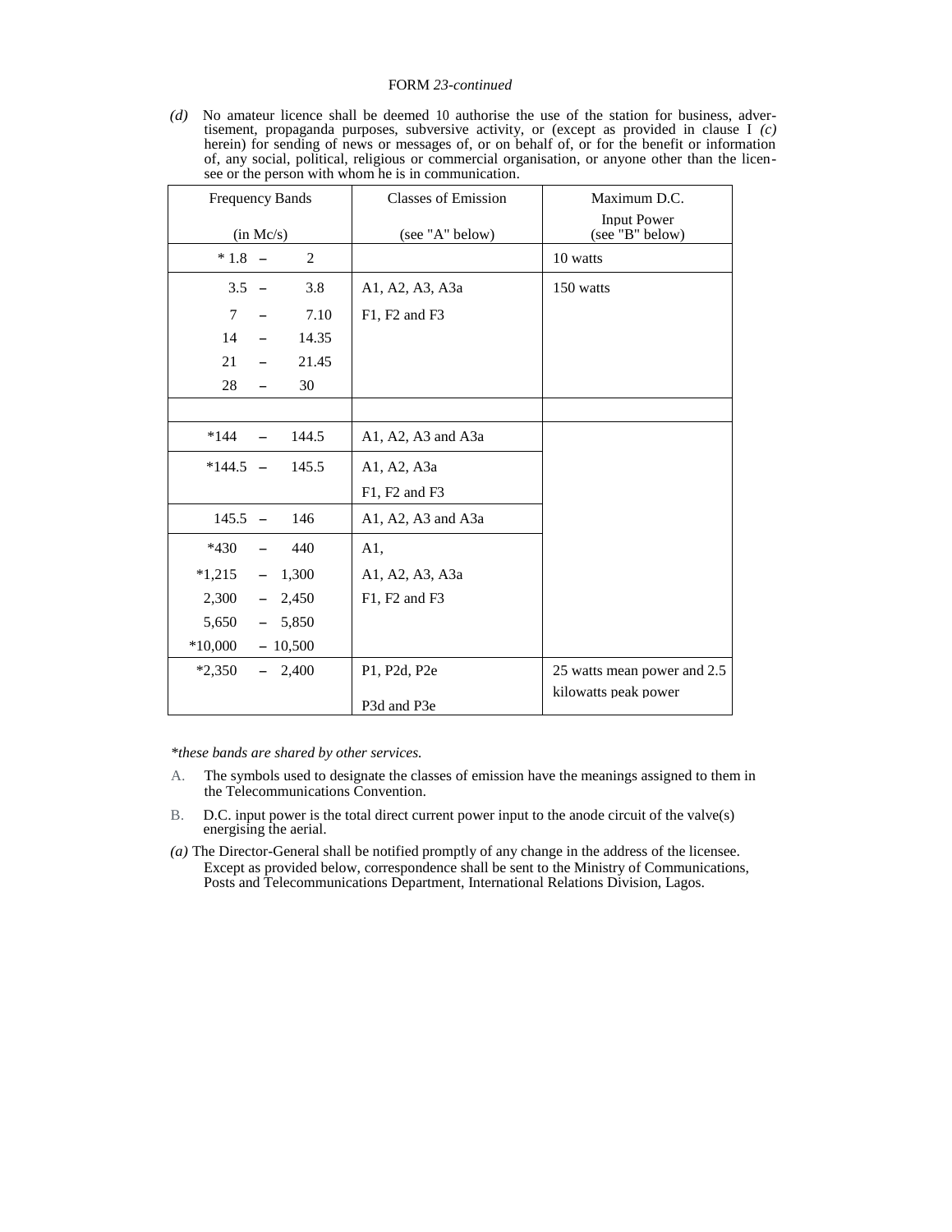### FORM 23*-continued*

- *(b)* Remittances and correspondence about payments to the Director-General required under this licence shall be sent to the Controller, Finance and Accounts, Ministry of Communications, Lagos. It is unnecessary to send the licence when making remittances.
- *(c)* If the station is situated within half a mile of the boundary of any aerodrome, the height of the aerial or any mast supporting it must not exceed fifty feet above the ground level. An aerial which crosses above or is liable to fall or to be blown onto any overhead power wire (including electric lighting wires) or power apparatus shall be guarded to the reasonable satisfaction of the owner of the power apparatus concerned.
- (d) This licence shall not authorise the licensee to do any act which is an infringement of any copyright which may exist in the matter received.
- *(e)* For the reception of broadcast programmes a separate broadcast receiving licence is necessary.
- (f) If power for the working of the station is taken from a public electricity supply, no direct connection shall be made between the supply mains and the aerial.
- *(g)* Demands for closing down (see clause II) can be expected to be received, *inter alia,* in connection with national emergencies or when interference is being caused to Government wireless stations or other important services.
- *(h)* Under section 4 of the Wireless Telegraphy Act, it is an offence to use any station or apparatus for wireless telegraphy except under and in accordance with a licence granted by the Director-General. Breach of this provision may result in this licence being revoked and the offender being prosecuted.
- If any message, the receipt of which is not authorised by this licence, is received by means of the station, neither the licensee nor any person using the station should make known the contents of any such message, its origin or destination, its existence or the fact of its receipt to any person except a duly authorised officer of the Federal Government or a competent legal tribunal, and shall not retain any copy or make any use of any such message, or allow it to be reproduced in writing, copied or made use of. It is an offence under section 10 of the Wireless Telegraph Act, deliberately to receive messages the receipt of which is unauthorised or (except in the special circumstances mentioned in that section of the Act) to disclose any information as to the contents, sender or addressee of any such message.
- *(j)* It is an offence under section 10 or the Wireless Telegraphy Act to send by wireless telegraphy certain misleading messages.
- *(k)* The Director-General regards himself as free to publish the licensee's name and address at his discretion unless he specifically asks that this should not be done.
- *(l)* The expression **"wireless telegraphy"** used in this Licence has the meaning assigned to it in the Wireless Telegraphy Act, and includes, *inter alia,* radio-telephony.

FORM 24

*Amateur (sound mobile) licence* 

No ..................................................

…………………………………………………………………………………………………....

Date ........................................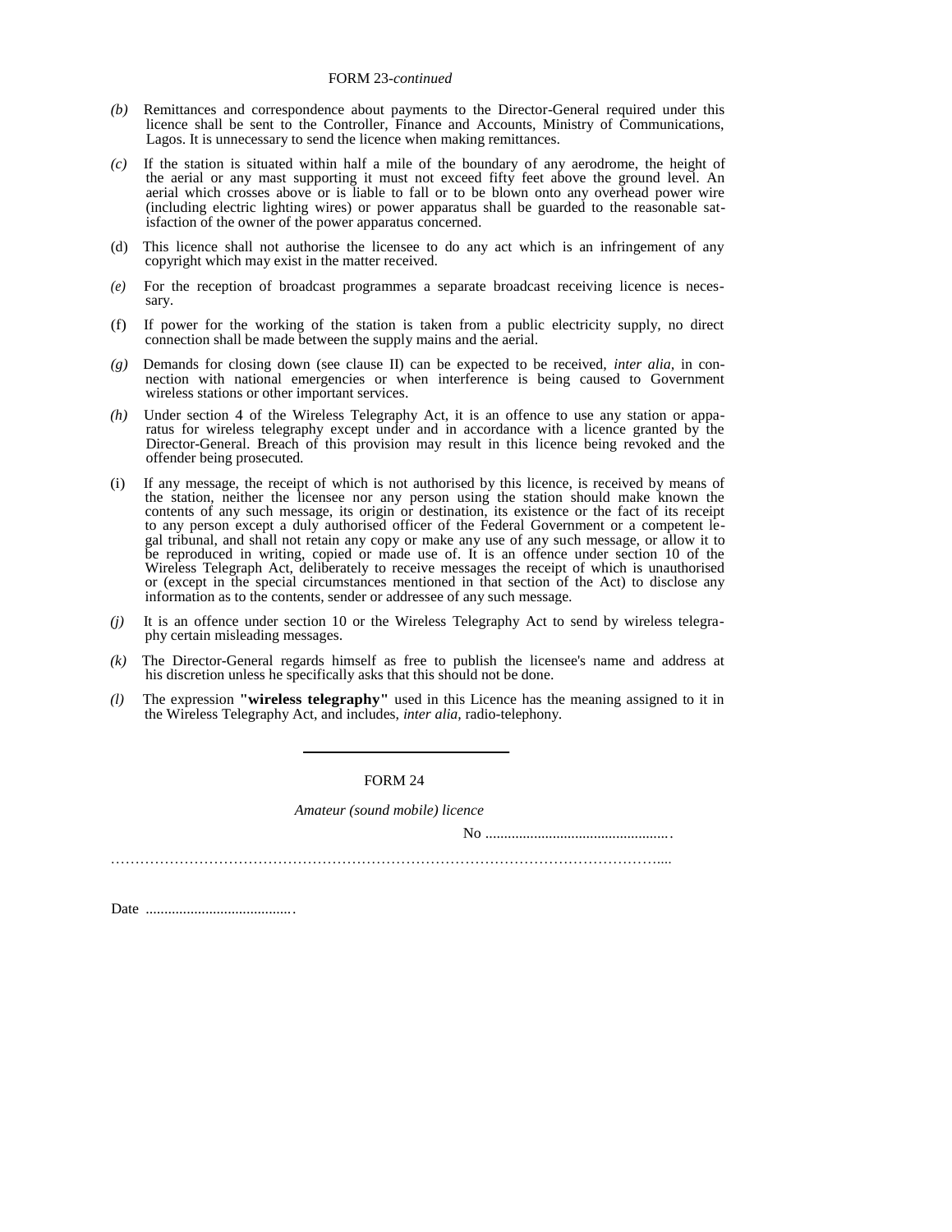| Renewal: $\mathbb{N}$ 10 per station                                                                 |
|------------------------------------------------------------------------------------------------------|
| Fee on Issue: $\mathbb N$ 10 per station                                                             |
|                                                                                                      |
| is hereby licensed in accordance with particulars on the attached conditions.                        |
| 2. The special conditions governing the licence are as in regulations 8, 11, 14, 15, 19, 20, 21, 25, |

*Director-General or on behalf of the Director-General* 

*..........................................................*

*...........................................................................*

 *(An officer of the Ministry of Communications duly authorised in that behalf)* 

# THE CONDITIONS

# Call Sign

1. The licence is supplemental to an amateur (Sound) licence (hereinafter called "the main licence").

2. The licensee is licensed to-

- *(a)* establish an amateur sending and receivmg station for wireless telegraphy (hereinafter called "the station") in any vehicle or vessel; and
- *(b)* use the station for the purposes referred to in the main licence.

3.The terms, provisions and the limitations contained in the main licence shall apply to this licence as if they were incorporated herein:

Provided that:

- *(a)* clause 1 *(a)* of the main licence shall not apply to this licence;
- *(b)* clause 6 of the Schedule hereto shall apply instead of clause 3 or the Schedule to the main licence.

4. The station shall not be established or used on the sea or within any estuary, dock or harbour.

5.1 The call sign as contained in clause 6 hereto shall be used when the station is operated. No abbreviated form of the call sign shall be used. 5.2 Particulars of the location of the station shall be sent at the beginning and the end of estab-

lishment of communication with each separate area station or at intervals of half an hour, whichever is more frequent.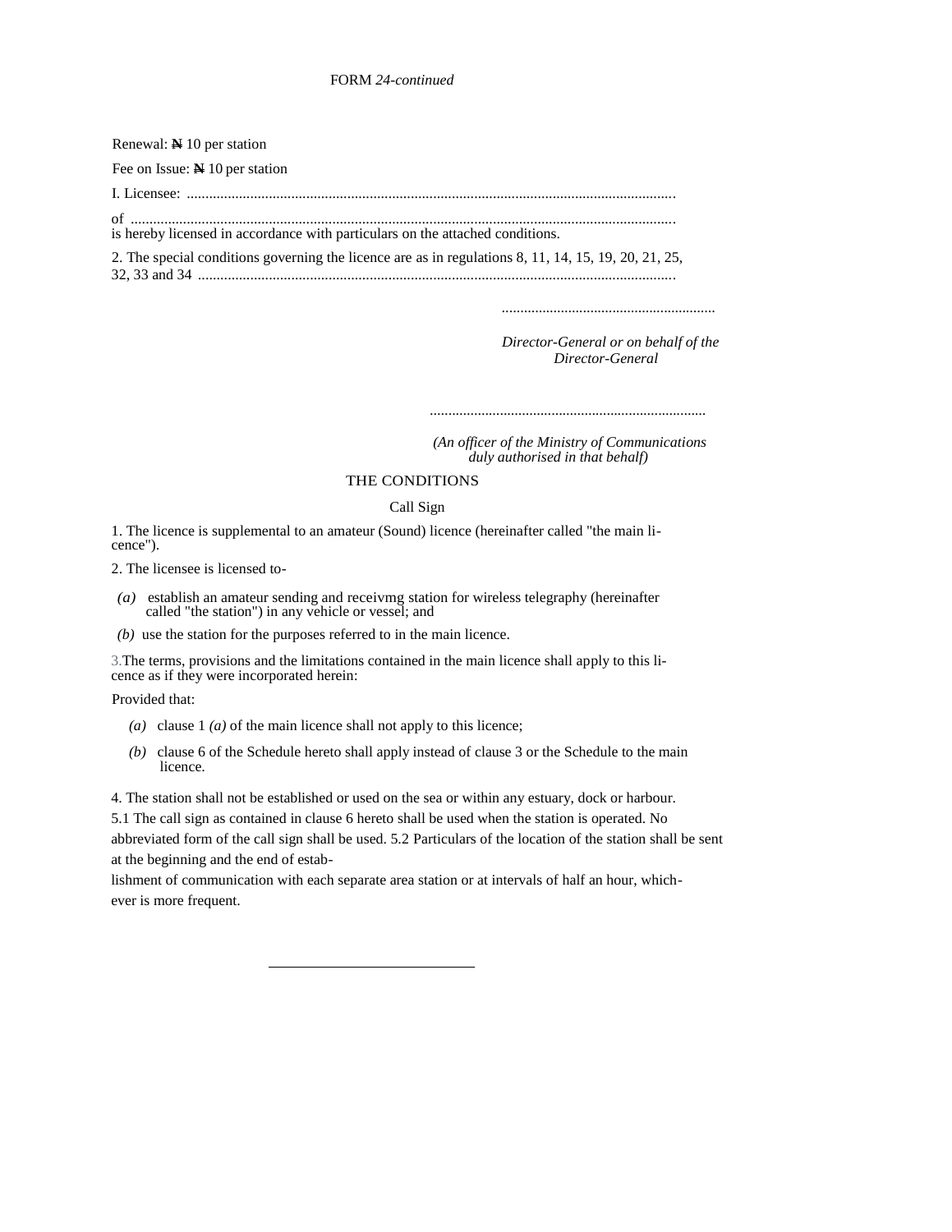# FORM *24-continued*

Call Sign ........................................................ .

Conditions of Frequency, Emissions and Power.

|                | $(in$ $Mc/s)$            | <b>Frequency Bands</b> | <b>Classes of Emission</b><br>(see "A" below) | Maximum D.C.<br><b>Output Power</b><br>(see "B" below) |
|----------------|--------------------------|------------------------|-----------------------------------------------|--------------------------------------------------------|
| $*1.8$         |                          | $\overline{c}$         | A1, A2, A3, A3a<br>F1, F2 and F3              | 10 watts                                               |
| $*3.5$         |                          | 3.8                    | A1, A2, A3, A3a                               | 150 watts                                              |
| $\overline{7}$ |                          | 7.10                   | F1, F2 and F3                                 |                                                        |
| 14             | $\overline{\phantom{0}}$ | 14.35                  |                                               |                                                        |
| 21             |                          | 21.45                  |                                               |                                                        |
| 28             |                          | 30                     |                                               |                                                        |
|                |                          |                        |                                               |                                                        |
| $*144$         |                          | 144.5                  | A1, A2, A3 and A3a                            | 150 watts                                              |
| $*144.5$       |                          | 145.5                  | A1, A2, A3, A3a                               |                                                        |
|                |                          |                        | F1, F2 and F3                                 |                                                        |
| 145.5          |                          | 146                    | A1, A2, A3 and A3a                            |                                                        |
| $*430$         |                          | 440                    | A1, A2, A3, A3a                               |                                                        |
| $*1,215$       | $\qquad \qquad -$        | 1,300                  | F1, F2 and F3                                 |                                                        |
| 2,300          | -                        | 2,450                  |                                               |                                                        |
| 5,650          | $\overline{\phantom{a}}$ | 5,850                  |                                               |                                                        |
| $*10,000$      | $\equiv$                 | 10,500                 |                                               |                                                        |
| $*2,350$       |                          | 2,400                  | P1, P2d, P2e                                  | 25 watts mean power and 2.5                            |
| 5,700          |                          | 5,800                  | P3d and P3e                                   | kilowatts peak power                                   |
| 10,000         | $\overline{\phantom{0}}$ | 10,450                 |                                               |                                                        |

*\*These bands are shared by other services.*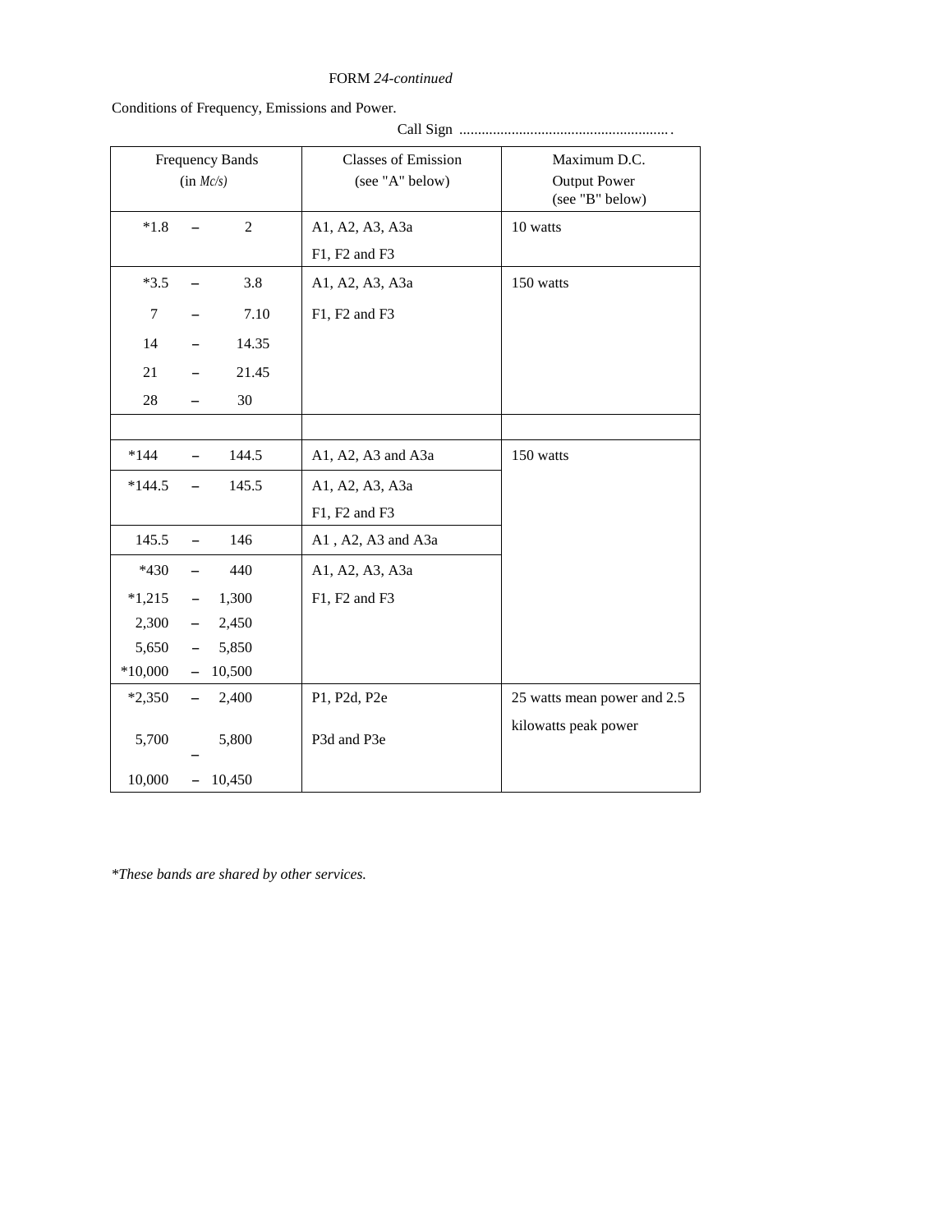### FORM 25

| Amateur (television) licence |  |  |  |
|------------------------------|--|--|--|
|------------------------------|--|--|--|

| Renewal: N <sub>20</sub> per station                                                                |  |
|-----------------------------------------------------------------------------------------------------|--|
| Fee on Issue: N <sub>20</sub> per station                                                           |  |
|                                                                                                     |  |
| is hereby licensed in accordance with particulars on the attached conditions.                       |  |
| 2. The special conditions governing the licence are as in regulations 8, 11, 14, IS, 19, 20, 21, 25 |  |
|                                                                                                     |  |

 *Director-General or on behalf of the Director-General* 

 *...........................................................................*

*...........................................................*

 *(An officer of the Ministry of Communications duly authorised in that behalf)* 

## THE CONDITIONS

1. (1) The licensee is licensed to-

*(a)* establish an amateur television sending and receiving station for wireless telegraphy (hereinafter called "the station") at .......................................................................................... .

......................................................................................................................................... .........................................................................................................................................

- and
- *(b)* use the station for the purpose of
	- (i) sending to and receiving from other amateur television stations with which communi cation is separately and singly established, as part of the self-training of the licensee in communication by wireless telegraphy, visual images for the purpose of investigation in wireless telegraphy of the licensee or the person with whom he is in communication;
- (ii) sending by radio telephony or morse telegraphy messages relating solely to the matter connected with the sending and receiving of the said visual images;
	- (iii) sending the call sign of the station by radio telephony or by morse telegraphy; and
	- (iv) receiving messages from other amateur stations.

(2) No amateur licence shall be deemed to authorise the use of the station for business, advertisement, propaganda purposes, subversive activity, for sending of news or messages of, or on behalf of, or for the benefit of information of, any social, political, religious or commercial organisation, or anyone other than the licensee or the person with whom he is in communication.

Call Sign .................................................. .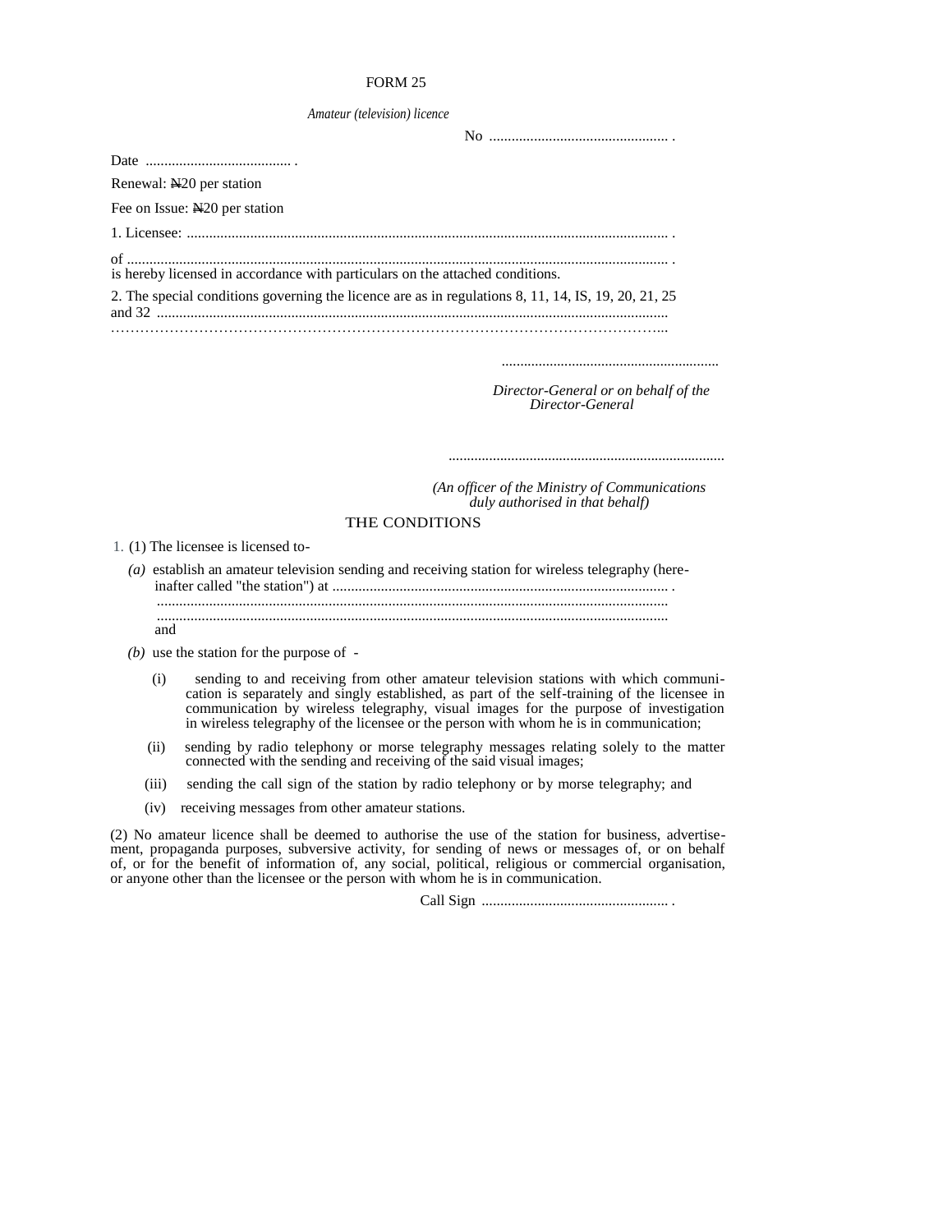| <b>Frequency Bands</b> | Class of Emission | Maximum D.C. Input                  |
|------------------------|-------------------|-------------------------------------|
| (in Mc/s)              | (See "A" below)   | Power (in watts)<br>(See "B" below) |
| $*425$<br>455          | AI, A2, A3, A5    | 150                                 |
| 1,225<br>$-1,290$      | FI, F2, F3 or F5  |                                     |
| 2,300<br>$-2,450$      |                   |                                     |
| 5,650<br>5,850<br>$-$  |                   |                                     |
| 10,000<br>$-10,500$    |                   |                                     |

*For the purposes a/the Conditions:* 

- A. The symbols used to designate the classes of emission have the meanings assigned to them in the Telecommunications Convention.
- B. D.C. input power is the total direct current power input to the anode circuit of the valve(s) energising the aerial in the fully modulated condition, e.g., peak white in an amplitude modulated positive modulation system, and peak black in an amplitude modulated negative modulation system.

#### NOTES

- *(a)* The Director-General shall be notified promptly of any change in the address of the licensee, or of any proposed change in the station comprised in this licence. The licence does not authorise the establishment of the station at any address other than the one specified in the licence. Except as provided below, correspondence shall be sent to the Ministry of Communications, Posts and Telecommunications Department, International Relations Division, Lagos.
- *(b)* Remittance and correspondence about payment to the Director-General, required under this licence, shall be sent to the Controller of Finance and Accounts, Ministry of Communications, P. & T. Department, Accounts Branch, Lagos. It is unnecessary to send the licence when making remittances.
- *(c)* If the station is situated within half a mile of the boundary of any aerodrome, the height of any aerial used or any mast supporting it shall not exceed fifty feet above the ground level. An aerial which crosses above or is liable to fall or to be blown onto any overhead power wire (including electric lighting wires) or power apparatus must be guarded to the reasonable satisfaction of the owner of the power apparatus concerned.
- *(d)* This licence does not authorise the licensee to do any act which is an infringement of any copyright which may exist in the matter sent or received.
- *(e)* For the reception of broadcast television or sound programmes a separate broadcasting television or sound receiving licence (as the case may be) is necessary.
- (*f*) Under section 4 of the Wireless Telegraphy Act, it is an offence to use any station or apparatus for wireless telegraphy otherwise than under and in accordance with a licence granted by the Director-General. Breach of this provision may result in this licence being revoked and the offender being prosecuted.
- *(g)* If any message, the receipt of which is not authorised by this licence is received by means of the station, neither the licensee nor any person using the station shall make known the contents of any such message, its origin or destination, its existence or the fact of its receipt, to any person except a duly authorised officer of the Federal Government or a competent legal tribunal, and shall not retain any copy or make use of any such message, or allow it to be reproduced in writing, copied, or made use of.

2.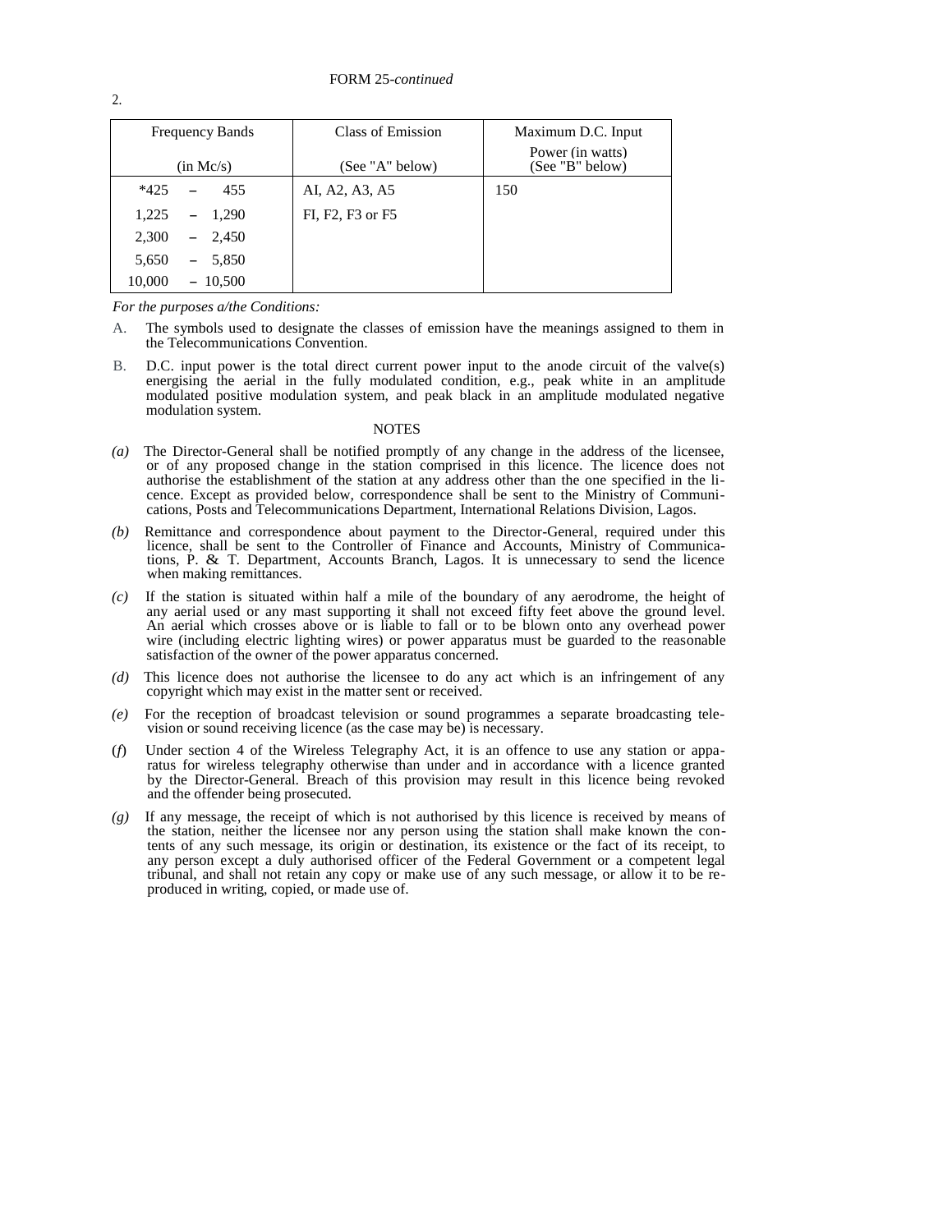### FORM *25-continued*

- (*k*) It is an offence under section 10 of the Wireless Technology Act deliberately to receive mess sages, the receipt of which is unauthorised, or (except in the special circumstances mentioned in that section of the Act) to disclose any information as to the contents, senders, or ad dressee of any such message.
- (i) The expression **"Wireless Telegraphy**" used in this licence has the meaning assigned to it in the Wireless Telegraphy Act and includes *inter alia* television and radio-telephony.
- (j) The station shall be operated only by the licensee personally provided that any device used for converting visual images into electrical signals for the purpose of being sent may be operated under the licensee's personal supervision by another person.
- *(k)* The station shall not be used for the sending of any visual image which in the opinion of the Director-General is of an objectional character.
- *(l)* The station shall not be used for the sending of any image on behalf of any other person.
- *(m)* Immediately before and immediately after each period of sending, and not less frequently than once every thirty minutes, the call sign shall be sent for identification purposes either by hand-operated morse telegraphy using modulated continuous wave emissions at a speed not greater than twelve words per minute, or telephonically, on the frequency which is to be or which has been used for the sending of visual images.
- *(n)* A representation in visual form of the call sign shall be sent at the beginning and end of each period of sending visual images produced by scanning methods.

## FORM 26

*Model control licence* 

| is hereby licensed in accordance with attached conditions.                                         |
|----------------------------------------------------------------------------------------------------|
| 2. The special conditions governing the licence are as in regulations 8, 11, 15, 19, 20, 21 and 26 |
|                                                                                                    |
|                                                                                                    |
| Director-General or on behalf of the<br>Director-General                                           |
|                                                                                                    |

(All *officer of the Ministry of Communications duly authorised in that behalf>* 

*..............................................................................*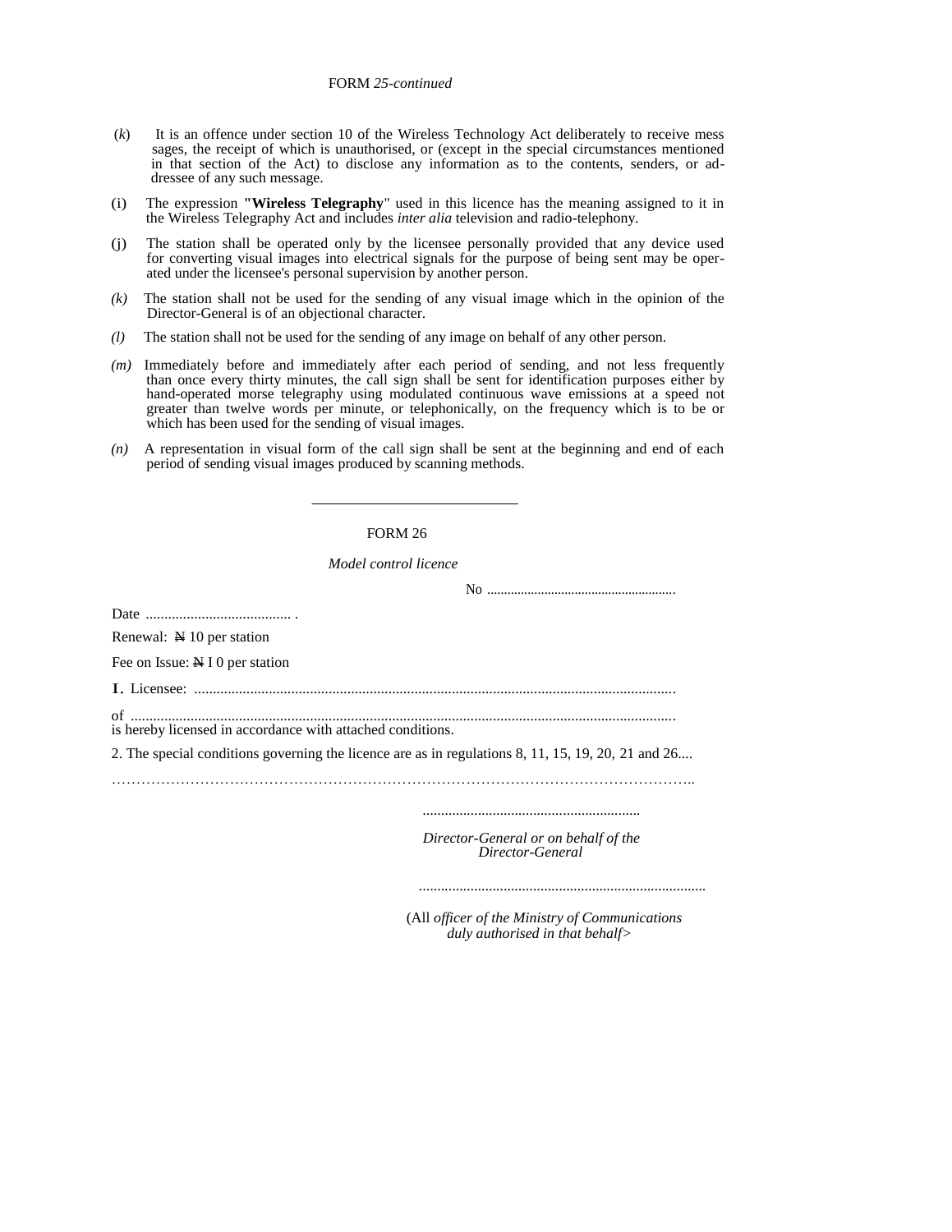## FORM *26-continued*

## THE CONDITIONS

| <b>Frequency Bands</b>       | Class of Emission | Maximum Effective Radiated                 |
|------------------------------|-------------------|--------------------------------------------|
| (in Mc/s)                    | (See "C" below)   | Power (watts)<br>(See " $A$ " $\&$ " $B$ " |
| 26.96<br>27.28<br>$\sim$ $-$ | A1, A2, F1, F2    | 1.5                                        |
| 464<br>465                   | A1, A2, F1, F2    | 0.5                                        |

*Note:* The station shall be established and used only within a radius of five miles of ................ *For the purpose of the Conditions:* 

A. The station shall be operated only-

- (i) by the licensee personally; or
- (ii) in the presence of and under the direct supervision of the licensee, by any other person authorised by him.
- B. Effective Radiated Power (ERP) is the power supplied to the antenna multiplied by the relative gain of the antenna in a given direction.

The mean Radio Frequency Power (Pm) shall be taken as the power supplied to the antenna transmission line by a transmitter during normal operation, averaged over a time sufficiently long compared with the period of the lowest frequency encountered in the modulation. A time of  $1/\overline{10}$  second during which the mean power is greatest shall be selected normally.

- C. Pm, ERP shall be assessed either by measurements or by calculation from the characteristics of the types of apparatus used, at the discretion of the Director-General.
- D. The symbols used to designate the classes of emission, have the meanings assigned to them in the Radio Regulations annexed to or in force under the Telecommunications Convention.
- E. **"The Telecommunications Convention"** means the International Telecommunications Convention signed at Geneva on the 21st December 1959, and the Radio Regulations and Additional Radio Regulations in force thereunder, and includes any Convention and Regulations which may from time to time be in force in substitution for or in amendment of the said Convention or the said Regulations.

### **NOTES**

- *(a)* The Director-General shall be notified of any change in the address of the licensee. Except as provided below, correspondence shall be sent to the Ministry of Communications, Posts and Telecommunications Department, International Relations Division, Lagos.
- *(b)* Remittances and correspondence about payment to the Director-General required under this licence, shall be sent to the Controller of Finance and Accounts, Ministry of Communications, Posts and Telecommunications Department, Accounts Branch, Lagos.
- *(c)* If power for the working of the station is taken from a public electricity supply, no direct connection shall be made between the supply made and the aerial.
- (d) The licensee is advised to check the frequency of the sending apparatus whenever it has been subjected to rough treatment and if the sending apparatus is not crystal-controlled, to check the frequency as shortly before the apparatus is used as is practicable.
- *(e)* Under section 4 of the Wireless Telegraph Act, it is an offence to use any station or apparatus for wireless telegraphy except under and in accordance with a licence granted by the Director-General. Breach of this provision may result in this licence being revoked and the offender being prosecuted.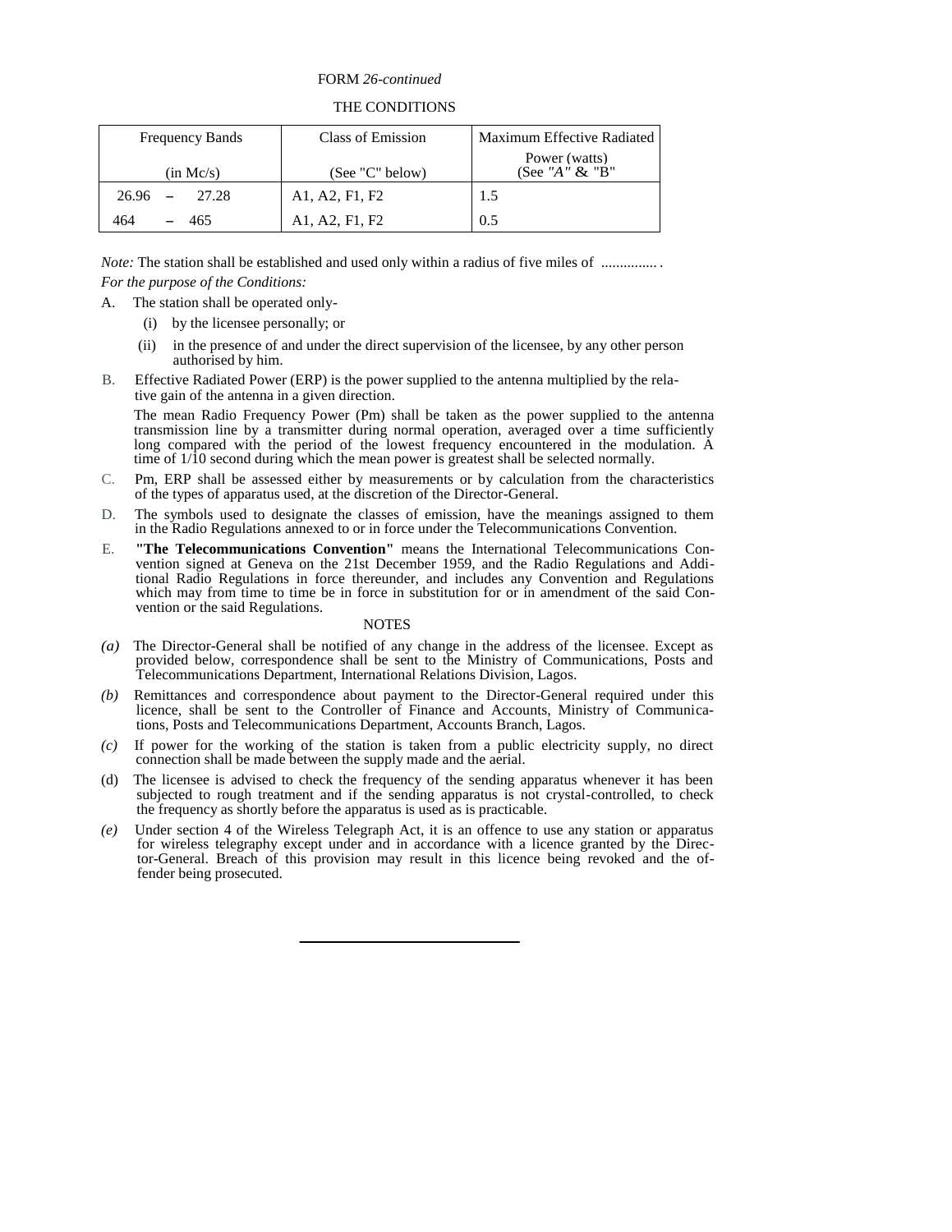## SIXTH SCHEDULE

*Statutory declaration regarding secrecy of wireless communications* 

| of |  |
|----|--|

do solemnly and sincerely declare-

I. That I will hold strictly secret all wireless telegraphic or telephonic or other communications that may pass through my hands or come to my knowledge in the execution of the wireless telegraphic or telephonic duties entrusted to me.

2. That I will not directly or indirectly divulge to any person (other than a properly authorised official of the Nigerian Government or a competent legal tribunal), or make any use whatever of any message or information coming to my knowledge by reason of the licensed installation. If employed as an operator at a station licensed to conduct commercial traffic, I will not give any information directly or indirectly respecting such messages or communications except to the persons for whom such messages or communications are intended or to any authorised officials of the Nigerian Government or authorised official of my employer.

3. That I will not transmit or cause to be transmitted by wireless telegraphy or telephony any message received by me for transmission or delivery or cause to be delivered to any person any messages received by me by wireless telegraphy or telephony, unless the delivery of such message has been approved by the Director-General or by an officer duly authorised by him to approve thereof.

And I make this solemn declaration conscientiously believing the same to be true, and by virtue of the provisions of the Oaths Act (Cap. 0 I).

Declared at ............................ this ........................ , day of ..........................20 ........................ .

Before me ................................... ............................... ................................... ........................... .

NOTE.-To be signed before a Justice of the Peace or a Commissioner for Oaths. Any person who makes a false statement in the Statutory Declaration is guilty of an offence and is liable to imprisonment. (Sections 162, 164 and 187 of the Criminal Code Act, Cap. C38, also sections 10 and II of the Wireless Telegraphy Act, Cap. W5.)

#### SEVENTH SCHEDULE

- 1. First Class Radio Operator's Certificate.
- 2. Second Class Radio Operator's Certificate.
- 3. Special Certificate of Competence in Radiotelegraphy.
- 4. General Certificate of Competence in Radiotelephony.
- 5. Amateur Radio Operator's Certificate.

*Certificate of competence in radiotelegraphy first class* 

No ................................................ .

This is to certify that, under the provisions of the Radio Regulations relating to the International Telecommunications Convention, Mr ........................................................................................ . has been examined in Radiotelegraphy and has passed in-

*(a)* The general principles of electricity and theory of radio.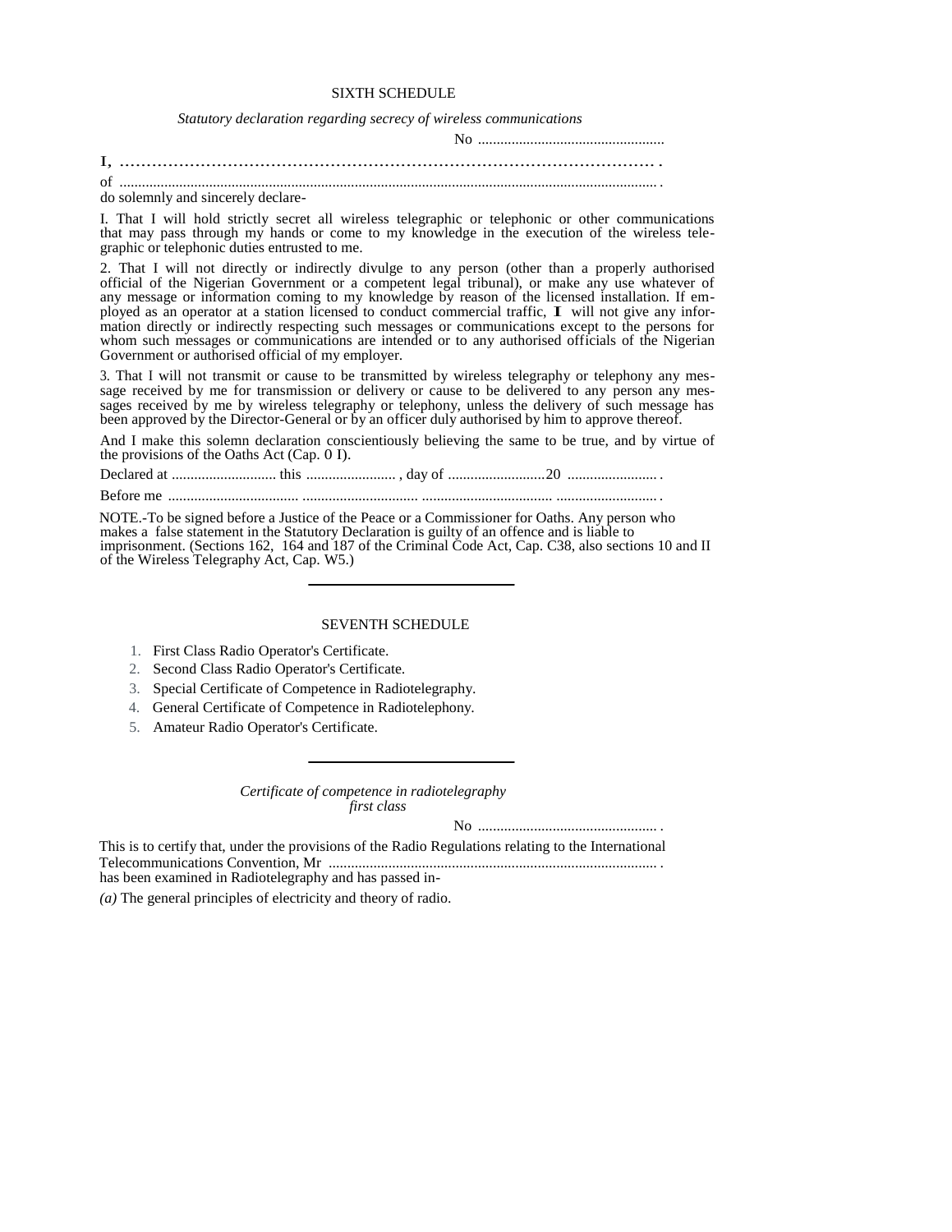- *(b)* The adjustment, maintenance, and practical working of radiotelegraph, radiotelephone and D.F. apparatus, including accessory apparatus used in the ship/aircraft service.
- *(c)* The taking of radio direction-finding bearings.
- *(d)* Sending and receiving, in Morse Code, messages in plain language at a speed of not less than 25 words a minute, and in code groups at a speed of not less than twenty groups a minute.
- *(e)* Sending and receiving spoken messages correctly by telephone.
- *(f)* Detailed knowledge of the Regulations applying to the exchange of radio-communications, and of that part of the Convention for the Safety of Life at Sea/Air which relates to radio communications.
- *(g)* Knowledge of the principal maritime/air navigation routes and the most important communication routes of the world.

It is also certified hereby that the holder has made a declaration that he will preserve the secrecy of correspondence.

Signature of Examining Officer ............................................ .

| Attach<br>photograph<br>here |  |  |  |  |
|------------------------------|--|--|--|--|
|                              |  |  |  |  |
|                              |  |  |  |  |
|                              |  |  |  |  |
| <b>DESCRIPTION OF HOLDER</b> |  |  |  |  |
|                              |  |  |  |  |
|                              |  |  |  |  |
|                              |  |  |  |  |
|                              |  |  |  |  |
|                              |  |  |  |  |
|                              |  |  |  |  |

## AUTHORITY TO OPERATE GRANTED BY THE DIRECTOR-GENERAL

The holder of this certificate is hereby authorised to operate a licensed wireless telegraphy station, as a first-class operator, on board any Nigerian ship/aircraft registered in Nigeria.

*…………………………………………………………*

*Director-General, Ministry of Communications, Lagos* 

Date ................................................................. .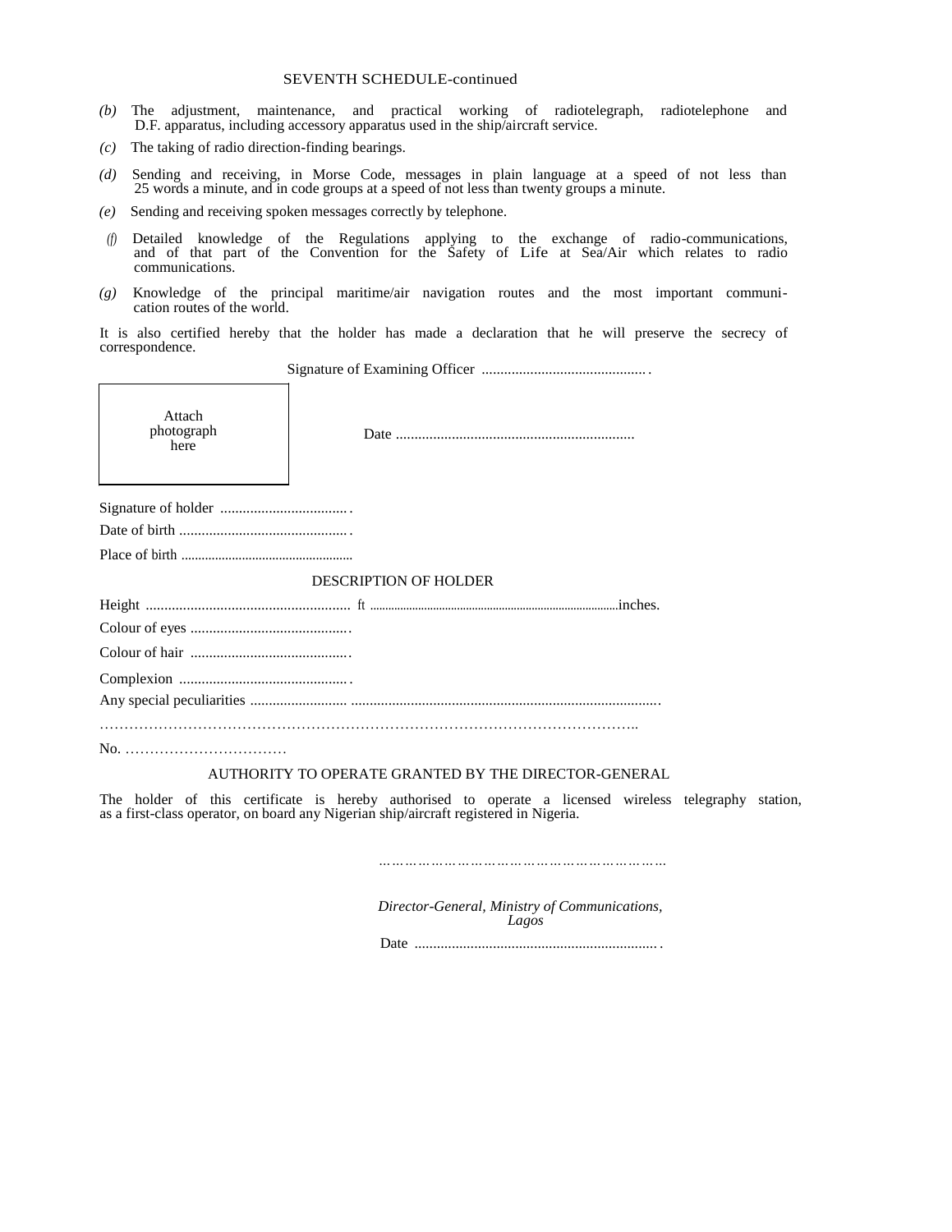This Certificate may be endorsed or withdrawn at the discretion of the Director-General in the case of misconduct or breach of the Wireless Telegraphy Regulations on the part of the holder; and is subject to recall without reason given, at three months' notice. Unless so withdrawn or recalled, it will continue to be valid as long as the provisions of the Radio Regulations permit.

#### *Certificate of competence in radiotelegraphy second class*

No ................................................ .

This is to certify that, under the provisions of the Radio Regulations relating to the International Telecommunications Convention, Mr ........................................................................................ . has been examined in Radiotelegraphy and has passed in-

*(a)* Elementary theoretical and practical knowledge of electricity and radio.

- *(b)* The adjustment, maintenance, and practical working of radiotelegraph, radiotelephone, and D.F. apparatus including accessory apparatus used in the Ship/Aircraft Service.
- *(c)* The taking of radio direction-finding bearings.
- *(d)* Sending and receiving, in Morse Code, messages in plain language at a speed of not less than twenty words a minute, and in code groups at a speed of not less than sixteen groups a minute.

*(e)* Sending, and receiving spoken messages correctly by telephone.

- (f) Knowledge of the Regulations applying to the exchange of radio-communications of the documents relative to the charges for radio-communications, and of that part ofthe Convention for the Safety of Life at Seal Air which relates to radio-communication.
- *(g)* Knowledge of the principal maritime/air navigation routes and the most important telecommunications routes of the world.

**It** is also certified hereby that the holder has made a declaration that he will preserve the secrecy of correspondence.

| Attach<br>photograph<br>here |  |  |
|------------------------------|--|--|
|                              |  |  |
|                              |  |  |
|                              |  |  |
| <b>DESCRIPTION OF HOLDER</b> |  |  |
|                              |  |  |
|                              |  |  |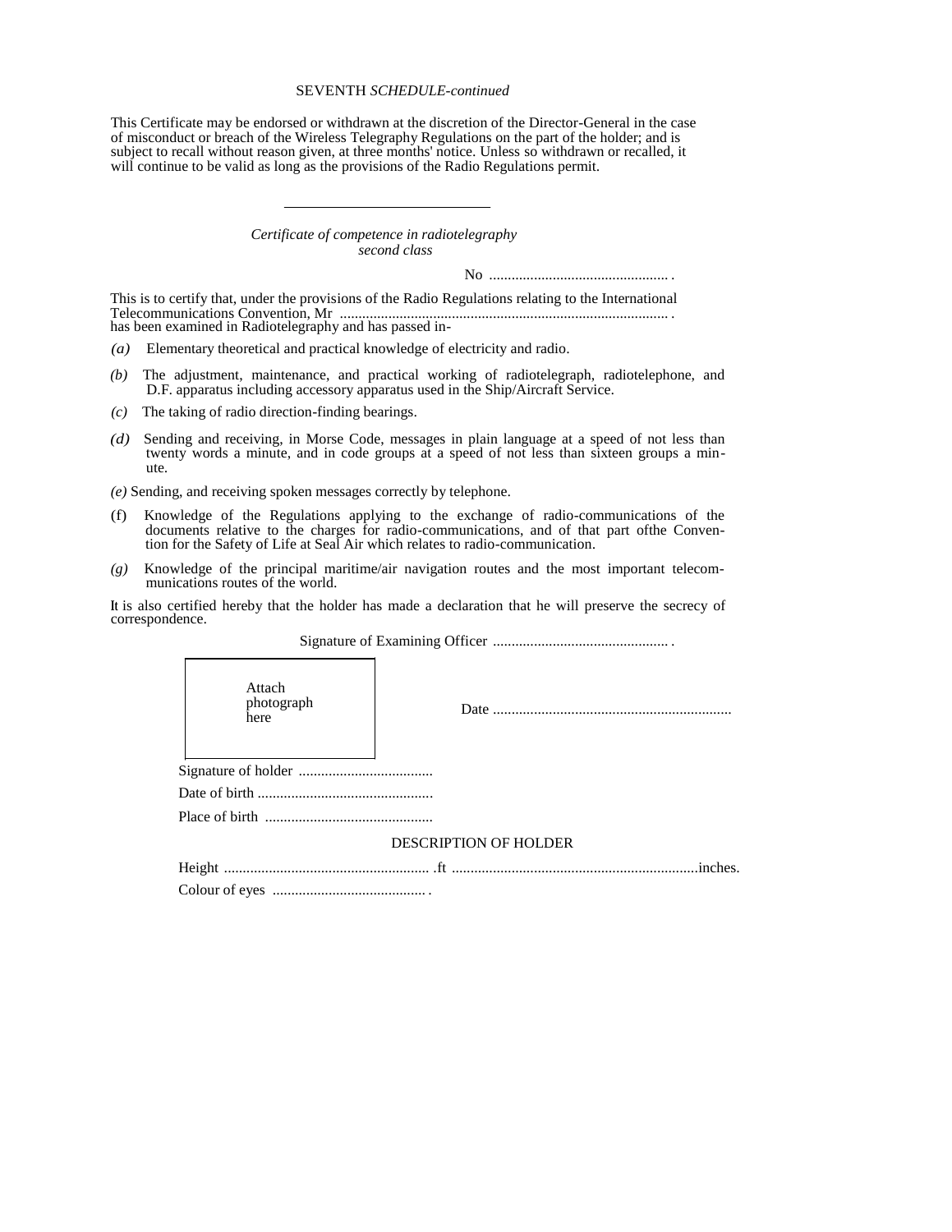| AUTHORITY TO OPERATE GRANTED BY THE DIRECTOR-GENERAL                                                                                                                                                                                                                                                                                                                                                     |
|----------------------------------------------------------------------------------------------------------------------------------------------------------------------------------------------------------------------------------------------------------------------------------------------------------------------------------------------------------------------------------------------------------|
| The holder of this certificate is hereby authorised to operate a licensed wireless telegraphy station<br>of any type on a Nigerian ship/aircraft as a second-class operator.                                                                                                                                                                                                                             |
| Director-General, Ministry of Communications,<br>Lagos                                                                                                                                                                                                                                                                                                                                                   |
|                                                                                                                                                                                                                                                                                                                                                                                                          |
| This Certificate may be endorsed or withdrawn at the discretion of the Director-General in the case<br>of misconduct or breach of the Wireless Telegraphy Regulations, on the part of the holder; and is<br>subject to recall without reason given, at three months' notice. Unless so withdrawn or recalled, it<br>will continue to be valid as long as the provisions of the Radio Regulations permit. |
| Special certificate of competence in radiotelegraphy granted by the<br>Ministry of Communications, Nigeria                                                                                                                                                                                                                                                                                               |
| This is to certify that, under the provisions of the Radio Regulations relating to the International<br>has been examined in Radiotelegraphy and possesses the following qualifications-                                                                                                                                                                                                                 |
| (a) Knowledge of the elementary principles of Radiotelegraphy.                                                                                                                                                                                                                                                                                                                                           |
| Adequate knowledge of the working and adjustment of the apparatus.<br>(b)                                                                                                                                                                                                                                                                                                                                |
| Knowledge of the Regulations applying to the exchange of radiotelegraphic traffic.<br>(c)                                                                                                                                                                                                                                                                                                                |
| Ability to transmit and receive in Morse Code, messages in plain language, at a speed of<br>(d)<br>sixteen groups a minute.                                                                                                                                                                                                                                                                              |
| The holder's practical knowledge of adjustment was tested in apparatus of the following type                                                                                                                                                                                                                                                                                                             |
| It is also certified hereby that the holder has made a declaration that he will preserve the secrecy of<br>correspondence.                                                                                                                                                                                                                                                                               |
|                                                                                                                                                                                                                                                                                                                                                                                                          |
|                                                                                                                                                                                                                                                                                                                                                                                                          |

The holder of this certificate is therefore authorised to operate wireless telegraph apparatus as an operator on board a radiotelephony ship station or any ship where radiotelegraphs installation is installed but not prescribed by International Agreement.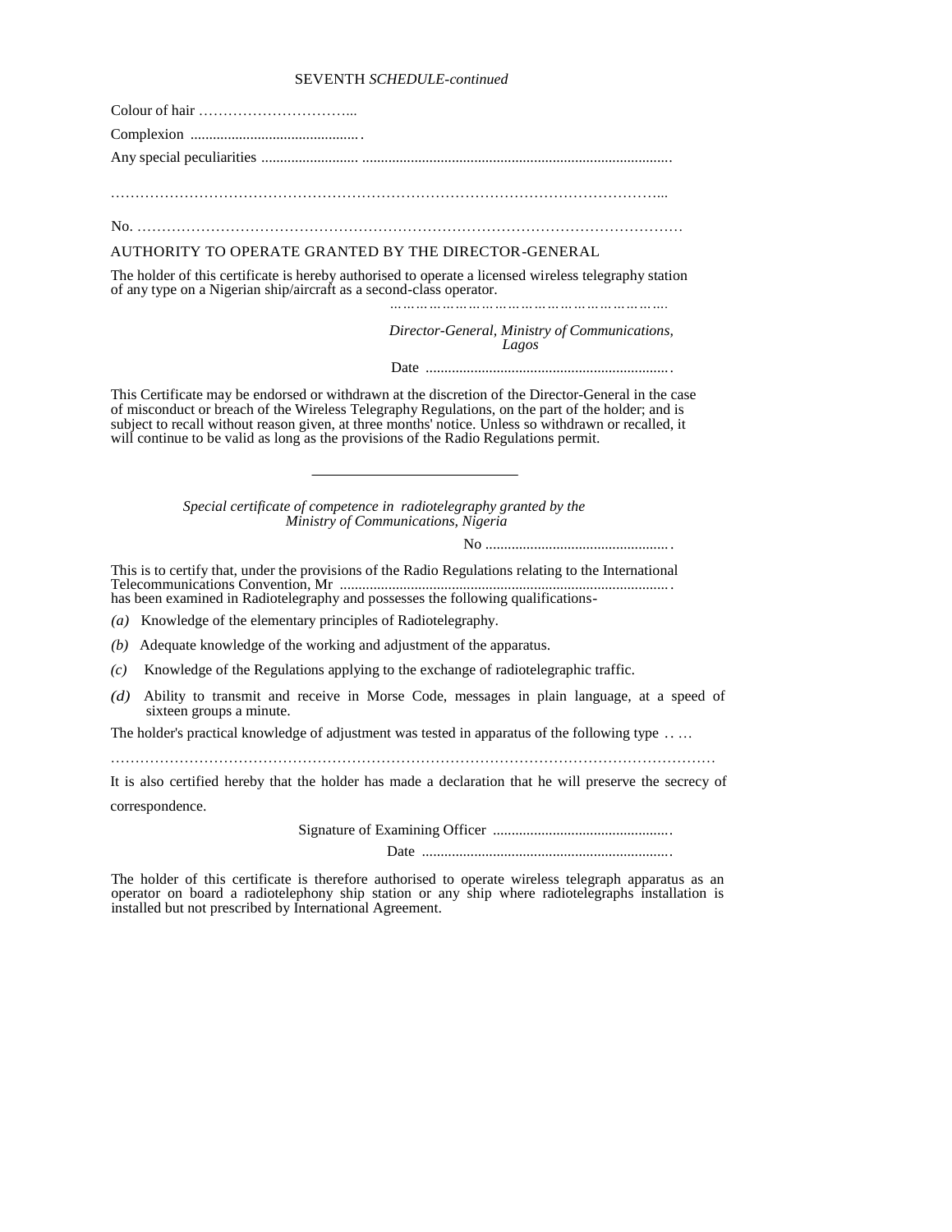## *Director-General or Authorised Officer of the Ministry of Communications*

*……………………………………………………*

Signature of Holder……………. Date of birth ............................................... Place of birth ..................................................... . Attach DESCRIPTION OF HOLDER Height ..........................ft ...................inches.

| Attach     |  |
|------------|--|
| photograph |  |
| here       |  |

| DESCRIPTION OF HOLDER                 |
|---------------------------------------|
|                                       |
|                                       |
|                                       |
|                                       |
| This Certificate should be preserved. |

This Certificate may be endorsed or withdrawn at the discretion of the Director-General in the case of misconduct or breach of the Wireless Telegraphy Regulations on the part of the holder; and is subject to recall without reason given, at three months' notice. Unless so withdrawn or recalled, it shall continue to be valid as long as the provisions of the Radio Regulations permit.

*General certificate of competence ill radiotelephony* 

No ................................................ .

This is to certify that under the provisions of the Radio Regulations relating to the International Telecommunications Convention, Mr ........................................................................................ . has been examined in Radiotelephony and has passed in-

- *(a)* Detailed knowledge of the practical operation and adjustment of radiotelephone apparatus.
- *(b)* Sending and receiving spoken messages correctly by telephone.
- *(c)* Detailed knowledge of the Regulations applying to radiotelephone communications and specifically of that part of those Regulations relating to the Safety of Life.

lt is also hereby certified that the holder has made a declaration that he will preserve the secrecy of correspondence.

Signature of Examining Officer ...................................... .

Date ...................................................... .

## AUTHORITY TO OPERATE

The holder of this Certificate is hereby authorised to operate a licensed radiotelephone station on board a Nigerian ship/aircraft equipped with a radiotelephone installation.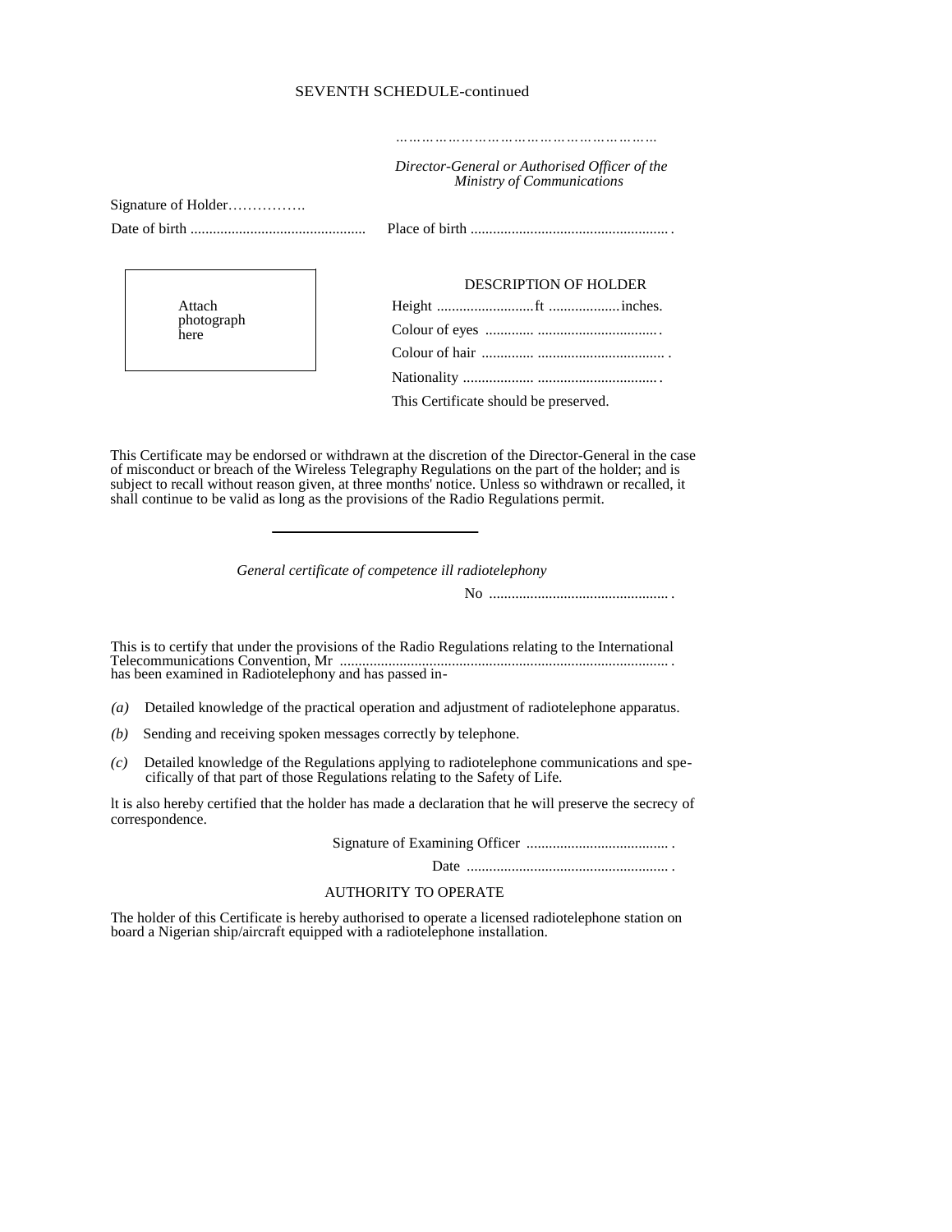| Director-General, Ministry of Communications,<br>Lagos |
|--------------------------------------------------------|
|                                                        |
|                                                        |
|                                                        |
|                                                        |
|                                                        |
|                                                        |
|                                                        |
|                                                        |
|                                                        |
|                                                        |
|                                                        |



This Certificate may be endorsed or withdrawn at the discretion of the Director-General in the case of misconduct or breach of the Wireless Telegraphy Regulations on the part of the holder; and is subject to recall without reason given, at three months' notice. Unless so withdrawn or recalled, it shall continue to be valid as long as the provisions of the Radio Regulations permit.

> *Amateur radiotelegraphy certificate granted by the Ministry of Communications, Nigeria*

> > No ................................................. .

This is to certify that under the provisions of the Radio Regulations relating to the International Telecommunications Convention, Mr ........................................................................................ . has been examined in Radiotelegraphy and possesses the following qualifications-

*(a)* Knowledge of the elementary principles of radiotelegraphy.

- *(b)* Adequate knowledge of the working and adjustment of wireless apparatus.
- *(c)* Ability to transmit and receive in Morse Code, messages in plain language, at a speed of fifteen words a minute and in Code Group at a speed of ten groups a minute.
- *(d)* Knowledge of the Regulations applying to the exchange of amateur radiotelegraphic and radiotelephonic traffic.

It is also certified hereby that the holder has made a declaration that he will preserve the secrecy of correspondence.

Signature of Examining Officer ........................................

Date ........................................................

The holder of this certificate is therefore authorised to operate an amateur wireless telegraph apparatus as an operator.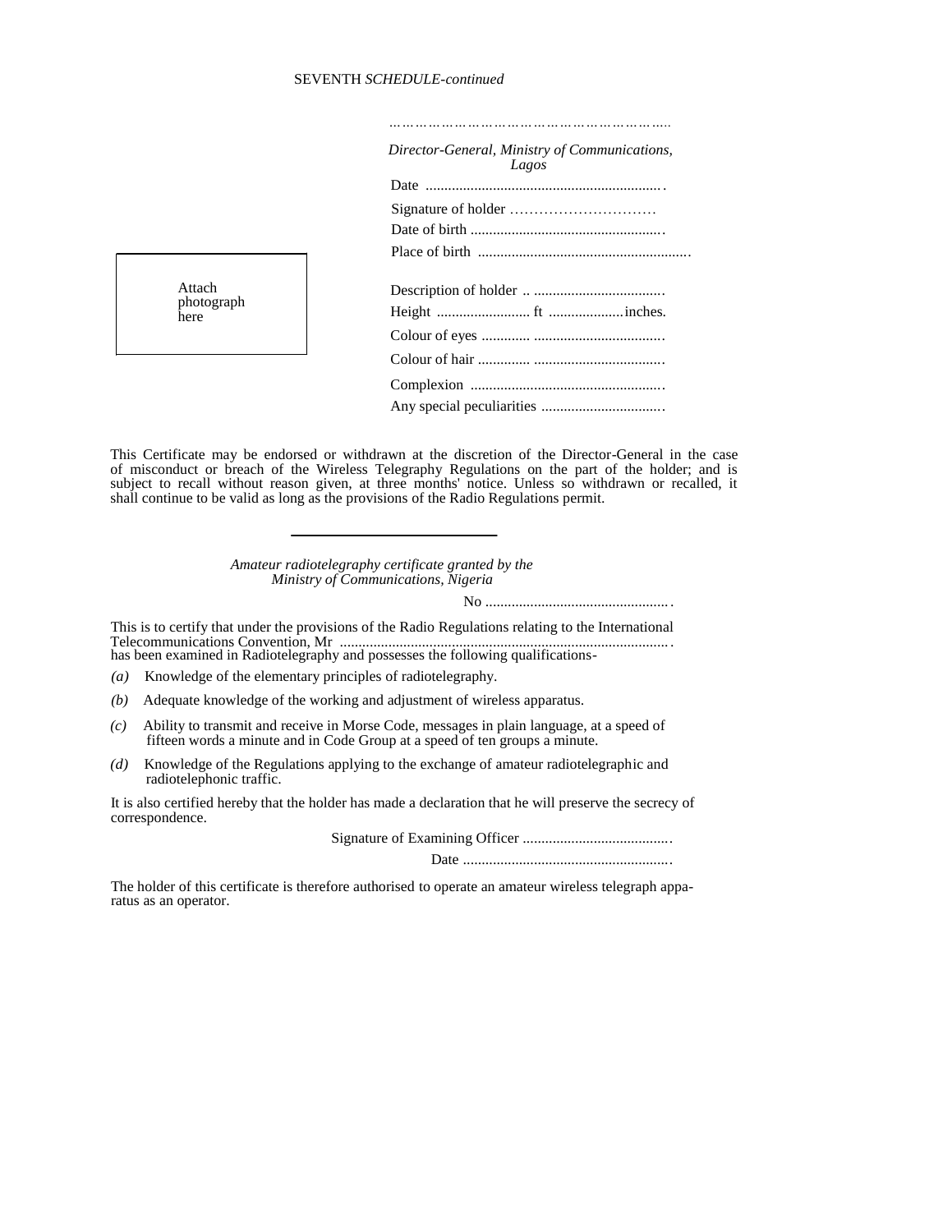|                    | Director-General or Authorised Officer of the<br>Ministry of Communications, Lagos |
|--------------------|------------------------------------------------------------------------------------|
|                    |                                                                                    |
|                    |                                                                                    |
|                    | DESCRIPTION OF HOLDER                                                              |
|                    |                                                                                    |
|                    |                                                                                    |
| Attach             |                                                                                    |
| photograph<br>here |                                                                                    |
|                    |                                                                                    |